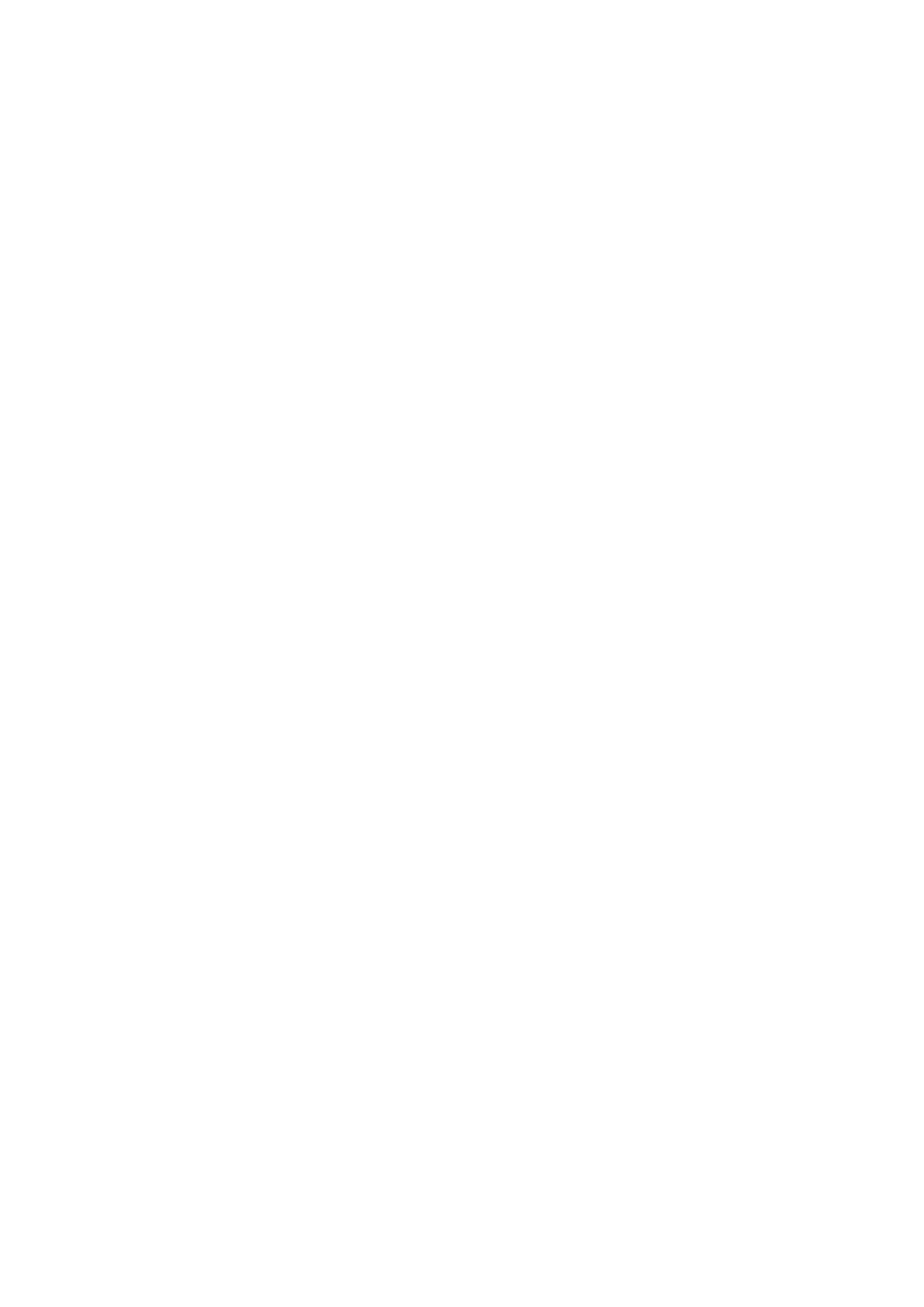Western Australia

# **Bail Act 1982**

**An Act to make better provision for bail in criminal proceedings.** 

Compare 27 Apr 2008 [06-d0-03] / 27 May 2008 [06-e0-01] page 1 Extract from www.slp.wa.gov.au, see that website for further information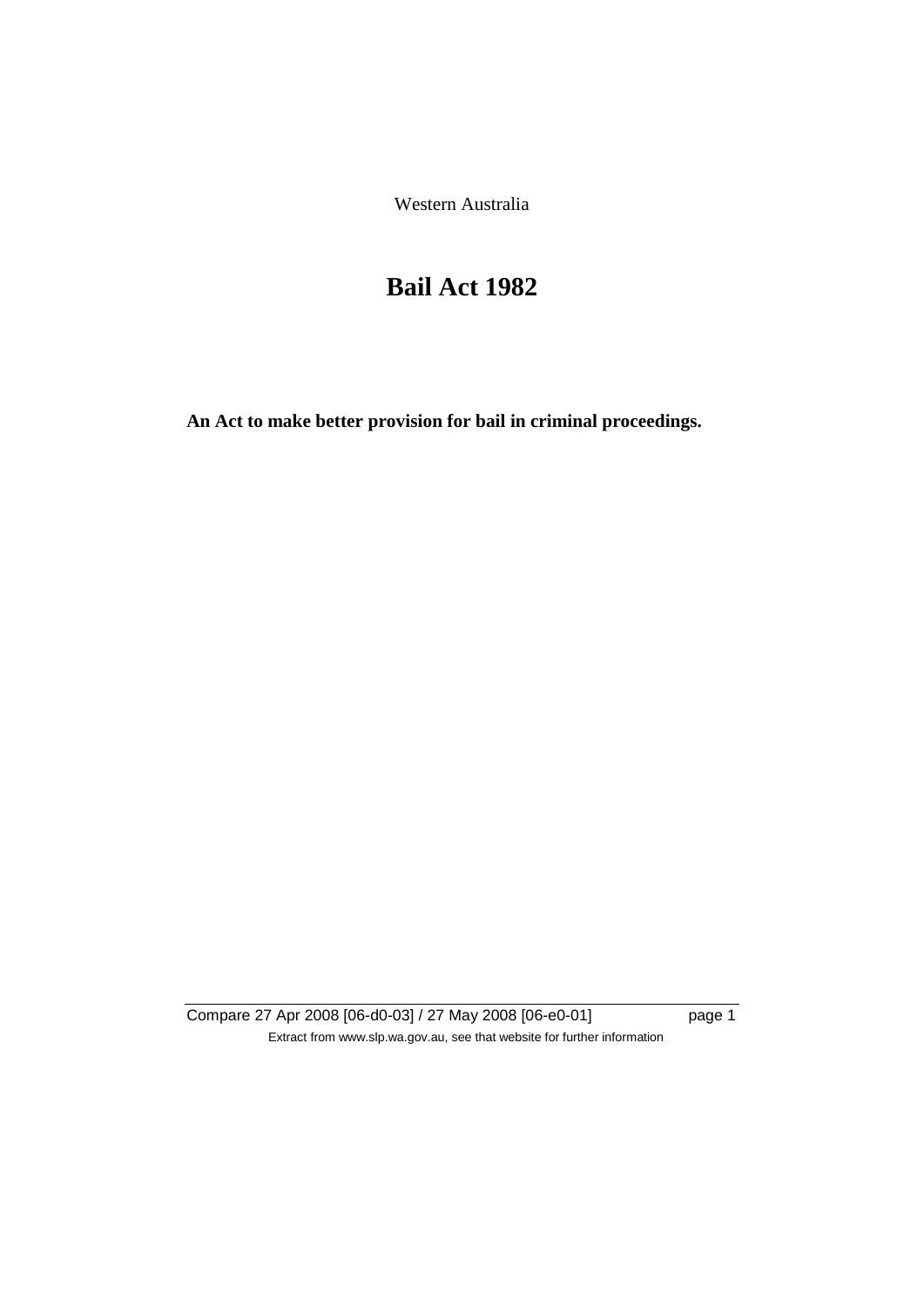# **Part I — Preliminary**

#### **1. Short title**

This Act may be cited as the *Bail Act* 1982<sup>1</sup>.

#### **2. Commencement**

This Act shall come into operation on a day to be fixed by proclamation  $<sup>1</sup>$ .</sup>

# **3. Terms used in this Act**

(1) In this Act, unless a contrary intention appears —

**"accused"** includes —

- (a) a person charged with, convicted of, or found guilty of an offence;
- (b) a person whose conviction for an offence is stayed;
- (c) a person in respect of whom an appeal relating to an offence is pending;
- (d) a person in respect of whom a new trial for an offence has been ordered;

#### **"adjournment"**—

- (a) means any order of a court by which proceedings for an offence are postponed or interrupted or are to be held at a different time or place before the same court; and
- (b) is deemed to include any order of a court, other than a committal to the Supreme Court or District Court, by which the venue of any proceedings for an offence is changed to another court or a court at another place whether by way of a remand, referral, or recommittal of the accused or otherwise;
- **"appeal"** includes an application for leave to appeal;

page 2 Compare 27 Apr 2008 [06-d0-03] / 27 May 2008 [06-e0-01] Extract from www.slp.wa.gov.au, see that website for further information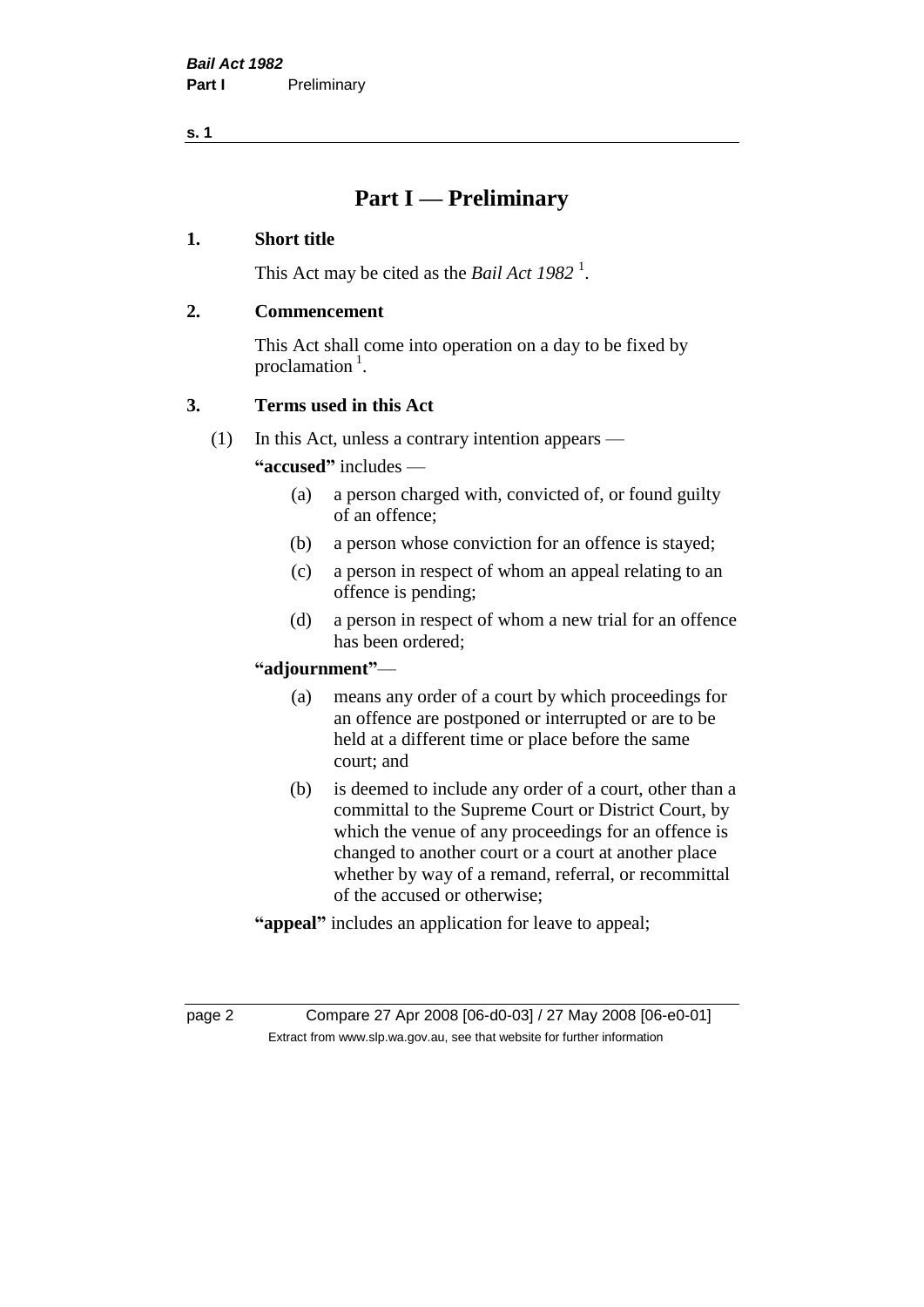#### **"appropriate judicial officer"** —

- (a) subject to paragraphs (b) and (c), means a judicial officer who is empowered to exercise jurisdiction in the court before which the accused is required to appear pursuant to his bail undertaking;
- (b) if the court is the Court of Appeal, means a judge of appeal;
- (c) except in section 49, also means a judge of the Supreme Court or a judge of the Children's Court in any case where —
	- (i) only a judge of the Supreme Court or a judge of the Children's Court has power to grant bail under section 15, or a judicial officer has exercised the power contained in section  $31(2)(d)$ ; or
	- (ii) a judge of the Supreme Court or a judge of the Children's Court has granted bail under section 14,

for the appearance in question;

- **"as soon as is practicable"** means as soon as is reasonably practicable;
- **"authorised community services officer"** means any of the following persons —
	- (a) the CEO (corrections) or a delegate of the CEO (corrections) under subsection (5);
	- (b) a registrar of the Children's Court;
	- (c) a superintendent of a detention centre under the *Young Offenders Act 1994*;
	- (d) the officer for the time being in charge of any detention centre under the *Young Offenders Act 1994*;
- **"authorised officer"** means an authorised police officer or an authorised community services officer;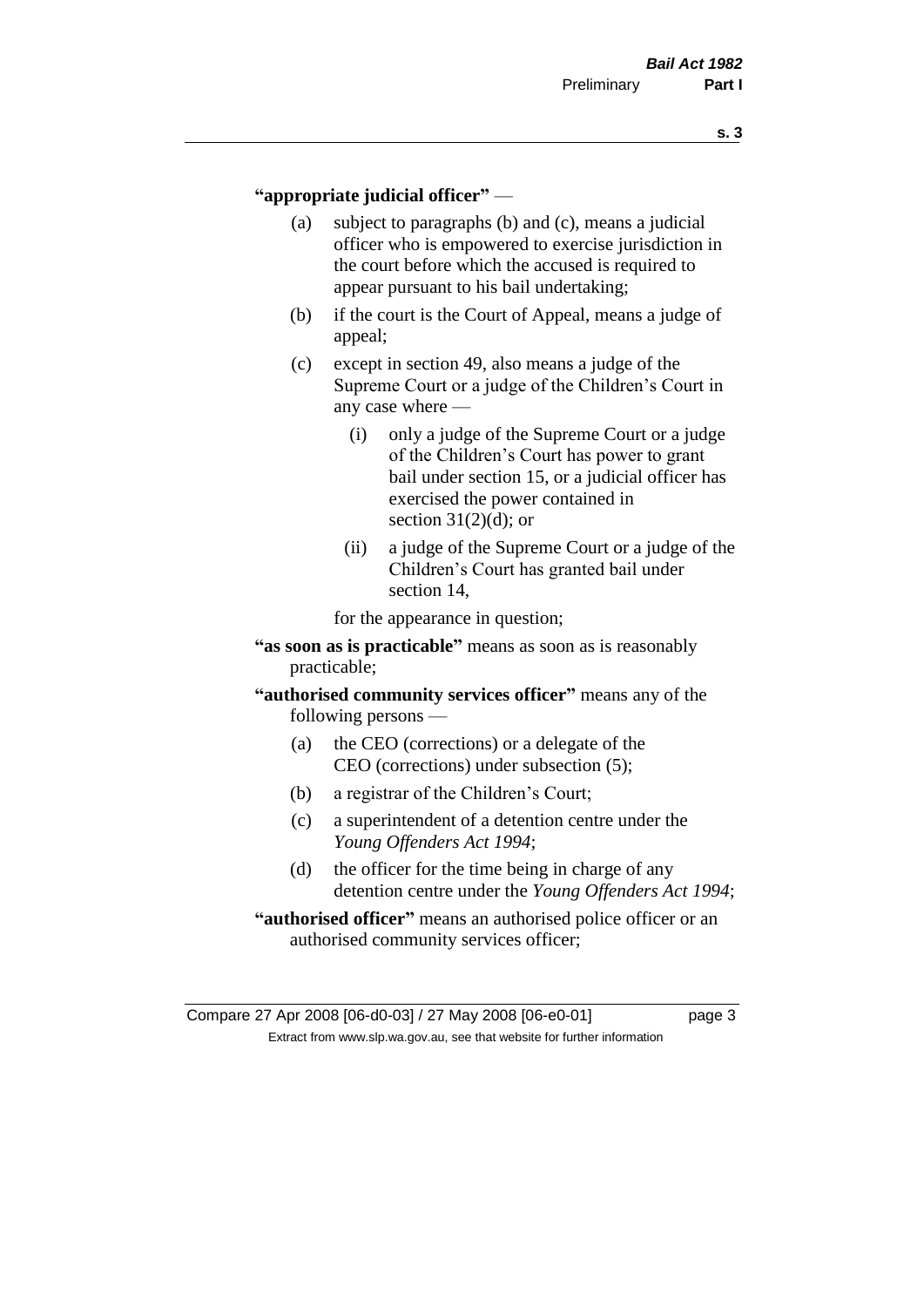- **"authorised police officer"** means a police officer who holds the rank of sergeant, or a higher rank, or is for the time being in charge of a police station or lock-up;
- **"bail undertaking"** means an undertaking described in section 28(2);
- **"CEO (corrections)"** means the chief executive officer of the Public Sector agency principally assisting the Minister administering Part 8 of the *Sentence Administration Act 2003* in its administration;
- **"child"** has the same meaning as "young person" has in the *Young Offenders Act 1994*;
- **"community corrections officer"** has the same meaning as in the *Sentence Administration Act 2003*;

**"court"** means each of the following —

- (a) the Magistrates Court;
- (b) the Children's Court;
- (c) a Coroner's Court;
- (d) the District Court;
- (e) the Supreme Court;
- (f) the Court of Appeal;
- **"early release order"** means an early release order made under the *Sentence Administration Act 1995* or *Sentence Administration Act 2003*;
- **"home detention condition"** means a home detention condition imposed under clause 3 of Part D of Schedule 1;
- **"judicial officer"** means any person empowered to exercise jurisdiction in a court whether or not he is sitting as a court, and includes a single justice;
- **"lock-up"** includes a place prescribed as a lock-up for the purposes of the *Court Security and Custodial Services Act 1999*;

page 4 Compare 27 Apr 2008 [06-d0-03] / 27 May 2008 [06-e0-01] Extract from www.slp.wa.gov.au, see that website for further information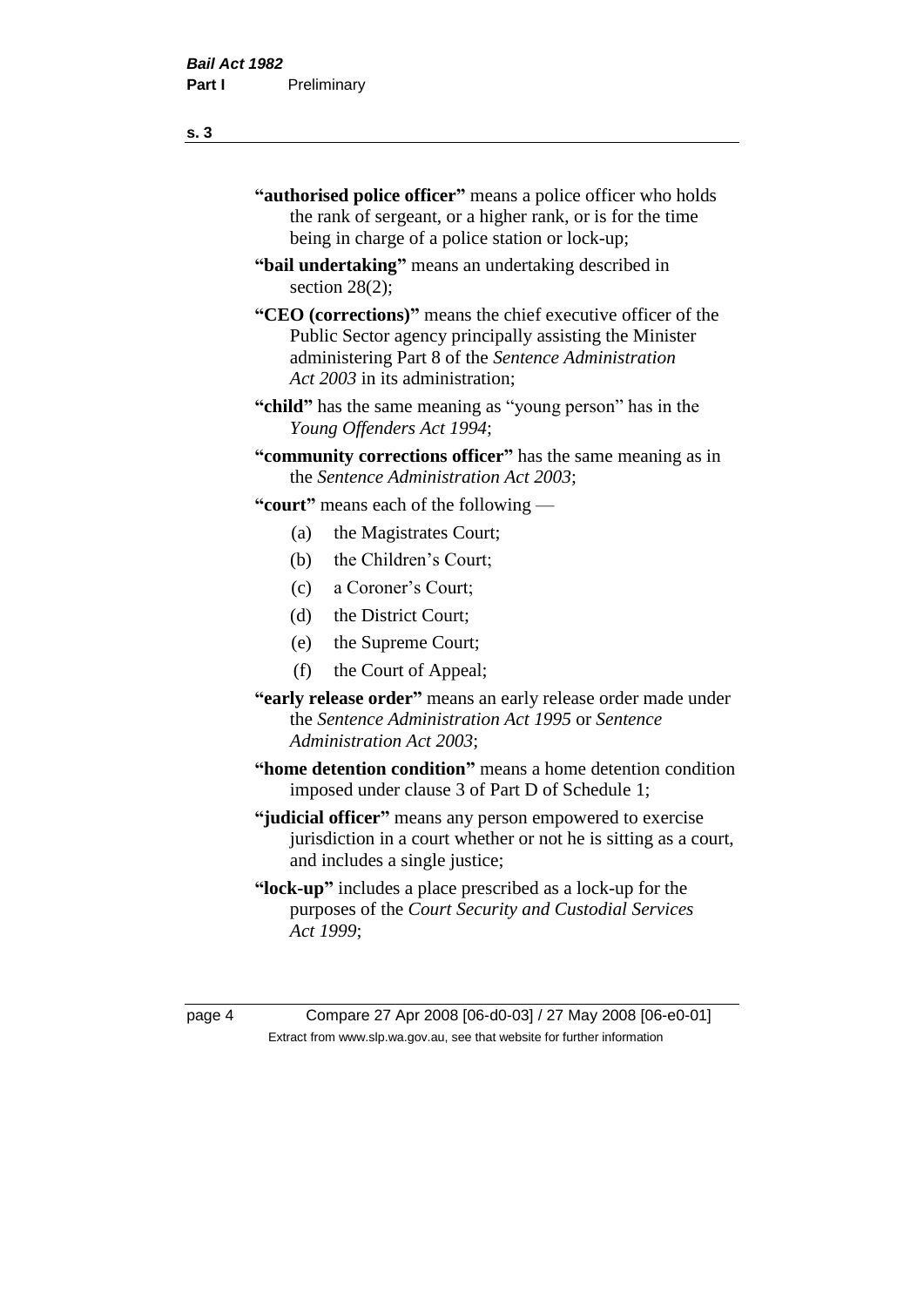- **s. 3**
- **"offence"** means any act, omission or conduct which renders the person doing the act, making the omission or engaging in the conduct liable to any punishment, and includes an alleged offence; but nothing in this definition shall limit the operation of subsection (4);
- **"police officer"** means any member of the Police Force of Western Australia;
- **"prosecutor"** includes
	- (a) in the case of an offence charged in a prosecution notice, the prosecutor;
	- (b) in the case of an offence charged in an indictment, the State or the Commonwealth, as the case may be;
- **"serious offence"** means
	- (a) an offence against section 51(2a); and
	- (b) an offence described in Schedule 2;
- **"surety"** and **"surety undertaking"** have the meanings assigned to them by section 35;

**"trial"** means all proceedings for an offence between —

- (a) the time when the accused is called upon to plead to the prosecution notice or the indictment; and
- (b) the time when the accused is found not guilty or is sentenced.
- (2) A reference in this Act
	- (a) to a power to grant bail includes a reference to a power to refuse bail;
	- (b) to a grant of bail includes a reference to a grant of bail by the exercise of a power in section 31(2).
- (3) Where in this Act there is a reference to a requirement that an accused appear in court, the reference is to a requirement, unless a contrary intention appears, that the accused —
	- (a) surrender himself into the custody of the court or, in the case of a bail undertaking, of the court specified therein,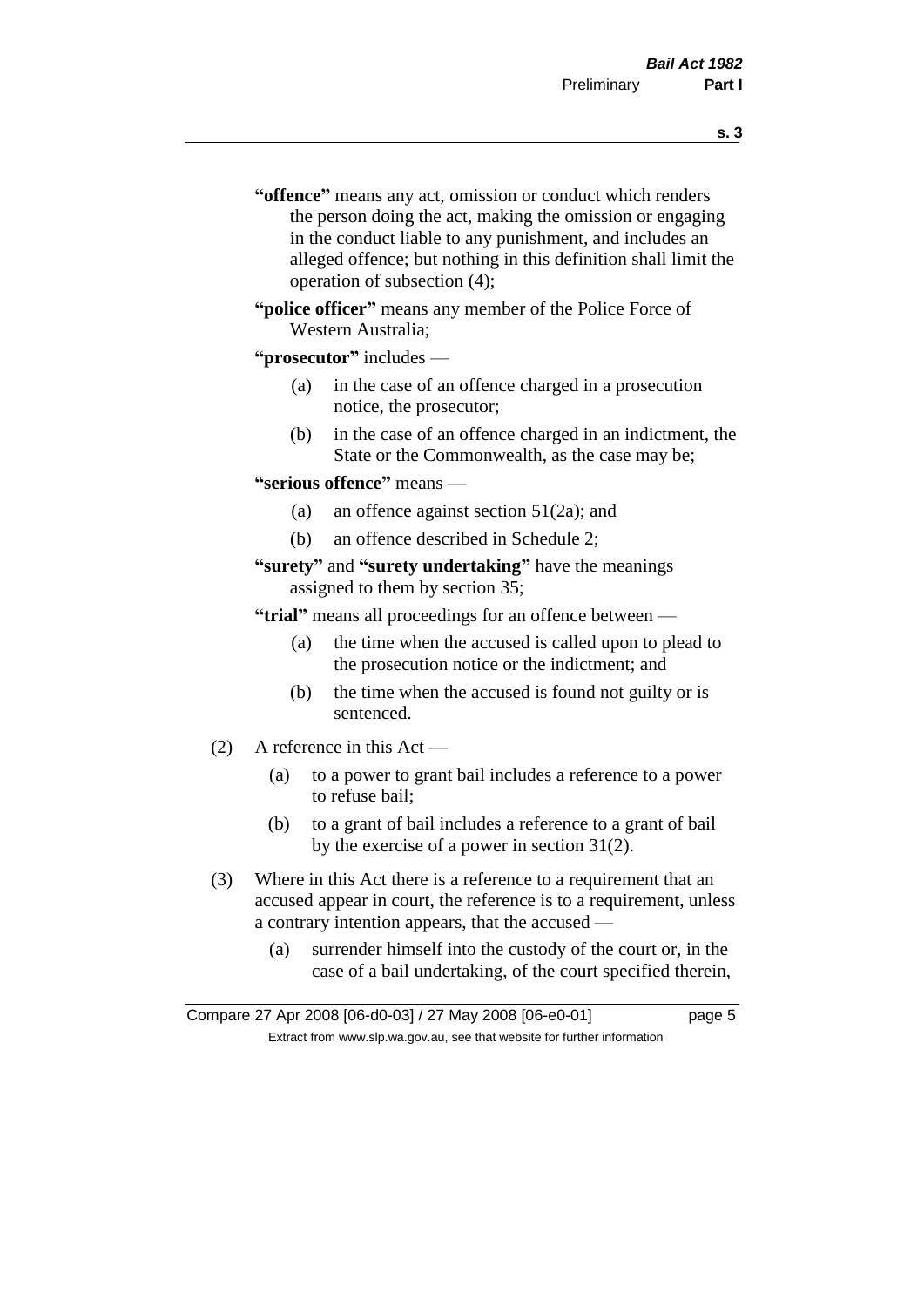or of such person as the court may direct, to be dealt with according to law;

(b) submit himself to a search of his person and any property then in his possession (which is hereby authorised) and allow to be taken from him, to be dealt with according to the relevant law and procedures, anything so found; and

- (c) remain in custody until authorised to be released therefrom.
- (4) If a person is arrested under a warrant issued
	- (a) under section 50, 79, 84E or 129 of the *Sentencing Act 1995* in connection with a possible breach of a conditional release order, a sentence of suspended imprisonment or conditional suspended imprisonment, or a community order imposed under that Act; or
	- (b) under section 43 of the *Young Offenders Act 1994* in respect of an alleged breach of a youth community based order, an intensive youth supervision order or a conditional release order made under that Act,
	- then
		- (c) the person is to be taken as having been arrested and to be in custody awaiting an appearance in court for the offence for which the sentence was imposed;
		- (d) the first appearance in court after the arrest is to be taken, for the purposes of sections  $5(1)$  and  $8(1)$  and clause 1 of Part A and clause 7 of Part C of Schedule 1, to be the initial appearance for that offence; and
		- (e) the proceedings following the arrest are to be taken to be proceedings for that offence and to be a trial for the purpose of the definition in subsection (1) of "trial".

page 6 Compare 27 Apr 2008 [06-d0-03] / 27 May 2008 [06-e0-01] Extract from www.slp.wa.gov.au, see that website for further information

**s. 3**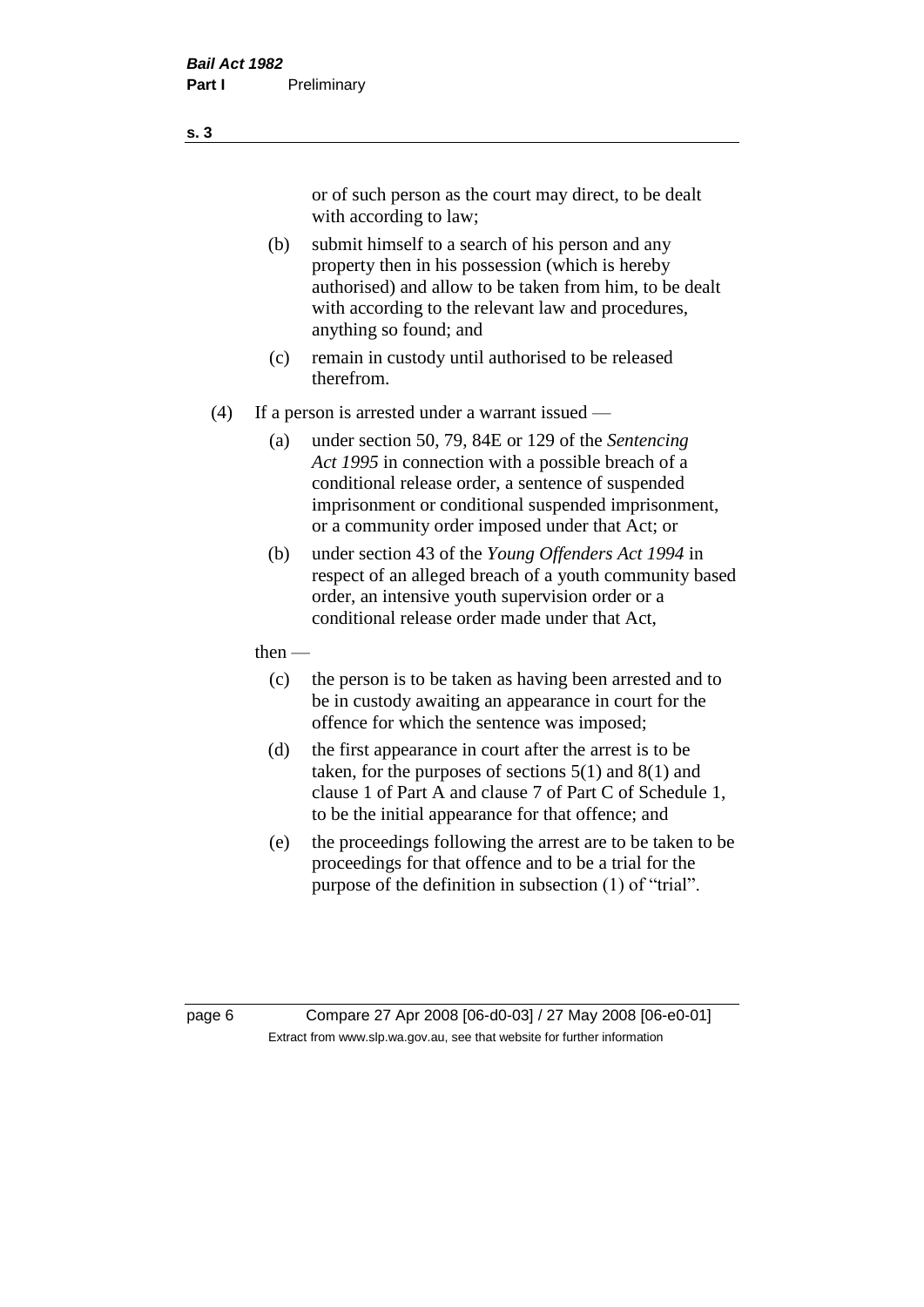- **s. 4**
- (5) The CEO (corrections) may by writing signed by him delegate to any officer of the department of which he is the chief executive officer any function he has under this Act as an authorised community services officer.

*[Section 3 amended by No. 74 of 1984 s. 3; No. 15 of 1988 s. 4; No. 49 of 1988 s. 78; No. 61 of 1990 s. 4; No. 31 of 1993 s. 6; No. 45 of 1993 s. 4 and 12; No. 78 of 1995 s. 7; No. 57 of 1997 s. 21(1); No. 54 of 1998 s. 4 and 14; No. 47 of 1999 s. 7; No. 50 of 2003 s. 29(3); No. 65 of 2003 s. 121(2); No. 27 of 2004 s. 13(2); No. 34 of 2004 s. 251; No. 45 of 2004 s. 28(4); No. 59 of 2004 s. 141; No. 84 of 2004 s. 11, 82 and 83(2); No. 65 of 2006 s. 51 and 53.]* 

# **4. Application of this Act**

The operation of this Act extends to any appearance in a court for an offence —

- (a) except to the extent that in this Act, or in the law creating the offence or applicable thereto, express provision is made excluding or limiting the operation of this Act in respect of that appearance;
- (b) whether or not that law contains a reference to the granting of bail;
- (c) however any reference in that law to the granting of bail may be expressed; and
- (d) as if any reference therein to the taking of a recognizance were to a requirement that, except where bail is dispensed with under this Act, the accused enter into a bail undertaking.

*[Section 4 amended by No. 84 of 2004 s. 82.]*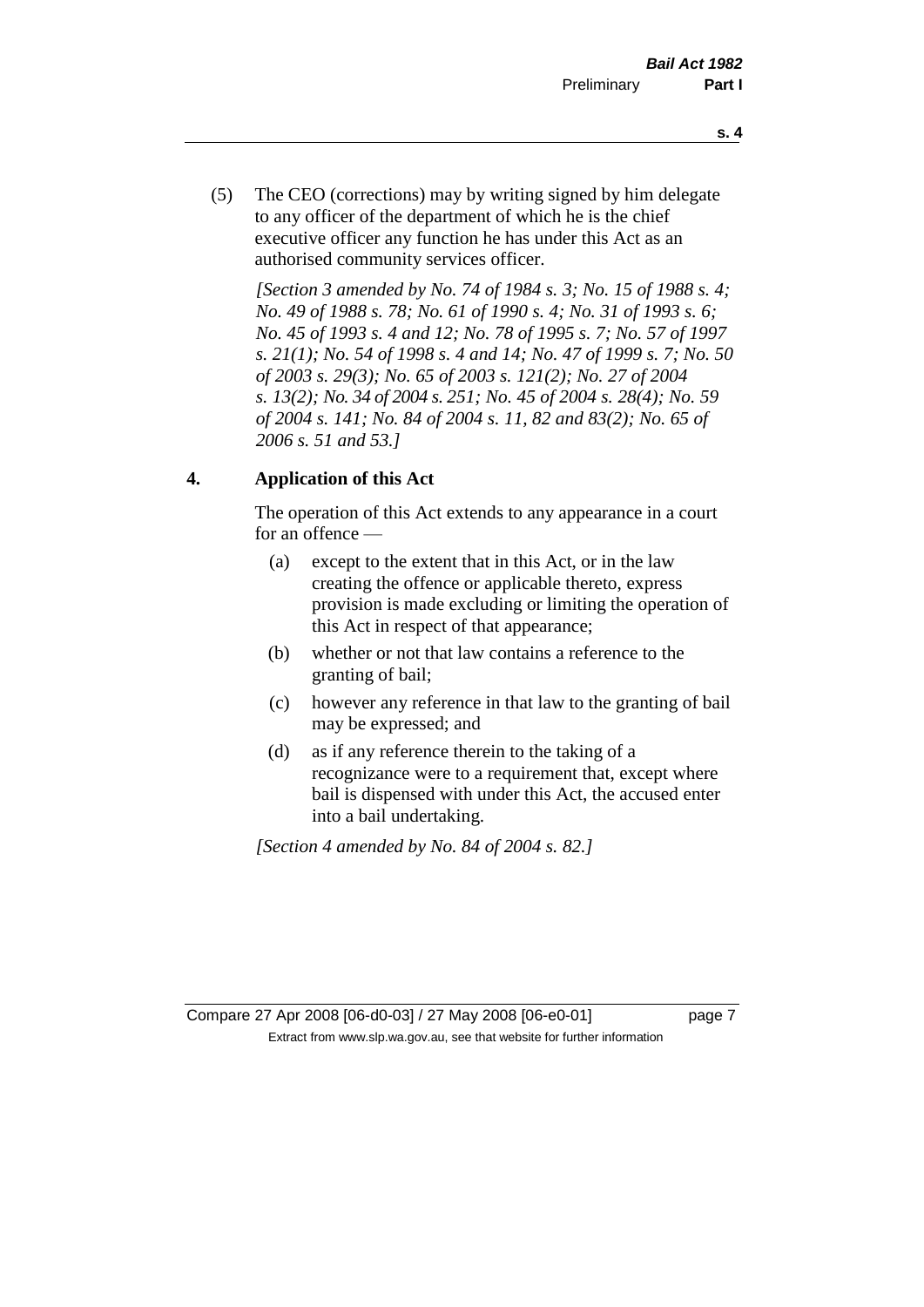# **Part II — Rights of accused in relation to bail**

*[Heading amended by No. 84 of 2004 s. 82.]* 

# **5. Right of accused to have bail considered under this Act**

- (1) An accused who is in custody for an offence awaiting his initial appearance in court therefor is entitled —
	- (a) subject to sections 9, 10, 12 and 16(2), to have his case for bail for that appearance considered under and in accordance with this Act as soon as is practicable;
	- (b) if his case is not so considered, or if he is refused bail or is not released on bail, to be brought before a court as soon as is practicable.
- (2) An accused who is in custody awaiting any appearance in court for an offence, other than an initial appearance, is entitled, subject to sections 7(3), 9 and 10, to have his case for bail for that appearance considered under and in accordance with this Act.

*[Section 5 amended by No. 74 of 1984 s. 4; No. 84 of 2004 s. 82.]* 

# **6. Duty on arresting officer and others to consider bail**

- (1) This section applies to a police officer or other person (the **"arrester"**) who —
	- (a) charges a person who is under arrest (the **"accused"**) with an offence; and
	- (b) does not release the accused unconditionally under section 142 of the *Criminal Investigation Act 2006*,

or who arrests a person under a warrant.

- (2) This section is subject to  $-$ 
	- (a) the exercise of the power conferred by section 9; and

page 8 Compare 27 Apr 2008 [06-d0-03] / 27 May 2008 [06-e0-01] Extract from www.slp.wa.gov.au, see that website for further information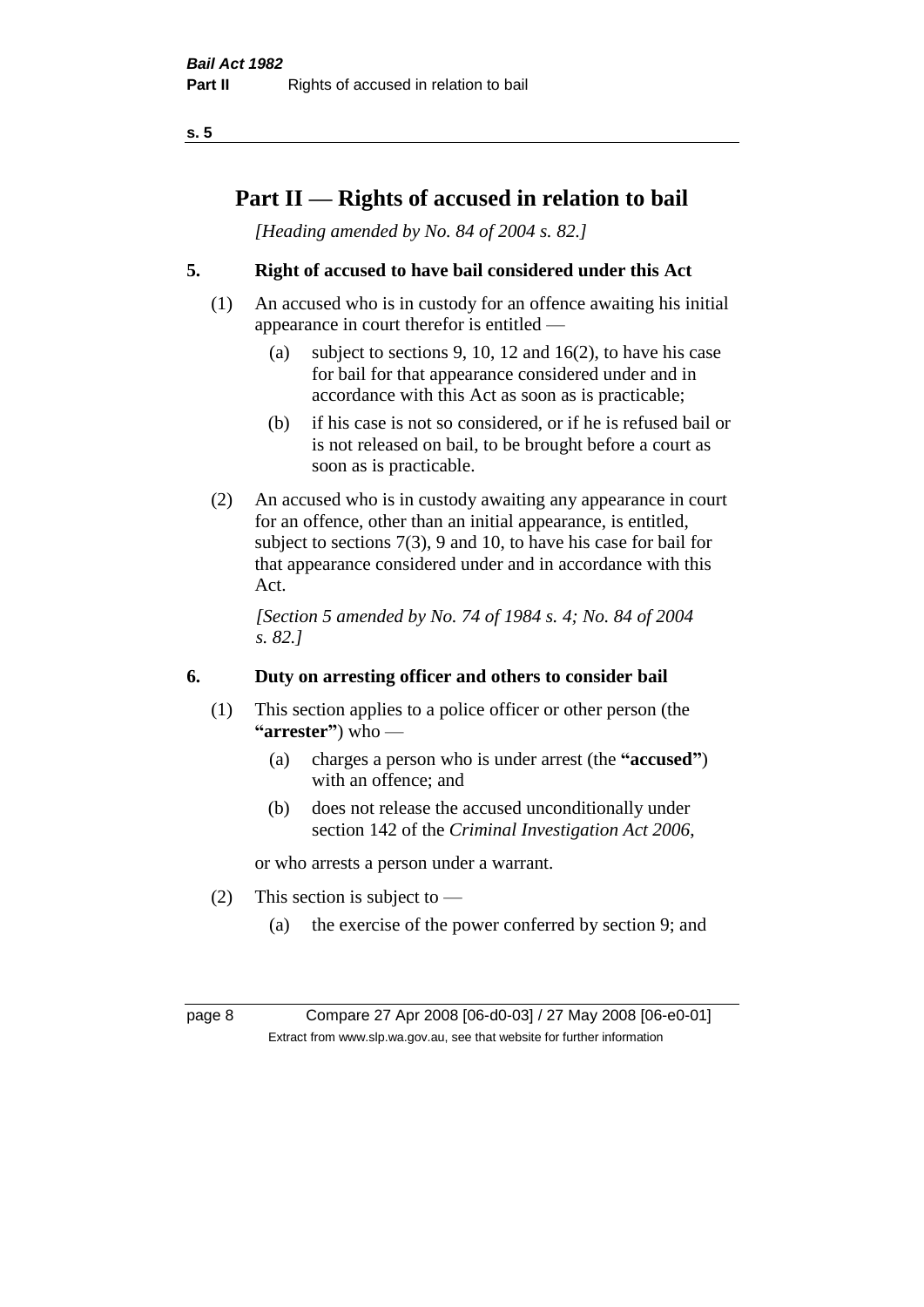- **s. 6**
- (b) sections 10, 12 and 16 and clause 3A of Part C of Schedule 1.
- (3) The duties in this section shall be performed whether or not an application for bail is made by or on behalf of the accused.
- (4) As soon as is practicable after the accused is charged, or arrested under a warrant, as the case may be, the arrester shall either —
	- (a) bring the accused or cause the accused to be brought before a court; or
	- (b) perform the other duties of the arrester under this section.
- (5) If the arrester has power to grant the accused bail, the arrester shall consider the accused's case for bail.
- (6) If the arrester does not have power to grant the accused bail, the arrester shall, unless subsection (8), (9) or (10) applies, bring or cause the accused to be brought before an authorised police officer or a justice or, in the case of a child, any authorised officer or a justice, who shall consider the accused's case for bail as soon as is practicable.
- (7) Even if the arrester has power to grant the accused bail, the arrester may, instead of complying with subsection (5), comply with subsection  $(6)$  as if the arrester did not.
- (8) If under section 15 only a judge of the Supreme Court or a judge of the Children's Court has power to grant the accused bail, the arrester shall bring the accused or cause the accused to be brought before a judge of the Supreme Court or a judge of the Children's Court, as the case requires, who shall consider the accused's case for bail as soon as is practicable.
- (9) If under section 16 only a justice has power to grant the accused bail, the arrester shall bring the accused or cause the accused to be brought before a justice, who shall consider the accused's case for bail as soon as is practicable.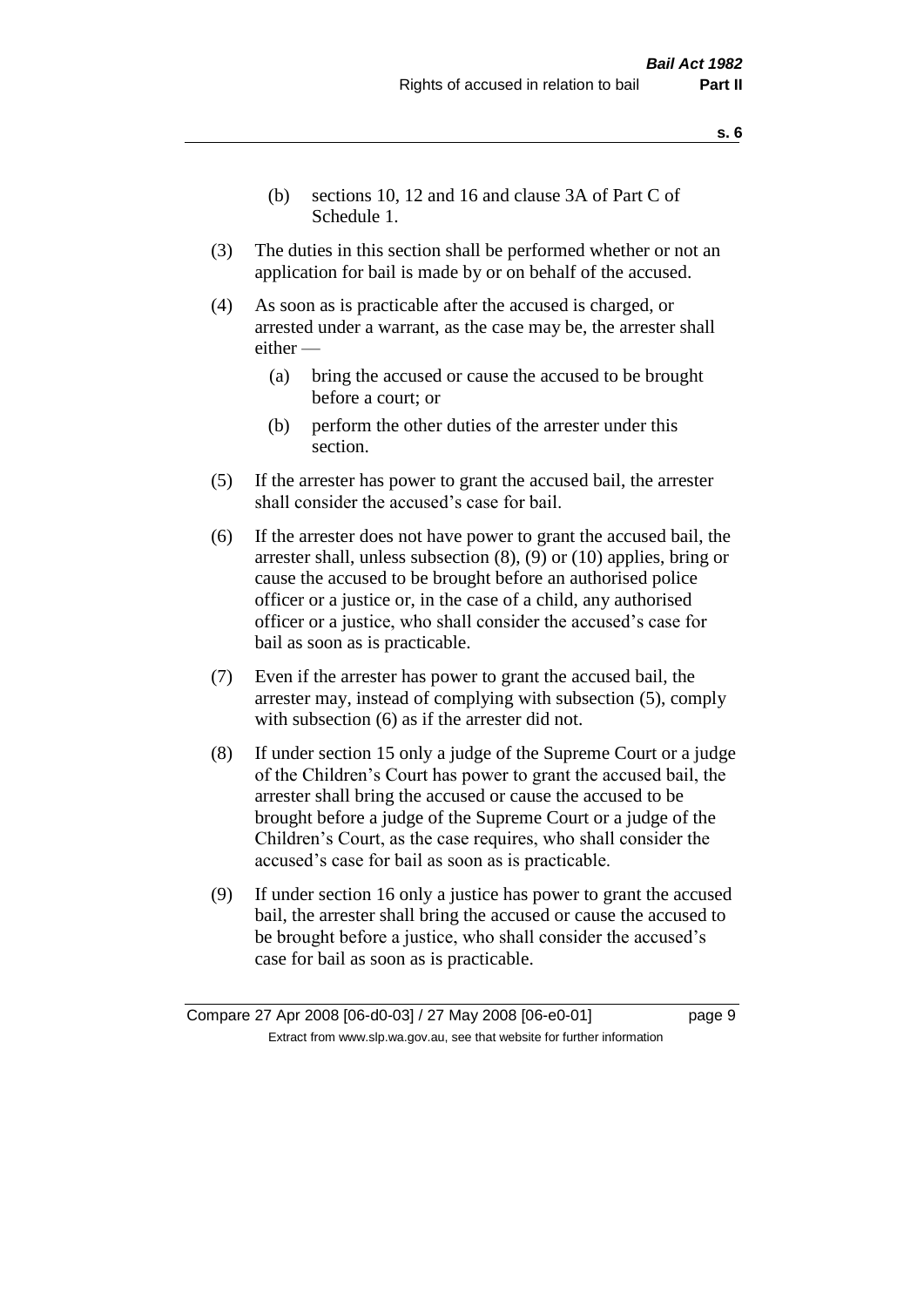#### **s. 6A**

(10) If section 16A applies, the arrester shall bring the accused or cause the accused to be brought before a court or judge referred to in section 16A(1), who shall consider the accused's case for bail as soon as is practicable.

*[Section 6 inserted by No. 59 of 2006 s. 4(1).]* 

#### **6A. Whether custody justified to be considered in certain cases**

- (1) In this section
	- **"accused"** means an accused who is under arrest, other than pursuant to a warrant;
	- **"released"** means released from custody without being required to enter into, or without having entered into, a bail undertaking;

**"serious offence"** means an indictable offence the penalty specified by a written law for which is or includes imprisonment for 5 years or more or life;

- **"summary court"** means the Magistrates Court or the Children's Court.
- (2) An authorised officer or justice who is considering an accused's case for bail for an initial appearance in a summary court on a charge of an indictable offence that is not a serious offence may order that the accused be served with a summons under the *Criminal Procedure Act 2004*, and released, in respect of the charge unless satisfied —
	- (a) that there are reasonable grounds to suspect the accused would not obey the summons if served with it; or
	- (b) that not releasing the accused is justified under subsection (4) or for any other reason.
- (3) An authorised officer or justice who is considering an accused's case for bail for an initial appearance in a summary court on a charge of a simple offence must order that the accused be served with a court hearing notice under the *Criminal Procedure*

page 10 Compare 27 Apr 2008 [06-d0-03] / 27 May 2008 [06-e0-01] Extract from www.slp.wa.gov.au, see that website for further information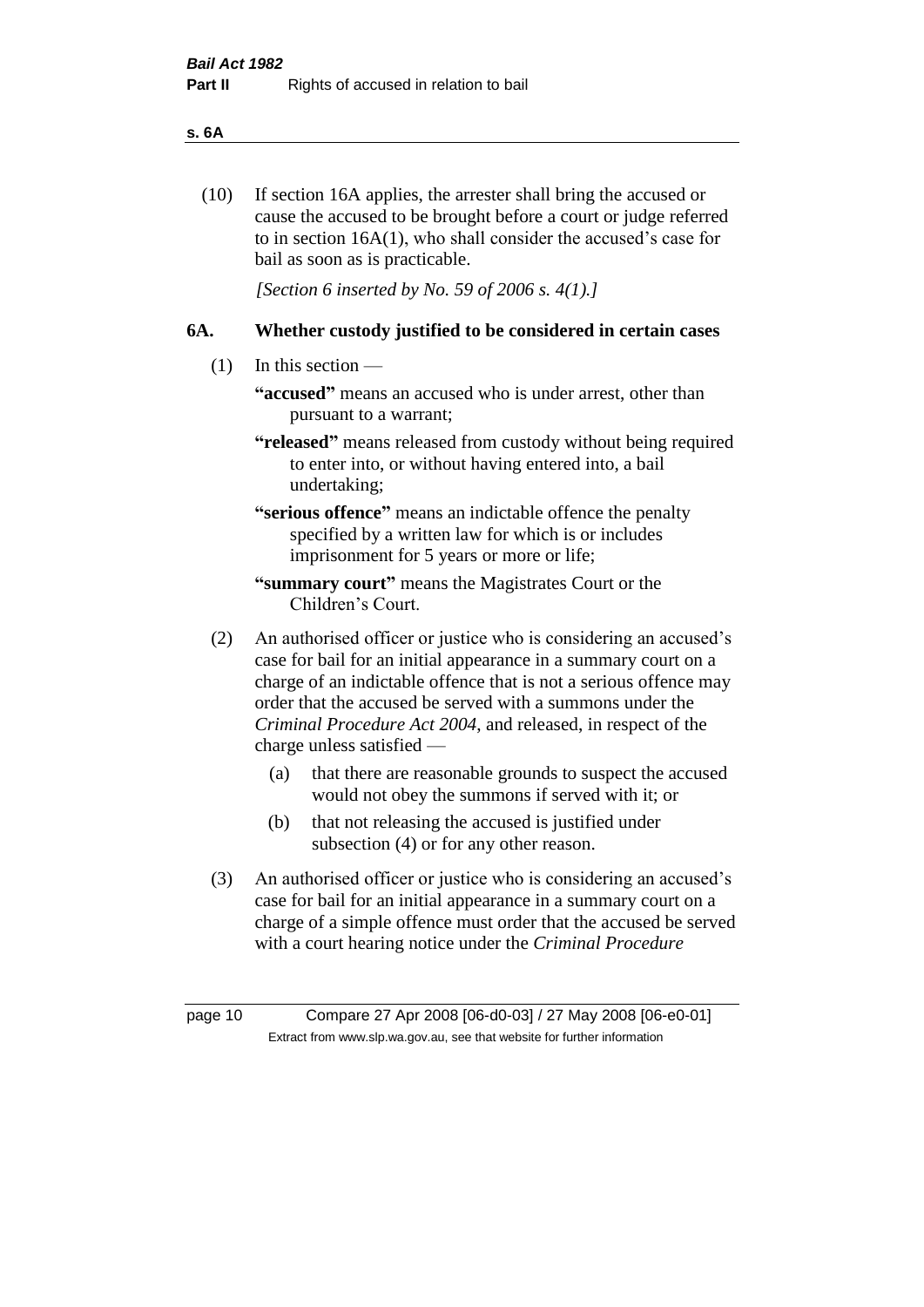*Act 2004*, and released, in respect of the charge unless satisfied —

- (a) that the presence of the accused when the charge is dealt with is likely to be necessary for any reason or for sentencing purposes; or
- (b) that not releasing the accused is justified under subsection (4) or for any other reason.
- (4) Not releasing an accused is justified if there are reasonable grounds to suspect that if the accused were released —
	- (a) the accused
		- (i) would commit an offence;
		- (ii) would continue or repeat an offence with which he or she is charged;
		- (iii) would endanger another person's safety or property; or
		- (iv) would interfere with witnesses or otherwise obstruct the course of justice, whether in relation to the accused or any other person;
		- or
	- (b) the accused's safety would be endangered.
- (5) This section does not affect the operation of section 28 or 30 of the *Criminal Procedure Act 2004*.

*[Section 6A inserted by No. 59 of 2006 s. 5.]* 

#### **7. Duty imposed on judicial officers in respect of unconvicted accused**

(1) Upon and following an accused's initial appearance in court for an offence every judicial officer who may thereafter order his detention or continued detention in custody before conviction for the offence (including detention during the period of his trial) is under a duty, unless subsection (2) applies, to consider

Compare 27 Apr 2008 [06-d0-03] / 27 May 2008 [06-e0-01] page 11 Extract from www.slp.wa.gov.au, see that website for further information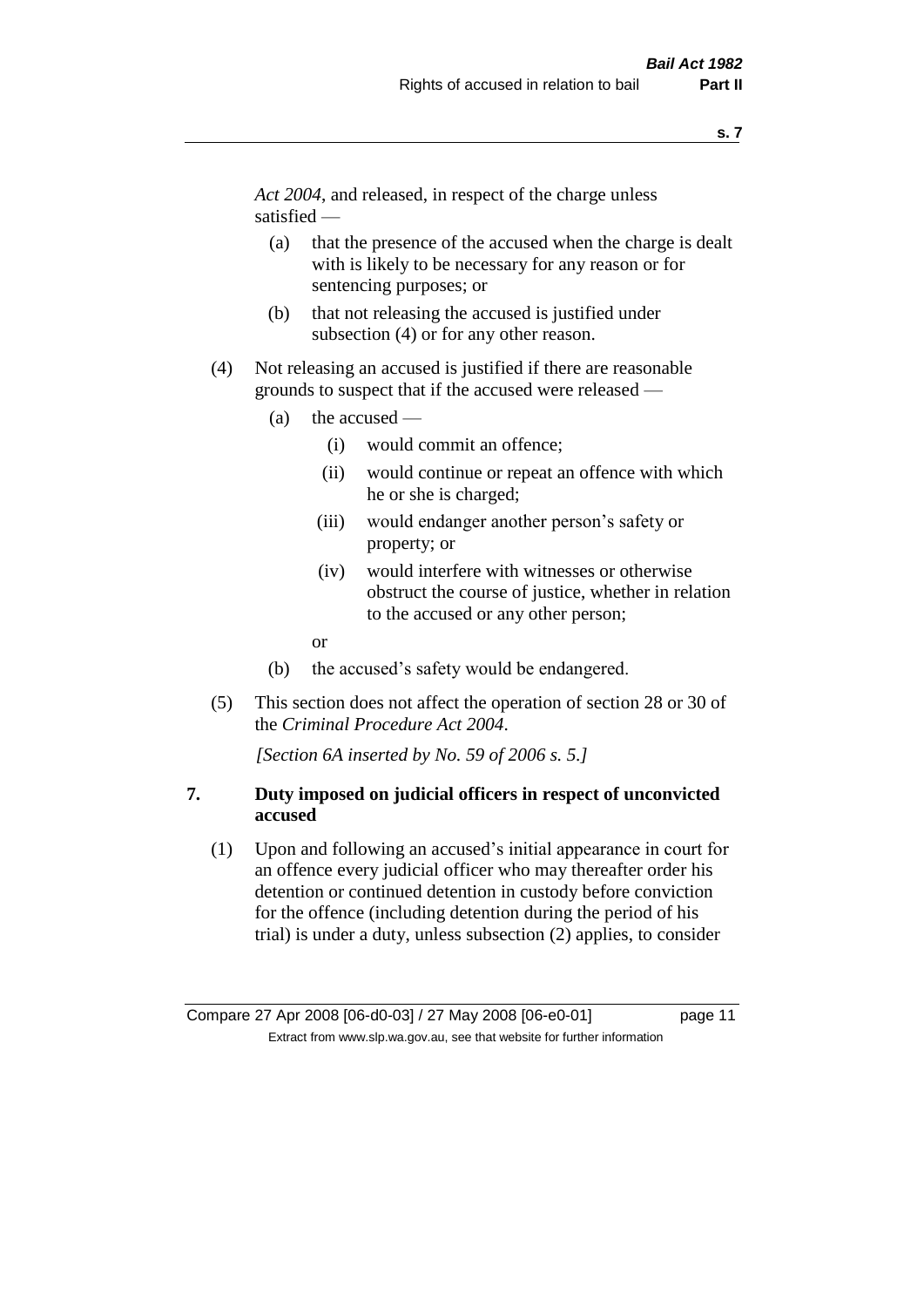the accused's case for bail, whether or not an application for bail is made by the accused or on his behalf.

- (2) Where under section 15 only a judge of the Supreme Court or a judge of the Children's Court has power to grant bail for an offence, the judicial officer referred to in subsection (1), other than a judge of the Supreme Court or a judge of the Children's Court, shall, whether or not an application for bail is made by the person or on his behalf, cause the accused to be taken as soon as is practicable before a judge of the Supreme Court or a judge of the Children's Court, as the case may require for the purpose of having the accused's case for bail considered by the judge.
- (3) Notwithstanding subsection (2), where
	- (a) the duty described in that subsection or in section 6(8) or (9) has been discharged once in relation to an accused's case for bail; and
	- (b) bail has on that occasion been refused by a judge of the Supreme Court or a judge of the Children's Court,

the accused's case for bail need not be considered on any subsequent occasion in the same case when the accused's continued detention may be ordered unless the accused satisfies the judicial officer who may order his detention that —

- (c) new facts have been discovered, new circumstances have arisen or the circumstances have changed since bail was refused on the occasion mentioned in paragraph (b); or
- (d) he failed to adequately present his case for bail on that occasion,

but if the judicial officer is so satisfied he shall cause the accused to be taken as soon as is practicable before a judge of the Supreme Court or a judge of the Children's Court as the case may require for the purpose of having the accused's case for bail considered by the judge.

page 12 Compare 27 Apr 2008 [06-d0-03] / 27 May 2008 [06-e0-01] Extract from www.slp.wa.gov.au, see that website for further information

**s. 7**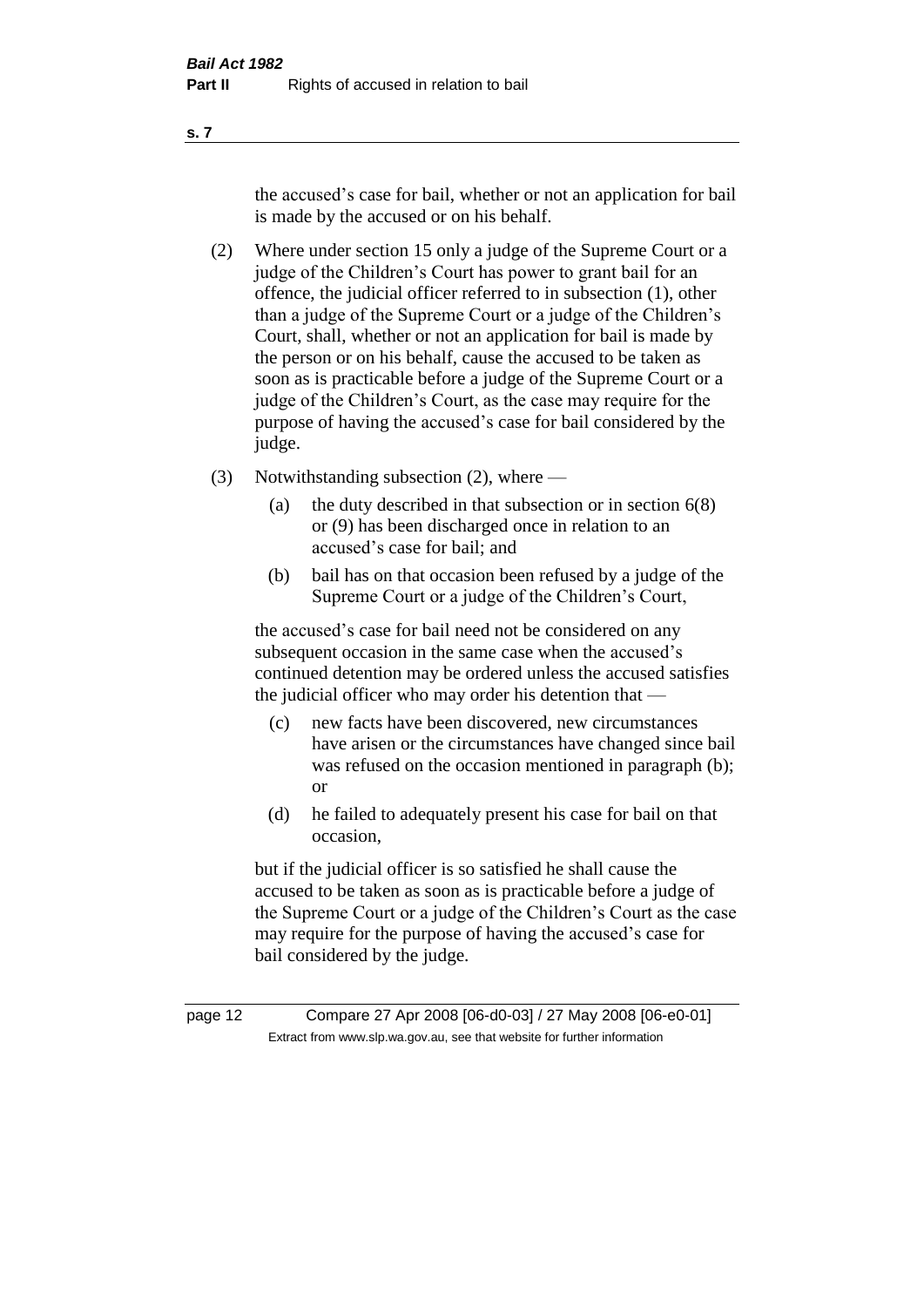- (4) Notwithstanding subsection (1), after the duty described in that subsection has been discharged once in relation to an accused's case for bail or after a judge of the Supreme Court or a judge of the Children's Court has considered the case under section 15, it is sufficient on any subsequent consideration of bail in the same case for a judicial officer, including a judge of the Supreme Court or a judge of the Children's Court acting under section 15 —
	- (a) to inquire whether any new fact has been discovered or new circumstance has arisen, or whether the circumstances have changed, since bail was previously granted or refused and whether the accused considers that he failed to adequately present his case for bail on a previous occasion; and
	- (b) unless he is satisfied that there is any reason of the kind mentioned in paragraph (a) for not doing so, to adopt the decision previously made in the case, but with power to make such variations of the terms and conditions of bail as he thinks fit.
- (5) The operation of this section is subject to the exercise of the power conferred by section 9 and to the provisions of sections 10, 12 and 16(2) and clause 3A of Part C of Schedule 1.

*[Section 7 amended by No. 74 of 1984 s. 5; No. 49 of 1988 s. 80; No. 45 of 1993 s. 6; No. 84 of 2004 s. 82; No. 59 of 2006 s. 4(2).]* 

# **7A. Bail for appeal under the** *Criminal Appeals Act 2004* **Part 2**

- (1) If a person is in custody and an appeal has been commenced under Part 2 of the *Criminal Appeals Act 2004* in connection with the decision by virtue of which the person is in custody, the person may apply for bail —
	- (a) if the appeal is to be heard and determined by the Court of Appeal or if an application has been made to the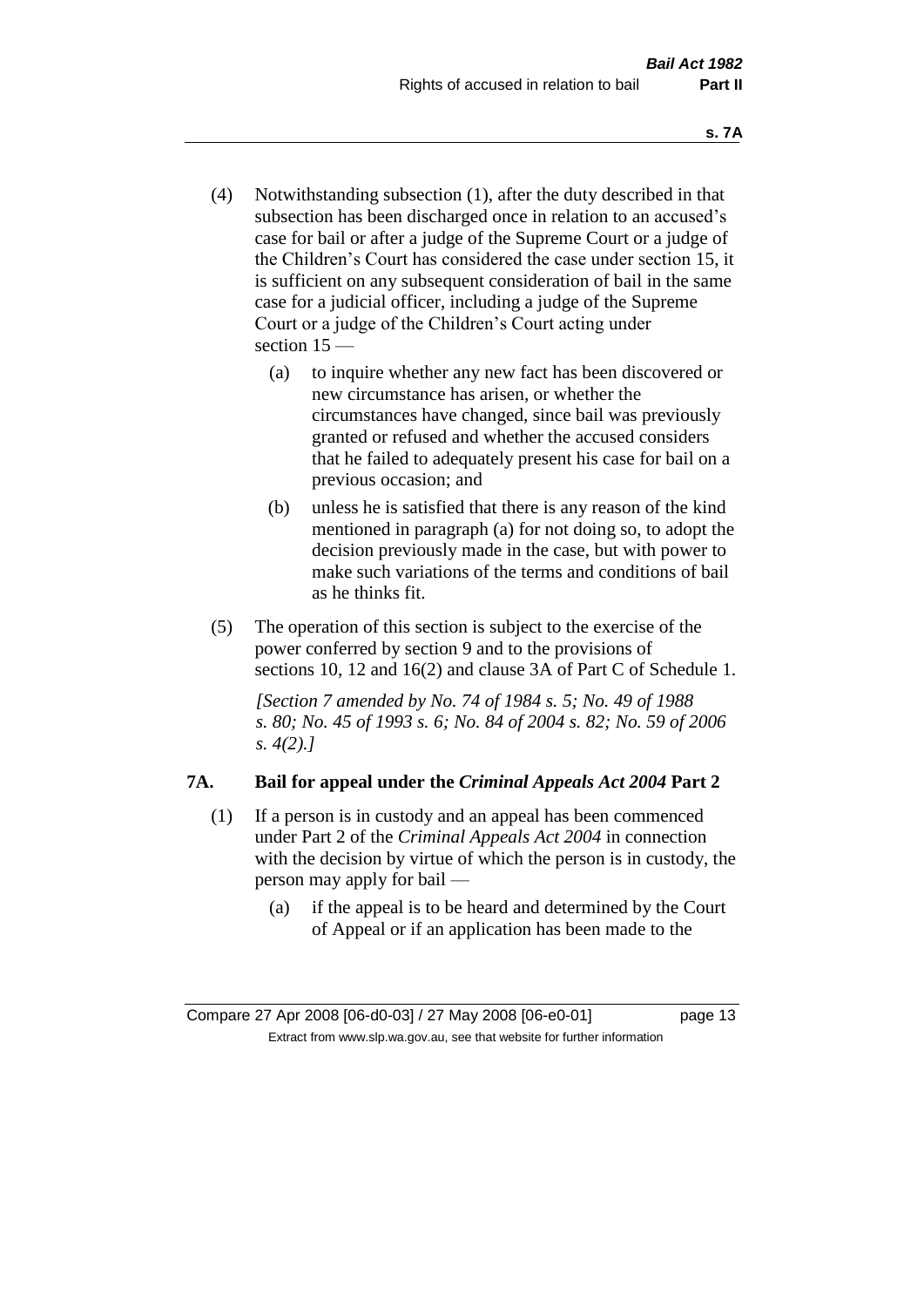Court of Appeal for leave to appeal to the Court of Appeal — to a judge of appeal; or

- (b) in any other case to a judge of the Supreme Court.
- (2) Bail shall not be granted to an applicant for bail under subsection (1) until he has given notice of his application for bail to —
	- (a) the State Solicitor; or
	- (b) the Deputy Director of Public Prosecutions (Commonwealth) in Perth,

as the case may require, and that official has been given an opportunity to be heard on the application.

*[Section 7A inserted by No. 33 of 1989 s. 18; amended by No. 65 of 2003 s. 88(2); No. 45 of 2004 s. 28(4); No. 59 of 2004 s. 141; No. 84 of 2004 s. 11.]* 

#### **8. Accused to be given information and prescribed forms**

- (1) Subject to subsection (4), a judicial officer or authorised officer who is called upon to consider an accused's case for bail, on the first occasion when it arises in relation to an offence or group of offences for which an accused is required to appear, shall ensure that the accused is, or has been, given —
	- (a) such information in writing as to the effect of this Act as is prescribed for the purposes of this paragraph;
	- (b) a prescribed form for completion, designed to disclose to the judicial officer or authorised officer all information relevant to the decision; and
	- (c) where the accused is unable or insufficiently able, to read, speak or write English, such assistance as he may reasonably require in order to have communicated to him the information mentioned in paragraph (a) and complete the form referred to in paragraph (b).

page 14 Compare 27 Apr 2008 [06-d0-03] / 27 May 2008 [06-e0-01] Extract from www.slp.wa.gov.au, see that website for further information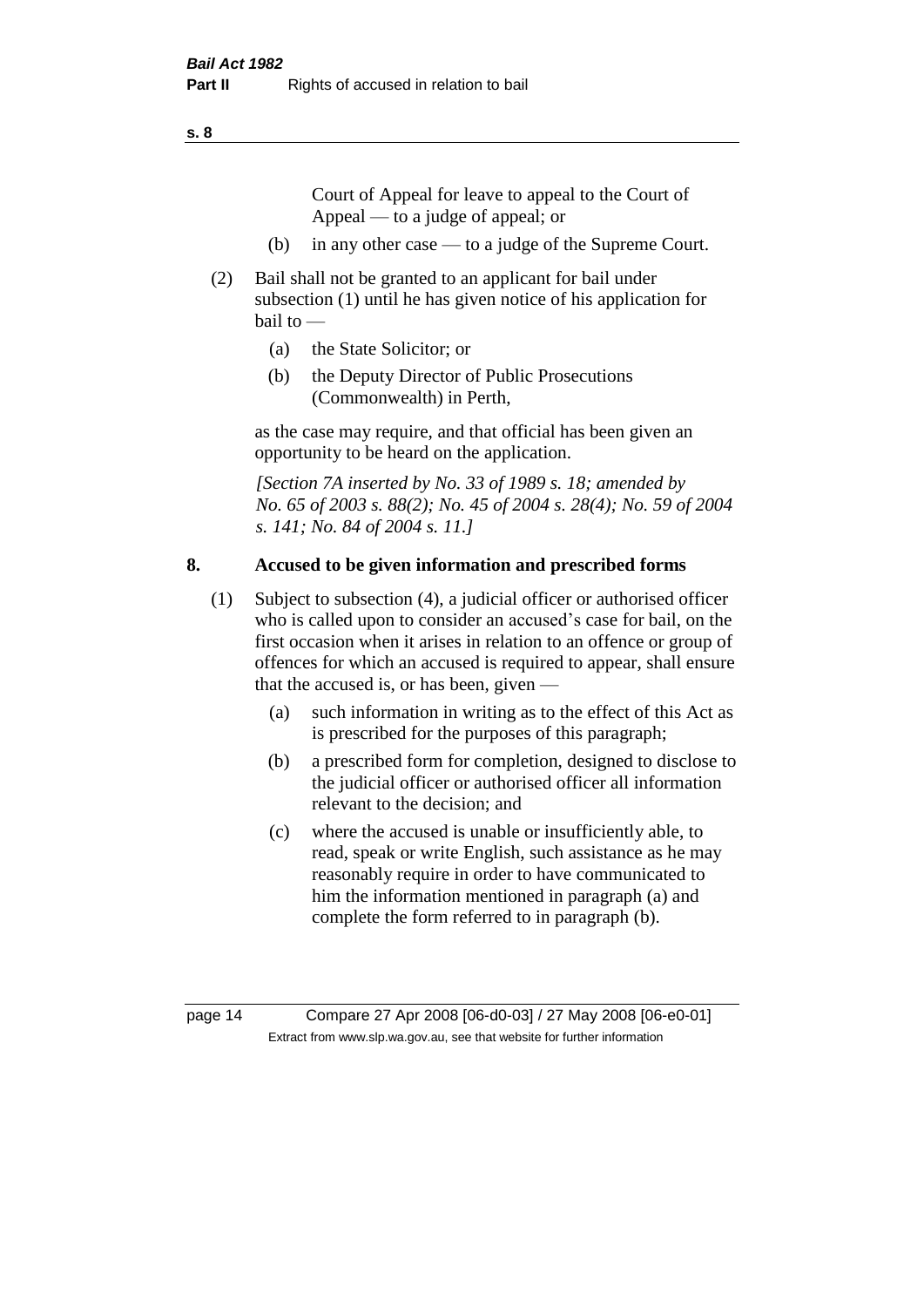- (2) After an accused case for bail has been considered once, a judicial officer or authorised officer on any subsequent consideration of bail in the same case shall —
	- (a) comply with subsection  $(1)(a)$ ; and
	- (b) either comply with subsection  $(1)(b)$  or obtain the form previously completed for the purposes of that paragraph, if any, and ensure that —
		- (i) the form is revised in order to show any changes which he is informed have occurred since it was completed; and
		- (ii) any assistance, of the kind referred to in subsection  $(1)(c)$  is given to the accused for the purpose of completing or revising the form, as the case may be.
- (3) Nothing in this section shall be read as limiting section 23.
- (3a) Notwithstanding subsection  $(1)(a)$  or  $(2)(a)$  a judicial officer or authorised officer need not comply with that paragraph if it appears to him that the accused's case for bail is such that bail is likely to be granted to him in accordance with this Act; but if it subsequently appears to him that bail will not be granted or that the accused is dissatisfied with any condition imposed on the grant of bail he shall then comply with that paragraph.
- (4) Notwithstanding subsection (1)(b) or (2)(b), a judicial officer or an authorised officer may dispense with completion or revision of the form referred to in those paragraphs if it appears to him  $that -$ 
	- (a) the accused's case for bail is such that bail is likely to be granted to him in accordance with this Act; and
	- (b) the information in the possession of the judicial officer or authorised officer is sufficient for his consideration of the case.
- (5) Where a person has applied for bail for an appeal as mentioned in section 7A(1), this section applies as if the consideration of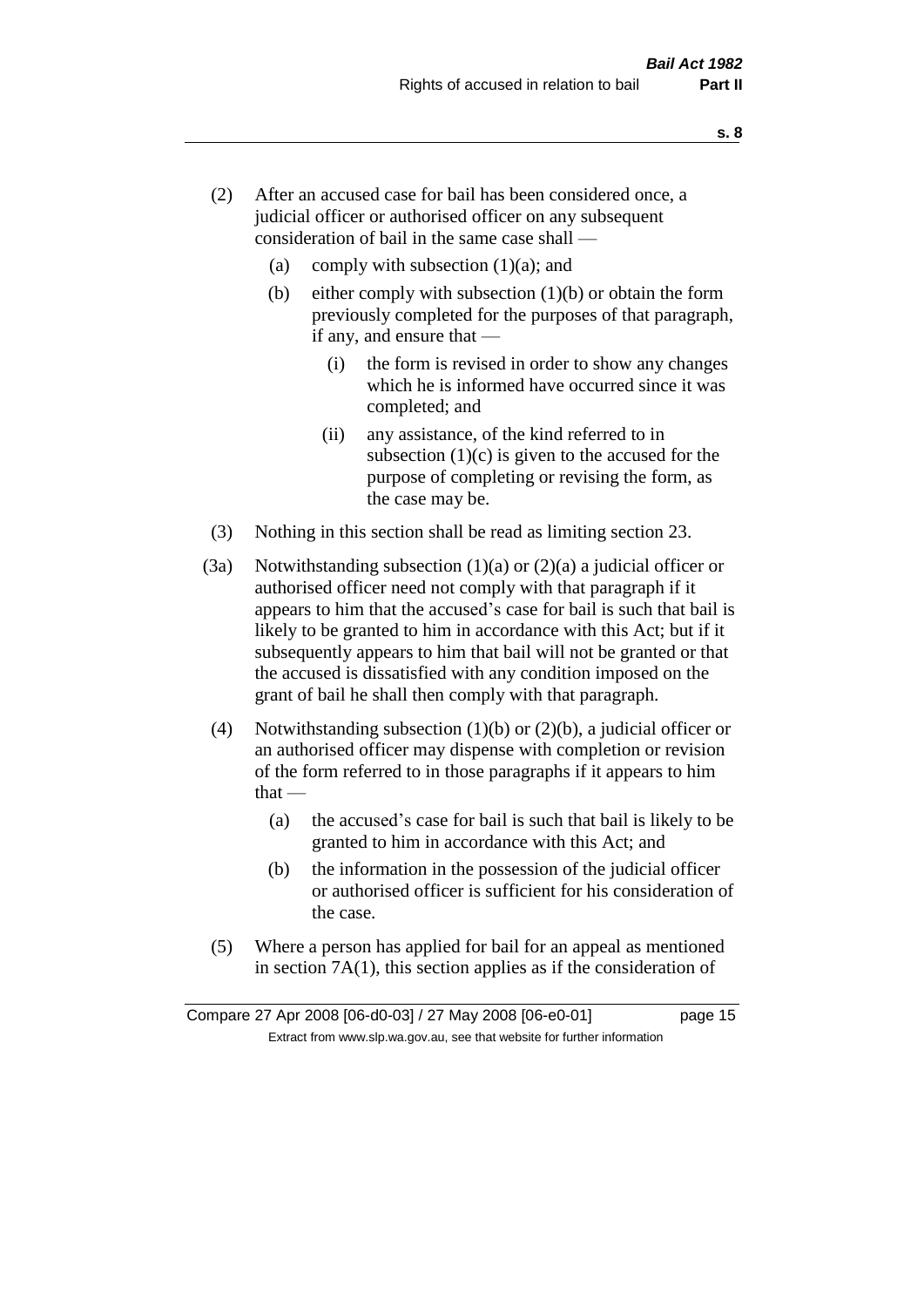#### bail for the appeal were a first consideration of bail for an offence.

*[Section 8 amended by No. 74 of 1984 s. 6; No. 15 of 1988 s. 6; No. 33 of 1989 s. 18; No. 84 of 2004 s. 82.]* 

# **9. Bail decision may be deferred until further information obtained**

- (1) Subject to section 26(2) of the *Young Offenders Act 1994*, a judicial officer or authorised officer who is called upon to consider a case for bail may defer consideration of the case for a period not exceeding 30 days if he thinks it is necessary —
	- (a) to obtain more information for the purpose of making a decision in accordance with this Act; or
	- (b) to take any step authorised by section 24(1).
- (2) Nothing in this section shall be taken to limit the right of an accused to be brought before a court as soon as is practicable if he is not released on bail.

*[Section 9 amended by No. 57 of 1997 s. 21(2); No. 84 of 2004 s. 82.]*

# **10. Sections 5, 6 and 7 do not apply where accused imprisoned for other cause**

Notwithstanding sections 5, 6 and 7, the rights conferred on an accused and the duties imposed on police officers, authorised officers and judicial officers by those sections in respect of an appearance in court for an offence do not arise where —

- (a) the accused is in custody for some other offence or reason (including the non-payment of a sum of money); and
- (b) the police officer, authorised officer or judicial officer is satisfied that the accused is likely to remain in custody for that other offence or reason until or beyond the time for the appearance for the first-mentioned offence.

**s. 9**

page 16 Compare 27 Apr 2008 [06-d0-03] / 27 May 2008 [06-e0-01] Extract from www.slp.wa.gov.au, see that website for further information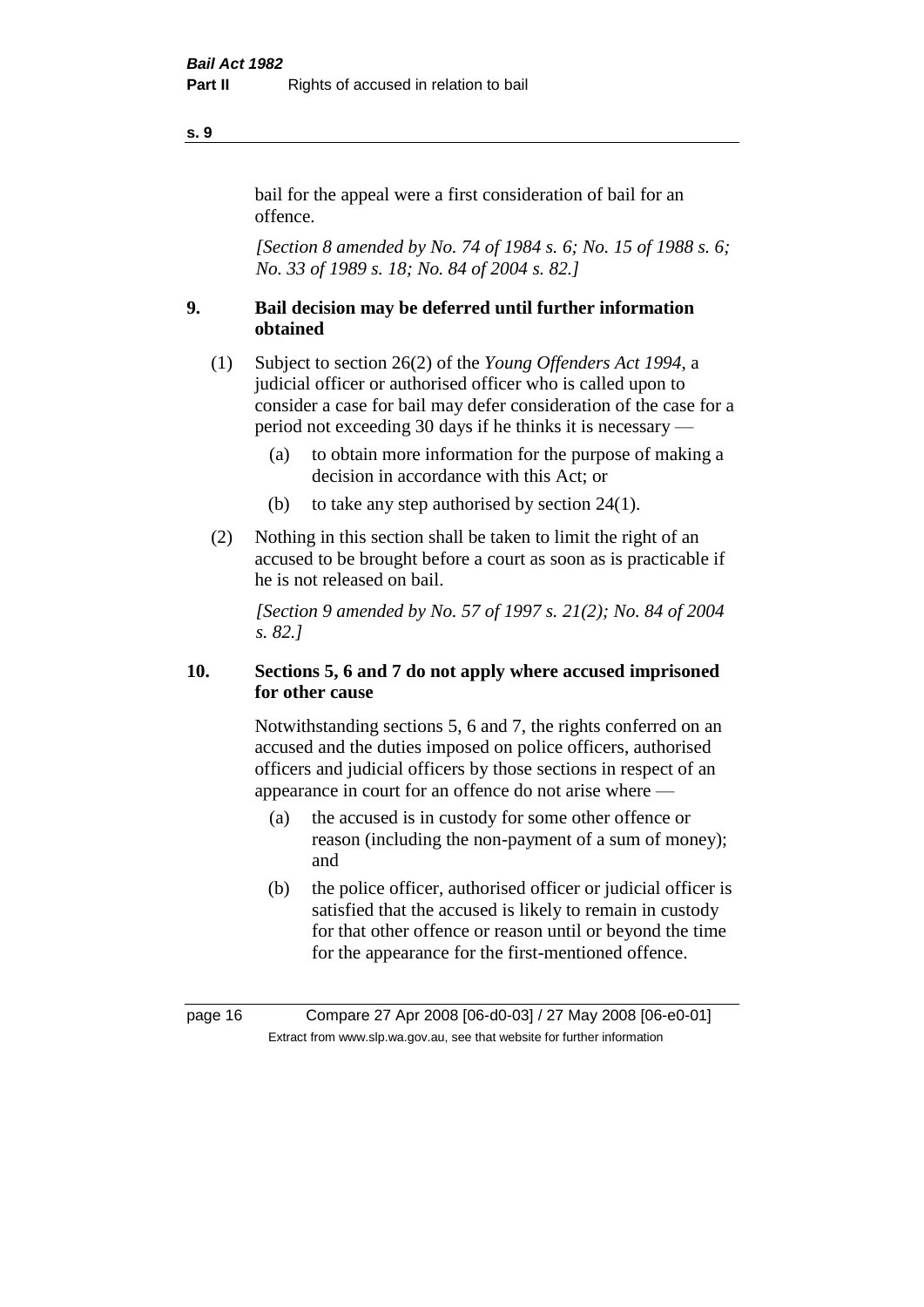*[Section 10 amended by No. 84 of 2004 s. 82.]*

#### **11. Rights following grant of bail**

- $(1)$  When
	- (a) bail has been granted to an accused for an appearance in court;
	- (b) all conditions which are to be complied with before the release of the accused have been complied with; and
	- (c) he has entered into a bail undertaking for that appearance or his bail undertaking is deemed to be amended under section 31(3),

the accused has a right to be at liberty until he is required to appear, or to next appear, before a court, but subject to —

- (d) any requirement that he be in custody for some other reason;
- (e) the exercise of the powers in sections 14(3), 17A, 46, 54 and 55; and
- (f) the limitation mentioned in section 12.
- (2) As soon as is practicable after an accused becomes entitled to be at liberty as provided in subsection  $(1)$  —
	- (a) an authorised officer, where bail was granted by an authorised officer;
	- (b) a justice who has granted bail otherwise than while sitting as a court;
	- (c) a judge's associate, where bail was granted by a judge of the District Court or the Supreme Court or the Children's Court; and
	- (d) in any other case, the registrar of the court where the judicial officer who granted bail exercises jurisdiction or a justice,

shall, where the accused is in custody in a lock-up or prison, forthwith deliver or cause to be delivered a certificate to that effect

Compare 27 Apr 2008 [06-d0-03] / 27 May 2008 [06-e0-01] page 17 Extract from www.slp.wa.gov.au, see that website for further information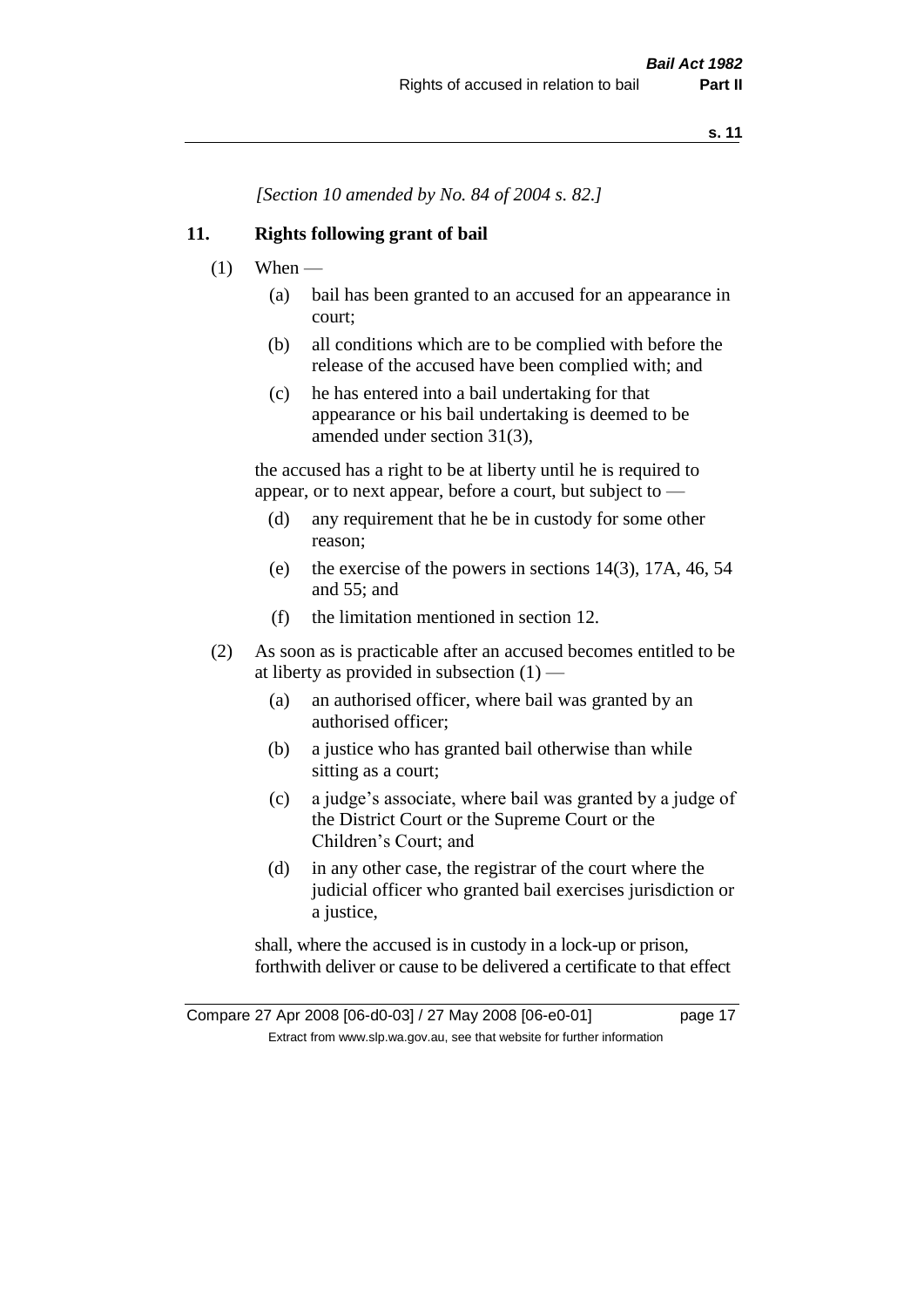in the prescribed form to the person in charge of the lock-up or prison, and that person shall release the accused from custody as soon as is practicable after he receives the certificate.

(3) In subsection (2)(a) **"authorised officer"** does not include an authorised officer who is also the person in charge of the lock-up in which the accused is in custody.

*[Section 11 amended by No. 74 of 1984 s. 7; No. 15 of 1988 s. 7; No. 49 of 1988 s. 81; No. 45 of 1993 s. 7; No. 47 of 1999 s. 8; No. 59 of 2004 s. 141; No. 84 of 2004 s. 82.]* 

#### **12. Further limitation on rights in sections 5 and 11**

The right of an accused to have his case for bail considered as soon as is practicable, his right to be at liberty as mentioned in section 11(1), and the corresponding duties created by this Part, are limited so far as is reasonably necessary for the exercise or performance by a person of any statutory power or function vested in him which requires or permits the continued custody of the accused, including the exercise of the powers set out in Part 12 of the *Criminal Investigation Act 2006* and Parts 6 and 7 of the *Criminal Investigation (Identifying People) Act 2002*.

*[Section 12 amended by No. 6 of 2002 s. 96; No. 84 of 2004 s. 82; No. 59 of 2006 s. 6.]*

page 18 Compare 27 Apr 2008 [06-d0-03] / 27 May 2008 [06-e0-01] Extract from www.slp.wa.gov.au, see that website for further information

**s. 12**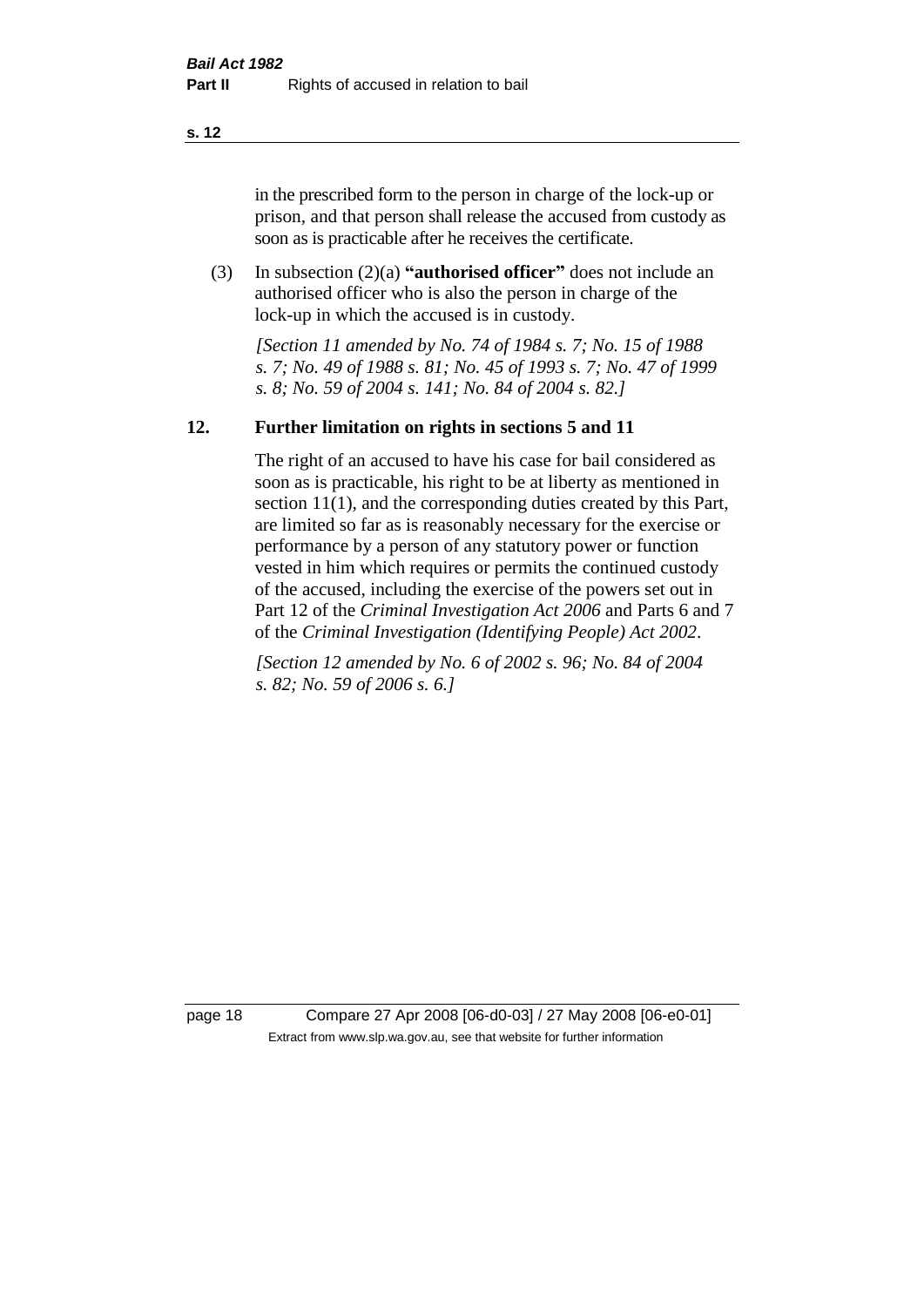# **Part III — Jurisdiction to grant bail**

#### **13. Jurisdiction to grant bail**

- (1) Jurisdiction to grant bail for any appearance described in the first column of Part A of Schedule 1 is vested in the judicial officer or authorised officer specified in the second column of that Part opposite thereto and shall be exercised subject to and in accordance with this Part and the further provisions in Parts B, C and D of Schedule 1.
- (2) A home detention condition shall not be imposed as a condition of bail except by a judicial officer.

*[Section 13 amended by No. 61 of 1990 s. 5; No. 45 of 1993 s. 12.]* 

#### **14. Supreme Court judge has jurisdiction in all cases**

- (1) A judge of the Supreme Court may, in accordance with this  $Act -$ 
	- (a) exercise a power to grant bail which is conferred upon any other judicial officer or any authorised officer by this Act; and
	- (b) revoke or vary any bail previously granted by any other such officer.
- (2) Subject to subsection (2a), the jurisdiction of a judge of the Supreme Court under subsection (1) in respect of an appearance by an accused may be invoked by application made by either the prosecutor or the accused, and whether or not any other judicial officer has —
	- (a) previously granted or refused bail; or
	- (b) exercised any power conferred on him by section 55,

in respect of that appearance.

(2a) After the jurisdiction under subsection (1) has been invoked once by an accused in relation to an offence or group of

Compare 27 Apr 2008 [06-d0-03] / 27 May 2008 [06-e0-01] page 19 Extract from www.slp.wa.gov.au, see that website for further information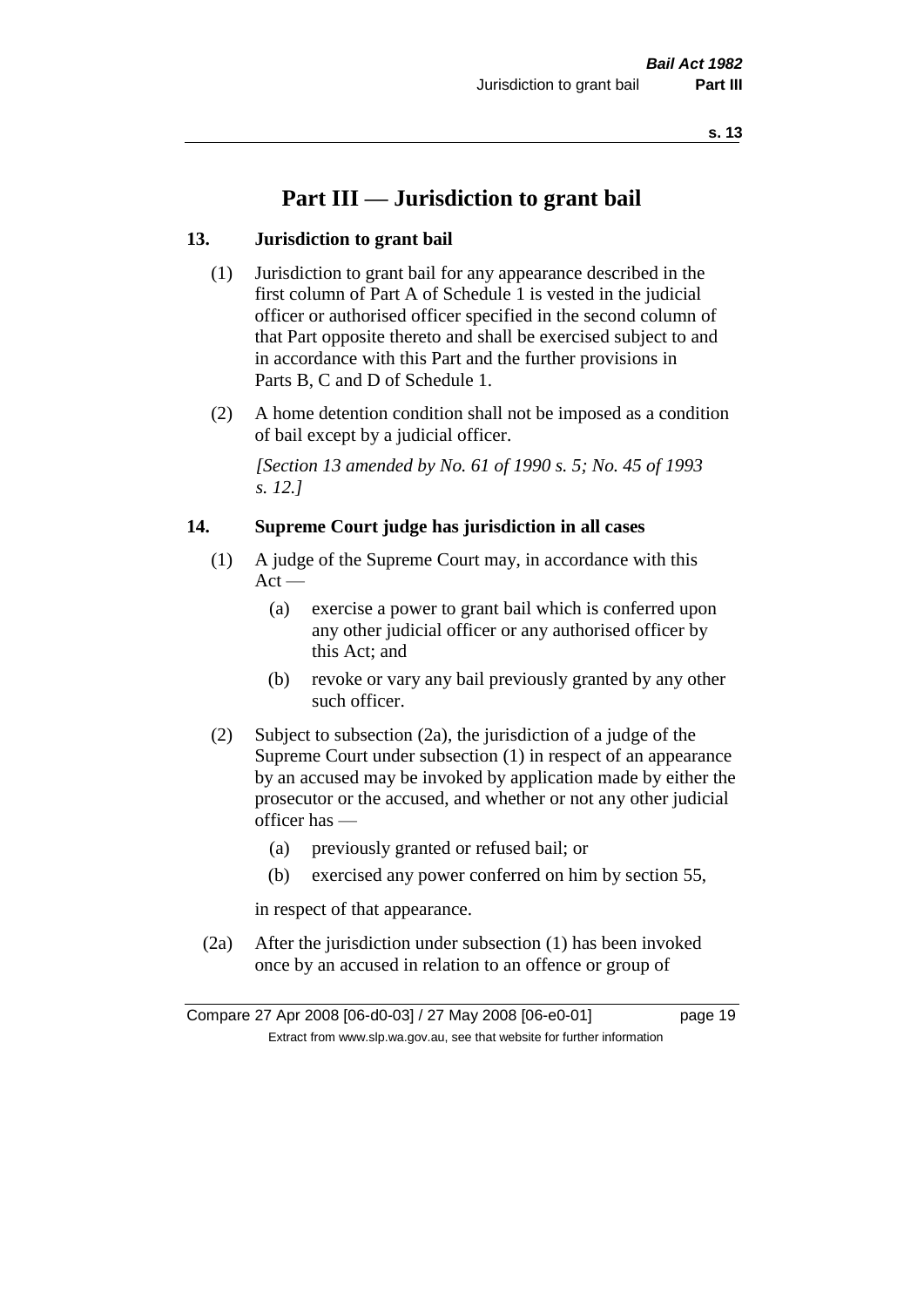offences for which he is required to appear, it may not be further invoked by that accused in relation to that offence or group of offences unless the accused satisfies a judge of the Supreme Court that —

- (a) new facts have been discovered, new circumstances have arisen or the circumstances have changed since the occasion when the jurisdiction was invoked; or
- (b) he failed to adequately present his case for bail on that occasion.
- (3) Where under subsection (1) a judge of the Supreme Court
	- (a) revokes the bail of an accused who is at liberty, he may order that the accused be returned to custody to await the appearance for which the bail was granted;
	- (b) varies the bail of such an accused, he may order that the accused be returned to custody until he becomes entitled to be at liberty pursuant to section 11,

and the judge may issue any warrant which may be necessary to carry such an order into effect.

- (4) In this section **"any other judicial officer"** means any judicial officer whose jurisdiction is inferior to that of a judge of the Supreme Court.
- (5) The powers and duties conferred on a judge of the Supreme Court by this section may in the case of a child charged with an offence before the Children's Court also be exercised by a judge of the Children's Court.

*[Section 14 amended by No. 74 of 1984 s. 8; No. 49 of 1988 s. 82; No. 84 of 2004 s. 82.]* 

#### **15. Exclusive jurisdiction of Supreme Court judge in murder cases**

(1) Where an accused is in custody for wilful murder or murder, the power to grant bail shall be exercised only by a judge of the

page 20 Compare 27 Apr 2008 [06-d0-03] / 27 May 2008 [06-e0-01] Extract from www.slp.wa.gov.au, see that website for further information

**s. 15**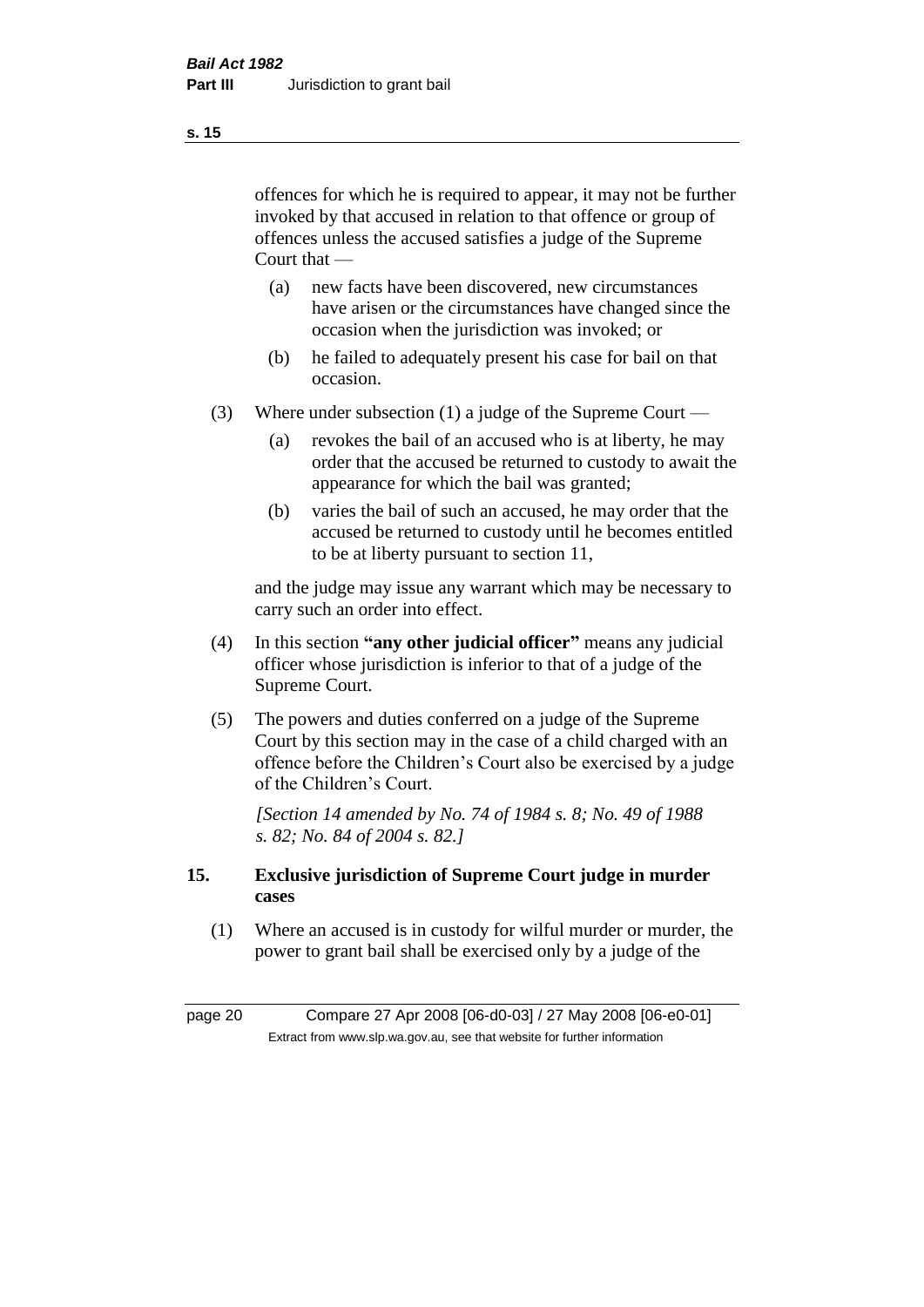Supreme Court, or in the case of an accused who is a child by a judge of the Children's Court, except —

- (a) where section  $31(2)(d)$  applies; or
- (b) to the extent that the Court of Appeal exercises its powers under Part A of Schedule 1.
- *[(2) repealed]*

*[Section 15 amended by No. 52 of 1984 s. 35; No. 74 of 1984 s. 9; No. 49 of 1988 s. 83; No. 70 of 1988 s. 45; No. 45 of 1993 s. 12; No. 45 of 2004 s. 28(4); No. 84 of 2004 s. 82.]* 

#### **16. Bail of person arrested on warrant**

- (1) Subject to sections 14 and 15 where the arrest of an accused for an offence is made pursuant to a warrant he shall not be granted bail before he is brought before a court or judicial officer as commanded by the warrant, except by a justice acting in terms of section 6(9).
- (2) Notwithstanding subsection (1) or any other provision of this Act, an accused who has been arrested pursuant to a warrant —
	- (a) issued under section 56; or
	- (b) issued under the *Criminal Procedure Act 2004* for an offence against section 51(1) or (2),

shall not have a right to have his case for bail considered, and shall not be granted bail, before he is brought before the court as commanded by the warrant.

*[Section 16 amended by No. 59 of 2004 s. 141; No. 84 of 2004 s. 11 and 82; No. 59 of 2006 s. 4(3).]*

#### **16A. Restrictions on powers of authorised officers and justices in certain cases**

(1) Where this section applies to a person who has been arrested for an offence jurisdiction does not arise under section 13 until the person is brought before —

Compare 27 Apr 2008 [06-d0-03] / 27 May 2008 [06-e0-01] page 21 Extract from www.slp.wa.gov.au, see that website for further information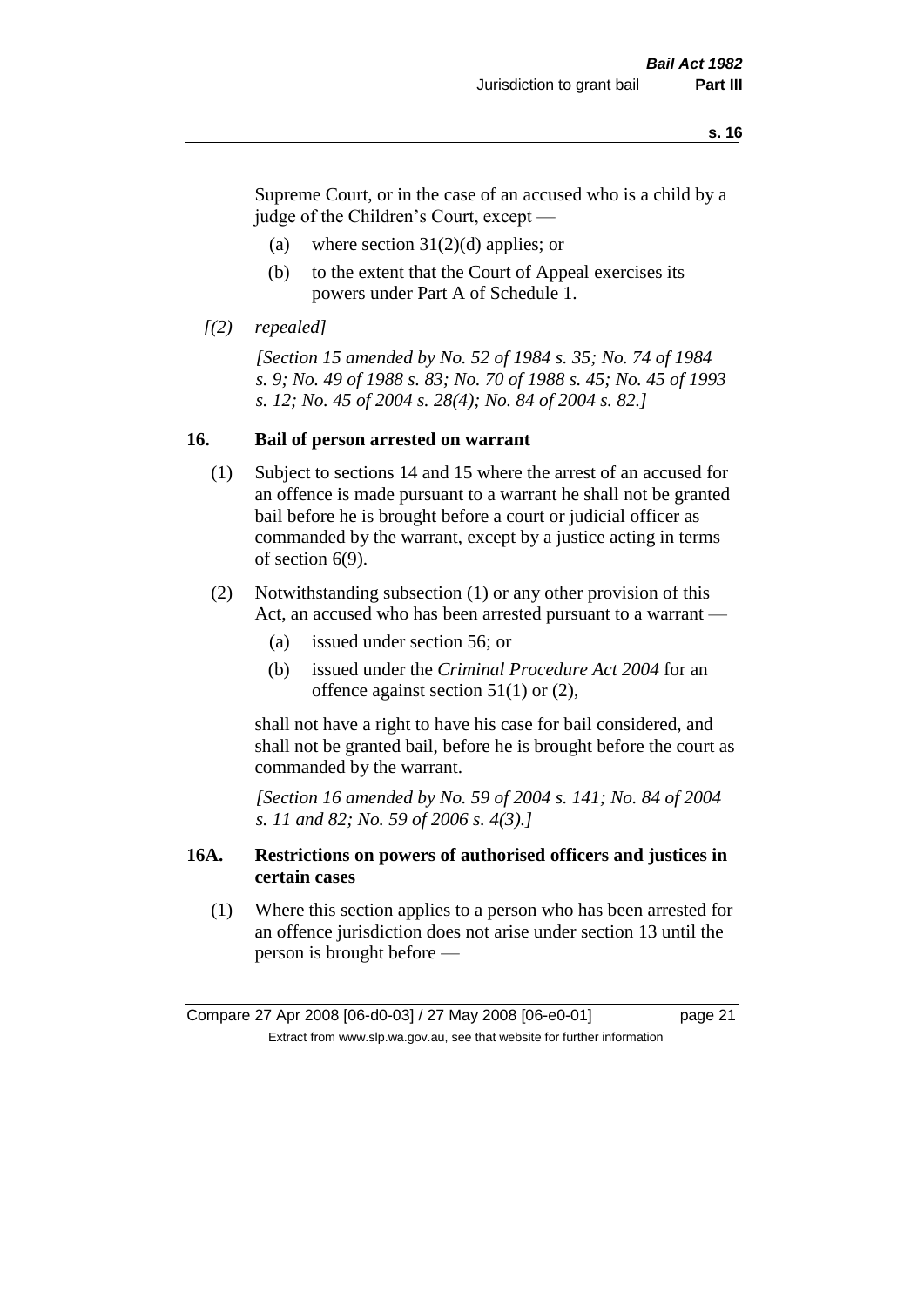#### **s. 16A**

- (a) a court constituted by or so as to include a magistrate; or
- (b) where section 15 applies, a judge of the Supreme Court or a judge of the Children's Court as the case may require.
- (2) This section applies where
	- (a) a person has been arrested in an urban area for a serious offence; and
	- (b) the serious offence is alleged to have been committed while the accused was —
		- (i) on bail for; or
		- (ii) at liberty under an early release order made in respect of,

another serious offence.

- (3) This section also applies where a person has been arrested in an urban area for an offence against section 61(1) of the *Restraining Orders Act 1997* (which creates offences for breaches of violence restraining orders).
- $(4)$  In this section —

**"urban area"** means —

- (a) the metropolitan region as defined in the *Planning and Development Act 2005* and any prescribed area that adjoins that region; and
- (b) any other prescribed area of the State, being the whole or part of, or an area adjoining, a local government district under the *Local Government Act 1995* that is designated under that Act as a city or a town.

*[Section 16A inserted by No. 54 of 1998 s. 6(1); amended by No. 38 of 2004 s. 59; No. 84 of 2004 s. 82; No. 38 of 2005 s. 15.]*

page 22 Compare 27 Apr 2008 [06-d0-03] / 27 May 2008 [06-e0-01] Extract from www.slp.wa.gov.au, see that website for further information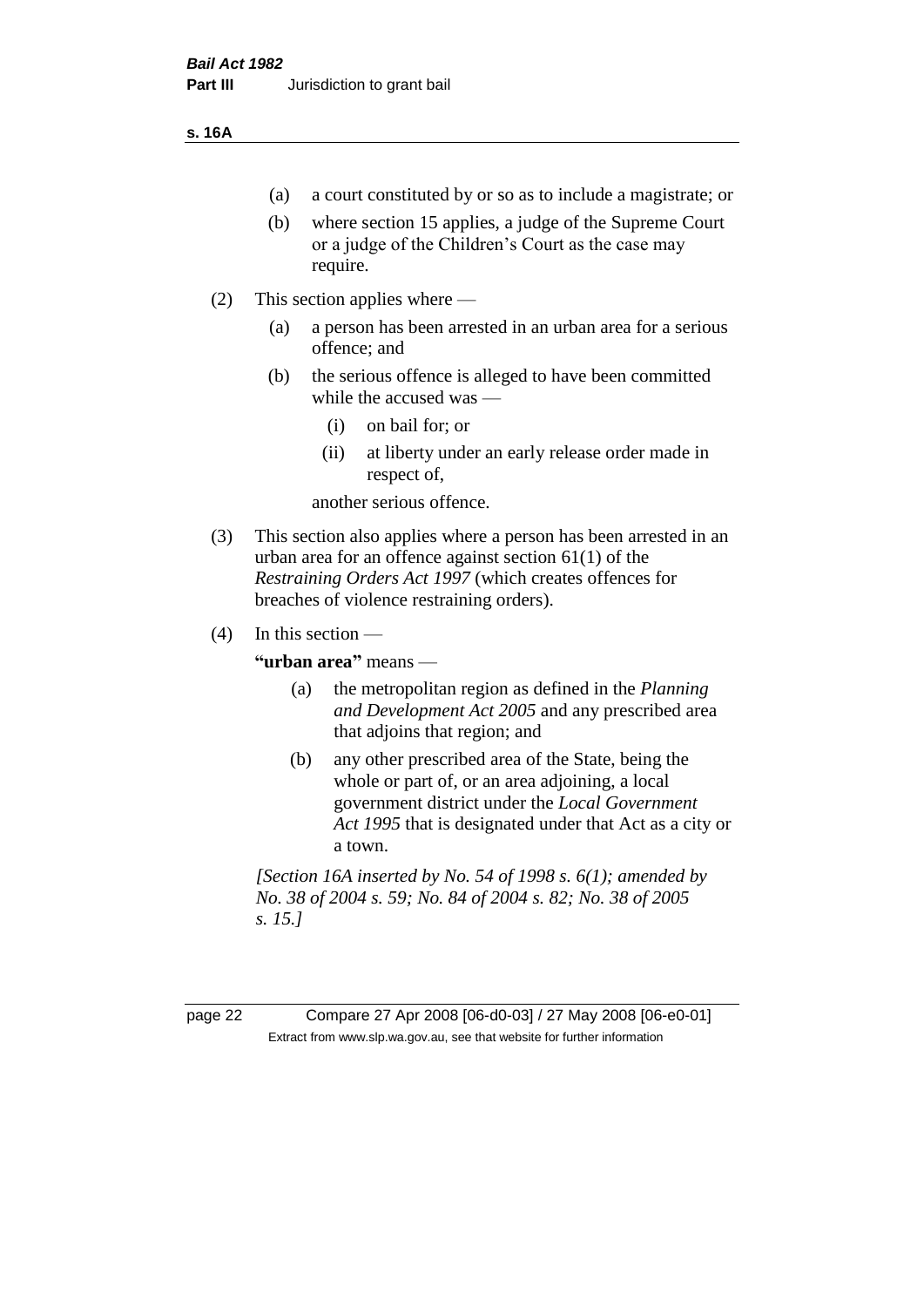#### **17. Conditions which may be imposed**

- (1) A judicial officer or authorised officer may impose conditions on a grant of bail only to the extent that he is authorised to do so by clause 2(3)(c) of Part C and Part D of Schedule 1.
- (2) Conditions imposed on a grant of bail shall not be any more onerous on the accused than the judicial officer or authorised officer considers is required in the public interest having regard to the nature of the offence for which the accused is in custody and the circumstances of the accused.

*[Section 17 amended by No. 45 of 1993 s. 8 and 12; No. 84 of 2004 s. 82.]* 

#### **17A. Further provisions as to responsible person's undertaking (Schedule 1 Part C clause 2)**

- (1) Where this section applies, an authorised police officer may
	- (a) cancel an undertaking of the kind described in clause 2(3)(c) of Part C of Schedule 1;
	- (b) approve of another person as a responsible person within the meaning in that clause; and
	- (c) detain the accused or order his detention until the person so approved enters into an undertaking of the kind mentioned in paragraph (a).
- (2) Subsection (1) applies where
	- (a) a person has entered into an undertaking referred to in paragraph (a) of that subsection;
	- (b) a judicial officer when granting bail ordered that the person may under this section be released from the undertaking by an authorised police officer; and
	- (c) the person wishes to be so released.
- (3) A police officer may, for the purpose of the exercise of the powers in subsection (1), take into custody a child accused who has been released on bail.

Compare 27 Apr 2008 [06-d0-03] / 27 May 2008 [06-e0-01] page 23 Extract from www.slp.wa.gov.au, see that website for further information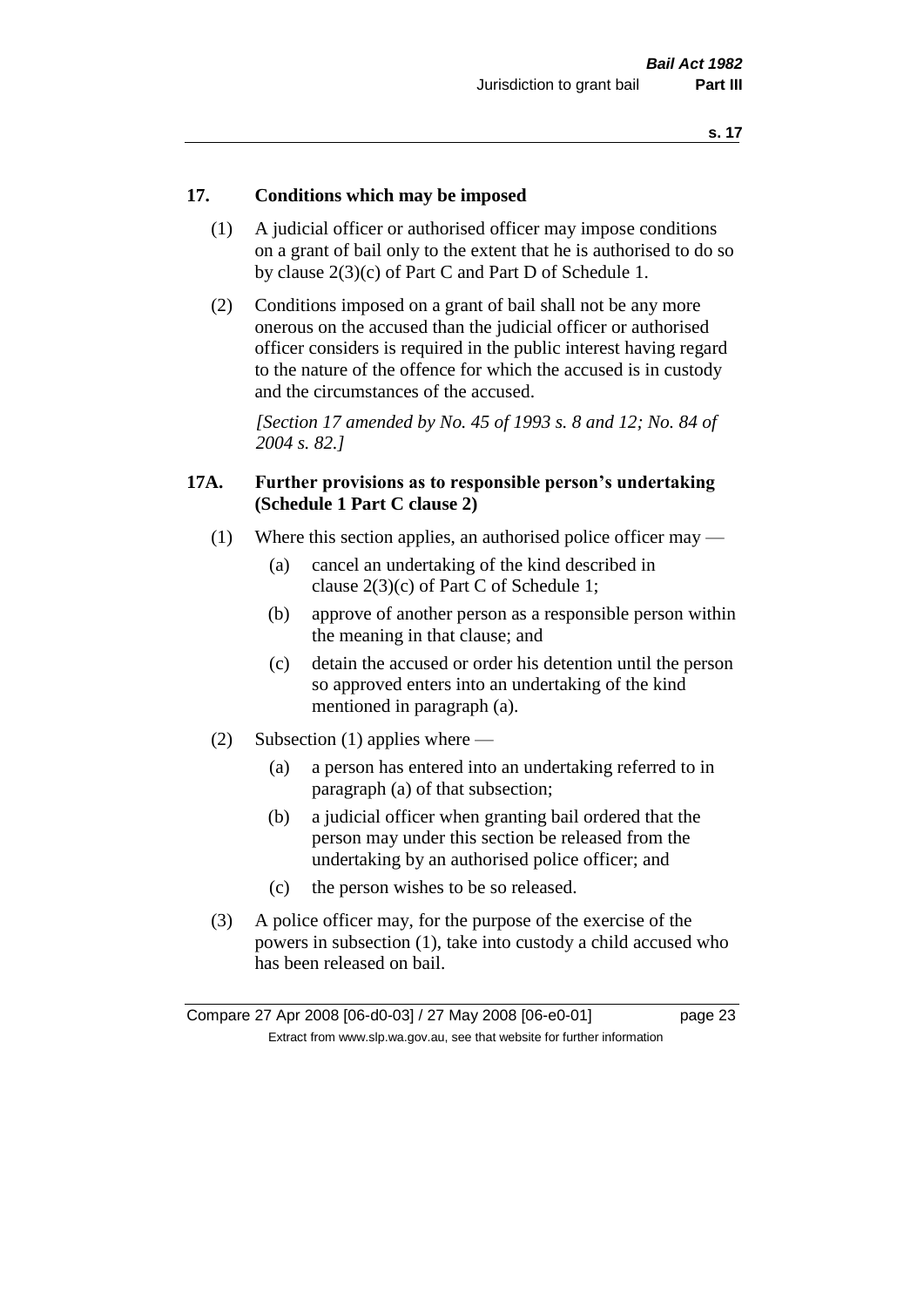#### **s. 17A**

- (4) If the police officer is not an authorised police officer he shall, as soon as is practicable, bring the accused before an authorised police officer for the purpose referred to in subsection (3).
- (5) After an undertaking has been entered into as mentioned in subsection  $(1)(c)$ , the accused, subject to this Act, has a right to be at liberty until he is required to appear before a court.

*[Section 17A inserted by No. 45 of 1993 s. 9; amended by No. 84 of 2004 s. 82.]* 

*[18-19. Repealed by No. 59 of 2006 s. 7(1).]*

page 24 Compare 27 Apr 2008 [06-d0-03] / 27 May 2008 [06-e0-01] Extract from www.slp.wa.gov.au, see that website for further information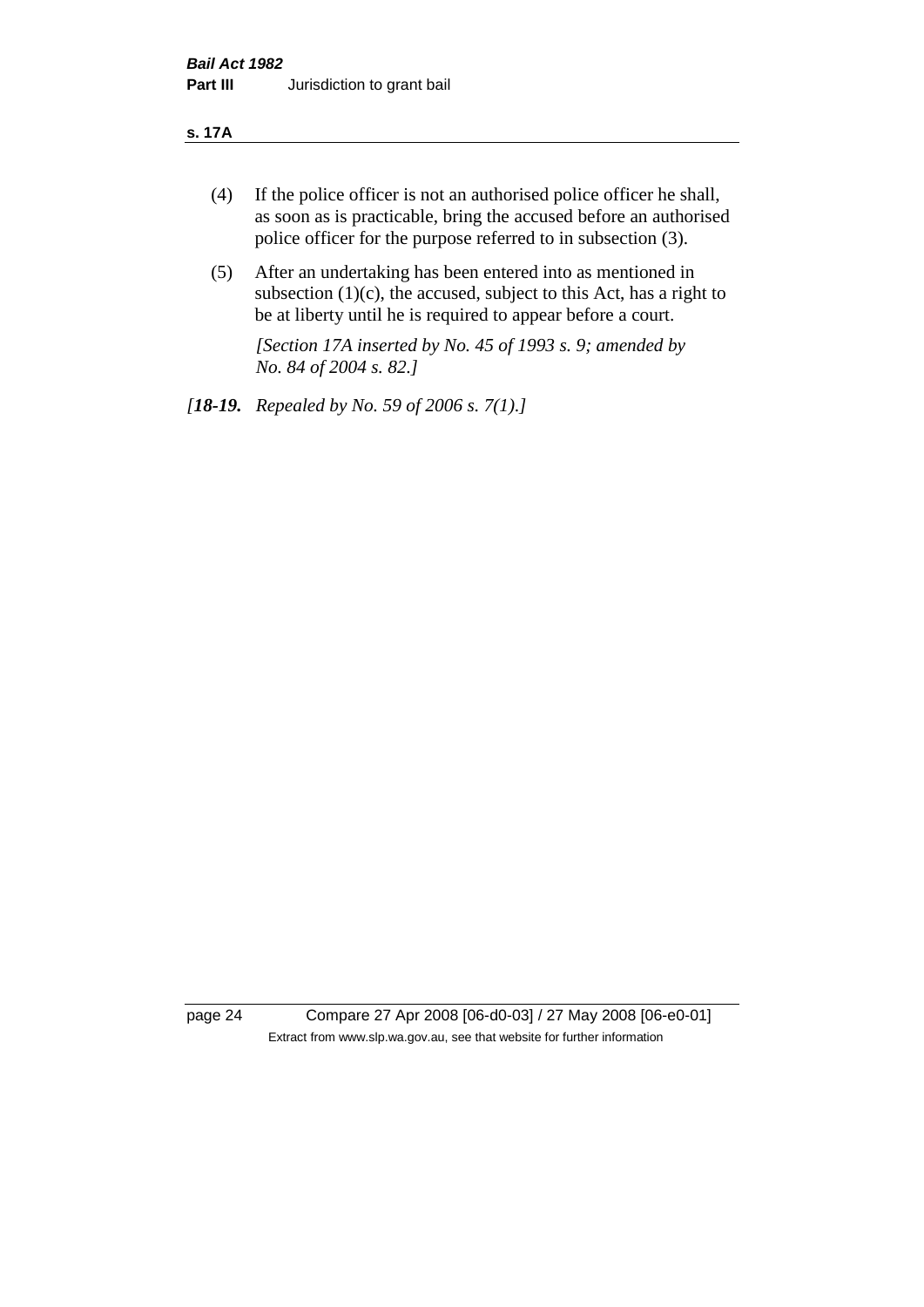# **Part IV — Hearing of case for bail, parties, and evidence**

#### **20. Power to consider bail** *in camera* **and to prohibit publication**

- (1) On the consideration by a judicial officer of a case for bail of an accused who is charged with an offence triable by jury, the judicial officer may, to avoid prejudice to either party, exercise the powers described in subsection (2), but shall only exercise the power in paragraph (b) thereof if he considers that the exercise of the power in paragraph (a) is not, on its own, likely to be sufficient to avoid prejudice.
- (2) The powers referred to in subsection (1) are to order
	- (a) that no report, or summary, of any statement, or of any specified statement, made or furnished at the hearing shall be published by any means;
	- (b) that the bail application be heard *in camera*.
- (3) Where an order is made under subsection (2)(a), no report, or summary, of any statement referred to in that paragraph shall be published by any means —
	- (a) if the offence is one that may be tried on indictment, before a court decides that it is to be tried on indictment;
	- (b) if the accused is discharged from further proceedings upon the prosecution notice or indictment brought against him for the offence, before he is so discharged; or
	- (c) if the accused is tried on indictment for the offence, before the trial is ended.
- (4) A person who, except with lawful excuse, fails to comply with an order made under this section commits an offence.

Penalty: \$1 000.

*[Section 20 amended by No. 50 of 2003 s. 37(2); No. 4 of 2004 s. 58; No. 84 of 2004 s. 11 and 82.]*

Compare 27 Apr 2008 [06-d0-03] / 27 May 2008 [06-e0-01] page 25 Extract from www.slp.wa.gov.au, see that website for further information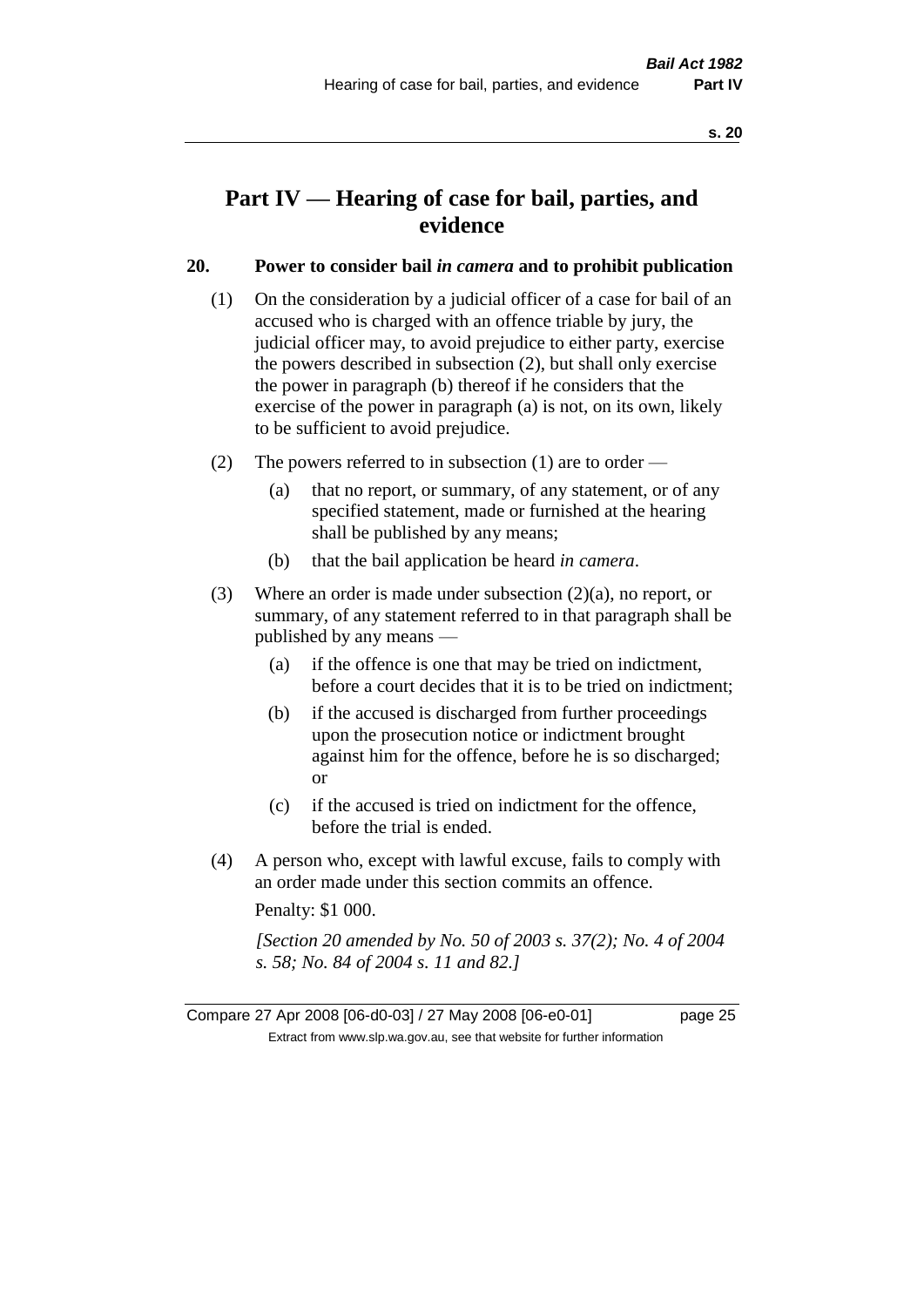#### **21. Parties**

- (1) The parties to proceedings on a case for bail are the prosecutor and the accused and, subject to subsection (2), no other person shall be a party to, or be represented at, the proceedings.
- (2) Nothing in subsection (1) affects the right of
	- (a) the Attorney General to apply for leave, or be an appellant, under Part 2 of the *Criminal Appeals Act 2004*;
	- (b) the State Solicitor or the Deputy Director of Public Prosecutions (Commonwealth) to receive notice and be heard under section 7A(2); or
	- (c) an officer referred to in section 33 of the *Children's Court of Western Australia Act 1988* to be present at and participate in proceedings concerning a child under that section.

*[Section 21 amended by No. 15 of 1988 s. 9; No. 49 of 1988 s. 84; No. 33 of 1989 s. 18; No. 31 of 1993 s. 7; No. 65 of 2003 s. 88(3); No. 59 of 2004 s. 141; No. 84 of 2004 s. 11 and 82.]* 

#### **22. Evidence**

A judicial officer or authorised person may in considering any case for bail receive and take into account such information as he thinks fit whether or not the same would normally be admissible in a court of law.

#### **23. Accused not bound to supply information**

An accused is not obliged to complete, or furnish information for, the prescribed form referred to in section  $8(1)(b)$ , or for any revision thereof, or to furnish any information, whether on oath or otherwise, for the purpose of having his case for bail considered.

*[Section 23 amended by No. 84 of 2004 s. 82.]* 

page 26 Compare 27 Apr 2008 [06-d0-03] / 27 May 2008 [06-e0-01] Extract from www.slp.wa.gov.au, see that website for further information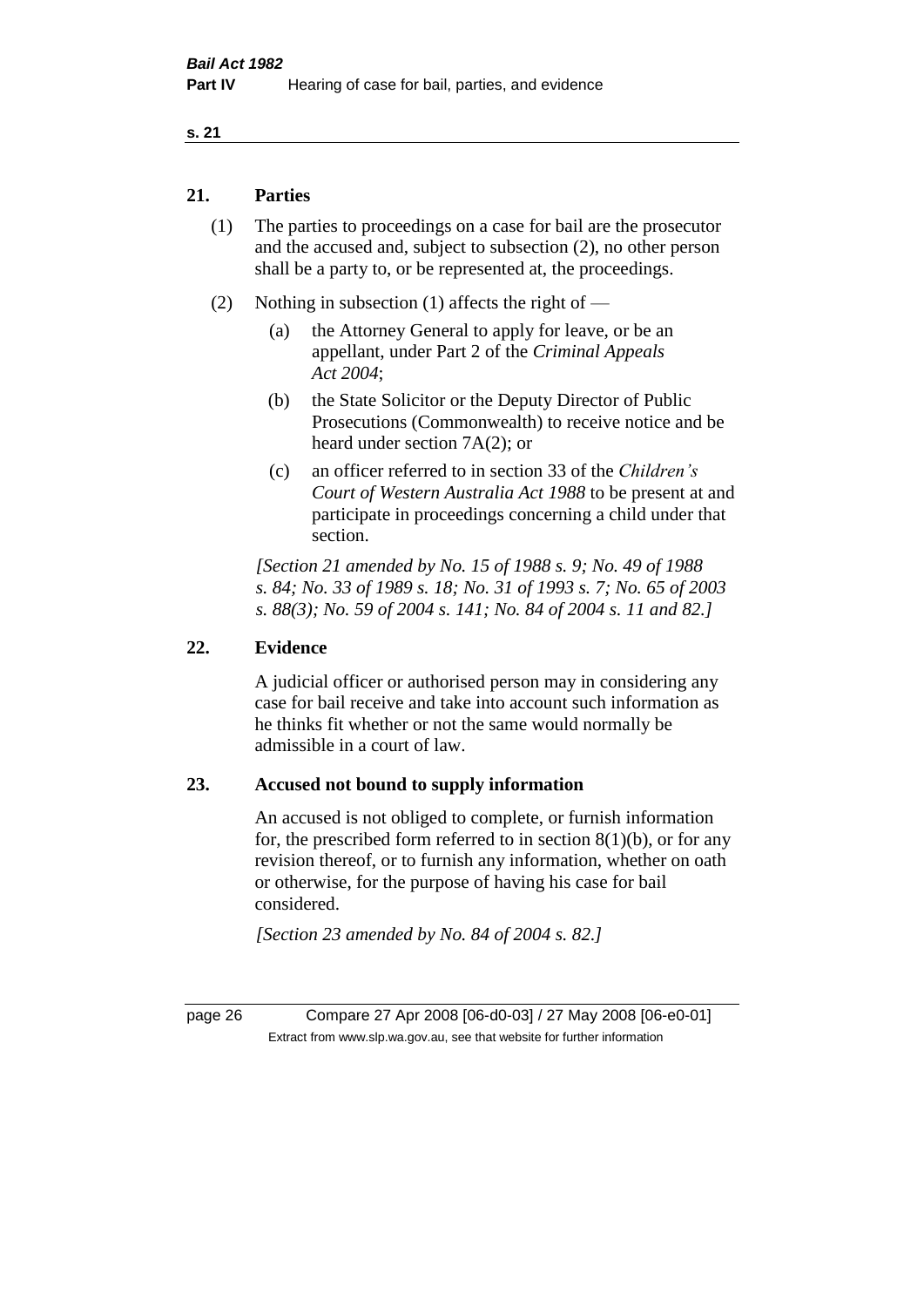### **24. Information may be referred to police officer for verification or for report**

- (1) A judicial officer or authorised officer who is called upon to consider a case for bail may —
	- (a) request that any information placed before the judicial officer or authorised officer by the accused for the purposes of the case be verified by a police officer, and to that end may refer to a police officer the prescribed form mentioned in section 8(1)(b), after it has been completed or revised;
	- (b) request that a report on any matter mentioned in Part C of Schedule 1, so far as it applies to an accused whose case is being or to be considered, be made by a police officer.
- (2) Where a reference or request is made under subsection (1) a police officer shall, as soon as is practicable —
	- (a) make a report to the judicial officer or the authorised officer accordingly; and
	- (b) furnish a copy of the report to the accused or his solicitor or counsel.

*[Section 24 inserted by No. 61 of 1990 s. 6; amended by No. 45 of 1993 s. 12; No. 84 of 2004 s. 82.]* 

#### **24A. Information may be referred to community corrections officer for verification or for report**

- (1) A judicial officer who is called upon to consider a case for bail may refer to a community corrections officer any matter referred to in section 24(1) and may request a community corrections officer to do any matter referred to in that section.
- (2) A judicial officer who is called upon to consider a case for bail and who desires to impose a home detention condition as a condition on a grant of bail, shall request that a report be made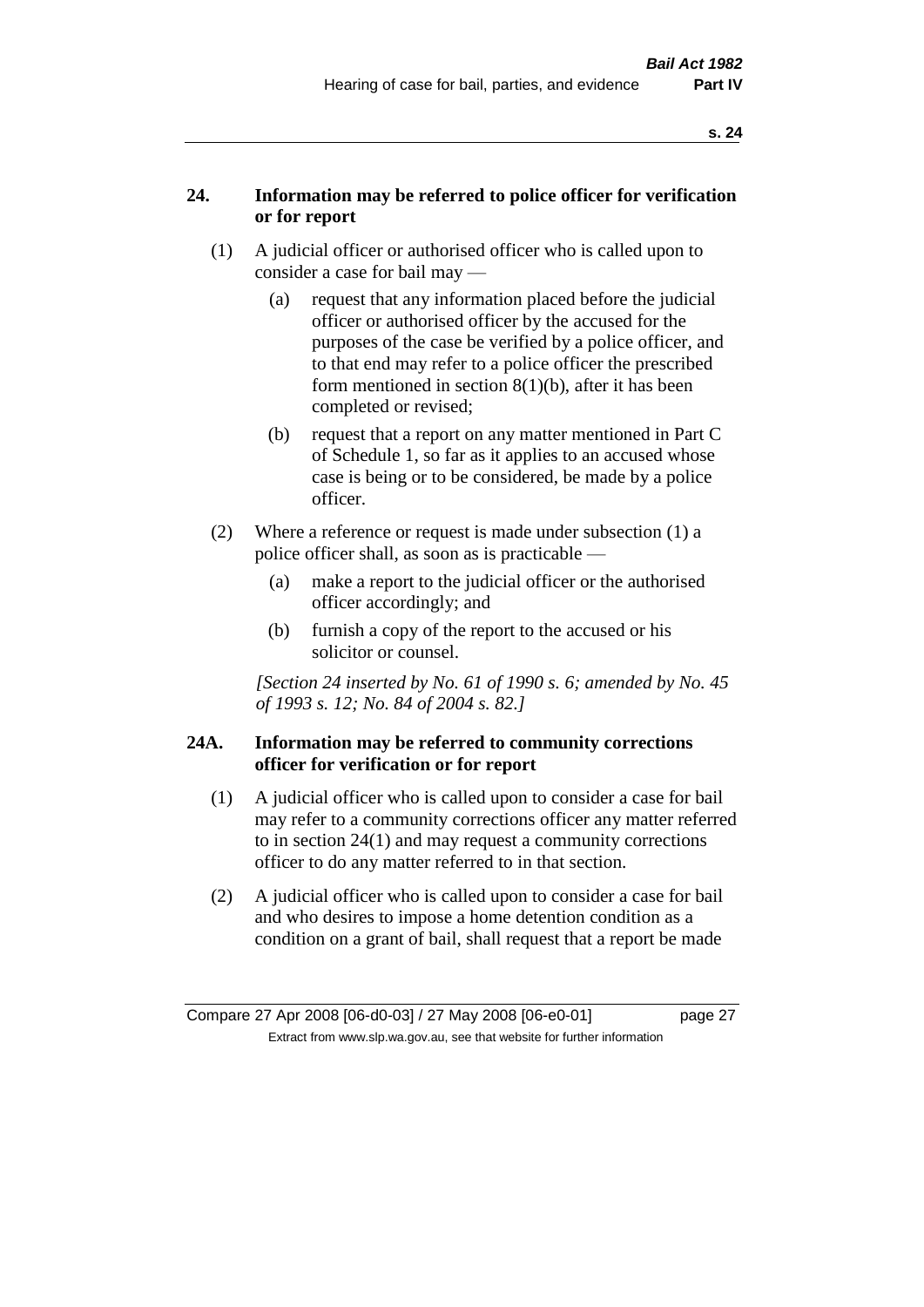by a community corrections officer about the suitability of the accused to be subject to a home detention condition.

- (3) Where a reference or a request is made under subsection (1) or a report is requested under subsection (2) a community corrections officer shall, as soon as is practicable, make a report to the judicial officer and, at the discretion of the judicial officer, copies may be made available to the prosecution or to the accused or his solicitor or counsel.
- (4) Where a community corrections officer makes a report that an accused is suitable to be subject to a home detention condition, the officer shall annex to the report and provide to the accused or his solicitor or counsel, a list of those conditions in rules made under section 50L that may be applied to the accused by the CEO (corrections) while the accused is subject to the home detention condition.

*[Section 24A inserted by No. 61 of 1990 s. 7; amended by No. 31 of 1993 s. 9; No. 84 of 2004 s. 82; No. 65 of 2006 s. 53.]* 

# **25. Protection of accused as to information given for bail purposes**

A statement made by an accused to a judicial officer or authorised officer for the purpose of a decision whether bail should be granted to him for any appearance in court for an offence shall not be admissible in evidence against him at his trial for that offence.

*[Section 25 amended by No. 84 of 2004 s. 82.]* 

# **26. Record of decision and reasons**

- (1) A bail record form shall be completed by an authorised officer or a justice if he —
	- (a) refuses to grant bail to an accused;
	- (b) grants bail to an accused in the circumstances referred to in clause 3 of Part B of Schedule 1; or

page 28 Compare 27 Apr 2008 [06-d0-03] / 27 May 2008 [06-e0-01] Extract from www.slp.wa.gov.au, see that website for further information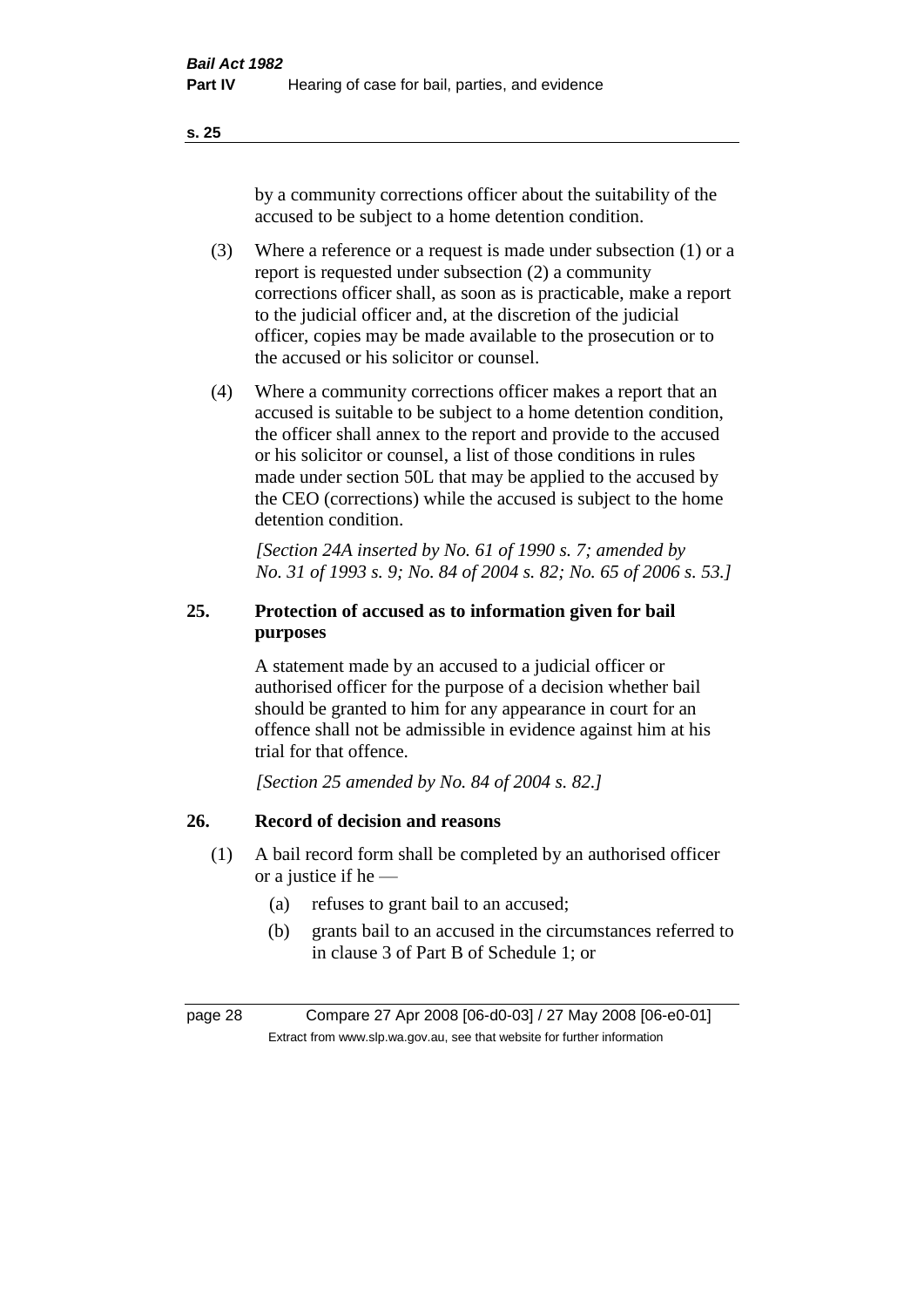- (c) imposes any condition on a grant of bail and it appears to him that the accused is dissatisfied with the condition.
- (2) Where a judicial officer, other than a justice
	- (a) refuses to grant bail to an accused; or
	- (b) imposes any condition on a grant of bail and it appears to him that the accused is dissatisfied with the condition,

a record of the decision and of the reasons therefor shall be made.

- (3) The accused, the prosecutor or an intending prosecutor shall be entitled, upon request, to be furnished with a copy of the bail record form or, where subsection (2) applies, of the record made.
- (4) For the purposes of this section
	- (a) references to a justice do not include a magistrate or a judge of the District Court or the Supreme Court or the Children's Court who is a justice; and
	- (b) a bail record form is a prescribed form designed to contain a summary of the matters relevant to the decision as to the bail of an accused, including those matters set out in Part C of Schedule 1, the decision made, and the reasons for the decision.

*[Section 26 inserted by No. 15 of 1988 s. 10; amended by No. 49 of 1988 s. 85; No. 45 of 1993 s. 12; No. 59 of 2004 s. 141; No. 84 of 2004 s. 82.]* 

# **27. Transmission of relevant papers to court**

(1) An authorised officer and a judicial officer who consider an accused's case for bail for an appearance for an offence and a person before whom a bail undertaking or a surety undertaking is entered into shall ensure that the relevant papers are sent as soon as is practicable, to the court before which the accused is required to appear.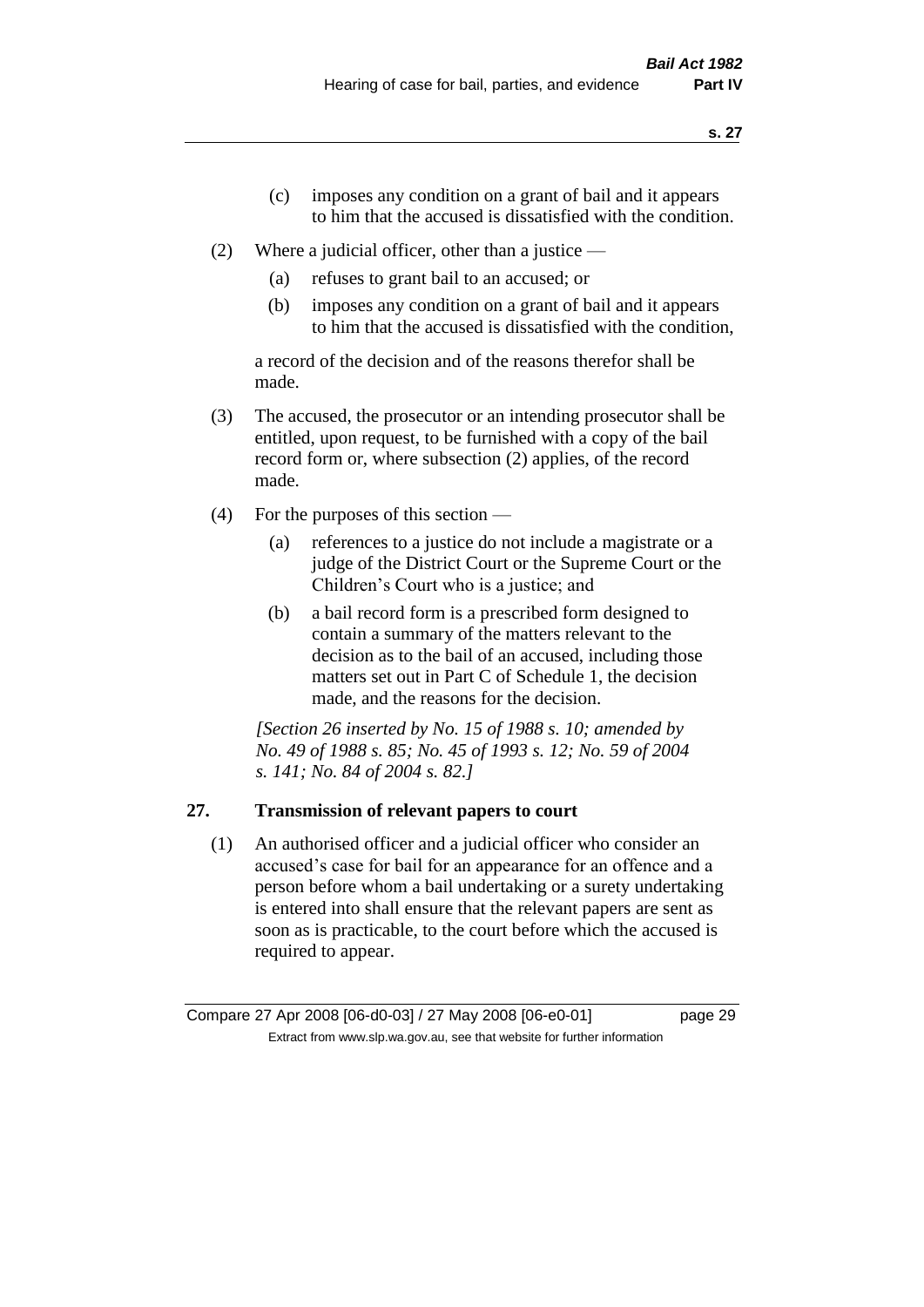#### **s. 27A**

(2) In subsection (1) **"the relevant papers"** in relation to any particular officer or person means such papers as are prescribed to be sent by that officer or person.

*[Section 27 amended by No. 84 of 2004 s. 82; No. 59 of 2006 s. 7(2).]* 

#### **27A. Transmission of papers to CEO (corrections)**

A judicial officer who grants bail subject to a home detention condition shall ensure that a copy of the bail record form and of the bail undertaking are sent as soon as is practicable to the CEO (corrections).

*[Section 27A inserted by No. 61 of 1990 s. 8; amended by No. 31 of 1993 s. 9; No. 65 of 2006 s. 53.]* 

page 30 Compare 27 Apr 2008 [06-d0-03] / 27 May 2008 [06-e0-01] Extract from www.slp.wa.gov.au, see that website for further information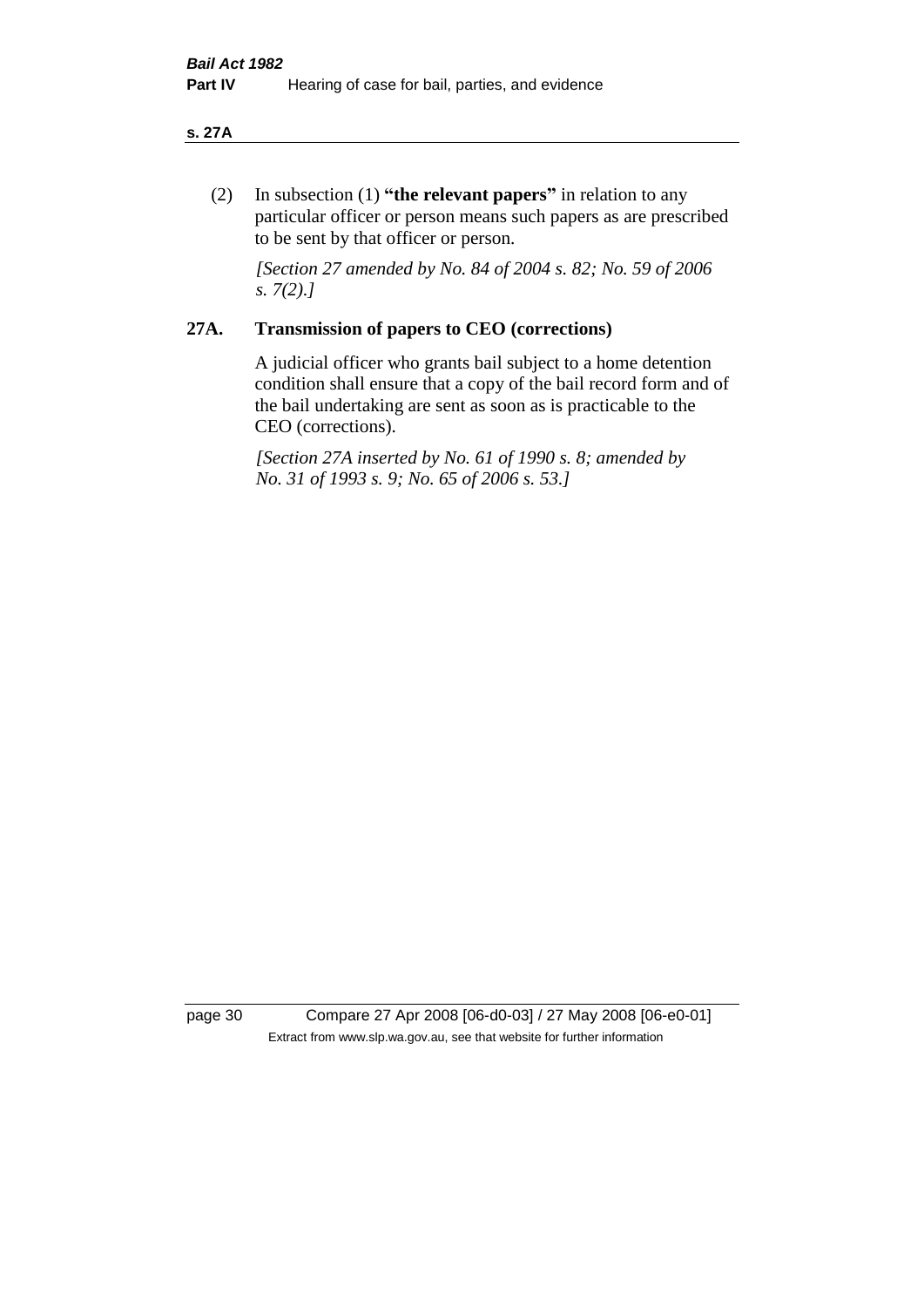# **Part V — Bail undertakings**

#### **28. Bail undertaking**

- (1) A person shall not be released on bail for an appearance in court unless he has entered into a bail undertaking for that appearance or is deemed to have done so under section 31(3).
- (2) A bail undertaking is an undertaking in writing by an accused in the prescribed form —
	- (a) that he will appear at a time and place specified, or deemed by section 31(3) to be specified, in the undertaking;
	- (b) that if he fails to appear at that time and place he will as soon as is practicable —
		- (i) notify the registrar of the court at which he is required to appear of the cause of his failure; and
		- (ii) appear at that court when the court is sitting;
	- (c) that he will comply with such conditions as may be imposed on him under clause 2 of Part D of Schedule 1;
	- (d) that he will comply with any home detention condition which may be imposed as a condition on a grant of bail to him pursuant to clause 3 of Part D of Schedule 1,

and containing any agreement as to forfeiture of money by the accused which may be required pursuant to clause 1 of that Part.

- (3) A bail undertaking for any appearance may be entered into in respect of more than one offence.
- (4) The undertakings mentioned in subsection  $(2)(a)$  and (b) are, subject to section 34, enforceable under sections 51, 57 and 58.

*[Section 28 amended by No. 61 of 1990 s. 9; No. 45 of 1993 s. 12; No. 59 of 2004 s. 141; No. 84 of 2004 s. 82.]*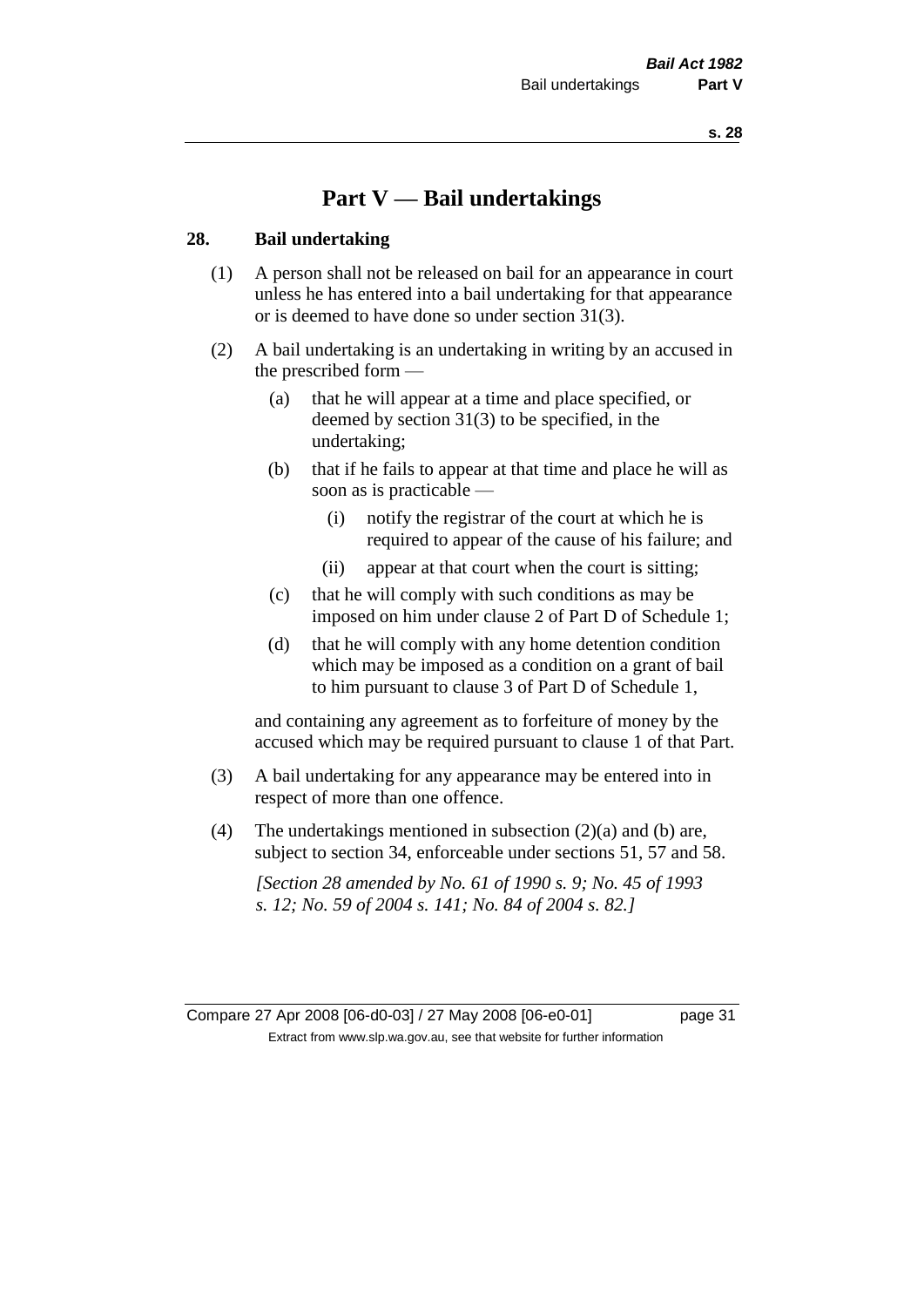#### **29. Before whom bail undertaking may be entered into**

A bail undertaking need not be entered into before the judicial officer or authorised officer who granted bail but may be entered into before any of the following persons —

- (a) a judicial officer;
- (b) the Principal Registrar or a registrar of the Supreme Court;
- (c) the registrar or a deputy registrar of the District Court;
- (d) a registrar of the Magistrates Court;
- (da) a registrar of the Children's Court;
- (e) a coroner's registrar within the meaning of the *Coroners Act 1996*;
- (f) an authorised police officer;
- (g) an associate of a judge of the Supreme Court or of the District Court or of the Children's Court;
- (h) where the accused is in prison, any person for the time being in charge of the prison;
- (i) where the accused is a child, any authorised community services officer.

*[Section 29 amended by No. 15 of 1988 s. 11; No. 49 of 1988 s. 86; No. 2 of 1996 s. 61; No. 59 of 2004 s. 141; No. 84 of 2004 s. 82.]* 

#### **30. Duties of person before whom bail undertaking is entered into**

- (1) The person before whom a bail undertaking is to be entered into by an accused shall before it is entered into —
	- (a) (i) read the undertaking to the accused; or
		- (ii) be informed by the accused that the accused has read it; or
		- (iii) if necessary, have the undertaking translated to the accused;

and

page 32 Compare 27 Apr 2008 [06-d0-03] / 27 May 2008 [06-e0-01] Extract from www.slp.wa.gov.au, see that website for further information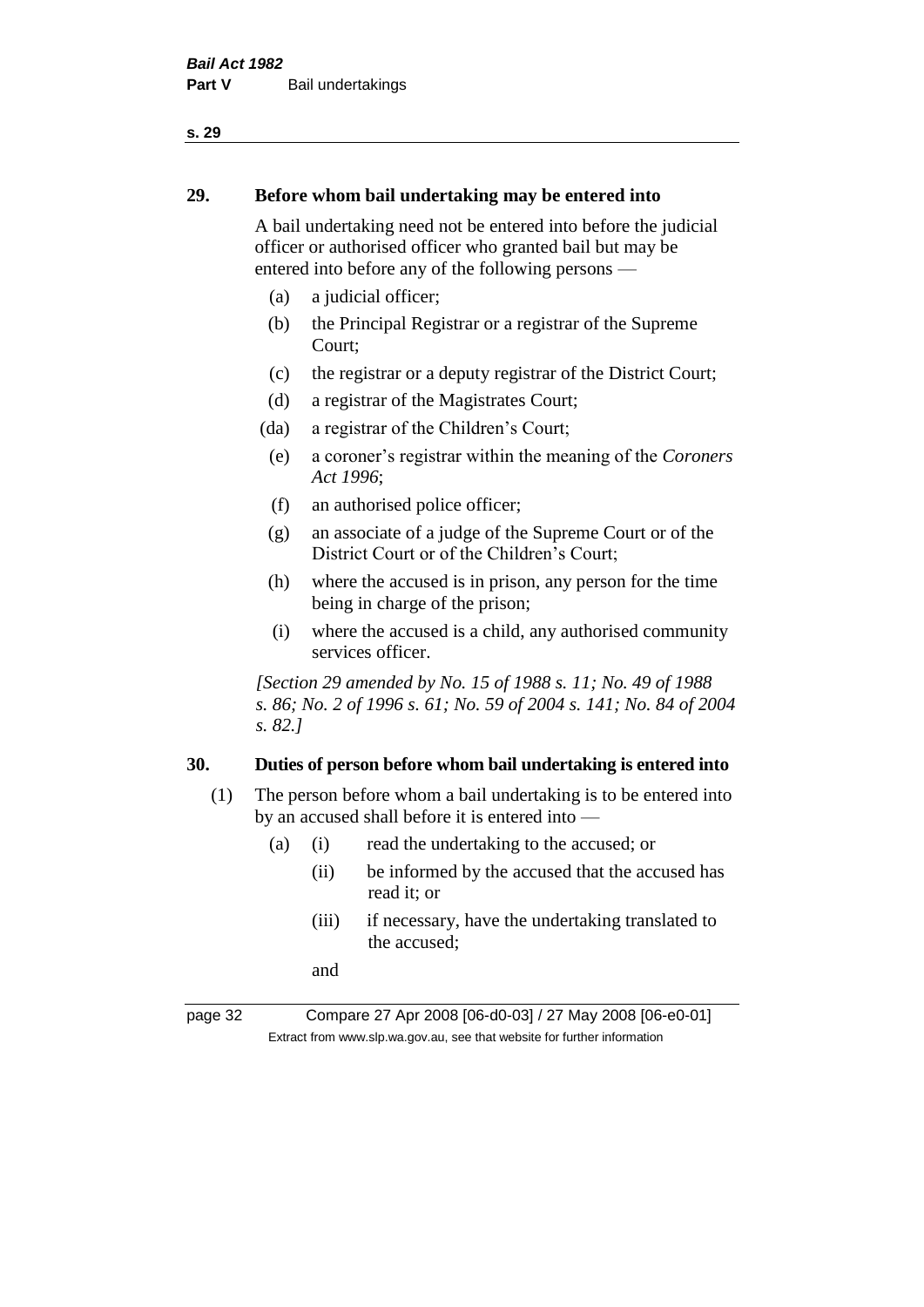- (b) ensure that all conditions which are to be complied with before the release of the accused have been complied with.
- (2) The person before whom a bail undertaking is entered into by an accused shall give to him, or cause to be given to him —
	- (a) a copy of the bail undertaking as duly completed; and
	- (b) a notice in writing in the prescribed form showing
		- (i) his obligations pursuant to the undertaking; and
		- (ii) the consequences of his failure to comply with them.
- (3) The person before whom a bail undertaking is entered into by an accused shall enquire of the accused whether he requires the notice referred to in subsection (2)(b) to be read or translated to him and shall take such steps as are necessary to comply with any such requirement of the accused.

*[Section 30 inserted by No. 15 of 1988 s. 12; amended by No. 84 of 2004 s. 82.]* 

#### **31. Different time and place for appearance may be substituted**

- (1) A different time or a different time and place may be substituted in accordance with this section for the time and place for appearance specified, or deemed by this section to be specified, in a bail undertaking.
- (2) A different time, or a different time and place, for the appearance by the accused may be substituted as mentioned in subsection  $(1)$  —
	- (a) upon an adjournment of proceedings at which the accused is present, by the judicial officer, if he has power to grant bail for that appearance, fixing a time and place for the resumed proceedings and notifying the accused orally thereof;

Compare 27 Apr 2008 [06-d0-03] / 27 May 2008 [06-e0-01] page 33 Extract from www.slp.wa.gov.au, see that website for further information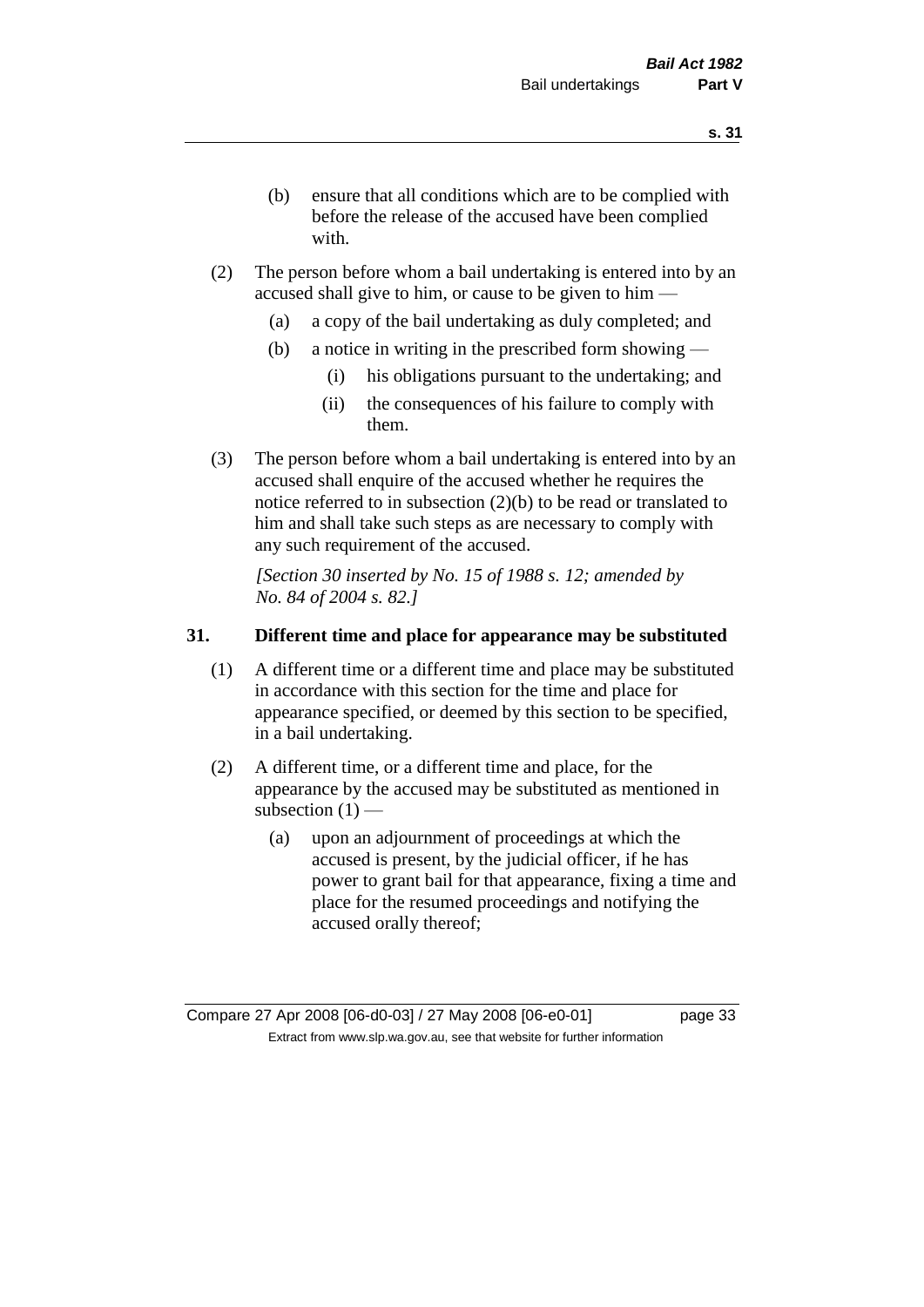- (b) upon an adjournment of proceedings from which the accused is absent for reasonable cause, by the judicial officer, if he has power to grant bail for that appearance, fixing a time and place for the resumed proceedings and directing the registrar of the court to give written notice thereof to the accused;
- $(c)$  where
	- (i) a judge of the Supreme Court or a judge of the Children's Court has granted bail to an accused under section 15; and
	- (ii) a judicial officer, other than such a judge, has committed the accused to the Supreme Court,

by a judge of the Supreme Court notifying the accused orally, or directing the registrar of the court to give written notice to the accused of the time or time and place for the proceedings;

- $(d)$  where
	- (i) a judge of the Supreme Court or a judge of the Children's Court has granted bail to an accused under section 15;
	- *[(ii) deleted]*
	- (iii) the judicial officer is satisfied that there has been no material change in the facts or circumstances which applied on the grant of bail,

by the judicial officer notifying the accused orally, or directing the registrar of the court to give written notice to the accused, of the time or time and place for the resumed proceedings;

(e) upon a committal to the Supreme Court or District Court, by a judicial officer, if he has power to grant bail for that appearance, fixing a specified day in a specified sitting or session of that court and directing the registrar of the court to give written notice thereof to the accused;

**s. 31**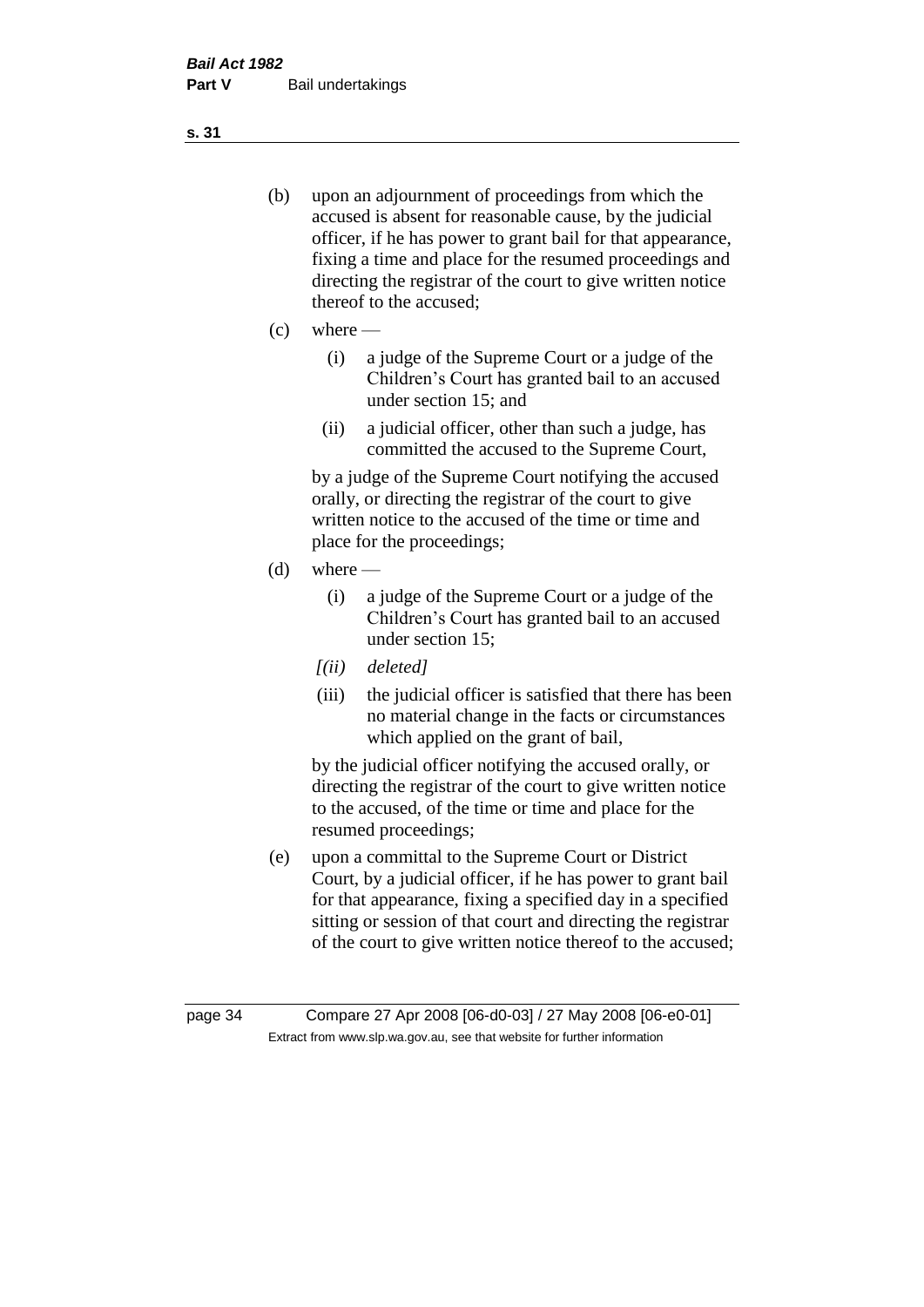- (f) where an accused has been committed for trial in the Supreme Court or the District Court in a specified sitting or session thereof or on a specified day in a specified sitting or session thereof, by an officer of the court fixing a time for the trial in that sitting or session and giving written notice thereof to the accused;
- (g) if the parties agree to a different time or a different time and place for the proceedings, by an officer of the court giving written notice thereof to the accused.
- (3) Where a different time or a different time and place is notified to an accused pursuant to subsection (2) the bail undertaking shall be deemed to be amended to specify that time or that time and place for appearance, and the terms and conditions thereof shall continue to apply as so amended as if the accused had entered into the bail undertaking in that form.
- (4) Where the power in subsection  $(2)(b)$  is exercised upon an adjournment of proceedings the right of the accused to be at liberty under section 11(1) does not lapse by reason only that there is an interval between the adjournment of the proceedings and the time when he is notified of the time and place for the resumed proceedings.

*[Section 31 amended by No. 15 of 1988 s. 13; No. 49 of 1988 s. 87; No. 27 of 2002 s. 21; No. 59 of 2004 s. 141; No. 84 of 2004 s. 82.]* 

# **32. Giving and proof of notices under section 31**

- (1) A written notice to an accused under section 31(2), shall be given to him personally or sent to him by registered post or telegram at his address appearing in his bail undertaking or notified under section 60.
- (2) Without limiting section 75(2) of the *Interpretation Act 1984*, **"registered post"** in subsection (1) includes any method of post whereby an acknowledgment of receipt is obtained from the person to whom a letter is addressed; and if a notice is sent to a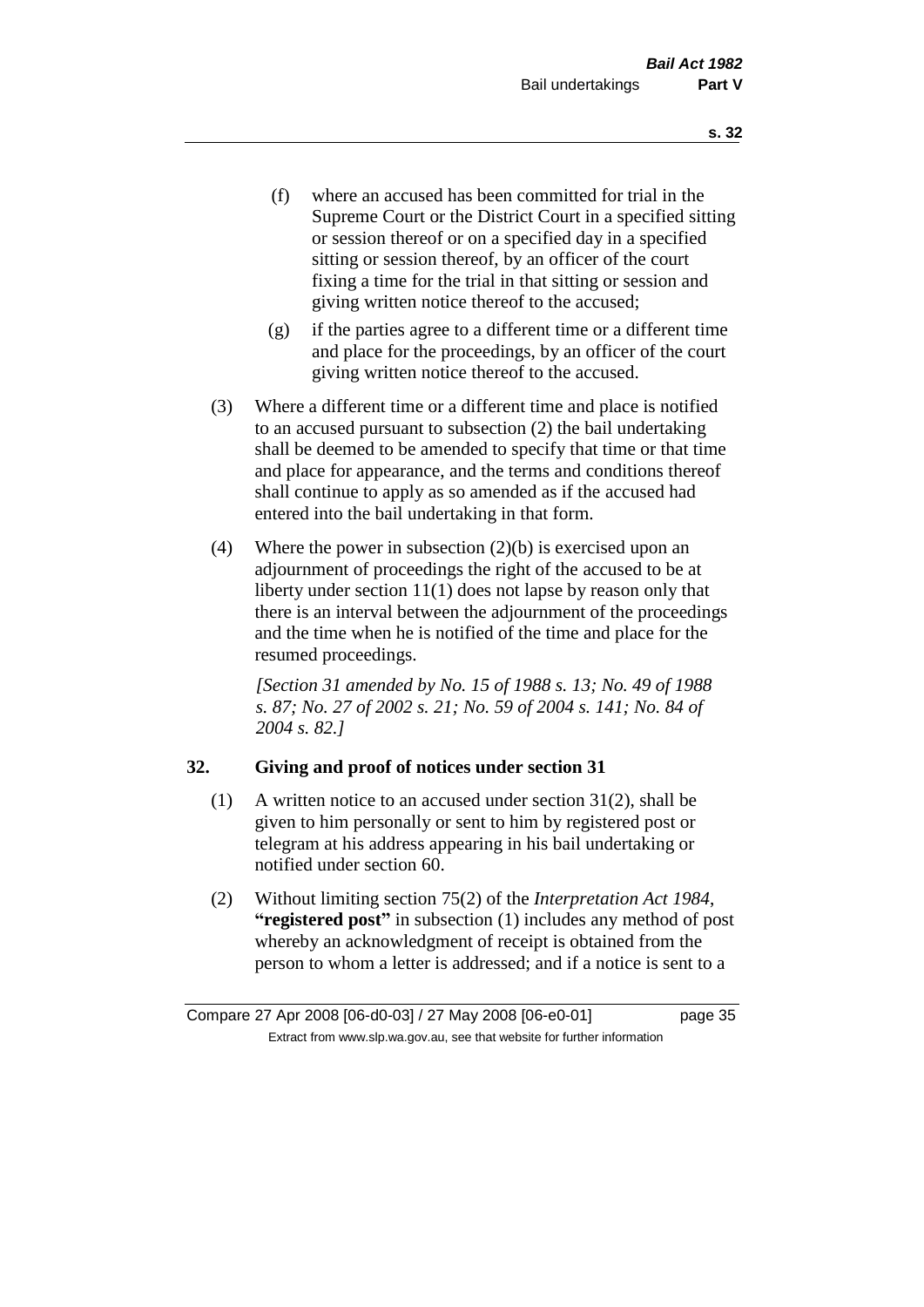person by that method, production of an acknowledgment purporting to be signed by that person shall be evidence of his receipt of the same.

- (3) If notice is sent by registered post (otherwise than as mentioned in subsection (2)) or by telegram it shall be presumed, unless the contrary is shown, to have been received and at the time when, in the ordinary course of events, the letter or telegram would have been delivered.
- (4) The judicial officer who under section  $31(2)(a)$  notifies an accused of the time and place for resumed proceedings shall endorse on the accused's bail undertaking a certificate showing details of such time and place and that he notified the accused thereof.
- (5) In any proceedings
	- (a) a document purporting to be a copy of a notice referred to in subsection (1) shall be evidence of the terms of the notice;
	- (b) an endorsement on a bail undertaking purporting to be a certificate referred to in subsection (4) shall be evidence of the matters appearing therein without proof of the signature of the judicial officer who made it.

*[Section 32 amended by No. 74 of 1984 s. 12; No. 84 of 2004 s. 82.]* 

# **33. Judicial officer may order accused to enter into bail undertaking**

(1) Where bail is granted to an accused by a judicial officer, whether with or without any condition being attached thereto, and the accused fails or refuses to enter into a bail undertaking in terms of the grant, the judicial officer who granted bail may, subject to subsection (3), order that the accused enter into the bail undertaking within such time as he may specify.

page 36 Compare 27 Apr 2008 [06-d0-03] / 27 May 2008 [06-e0-01] Extract from www.slp.wa.gov.au, see that website for further information

**s. 33**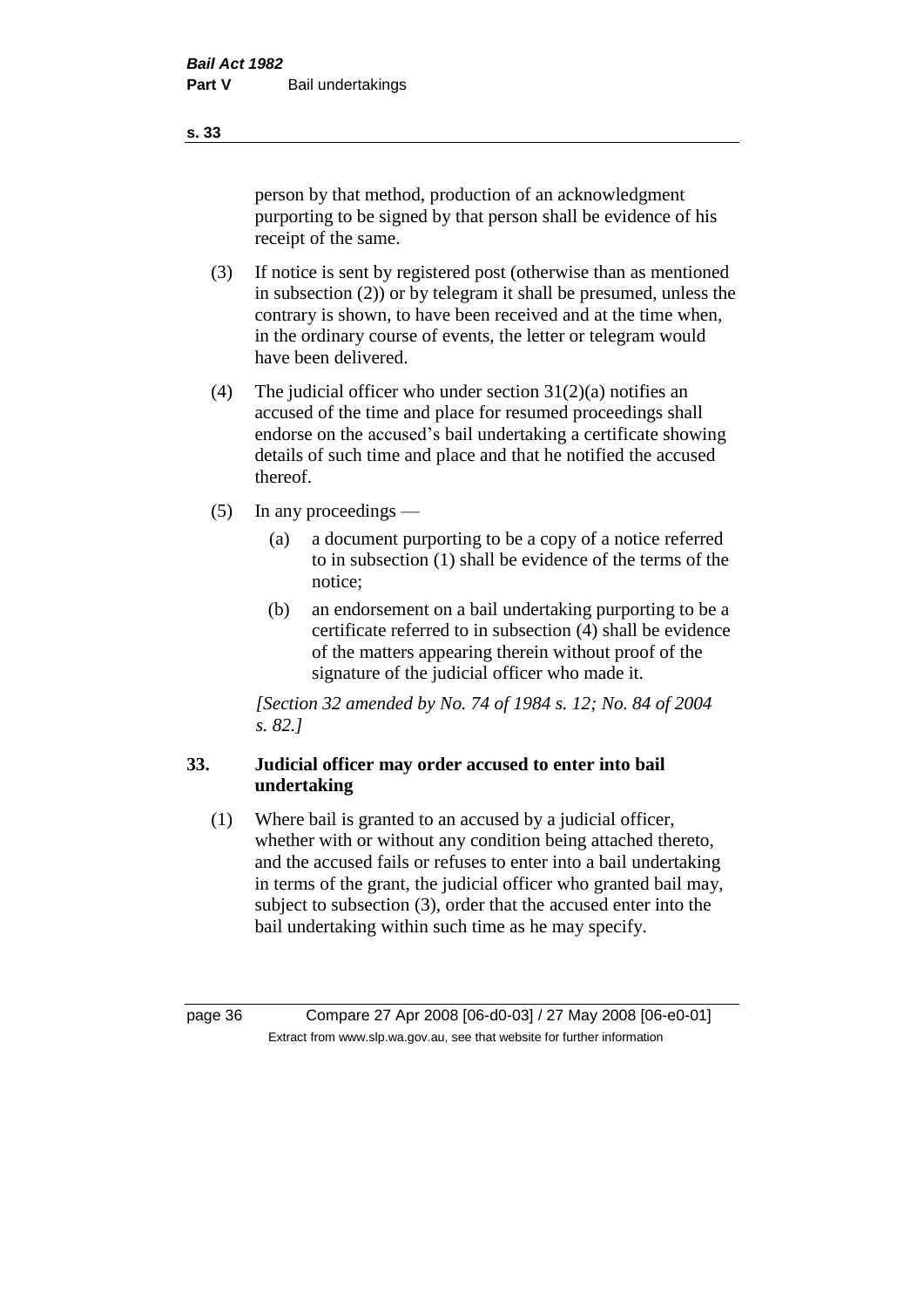- (2) If an accused does not comply with an order under subsection (1), the judicial officer may, subject to subsection (3), further order that a bail undertaking, in such form as the judicial officer may approve, shall be deemed to have been entered into by the accused on the date of such further order, and thereupon that undertaking shall be treated as if it had been duly entered into by the accused for the purposes of this Act.
- (3) A judicial officer shall not
	- (a) make an order under subsection (2) unless he has personally informed the accused of the terms and effect of the order made under subsection (1);
	- (b) exercise any of the powers conferred on him by this section unless he is satisfied that the accused has the capacity to enter into and comply with the undertaking.

*[Section 33 amended by No. 84 of 2004 s. 82.]* 

# **34. Cessation and suspension of bail undertaking**

A bail undertaking ceases to have effect —

- (a) upon the revocation of bail under section 55;
- (b) upon the death of the accused, but only if no order has been made under section 57;
- (c) subject to section 31, upon the appearance in court by the accused as required by his bail undertaking;
- (d) upon the discharge of the accused according to law from any further proceedings for the offence, or all of the offences, to which the bail undertaking relates;
- (e) during any period before the time at which the accused is required to appear in court when he is in custody for any other offence or reason.

*[Section 34 amended by No. 84 of 2004 s. 82.]* 

Compare 27 Apr 2008 [06-d0-03] / 27 May 2008 [06-e0-01] page 37 Extract from www.slp.wa.gov.au, see that website for further information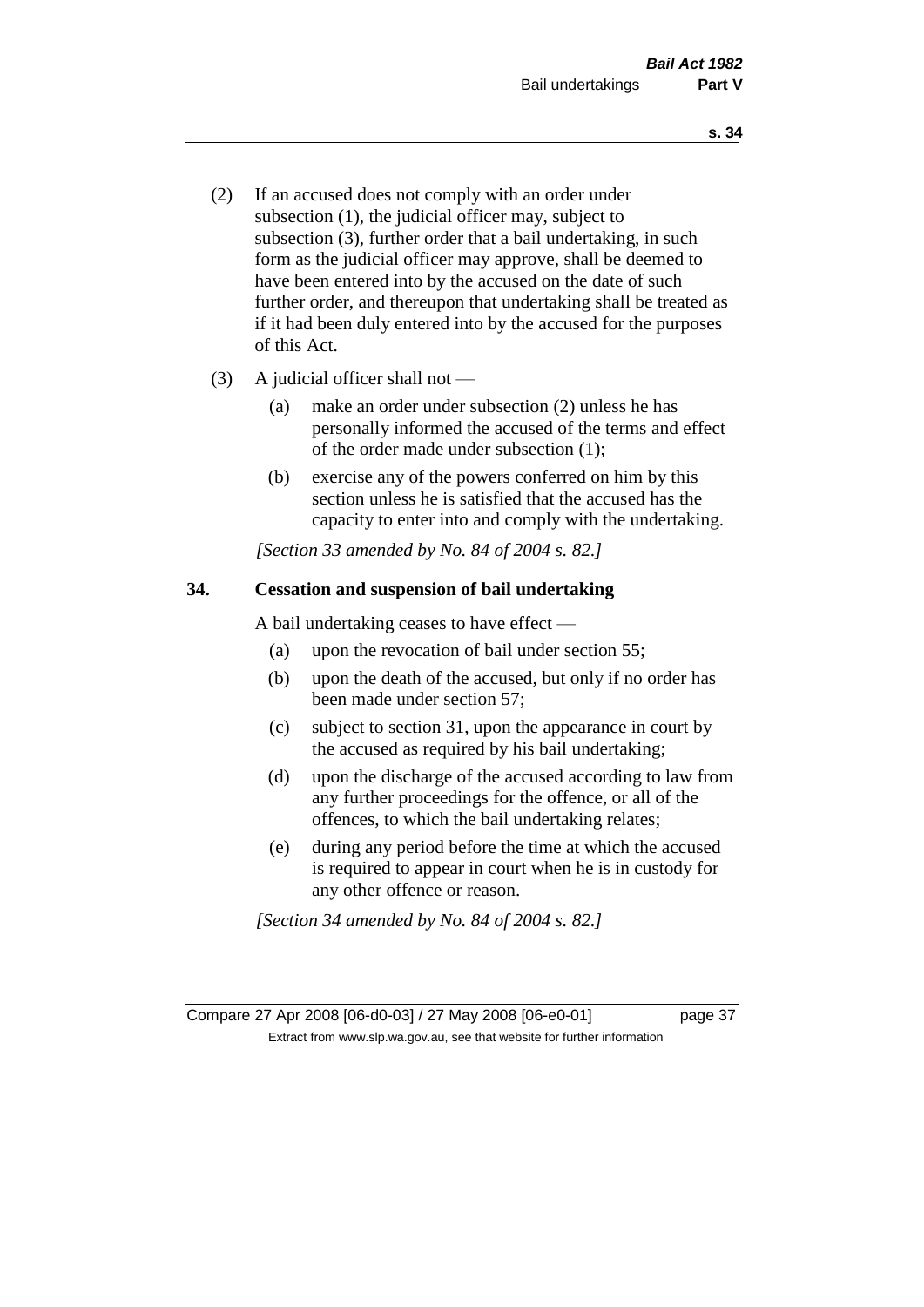# **Part VI — Sureties and surety undertakings**

# **35. Meaning of surety and surety undertaking**

- (1) A surety is a person who, as a condition of the grant of bail to an accused, enters into a surety undertaking, that is to say, undertakes in writing that he will, subject to this Act, forfeit a specified amount of money if the accused fails to comply with any requirement of his bail undertaking mentioned in section  $28(2)(a)$  and  $(b)(ii)$ .
- (2) A surety is required to be approved under section 40.
- (3) A forfeiture of money by a surety as mentioned in subsection (1) is enforceable as provided in section 49 but not otherwise.

*[Section 35 amended by No. 84 of 2004 s. 82.]* 

# **36. Authority to approve sureties**

- (1) The decision whether an applicant should be approved as a surety in any case shall be made, on notice to the prosecutor in the prescribed manner —
	- (a) where a judicial officer imposed the requirement for a surety in that case, by that judicial officer or by a judicial officer whose jurisdiction is co-extensive with that judicial officer's;
	- (b) where an authorised officer imposed the requirement for a surety in that case, by that or any other authorised officer; or
	- (c) where subsection (2) applies, by an officer of the court authorised under that subsection.
- (2) A judicial officer when granting bail to an accused subject to a requirement for a surety or sureties may authorise a justice, a registrar of any court or an associate of a judge of the Supreme Court or of the District Court or of the Children's Court, by

page 38 Compare 27 Apr 2008 [06-d0-03] / 27 May 2008 [06-e0-01] Extract from www.slp.wa.gov.au, see that website for further information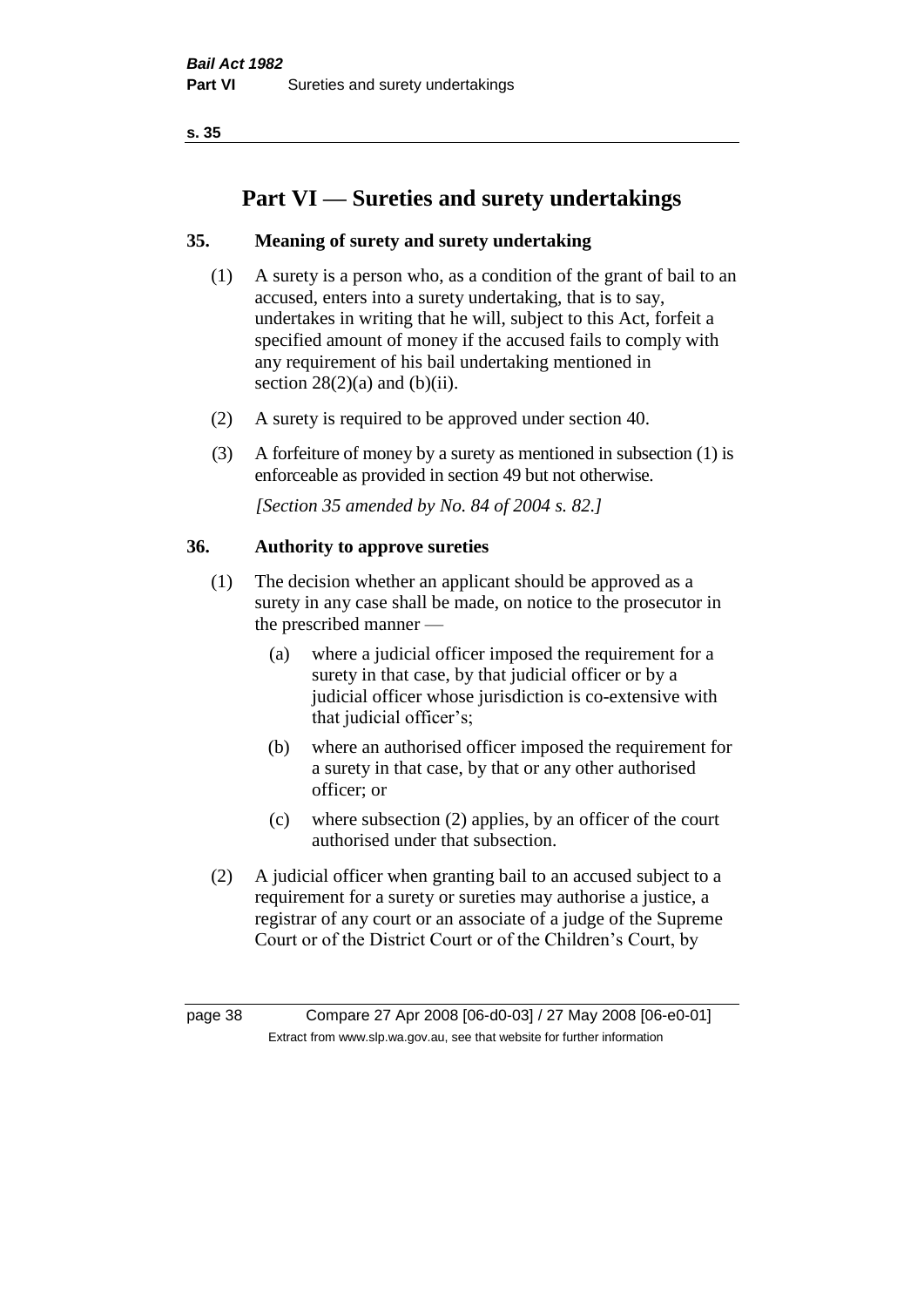name or office, to decide whether any applicant should be approved as a surety in that case.

*[Section 36 amended by No. 15 of 1988 s. 14; No. 49 of 1988 s. 88; No. 59 of 2004 s. 141; No. 84 of 2004 s. 82.]* 

### **37. Proposed surety to receive certain information and prescribed form for completion**

- (1) Whenever an officer referred to in section 36(1) is called upon to decide whether an applicant should be approved as a surety, he shall ensure that the applicant is, or has been, given —
	- (a) a duly completed notice in the prescribed form showing details of the terms and conditions on which bail has been granted to the accused in whose case the surety is required;
	- (b) such information in writing as to the effect of this Act in relation to the rights, obligations and liabilities of sureties as is prescribed for the purposes of this paragraph; and
	- (c) a prescribed form of declaration for completion designed to disclose to the officer all information relevant to the decision.
- (2) Before he makes his decision, the officer shall ensure that the applicant furnishes to him the declaration referred to in subsection (1)(c) duly completed.

*[Section 37 amended by No. 84 of 2004 s. 82.]* 

#### **38. Persons disqualified from being sureties**

- (1) A person is not qualified to be approved as a surety if  $-$ 
	- (a) he is under 18 years of age; or
	- (b) subject to subsection (2), the value of his assets, after provision is made for his debts and liabilities, is less than the amount which he might become liable to forfeit under his proposed surety undertaking; or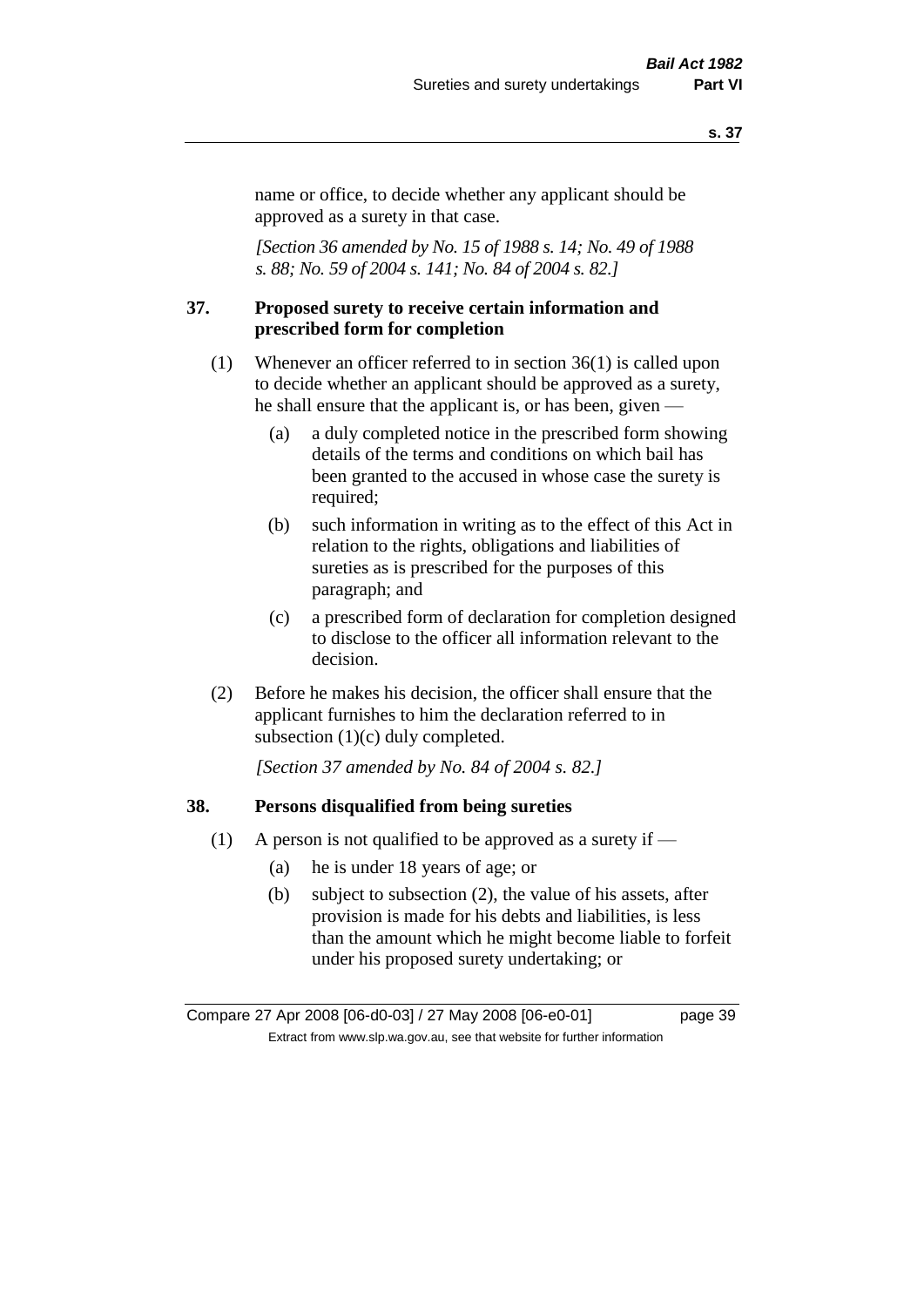(c) there are reasonable grounds for believing that he has been, or will be, indemnified by any person against any forfeiture referred to in paragraph (b).

(2) Subsection (1)(b) does not apply where the applicant for approval is required to give security sufficient to cover the amount which he might become liable to forfeit.

# **39. Matters relevant to approval of sureties**

In determining whether an applicant is suitable to be a surety an officer referred to in section 36(1) shall have regard to all matters which appear to him to be relevant including, as well as any others, the following —

- (a) the character and antecedents of the applicant;
- (b) his proximity to or connection with the accused, whether by kinship, place of residence or otherwise; and
- (c) his ability to pay, or give security for, the amount which he might become liable to forfeit under his proposed surety undertaking, without excessive hardship to himself or his dependants.

*[Section 39 amended by No. 84 of 2004 s. 82.]* 

# **40. Decision on application by proposed surety**

- (1) Upon receipt of the duly completed declaration referred to in section  $37(1)(c)$ , the officer shall, after making any enquiries which he thinks desirable, make a decision, as soon as is practicable, either to approve or not to approve of the applicant as a surety in that case.
- (2) If the officer does not approve of the applicant as a surety he shall record the reasons for his doing so and inform the applicant and the accused thereof, or cause them to be so informed.

*[Section 40 amended by No. 15 of 1988 s. 15; No. 84 of 2004 s. 82.]* 

page 40 Compare 27 Apr 2008 [06-d0-03] / 27 May 2008 [06-e0-01] Extract from www.slp.wa.gov.au, see that website for further information

**s. 39**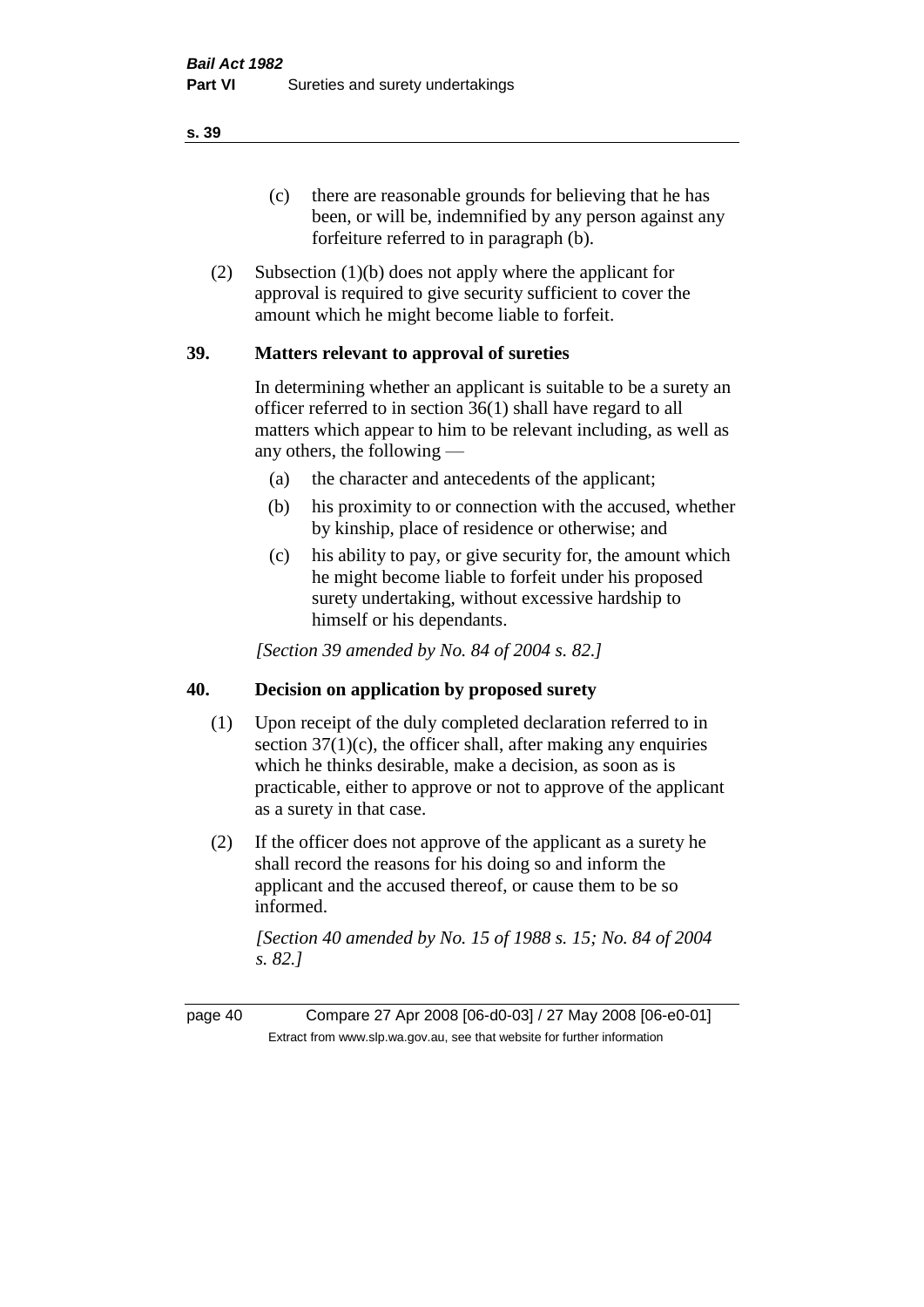# **41. Finality of decision to refuse approval**

- (1) A decision by an officer referred to in section 36(1) not to approve of the applicant as a surety is final unless the applicant becomes entitled to re-apply under subsection (2).
- (2) An applicant who is refused approval as a surety may re-apply for approval to the officer who made that decision, or if he is absent or unavailable to another officer acting in his position, on the ground that —
	- (a) new facts have been discovered, new circumstances have arisen or the circumstances have changed since he was refused approval; or
	- (b) he failed to adequately present his case for approval on his previous application,

and the provisions of this Act, except section 37, shall, with necessary modifications, apply to any such further application and the decision thereon.

### **42. Before whom surety undertaking may be entered into**

A surety undertaking need not be entered into before the officer who approved the surety but may be entered into before any person before whom the accused for whose appearance the surety is approved might enter into his bail undertaking under section 29.

*[Section 42 amended by No. 84 of 2004 s. 82.]* 

# **43. Duties of persons before whom surety undertaking is entered into**

A person before whom a surety undertaking is to be entered into —

- $(a)$  shall
	- (i) read to the surety;
	- (ii) be informed by the surety that he has read; or

Compare 27 Apr 2008 [06-d0-03] / 27 May 2008 [06-e0-01] page 41 Extract from www.slp.wa.gov.au, see that website for further information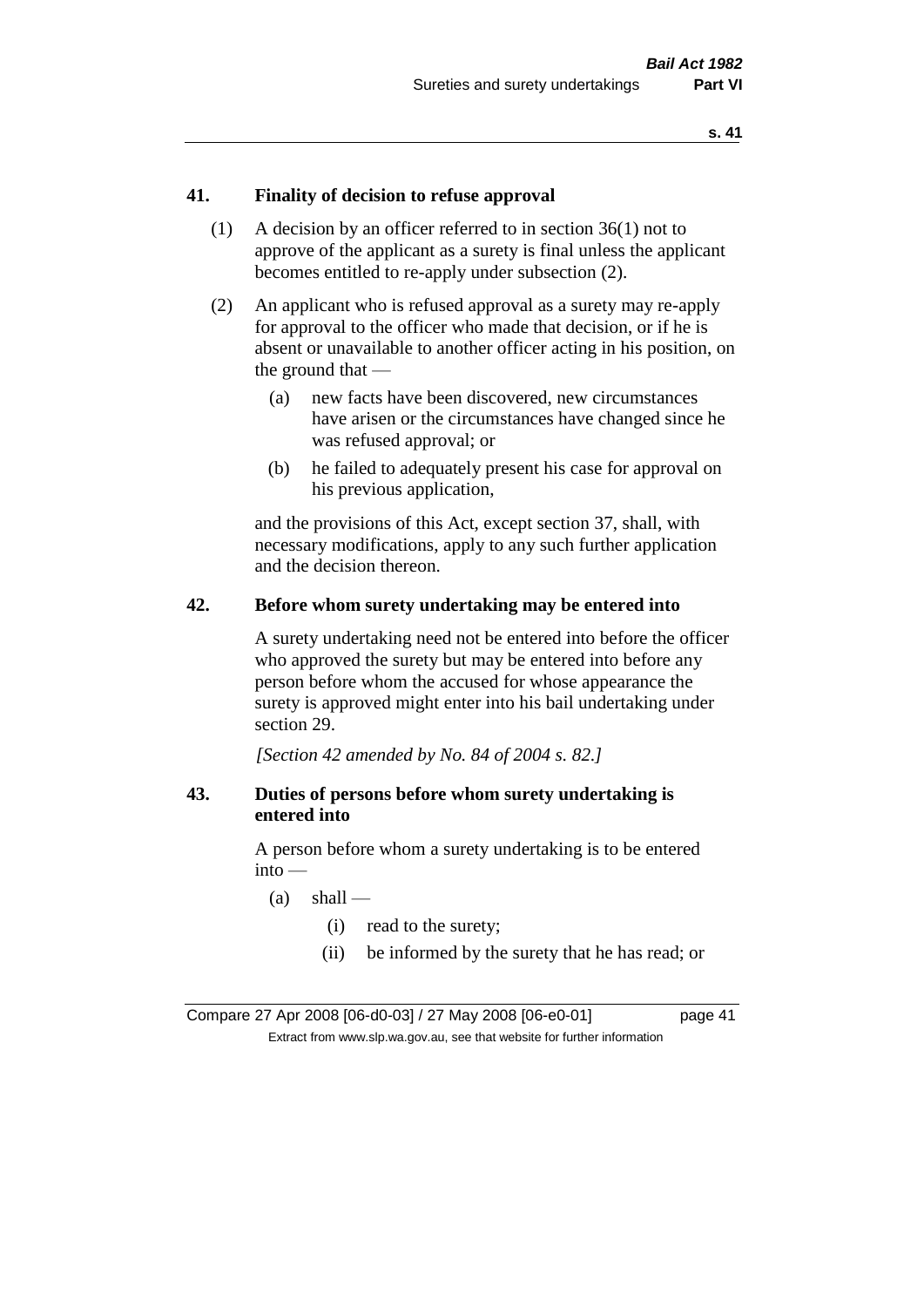(iii) if necessary, have translated to the surety, the documents described in section  $37(1)(a)$  and (b), and the surety undertaking, before the surety enters into the undertaking;

- (b) shall ensure that all conditions which are to be complied with by the surety have been complied with before the surety enters into his undertaking; and
- (c) shall give to the surety a copy of his surety undertaking as duly completed.

*[Section 43 amended by No. 74 of 1984 s. 13.]* 

# **44. Surety undertaking extends to adjourned hearing only by consent**

- (1) A surety undertaking does not extend to the failure by the accused to appear at a different time or a different time and place pursuant to section 31 unless —
	- (a) his surety undertaking contains a provision that it does so extend; and
	- (b) where applicable, pursuant to subsection (2), he has received notice as mentioned in that subsection.
- (2) A surety undertaking may, at the option of the surety, also contain a provision that, where a different time or a different time and place for the accused's appearance is substituted pursuant to section 31, the surety's liability shall only arise if he is given notice, as soon as is practicable, of the different time or the different time and place.

*[Section 44 amended by No. 74 of 1984 s. 14; No. 84 of 2004 s. 82.]* 

# **45. Giving and proof of notices under section 44**

- (1) For the purposes of section 44(2) notice to a surety may be given —
	- (a) orally to the surety by the judicial officer when he fixes a time and place for the proceedings or the resumed

page 42 Compare 27 Apr 2008 [06-d0-03] / 27 May 2008 [06-e0-01] Extract from www.slp.wa.gov.au, see that website for further information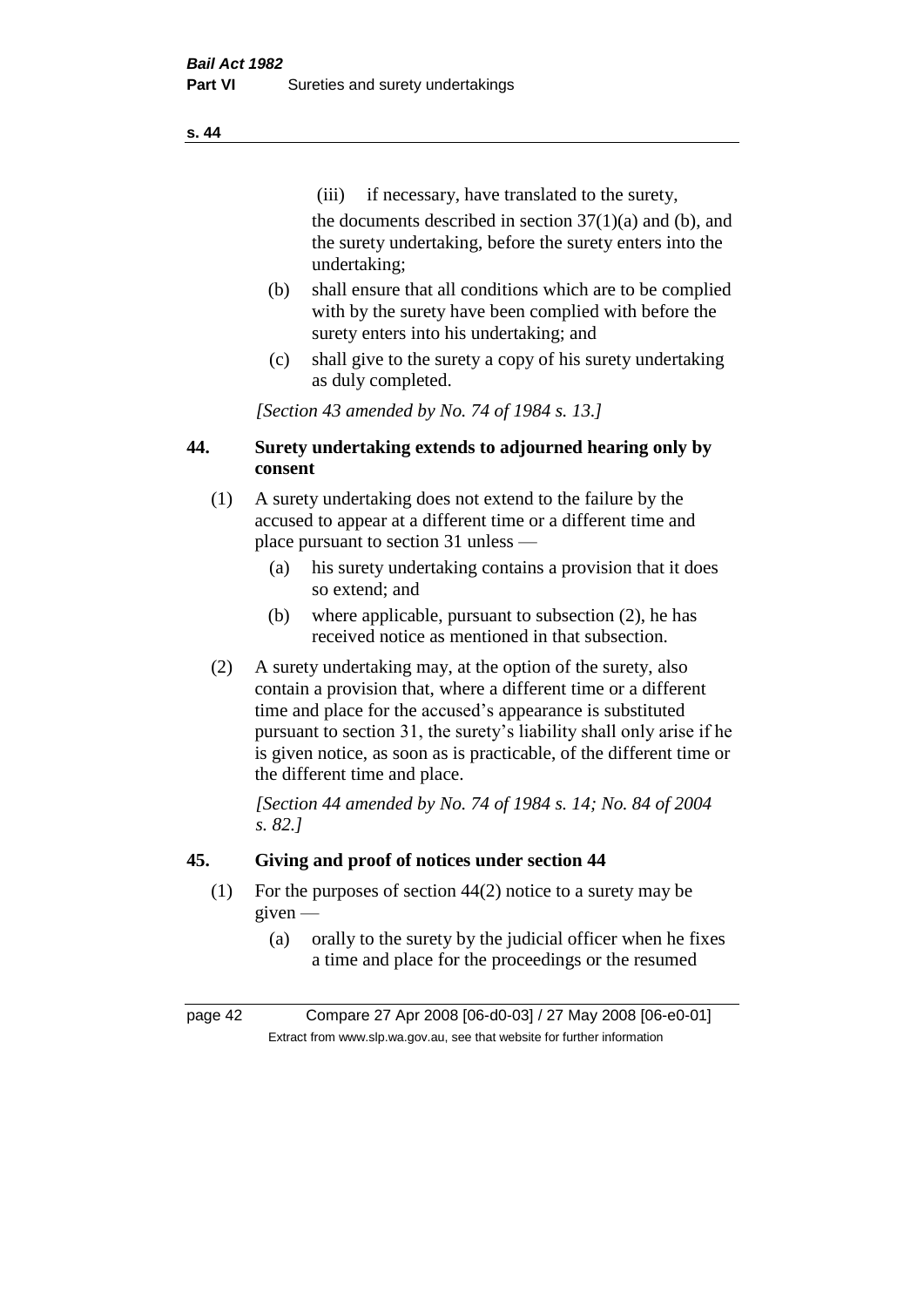proceedings;

- (b) in the prescribed form to the surety personally; or
- (c) by the registrar of the court sending the prescribed form by registered post or telegram to him at his address appearing in his undertaking or notified under section 60.
- (2) Section 32(2) and (3) shall apply to the service and proof of service of a notice under subsection (1)(c).
- (3) A judicial officer who, under subsection  $(1)(a)$ , notifies a surety of the time and place for the proceedings or the resumed proceedings shall endorse on the surety's undertaking a certificate showing details of such time and place and that he notified the surety thereof.
- (4) In any proceedings
	- (a) a document purporting to be a copy of a notice referred to in section 44(2) shall be evidence of the terms of the notice;
	- (b) an endorsement on a surety undertaking purporting to be a certificate referred to in subsection (3) shall be evidence of the matters appearing therein without proof of the signature of the judicial officer who made it.

*[Section 45 amended by No. 74 of 1984 s. 15; No. 59 of 2004 s. 141.]* 

### **46. Power of surety to apprehend accused**

- (1) A surety may arrest an accused for whose appearance in court he has entered into a surety undertaking if the surety has reasonable grounds to believe that —
	- $(a)$  the accused
		- (i) is not likely to comply with the requirements of his bail undertaking mentioned in section  $28(2)(a)$  or (b);

Compare 27 Apr 2008 [06-d0-03] / 27 May 2008 [06-e0-01] page 43 Extract from www.slp.wa.gov.au, see that website for further information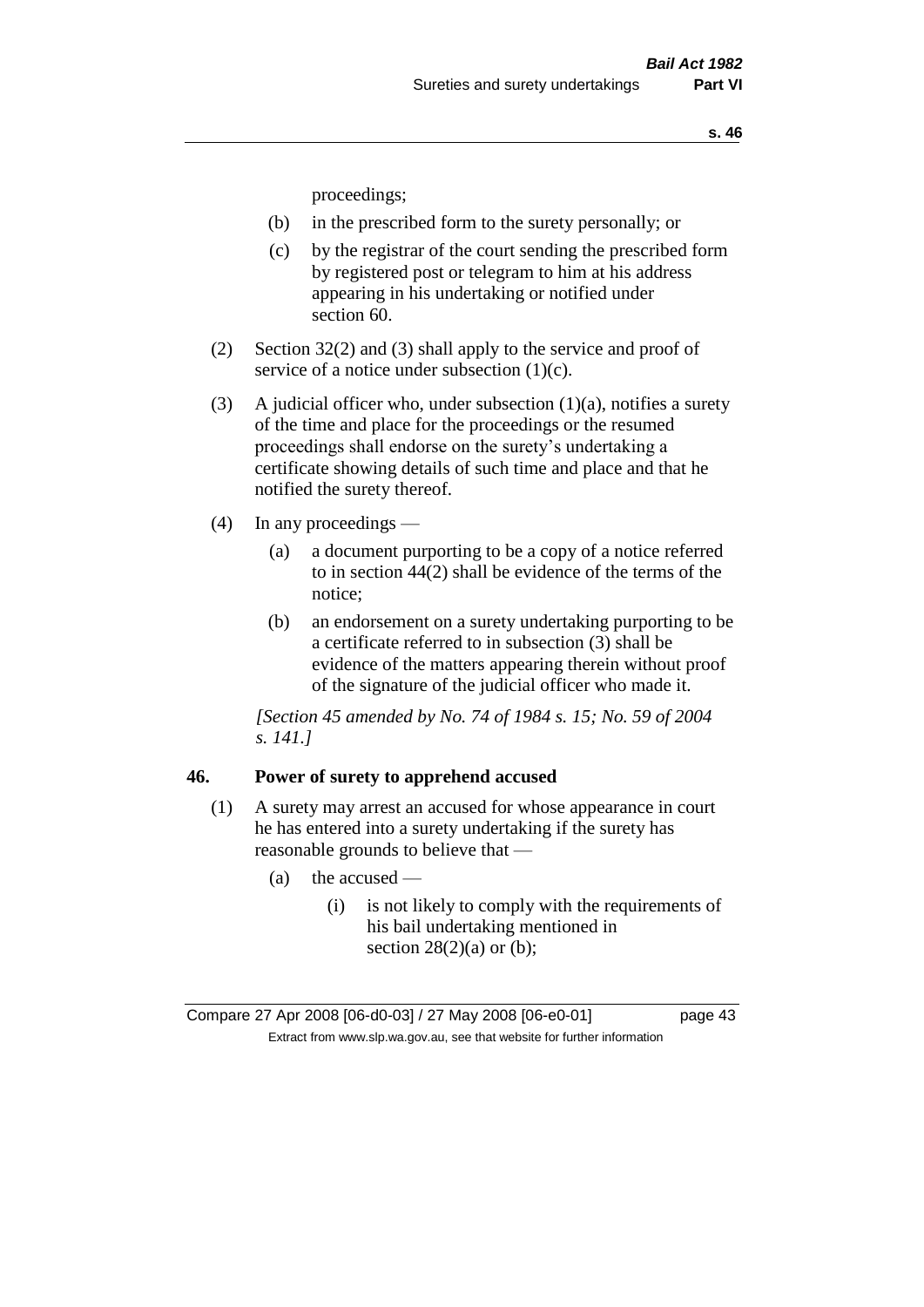- (ii) is, or has been, in breach of any condition of his bail undertaking mentioned in section 28(2)(c); or
- (iii) is, or has been, in breach of a home detention condition mentioned in section 28(2)(d);

and

- (b) it is not expedient to invoke the assistance of a police officer under section 54(1) because the delay occasioned by doing so would defeat the purpose of that section.
- (2) A surety who arrests an accused under subsection (1) shall, as soon as is practicable, deliver him into the custody of a police officer and thereafter he shall be dealt with under section 54(4) and section 55, and those provisions shall apply, as if he had been arrested by a police officer under section 54(2).

*[Section 46 amended by No. 74 of 1984 s. 16; No. 61 of 1990 s. 10; No. 84 of 2004 s. 82.]* 

# **47. Cessation and suspension of surety undertaking**

A surety undertaking ceases to have effect —

- (a) upon the revocation of bail under section  $55(1)$ ;
- (b) upon the release of an accused under section 55(2) if the surety does not consent to the continuance in force of his surety undertaking;
- (c) upon its being cancelled under section 48(4) (and as from the time fixed therefor) by an appropriate judicial officer;
- (d) upon the death of the surety, but only if no order under section 49(1) has been made before then;
- (e) subject to sections 31 and 44, upon the appearance in court by the accused as required by his bail undertaking;
- (f) upon the discharge of the accused according to law from any further proceedings for the offence, or all of the offences, to which the surety undertaking relates; or

page 44 Compare 27 Apr 2008 [06-d0-03] / 27 May 2008 [06-e0-01] Extract from www.slp.wa.gov.au, see that website for further information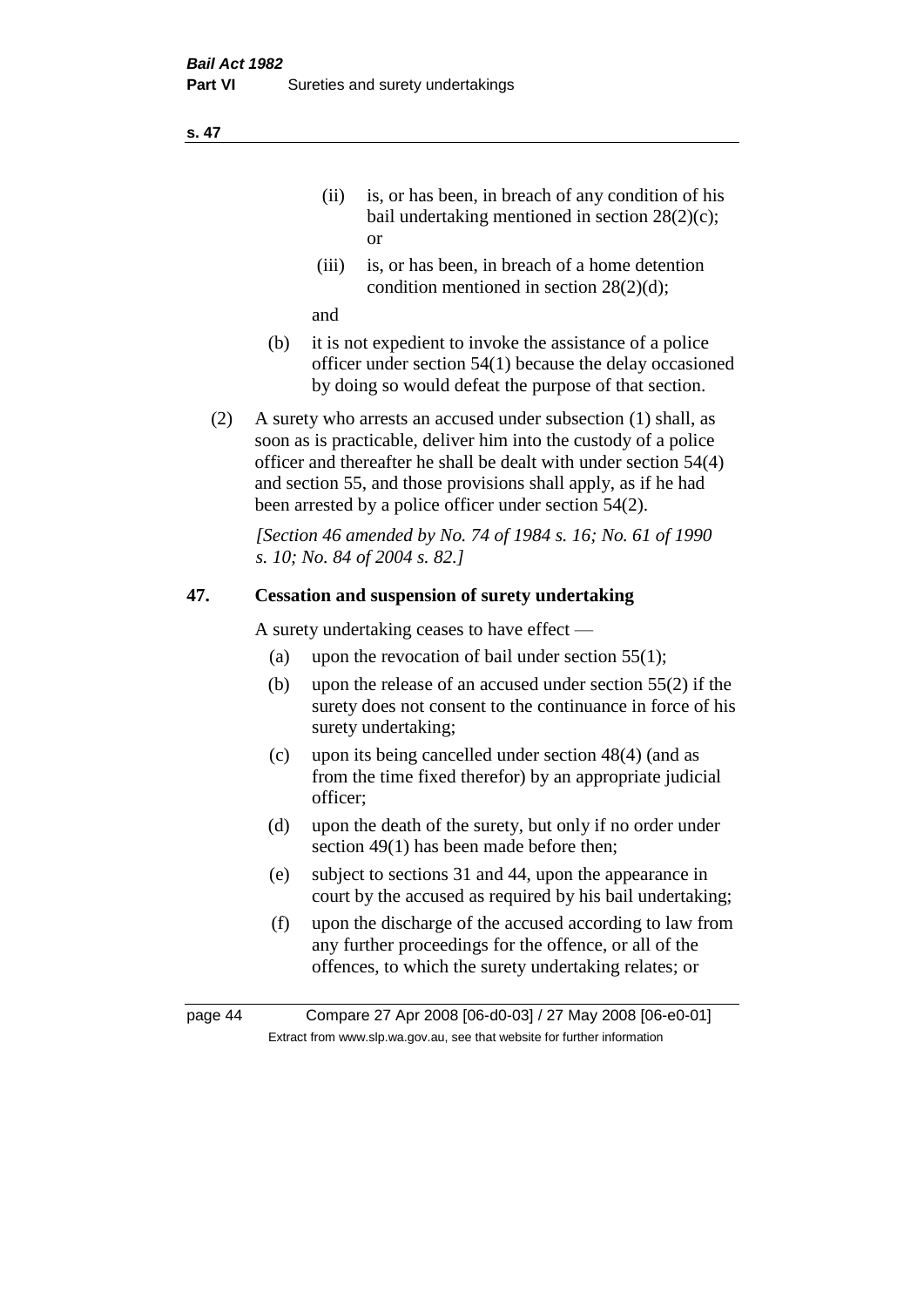(g) during any period before the time at which the accused is required to appear in court when he is in custody for any other offence or reason.

*[Section 47 amended by No. 84 of 2004 s. 82.]* 

# **48. Surety may apply for cancellation of his undertaking**

- (1) A surety may apply to an appropriate judicial officer for cancellation of his undertaking.
- (2) An application under subsection (1) may be made at any time before that specified, or deemed by section 31(3) to be specified, in the accused's bail undertaking for his appearance in court.
- (3) Upon an application being made under subsection (1) an appropriate judicial officer shall cause the accused to appear before him or another such officer and may issue a warrant or summons for that purpose.
- (4) Upon the appearance of the accused before the time mentioned in subsection (2) an appropriate judicial officer shall —
	- (a) cancel the surety undertaking; and
	- (b) exercise one of the powers set out in section  $55(1)(d)$ or (e).
- (5) An application under subsection (1) must be made, and proceedings on it are to be conducted —
	- (a) in a court of summary jurisdiction in accordance with regulations made under the *Criminal Procedure Act 2004*;
	- (b) in the Supreme Court or the District Court  $-\text{in}$ accordance with rules of court made under the *Criminal Procedure Act 2004*.

*[Section 48 amended by No. 59 of 2004 s. 141; No. 84 of 2004 s. 7 and 82.]*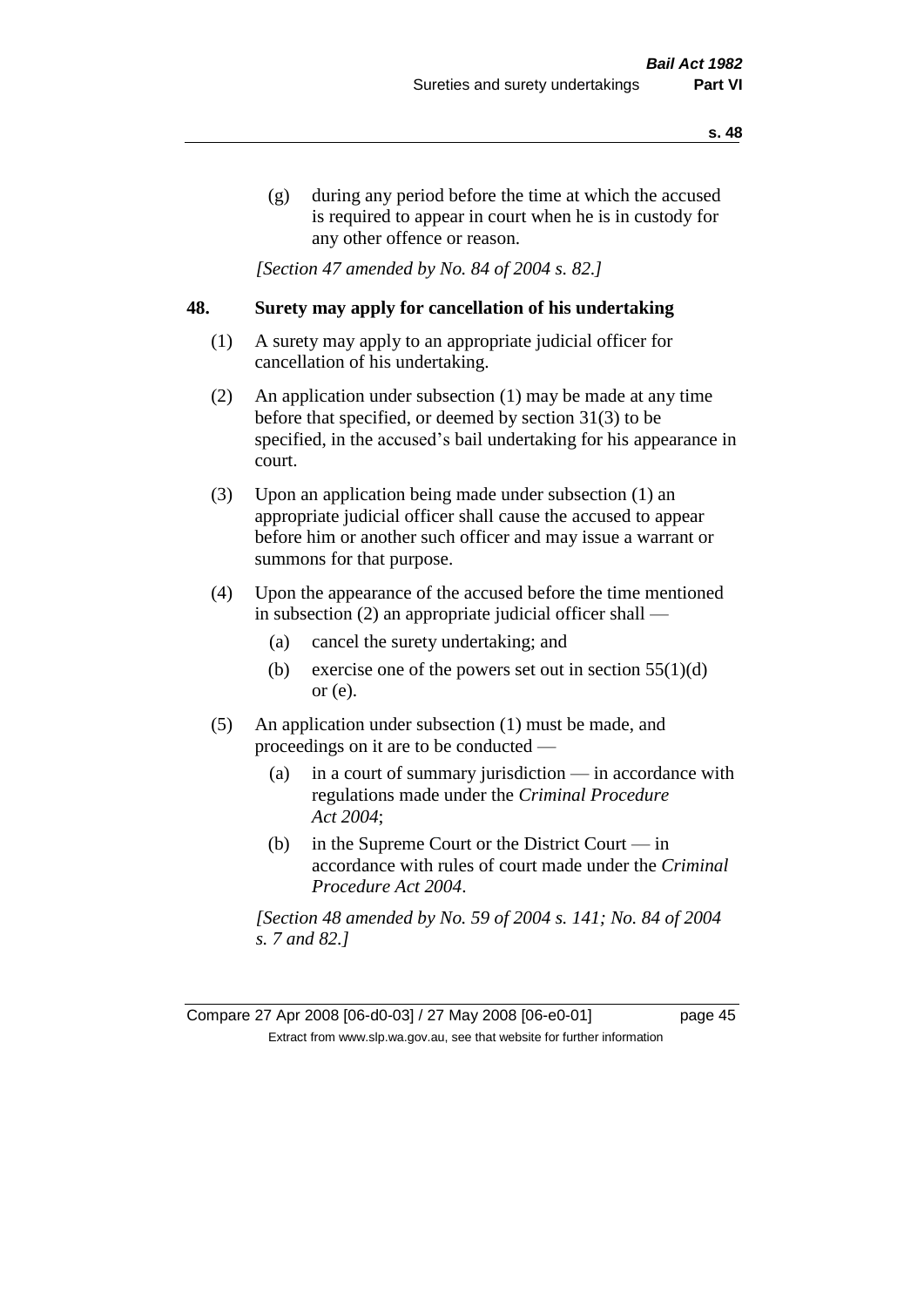# **49. Forfeiture of money under surety's undertaking**

- (1) Where an accused has failed to comply with any requirement of his bail undertaking mentioned in section 28(2)(a) or (b)(ii) the following provisions of this section apply for the purpose of enforcing payment to the State of any sum thereupon payable by a surety in terms of his surety undertaking —
	- (a) the registrar of the court before which the accused failed to appear may apply to an appropriate judicial officer for an order that the sum be paid;
	- (b) that judicial officer shall summon the surety to appear before the court in which the judicial officer exercises jurisdiction to show cause why an order of forfeiture should not be made under this section;
	- (c) on the hearing of the application and upon proof of the surety's liability in terms of his undertaking, the judicial officer shall order forfeiture of the full amount specified in the undertaking unless the surety attends at the hearing and shows to the satisfaction of the judicial officer that there was reasonable cause for the failure of the accused to comply with the requirement to which the application relates;
	- (d) notwithstanding paragraph (c), the judicial officer may decline to make an order under that paragraph or may order forfeiture in part only where the surety attends and shows to the satisfaction of the judicial officer —
		- (i) that, by reason of a change of circumstances since the undertaking was entered into, an order for forfeiture, or for forfeiture in full (as the case may be), would cause excessive hardship to the surety or his dependants; and
		- (ii) that such hardship would not be relieved by the exercise of one or more of the powers conferred by section 59;

page 46 Compare 27 Apr 2008 [06-d0-03] / 27 May 2008 [06-e0-01] Extract from www.slp.wa.gov.au, see that website for further information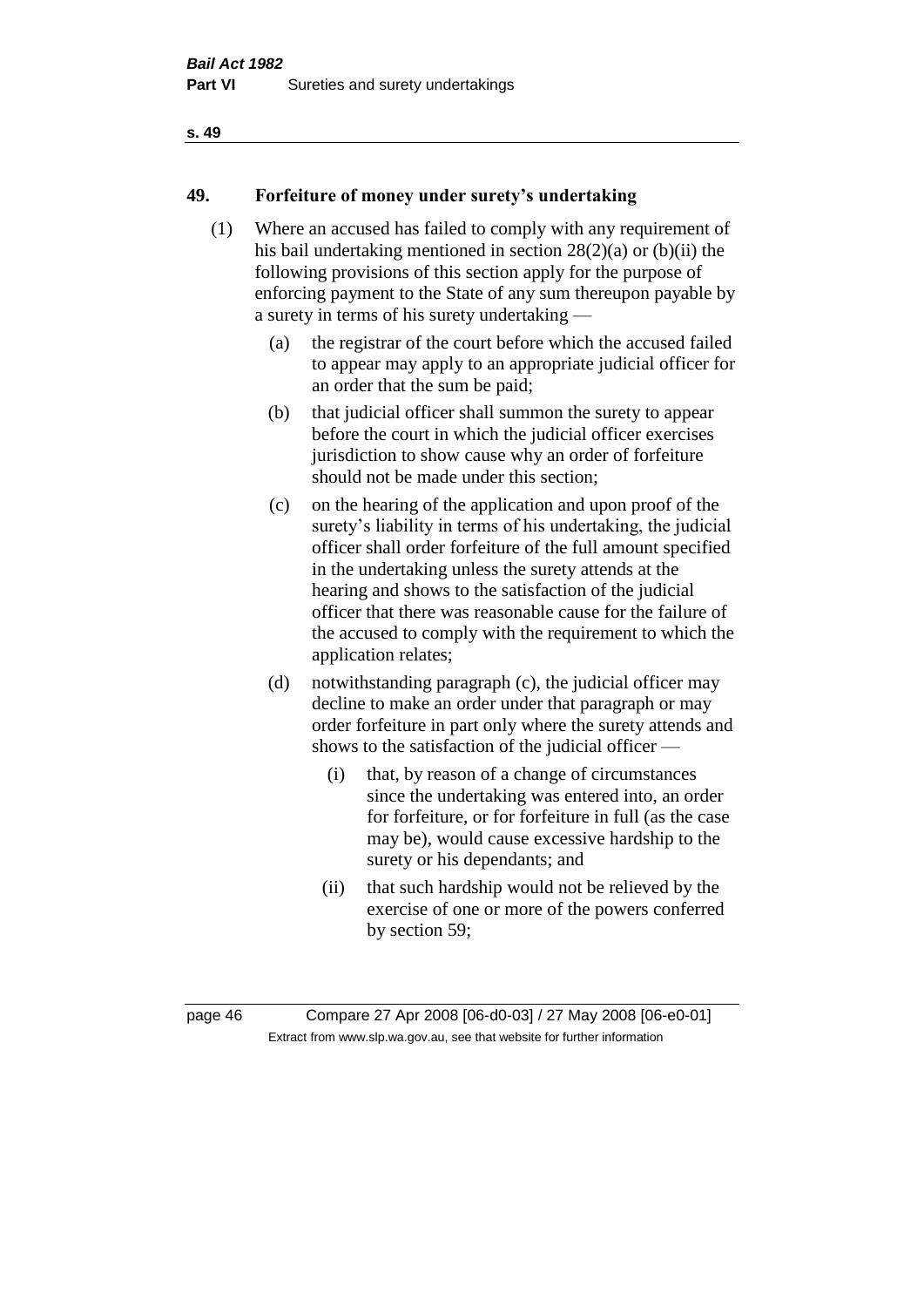- (e) an order may be made under this section whether or not the accused has been convicted of an offence against section 51(1) or (2) but if, after an order has been made, the surety satisfies the Governor that new facts have been discovered or new circumstances have arisen which show that there was reasonable cause for the failure of the accused as mentioned in paragraph (c), the Governor may exercise the power in section 139 of the *Sentencing Act 1995* as if the forfeiture were one to which that section applied.
- (2) An application under subsection (1) must be made, and proceedings on it are to be conducted —
	- (a) in a court of summary jurisdiction in accordance with regulations made under the *Criminal Procedure Act 2004*;
	- (b) in the Supreme Court or the District Court in accordance with rules of court made under the *Criminal Procedure Act 2004*.
- (3) Without prejudice to the recovery of such an amount as a civil debt due to the State, any amount to be paid under an order made under this section is to be paid, and its payment may be enforced under Part 5 of the *Fines, Penalties and Infringement Notices Enforcement Act 1994*, unless an order has been made under subsection (4).
- (4) If under this section the Supreme Court or the District Court makes an order requiring the payment of money, the court may make an order under section 59 of the *Sentencing Act 1995* in respect of the amount payable and for that purpose that section, with any necessary changes, applies as if the amount were a fine imposed on the surety.

*[Section 49 amended by No. 74 of 1984 s. 17; No. 92 of 1994 s. 5; No. 78 of 1995 s. 8; No. 65 of 2003 s. 121(3); No. 74 of 2003 s. 29; No. 59 of 2004 s. 141; No. 84 of 2004 s. 8, 11 and 82.]* 

Compare 27 Apr 2008 [06-d0-03] / 27 May 2008 [06-e0-01] page 47 Extract from www.slp.wa.gov.au, see that website for further information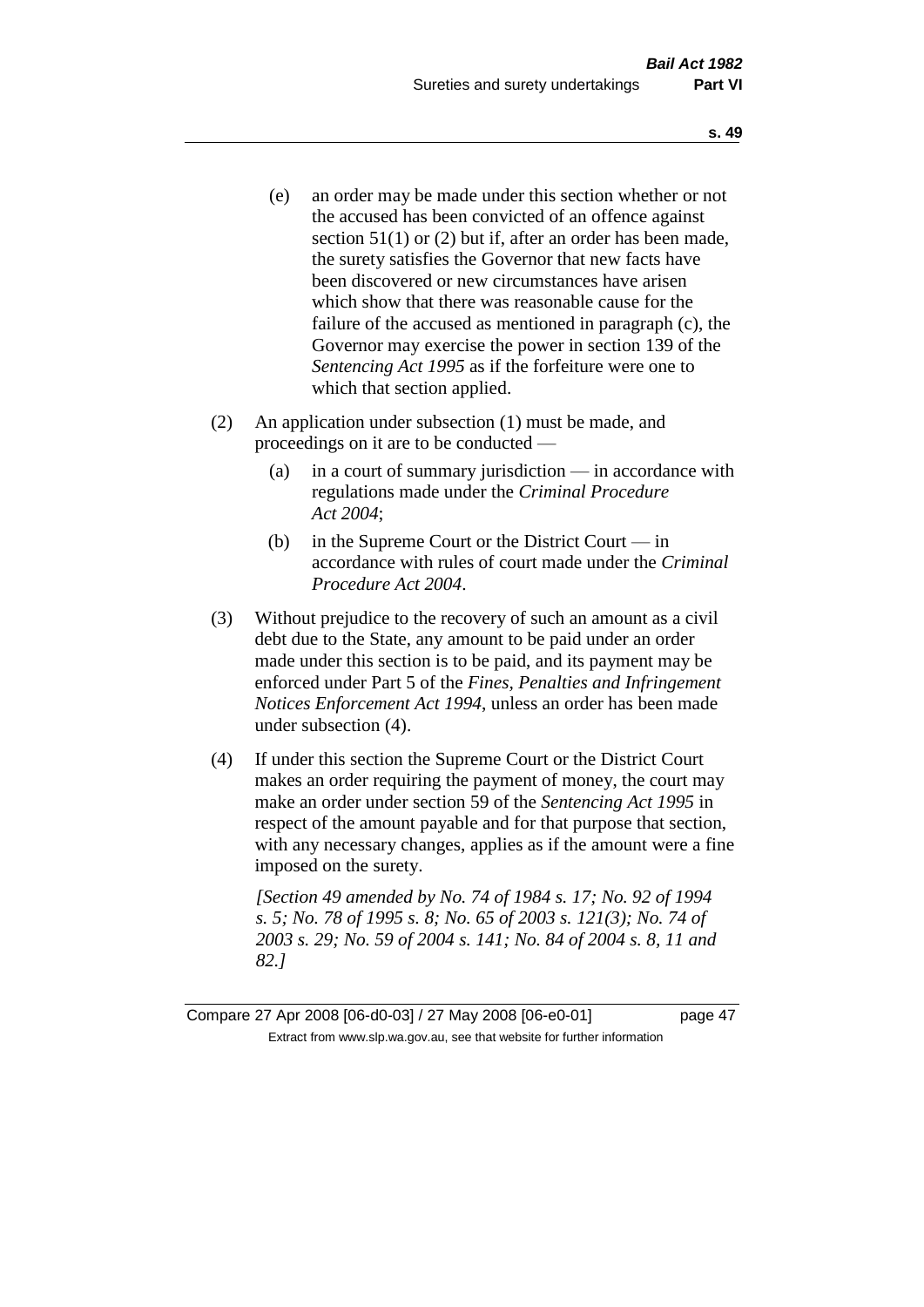# **50. Offence to indemnify surety**

(1) If a person indemnifies, or agrees to indemnify, a surety or proposed surety against any liability which the surety or proposed surety may incur under this Act (including this section) he and the surety or proposed surety and any person with whom he agrees as aforesaid each commits an offence.

Penalty: \$1 000 or imprisonment for 12 months or both.

- (2) An offence is committed under subsection  $(1)$ 
	- (a) whether the agreement is made before or after the surety undertaking is entered into and whether or not a proposed surety actually becomes a surety; and
	- (b) whether the compensation is to be in money or in money's worth.
- (3) An offence is not committed under subsection (1) by a surety or proposed surety if he shows —
	- (a) that he had no knowledge of an agreement within the meaning of subsection (1) proposed to be entered into between 2 other persons; or
	- (b) that having such knowledge he took all steps reasonably available to him to prevent the agreement being entered into.

*[Section 50 amended by No. 74 of 1984 s. 18.]* 

page 48 Compare 27 Apr 2008 [06-d0-03] / 27 May 2008 [06-e0-01] Extract from www.slp.wa.gov.au, see that website for further information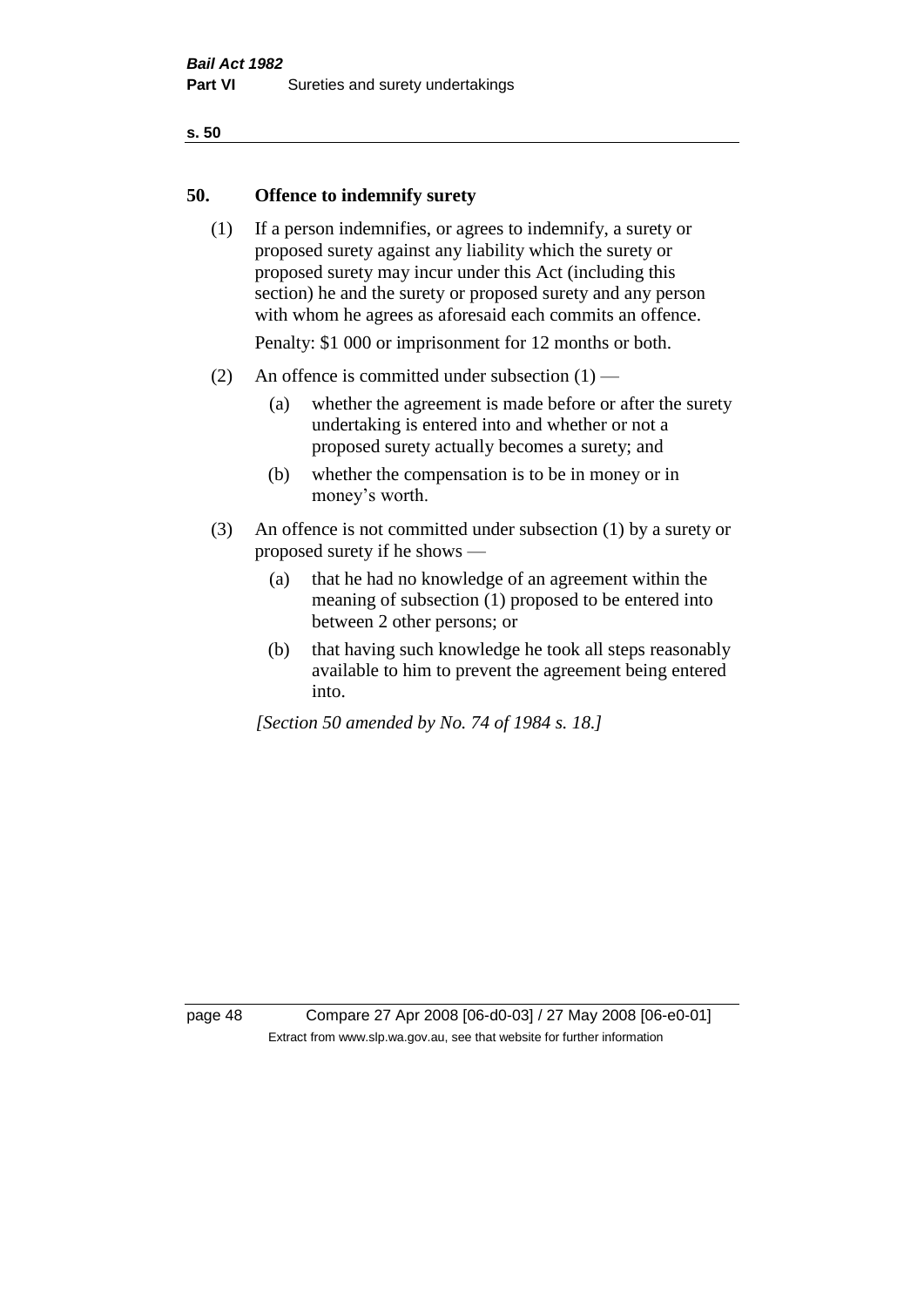#### **s. 50A**

# **Part VIA — Administration of home detention conditions**

*[Heading inserted by No. 61 of 1990 s. 11.]* 

### **50A. Powers of CEO (corrections)**

The CEO (corrections) has all of the powers conferred under this Act on a community corrections officer and may review, vary, or rescind a direction given by a community corrections officer.

*[Section 50A inserted by No. 61 of 1990 s. 11; amended by No. 31 of 1993 s. 9; No. 65 of 2006 s. 53.]* 

*[50B. Repealed by No. 78 of 1995 s. 8.]* 

# **50C. Powers and duties of community corrections officers**

- (1) A community corrections officer may give such reasonable directions to an accused subject to a home detention condition as are necessary for the proper administration of the condition and any other condition imposed on the grant of bail to the accused including, without limiting the generality of the foregoing, directions as to —
	- (a) when the accused may leave the place where he is required by the home detention condition to remain;
	- (b) the period of any authorised absence from the place where he is required by the home detention condition to remain;
	- (c) when the accused shall return to the place where he is required by the home detention condition to remain;
	- (d) the method of travel to be used by the accused during any absence from the place where he is required by the home detention condition to remain; and
	- (e) the manner in which the accused shall report his whereabouts.

Compare 27 Apr 2008 [06-d0-03] / 27 May 2008 [06-e0-01] page 49 Extract from www.slp.wa.gov.au, see that website for further information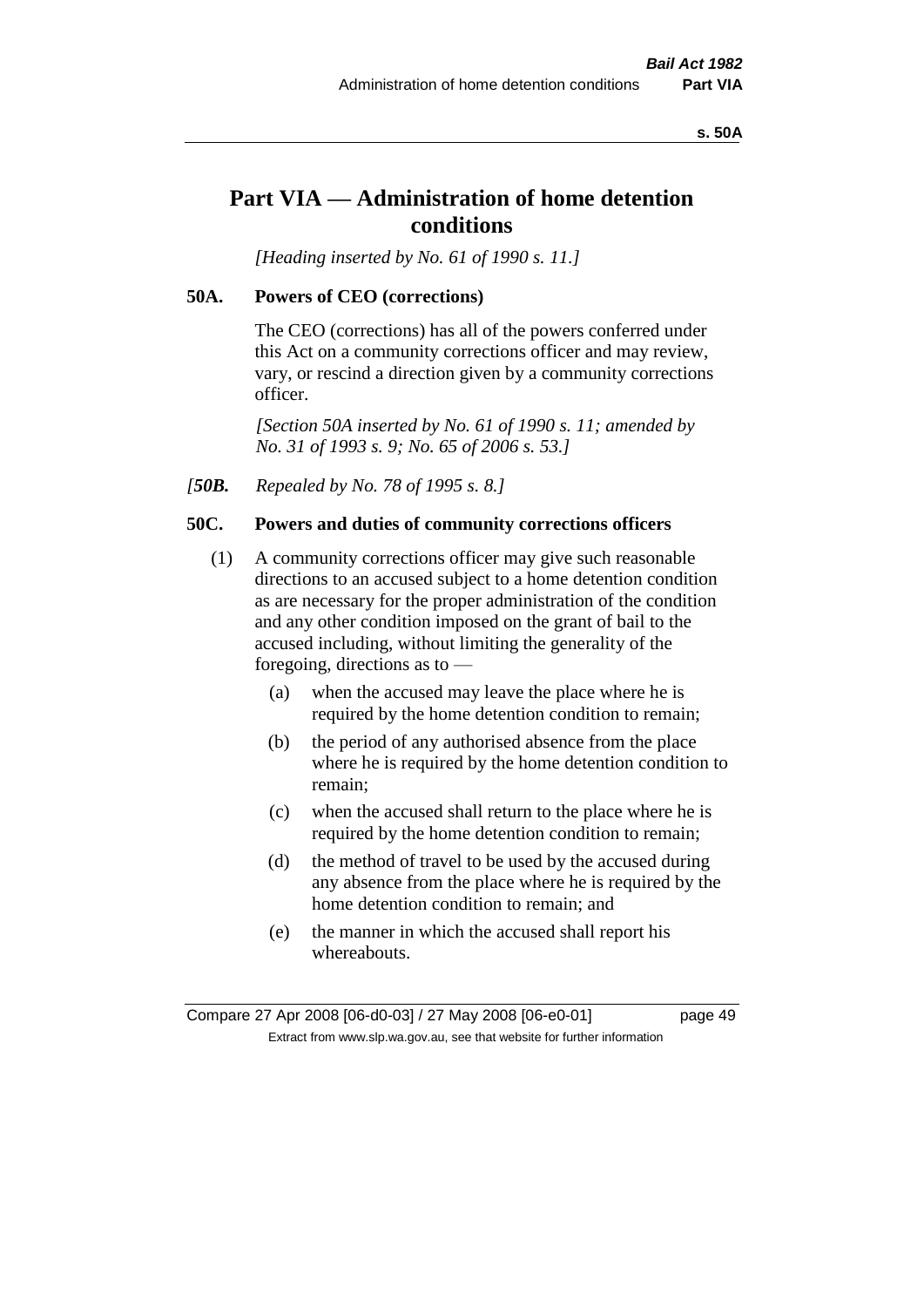**s. 50C**

| (2)     | For the purpose of ascertaining whether or not an accused is<br>complying with a home detention condition or any direction<br>given pursuant to subsection (1), a community corrections<br>officer may, at any time — |                                                                                                                                                                                              |  |  |
|---------|-----------------------------------------------------------------------------------------------------------------------------------------------------------------------------------------------------------------------|----------------------------------------------------------------------------------------------------------------------------------------------------------------------------------------------|--|--|
|         | enter or telephone the place where the accused is<br>(a)<br>required by a home detention condition to remain;                                                                                                         |                                                                                                                                                                                              |  |  |
|         | (b)                                                                                                                                                                                                                   | enter or telephone the accused's place of employment or<br>any other place where the accused is permitted or<br>required to attend; or                                                       |  |  |
|         | (c)                                                                                                                                                                                                                   | question any person at any place referred to in<br>paragraph $(a)$ or $(b)$ .                                                                                                                |  |  |
| (3)     |                                                                                                                                                                                                                       | A person who $-$                                                                                                                                                                             |  |  |
|         | (a)                                                                                                                                                                                                                   | hinders a person exercising powers under subsection (2);<br><sub>or</sub>                                                                                                                    |  |  |
|         | (b)                                                                                                                                                                                                                   | fails to answer a question put pursuant to<br>subsection $(2)(c)$ or gives an answer that the person<br>knows is false or misleading in a material particular,                               |  |  |
|         | commits an offence.                                                                                                                                                                                                   |                                                                                                                                                                                              |  |  |
|         | Penalty: \$2 000 and imprisonment for 12 months.                                                                                                                                                                      |                                                                                                                                                                                              |  |  |
| (4)     | A community corrections officer —                                                                                                                                                                                     |                                                                                                                                                                                              |  |  |
|         | (a)                                                                                                                                                                                                                   | shall keep such records and make such returns and<br>reports in relation to accused persons subject to home<br>detention conditions as the CEO (corrections) directs;<br>and                 |  |  |
|         | (b)                                                                                                                                                                                                                   | shall make any records relating to an accused subject to<br>a home detention condition available on the request of<br>the CEO (corrections) to him.                                          |  |  |
|         |                                                                                                                                                                                                                       | [Section 50C inserted by No. 61 of 1990 s. 11; amended by<br>No. 31 of 1993 s. 9; No. 50 of 2003 s. 37(3); No. 84 of 2004<br>s. 82 and 83(3); No. 65 of 2006 s. 53; No. 2 of 2008 s. 56(2).] |  |  |
|         |                                                                                                                                                                                                                       |                                                                                                                                                                                              |  |  |
| page 50 |                                                                                                                                                                                                                       | Compare 27 Apr 2008 [06-d0-03] / 27 May 2008 [06-e0-01]<br>Extract from www.slp.wa.gov.au, see that website for further information                                                          |  |  |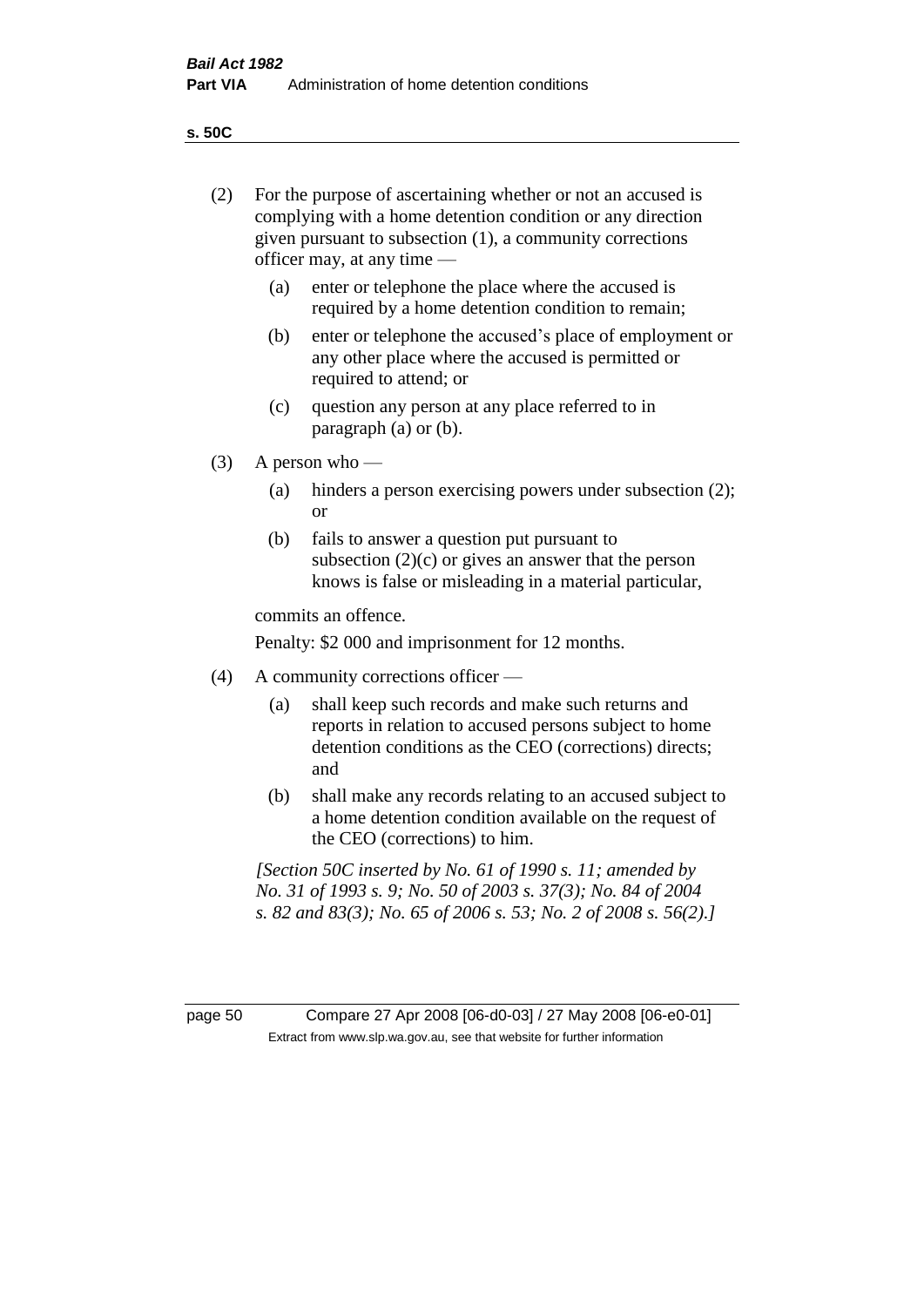# **50D. Powers of members of the Police Force**

- (1) For the purpose of ascertaining whether or not an accused is complying with a home detention condition, a member of the Police Force may —
	- (a) require the accused to produce a copy of his bail undertaking and any notice by the CEO (corrections) under section 50E(a) for inspection; and
	- (b) require the accused to explain why he is absent from the place where he is required by the home detention condition to remain.
- (2) An accused who fails to comply with subsection  $(1)(a)$  or who fails to explain when required to do so under subsection (1)(b) or who gives an explanation that the accused knows is false or misleading in a material particular, commits an offence.

Penalty: \$2 000.

*[Section 50D inserted by No. 61 of 1990 s. 11; amended by No. 31 of 1993 s. 9; No. 50 of 2003 s. 37(4); No. 84 of 2004 s. 82; No. 65 of 2006 s. 53.]* 

# **50E. CEO (corrections) may substitute a different place of detention and apply conditions**

The CEO (corrections) may, at any time, by notice in writing given to an accused granted bail subject to a home detention condition —

- (a) substitute a different place for the place where an accused is required by a home detention condition to remain;
- (b) require the accused to comply with such of the conditions specified in the list provided to the accused under section 24A(4) as are specified in the notice.

*[Section 50E inserted by No. 61 of 1990 s. 11; amended by No. 31 of 1993 s. 9; No. 84 of 2004 s. 82; No. 65 of 2006 s. 53.]*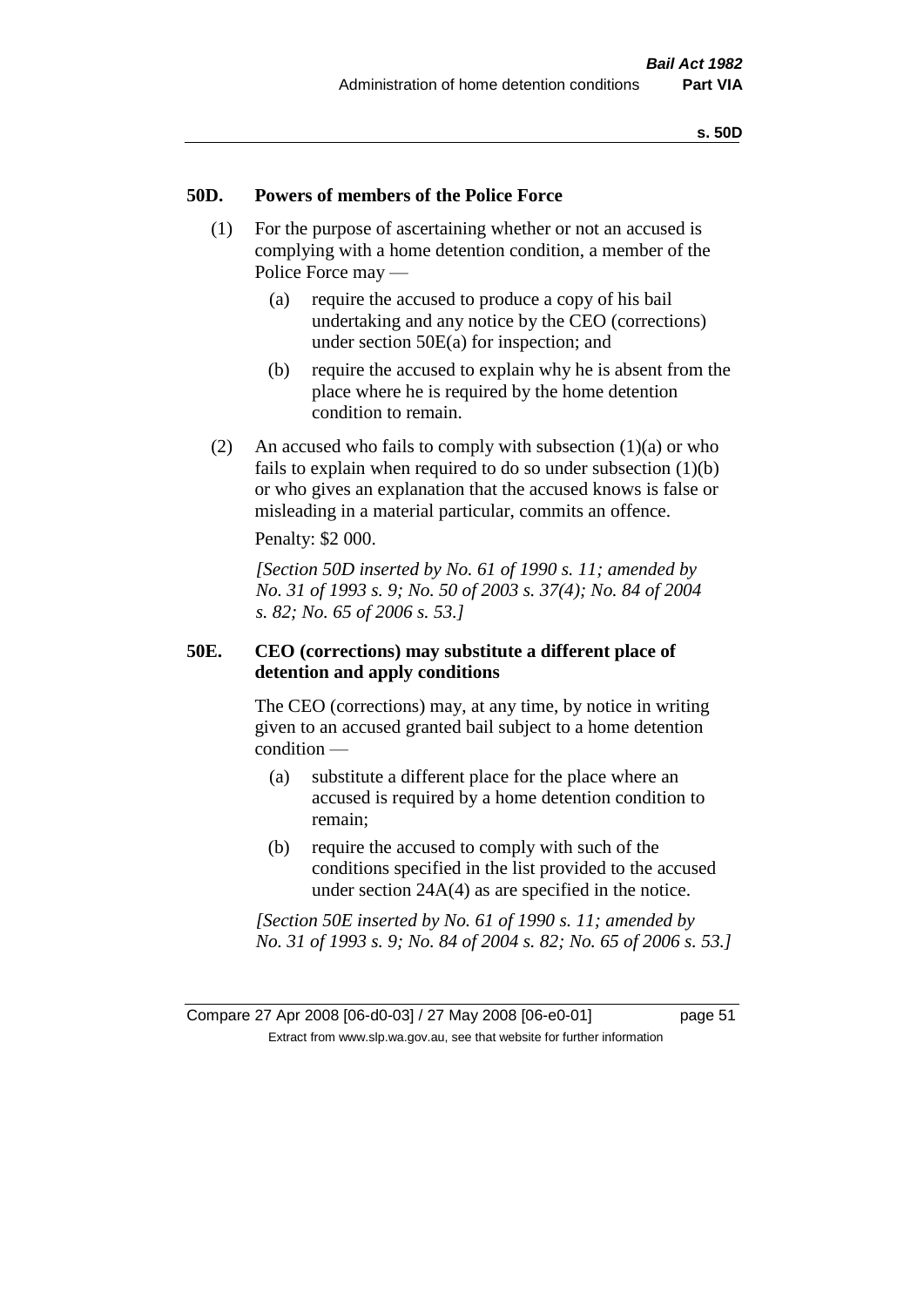| ۰.<br>×<br>-<br>۰.<br>× |  |
|-------------------------|--|
|-------------------------|--|

### **50F. CEO (corrections) may revoke bail**

- (1) Where a home detention condition has been imposed as a condition on a grant of bail to an accused the CEO (corrections) may, in his absolute discretion, by instrument signed by him and if practicable, given to the accused, revoke the bail.
- (2) Without limiting the generality of subsection (1), the power to revoke bail may be exercised where the accused —
	- (a) is not likely to comply with any requirement of his bail undertaking mentioned in section  $28(2)(a)$  or (b); or
	- (b) is, or has been, or is likely to be in breach of any condition of his bail undertaking mentioned in section  $28(2)(c)$ .
- (3) Subject to subsection (4), where the CEO (corrections) revokes bail he shall include a statement of his reasons for the cancellation in the instrument cancelling the bail.
- (4) Where the CEO (corrections) is of the opinion that it would be in the interest of the accused or any other person, or the public, to withhold from the accused any or all of the reasons referred to in subsection (3), the CEO (corrections) may so withhold the reason or reasons.
- (5) Where the CEO (corrections) revokes bail, he may, whenever necessary, issue a warrant directed to all members of the Police Force to have the accused arrested and brought before an appropriate judicial officer.

*[Section 50F inserted by No. 61 of 1990 s. 11; amended by No. 31 of 1993 s. 9; No. 84 of 2004 s. 82; No. 65 of 2006 s. 53.]* 

#### **50G. Procedure on arrest after revocation of bail**

(1) An accused arrested pursuant to a warrant issued under section 50F shall be taken as soon as is practicable before an appropriate judicial officer unless he is arrested less than

page 52 Compare 27 Apr 2008 [06-d0-03] / 27 May 2008 [06-e0-01] Extract from www.slp.wa.gov.au, see that website for further information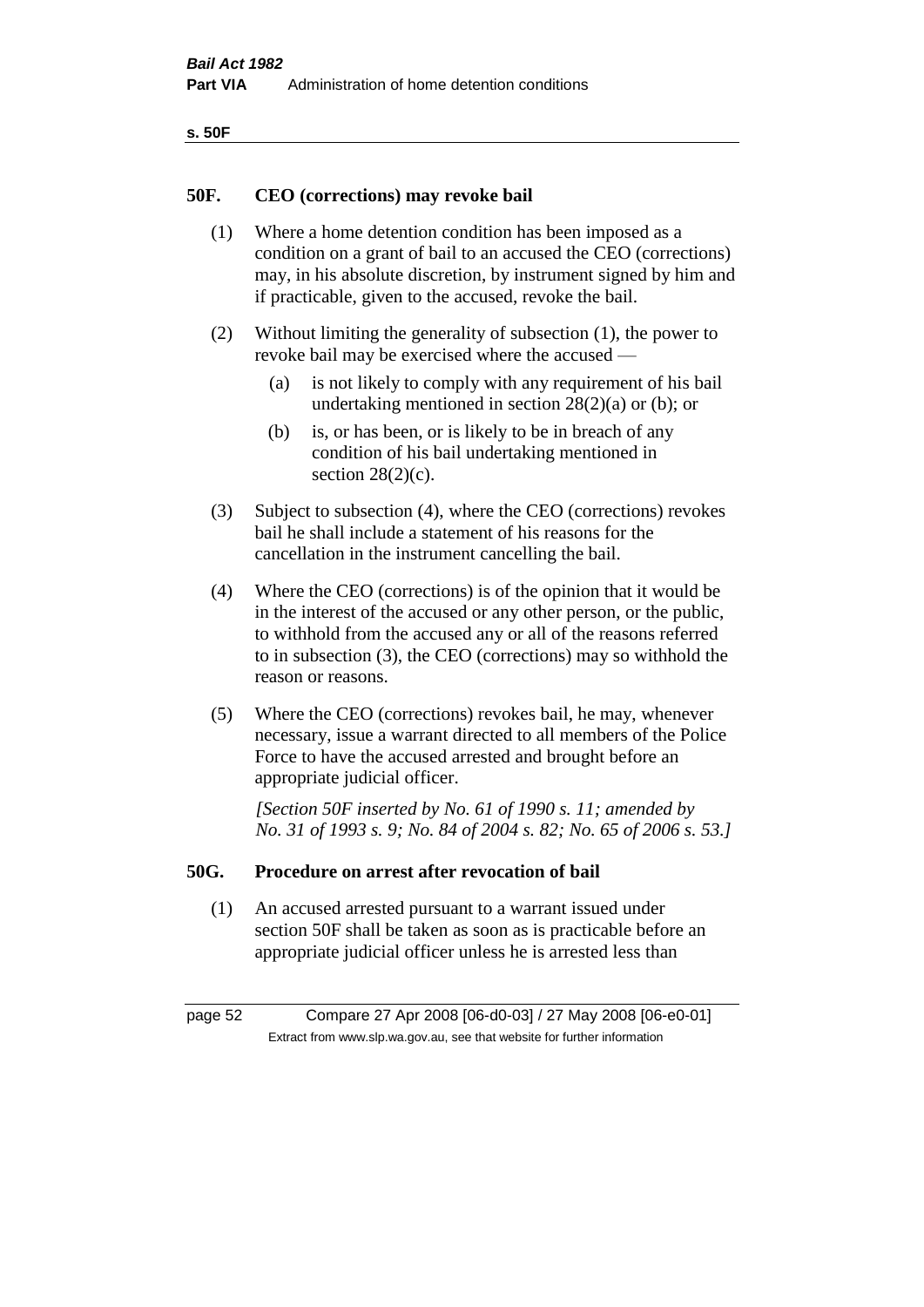24 hours before the time at which he is due to appear in accordance with his bail undertaking, in which case he shall be held in custody and brought before an appropriate judicial officer at that time.

- (2) The judicial officer before whom an accused appears under this section may —
	- (a) remand the accused in custody to appear at the time and place specified, or deemed by section 31(3) to be specified, in his bail undertaking; or
	- (b) grant fresh bail to the accused in accordance with this Act, other than clause 2 of Part B of Schedule 1.

*[Section 50G inserted by No. 61 of 1990 s. 11; amended by No. 45 of 1993 s. 12; No. 84 of 2004 s. 82.]* 

# **50H. Exclusion of the rules of natural justice**

The rules known as the rules of natural justice (including any duty of procedural fairness) do not apply to or in relation to the doing or omission of any act, matter or thing under this Part by the CEO (corrections).

*[Section 50H inserted by No. 61 of 1990 s. 11; amended by No. 31 of 1993 s. 9; No. 65 of 2006 s. 53.]* 

# **50J. Delegation by CEO (corrections)**

The CEO (corrections) may, either generally or as otherwise provided by the instrument of delegation, by writing signed by him, delegate to any person any power or duty under this Part, other than this power of delegation.

*[Section 50J inserted by No. 61 of 1990 s. 11; amended by No. 31 of 1993 s. 9; No. 65 of 2006 s. 53.]* 

# **50K. Retrieval of monitoring equipment**

If under rules made under section 50L any device or equipment has been installed at the place where an accused is required by a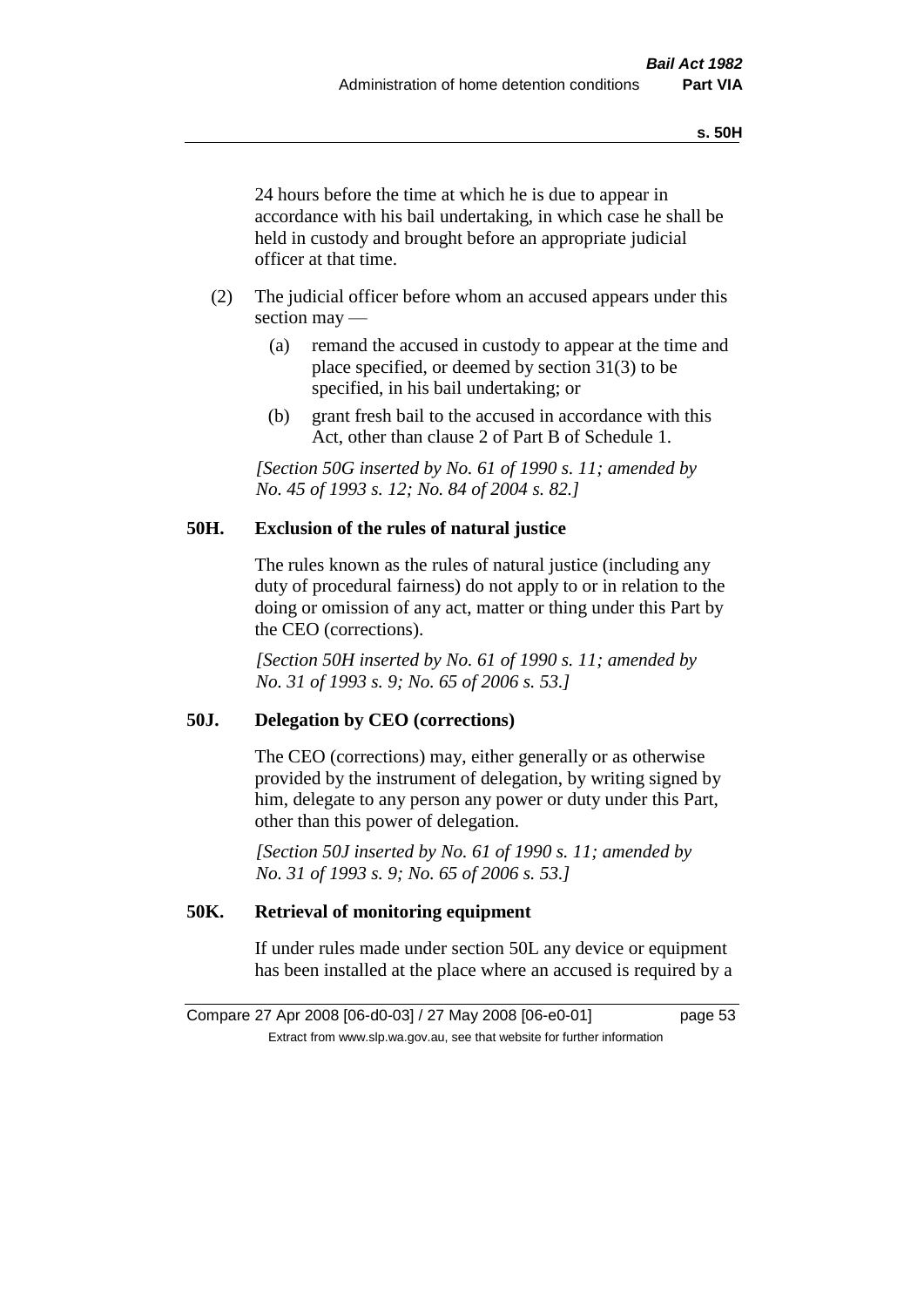#### **s. 50L**

home detention condition to remain, section 118 of the *Sentence Administration Act 2003* applies.

*[Section 50K inserted by No. 78 of 1995 s. 8; amended by No. 50 of 2003 s. 29(3); No. 84 of 2004 s. 82.]* 

# **50L. Rules**

- (1) The CEO (corrections) may, with the approval of the Minister, make rules for the purposes of this Part which may provide for the manner of ensuring that accused persons are complying with home detention conditions and for conditions to be applied to accused persons granted bail subject to home detention conditions including conditions —
	- (a) requiring an accused to wear any device;
	- (b) requiring an accused to permit the CEO (corrections) to install any device or equipment at the place where the accused is required by a home detention condition to remain.
- (2) Rules made under this section may confer a discretionary authority on any person or class of persons.
- (3) Sections 41 and 42 of the *Interpretation Act 1984* do not apply to rules made under this section.

*[Section 50L inserted by No. 61 of 1990 s. 11; amended by No. 31 of 1993 s. 9; No. 84 of 2004 s. 82 and 83(3); No. 65 of 2006 s. 53; No. 2 of 2008 s. 56(3) and (4).]* 

page 54 Compare 27 Apr 2008 [06-d0-03] / 27 May 2008 [06-e0-01] Extract from www.slp.wa.gov.au, see that website for further information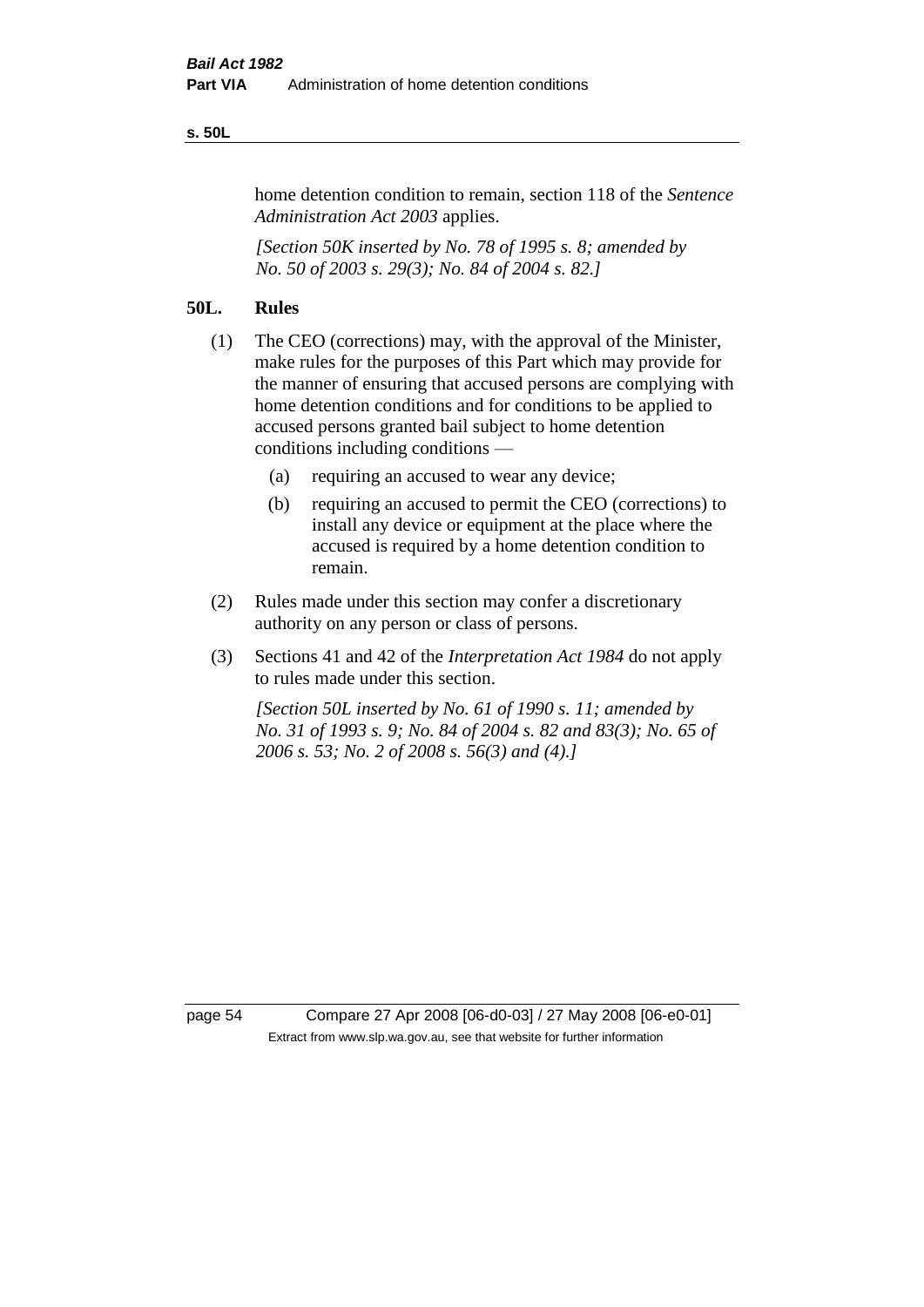# **Part VII — Enforcement of bail undertakings**

# **51. Offence to fail to comply with bail undertaking**

- (1) An accused who, without reasonable cause, fails to comply with the requirement of his bail undertaking mentioned in section 28(2)(a) commits an offence.
- (2) An accused who fails to comply with the requirement of his bail undertaking mentioned in section  $28(2)(b)(ii)$  commits an offence.
- $(2a)$  An accused
	- (a) whose bail undertaking includes any condition imposed for a purpose mentioned in clause  $2(2)(c)$  or (d) of Part D of Schedule 1; and
	- (b) who fails to comply with the condition,

commits an offence.

- (3) An accused shall not be convicted in his absence of an offence against this section.
- (4) An accused who is charged with an offence against subsection (1) or (2) may be convicted of the other of those offences if that other offence is proved by the evidence.
- (5) A prosecution for an offence against subsection (1), (2) or (2a) may be brought at any time.
- (6) A person who is convicted of an offence against subsection (1), (2) or (2a) is liable to a fine not exceeding \$10 000 or imprisonment for a term not exceeding 3 years, or both.
- (7) A court which convicts an accused of an offence against this section may, in addition to any penalty which it may impose, order that the accused pay such sum as it may fix in or towards defraying the costs and expenses of and consequent upon his apprehension following the failure to comply with his bail undertaking for which he was convicted.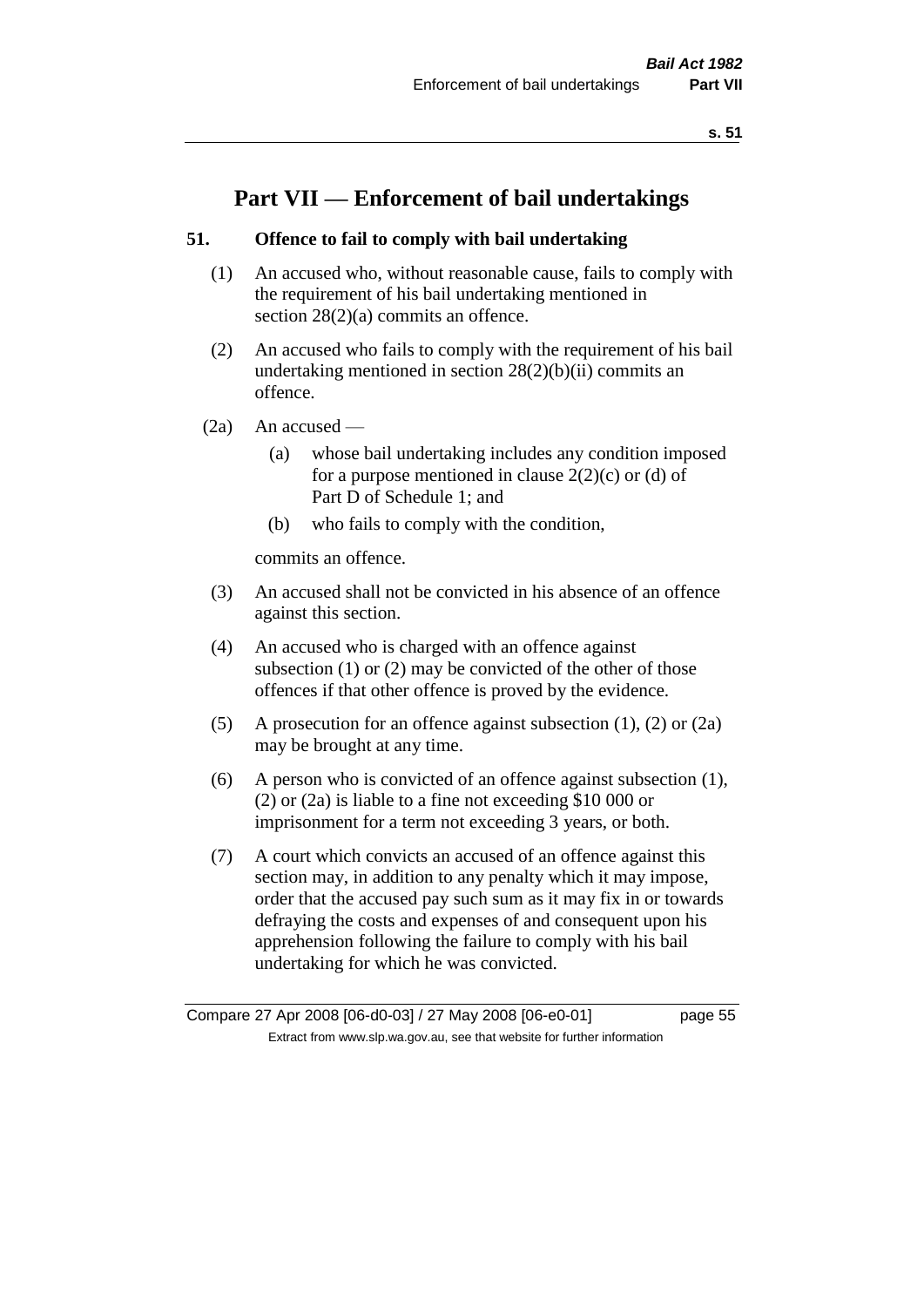- (8) An order made under subsection (7)
	- (a) shall specify to whom and in what manner the sum shall be paid; and
	- (b) may be enforced as though the sum were a penalty imposed under this section.

*[Section 51 amended by No. 54 of 1998 s. 9; No. 59 of 2004 s. 141; No. 84 of 2004 s. 11 and 82.]*

# **52. Provisions as to summary proceedings before superior courts for an offence under section 51**

- (1) This section applies, notwithstanding any other Act, for the purpose of prosecuting an offence against section 51(1), (2) or (2a) where the court before which the accused is bound to appear at the time when he fails to comply with his bail undertaking is the Supreme Court or the District Court.
- (2) Where this section applies, the accused shall be dealt with summarily for the offence and shall be so dealt with —
	- (a) by a judge of the Supreme Court in any case where the accused was bound to appear before the General Division of the Supreme Court;
	- (ab) by a judge of appeal in any case where the accused was bound to appear before the Court of Appeal;
	- (b) by a judge of the District Court in any case where the accused was bound to appear before that Court.
- (3) A prosecution for an offence which is to be dealt with under this section shall be commenced by the authorised officer (as defined in section 80 of the *Criminal Procedure Act 2004*) who was conducting the proceedings in which the accused failed to comply with his bail undertaking —
	- (a) where subsection  $(2)(a)$  or (ab) applies, in the Supreme Court; and
	- (b) where subsection (2)(b) applies, in the District Court.

page 56 Compare 27 Apr 2008 [06-d0-03] / 27 May 2008 [06-e0-01] Extract from www.slp.wa.gov.au, see that website for further information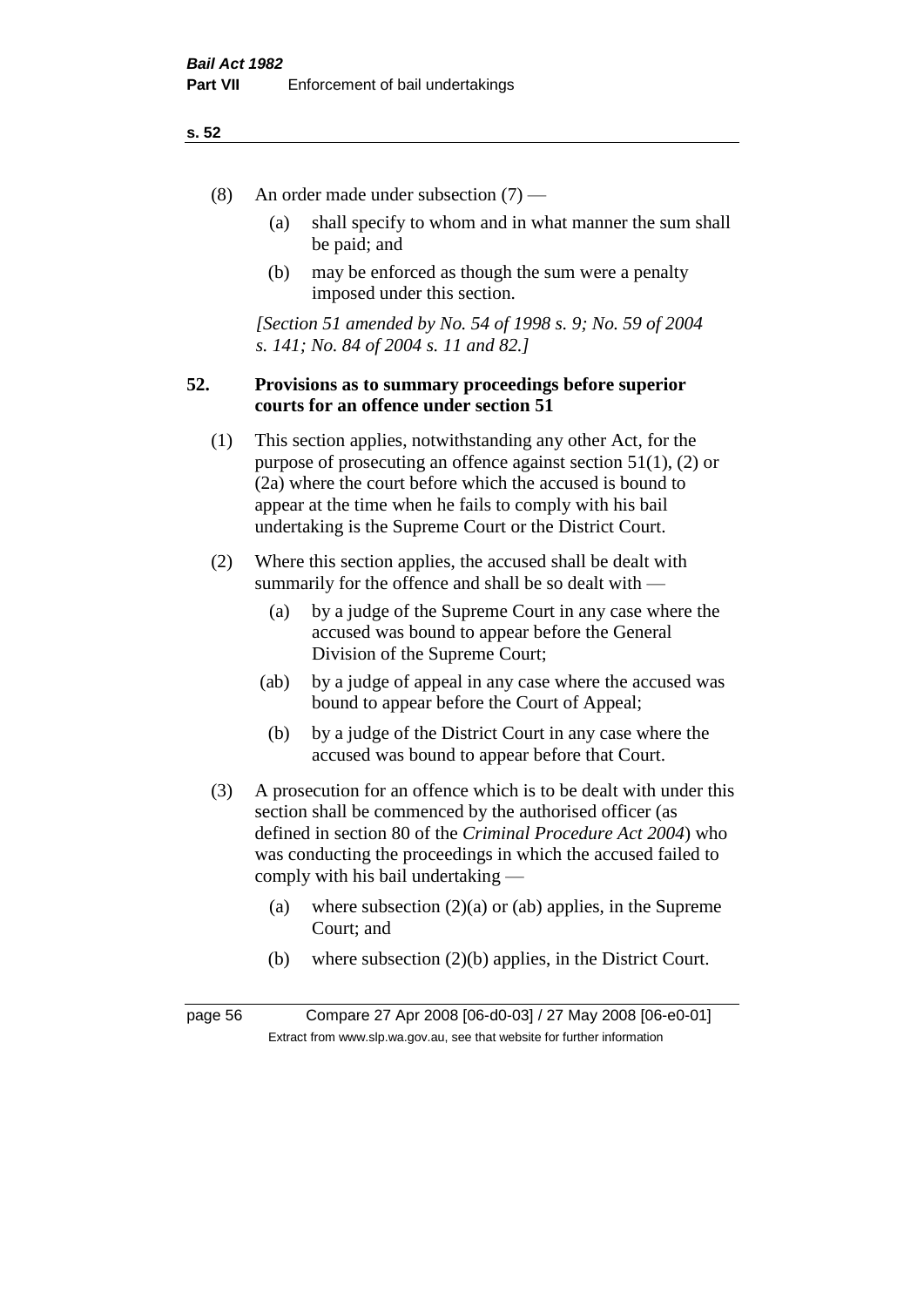- (4) Subject to section 51(3) and (5), a prosecution for an offence which is to be dealt with under this section is to be commenced and conducted under the *Criminal Procedure Act 2004* as if it were a prosecution of a simple offence in a court of summary jurisdiction, but —
	- (a) no fees shall be charged by the Supreme Court or District Court for or in respect of any act or proceeding that relates to the prosecution; and
	- (b) the Supreme Court or District Court cannot order a party to the prosecution to pay another party's costs of or relating to the prosecution, except under section 166(2) of the *Criminal Procedure Act 2004*.
- (5) If under section 51(6) or (7) the Supreme Court or the District Court imposes a pecuniary penalty the court may make an order under section 59 of the *Sentencing Act 1995* in respect of the amount payable.

*[Section 52 amended by No. 92 of 1994 s. 6; No. 78 of 1995 s. 8; No. 54 of 1998 s. 10; No. 45 of 2004 s. 28(2) and (4); No. 59 of 2004 s. 141; No. 84 of 2004 s. 11 and 82; No. 2 of 2008 s. 56(5).]* 

# **53. Appeals against decisions made under s. 52**

- (1) A person who is dissatisfied with a decision (as defined in section 6 of the *Criminal Appeals Act 2004*) made under section 52 may, with the leave of the Court of Appeal, appeal against it.
- (2) For the purposes of subsection (1), Part 2 of the *Criminal Appeals Act 2004*, with any necessary changes, applies as if —
	- (a) the decision referred to in subsection (1) were a decision of a court of summary jurisdiction;
	- (b) a reference in that Part to a court of summary jurisdiction were a reference to the court that made the decision referred to in subsection (1); and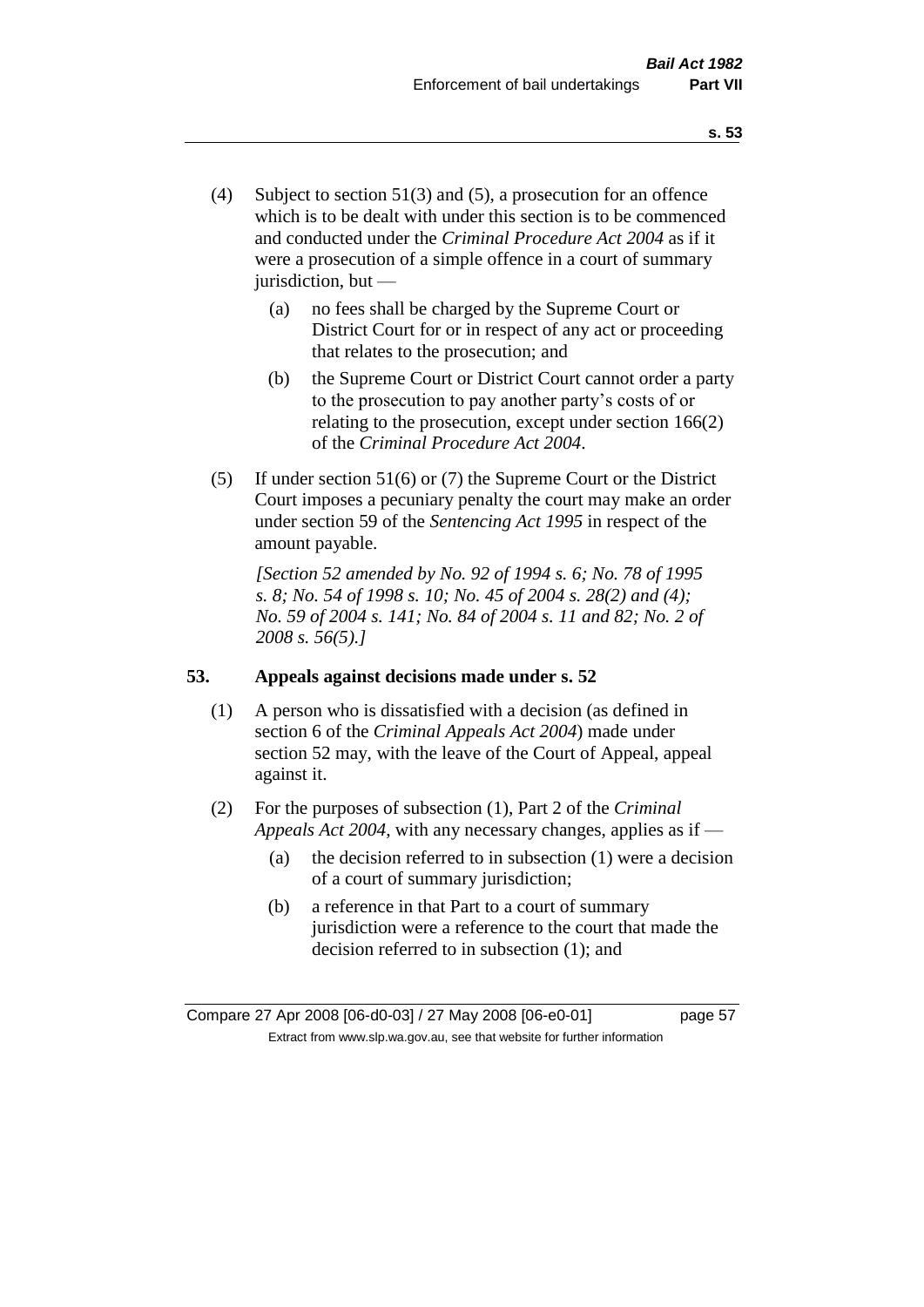- (c) a reference in that Part to commencing an appeal were a reference to applying for leave to appeal.
- (3) Despite section 13(1) of the *Criminal Appeals Act 2004*, the appeal is to be dealt with by the Court of Appeal.

*[Section 53 inserted by No. 45 of 2004 s. 28(3); amended by No. 84 of 2004 s. 11 and 82.]*

### **54. Accused on bail may be taken before a judicial officer for variation or revocation of bail**

- (1) A police officer may cause an accused who has been released on bail to appear before an appropriate judicial officer to show cause why his bail should not be varied or revoked if the police officer —
	- (a) has reasonable grounds to believe, or is notified in writing by a surety for the accused that the surety has reasonable grounds to believe, that the accused —
		- (i) is not likely to comply with any requirement of his bail undertaking mentioned in section  $28(2)(a)$  or (b);
		- (ii) is, or has been, or is likely to be in breach of any condition of his bail undertaking mentioned in section  $28(2)(c)$ ; or
		- (iii) is, or has been, in breach of a home detention condition mentioned in section 28(2)(d);
	- (b) has reasonable grounds to believe that
		- (i) any surety for the accused's appearance is no longer suitable under section 39 to be a surety, or is dead;
		- (ii) for any reason any security required under Part D of Schedule 1 is no longer sufficient; or
		- (iii) in a case where the accused has been granted bail for the purposes of an appeal, the accused has

page 58 Compare 27 Apr 2008 [06-d0-03] / 27 May 2008 [06-e0-01] Extract from www.slp.wa.gov.au, see that website for further information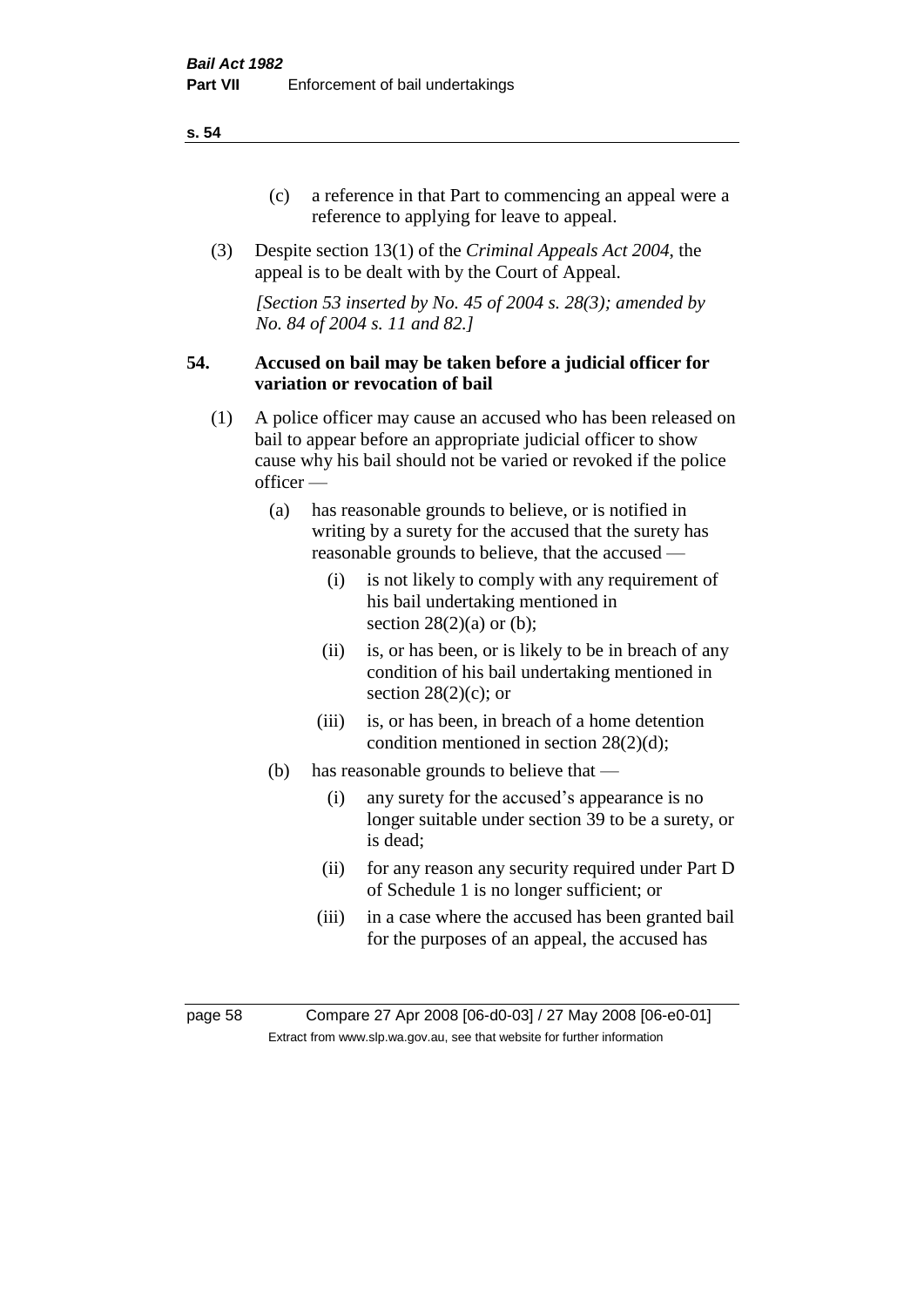discontinued the appeal or has not prosecuted it with all due diligence.

- (2) For the purpose of causing an accused to appear before an appropriate judicial officer as provided in subsection (1) a police officer may —
	- (a) arrest the accused without warrant and bring him before an appropriate judicial officer; or
	- (b) apply to an appropriate judicial officer for a summons or warrant on any ground specified in subsection  $(1)$ .
- (3) An application under subsection (2)(b) must be made, and proceedings on it are to be conducted —
	- (a) in a court of summary jurisdiction in accordance with regulations made under the *Criminal Procedure Act 2004*;
	- (b) in the Supreme Court or the District Court in accordance with rules of court made under the *Criminal Procedure Act 2004*.
- (4) An accused arrested under this section shall be taken as soon as is practicable before an appropriate judicial officer unless he is arrested less than 24 hours before the time at which he is due to appear in accordance with his bail undertaking, in which case he shall be held in custody and brought before an appropriate judicial officer at that time.

*[Section 54 amended by No. 33 of 1989 s. 18; No. 61 of 1990 s. 12; No. 45 of 1993 s. 12; No. 59 of 2004 s. 141; No. 84 of 2004 s. 9, 11 and 82.]* 

#### **55. Powers of judicial officer to revoke or vary bail**

- (1) If the judicial officer before whom an accused appears under section 54 is satisfied that —
	- (a) the accused is not likely to comply with any requirement of his bail undertaking mentioned in section 28(2)(a) or (b);

Compare 27 Apr 2008 [06-d0-03] / 27 May 2008 [06-e0-01] page 59 Extract from www.slp.wa.gov.au, see that website for further information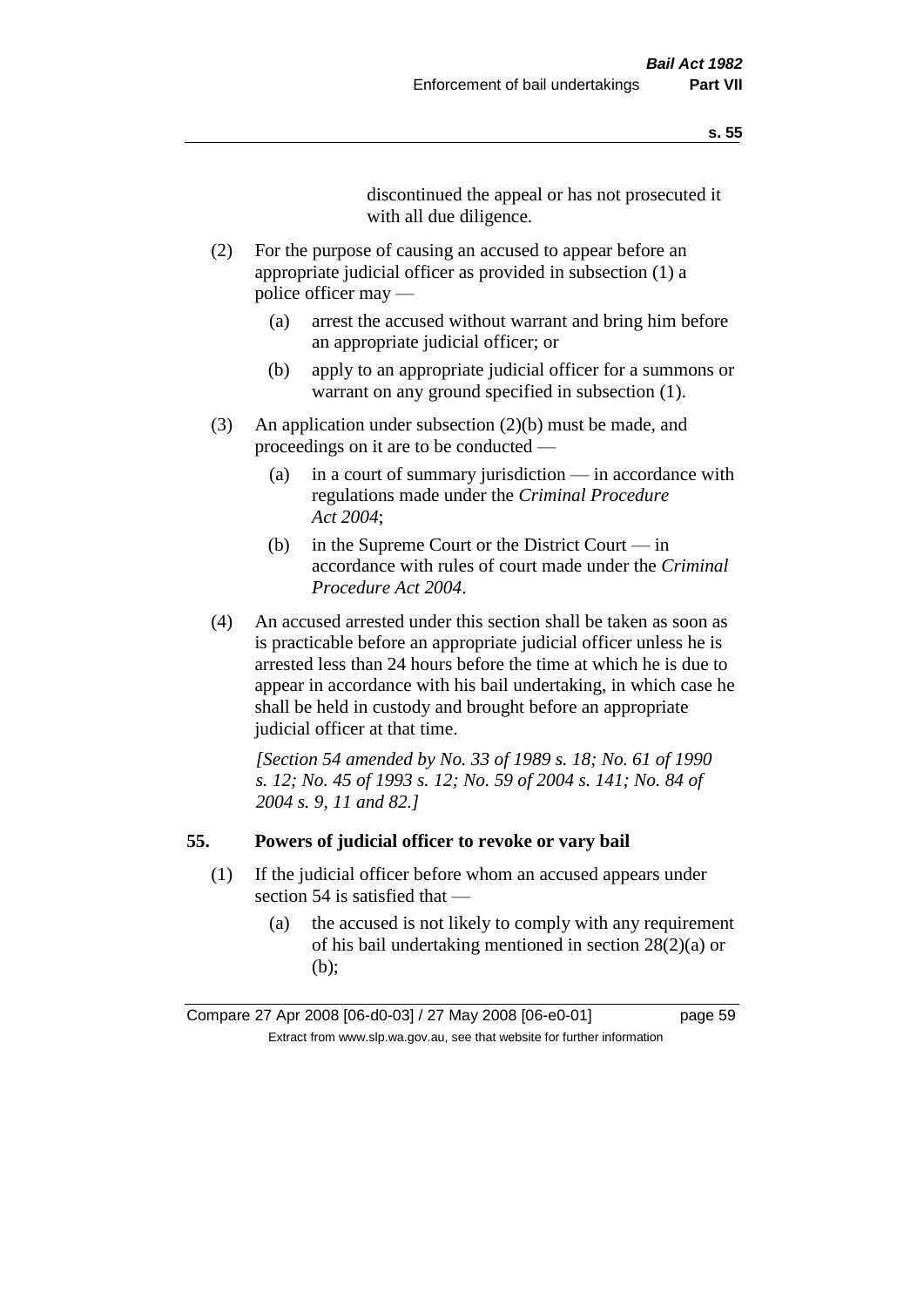- (ba) he is, or has been, in breach of a home detention condition mentioned in section 28(2)(d); or
- (c) any of the grounds set out in section  $54(1)(b)$  has been established,

### he may —

- (d) revoke the bail and remand the accused in custody to appear at the time and place specified, or deemed by section 31(3) to be specified, in his bail undertaking; or
- (e) revoke the bail and grant fresh bail to the accused in accordance with this Act, other than clause 2 of Part B of Schedule 1.
- (2) If the judicial officer before whom the accused so appears is not satisfied as to any of the matters mentioned in subsection  $(1)(a)$ , (b), or (c) he shall release the accused on his existing bail undertaking and, with the consent in writing of the surety, on any existing surety undertaking.

*[Section 55 amended by No. 61 of 1990 s. 13; No. 45 of 1993 s. 12; No. 84 of 2004 s. 82.]* 

# **56. Warrant for arrest of absconding accused**

Where at any time after that specified in his bail undertaking for his appearance an accused has failed to comply with the requirements of his bail undertaking mentioned in section  $28(2)(a)$  or (b), the court before which he was required to appear may issue a warrant to arrest the accused and bring him before that court or a court of like jurisdiction.

*[Section 56 amended by No. 15 of 1988 s. 16; No. 84 of 2004 s. 82.]* 

page 60 Compare 27 Apr 2008 [06-d0-03] / 27 May 2008 [06-e0-01] Extract from www.slp.wa.gov.au, see that website for further information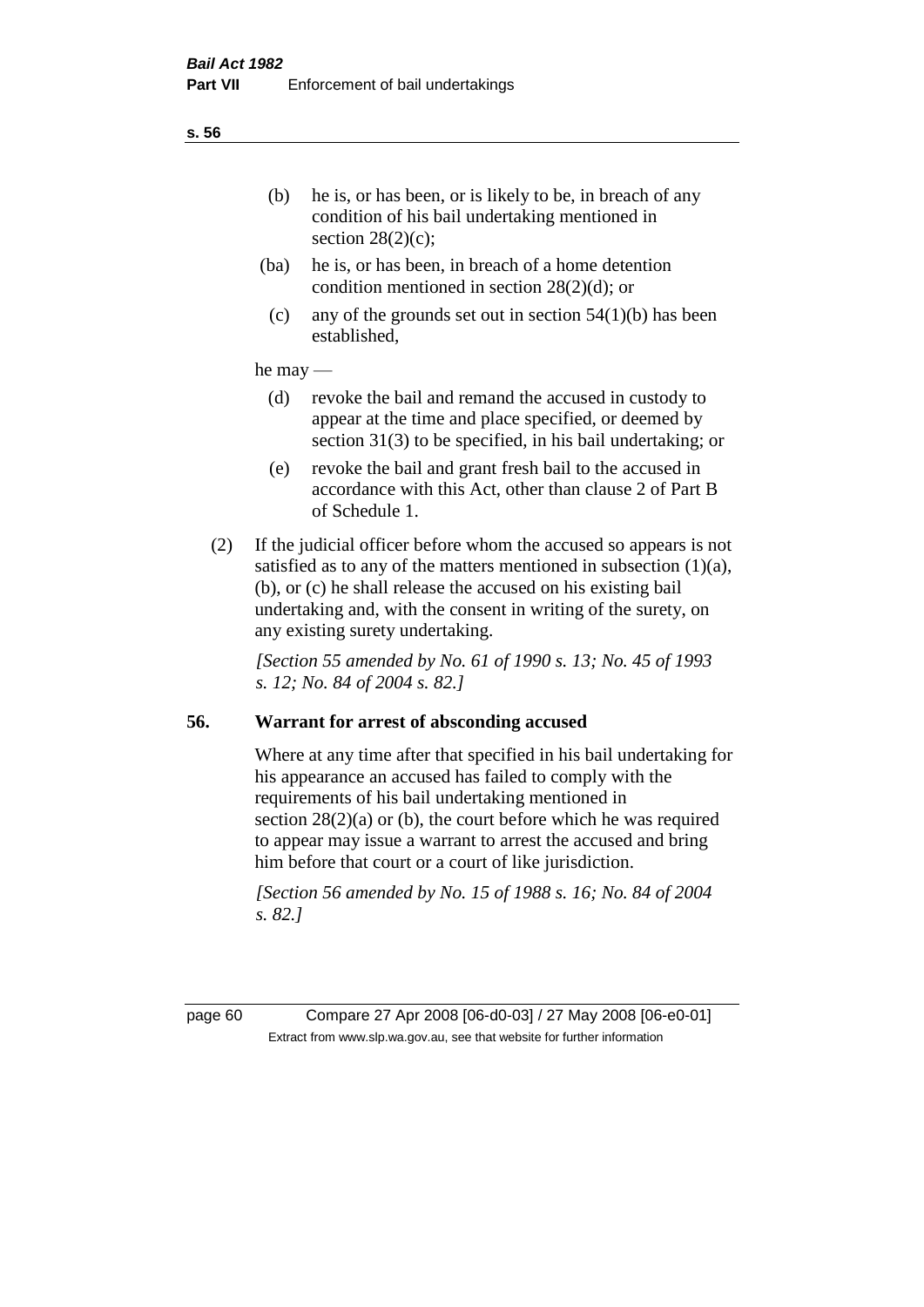### **57. Forfeiture of money under bail undertaking**

- (1) Where an accused is convicted of an offence against section  $51(1)$ ,  $(2)$  or  $(2a)$ , the court by which he is convicted shall, whether or not an application is made therefor by the prosecutor, order that the full amount agreed to be forfeited, in the accused's bail undertaking, be forfeited to the State.
- (2) Notwithstanding subsection (1), the court may decline to make an order thereunder or may order forfeiture in part only where the accused shows to the satisfaction of the judicial officer —
	- (a) that, by reason of a change of circumstances since the bail undertaking was entered into, an order for forfeiture, or for forfeiture in full (as the case may be), would cause excessive hardship to the accused or his dependants; and
	- (b) that such hardship would not be relieved by the exercise of one of the powers conferred by section 59.
- (3) Without prejudice to the recovery of such an amount as a civil debt due to the State, any amount to be paid under an order made under this section is to be paid, and its payment may be enforced under Part 5 of the *Fines, Penalties and Infringement Notices Enforcement Act 1994*, unless an order has been made under subsection (4).
- (4) If under this section the Supreme Court or the District Court makes an order requiring the payment of money, the court may make an order under section 59 of the *Sentencing Act 1995* in respect of the amount payable and for that purpose that section, with any necessary changes, applies as if the amount were a fine imposed on the accused.

*[Section 57 amended by No. 74 of 1984 s. 19; No. 92 of 1994 s. 7; No. 78 of 1995 s. 8; No. 54 of 1998 s. 11; No. 65 of 2003 s. 121(3); No. 84 of 2004 s. 82.]* 

Compare 27 Apr 2008 [06-d0-03] / 27 May 2008 [06-e0-01] page 61 Extract from www.slp.wa.gov.au, see that website for further information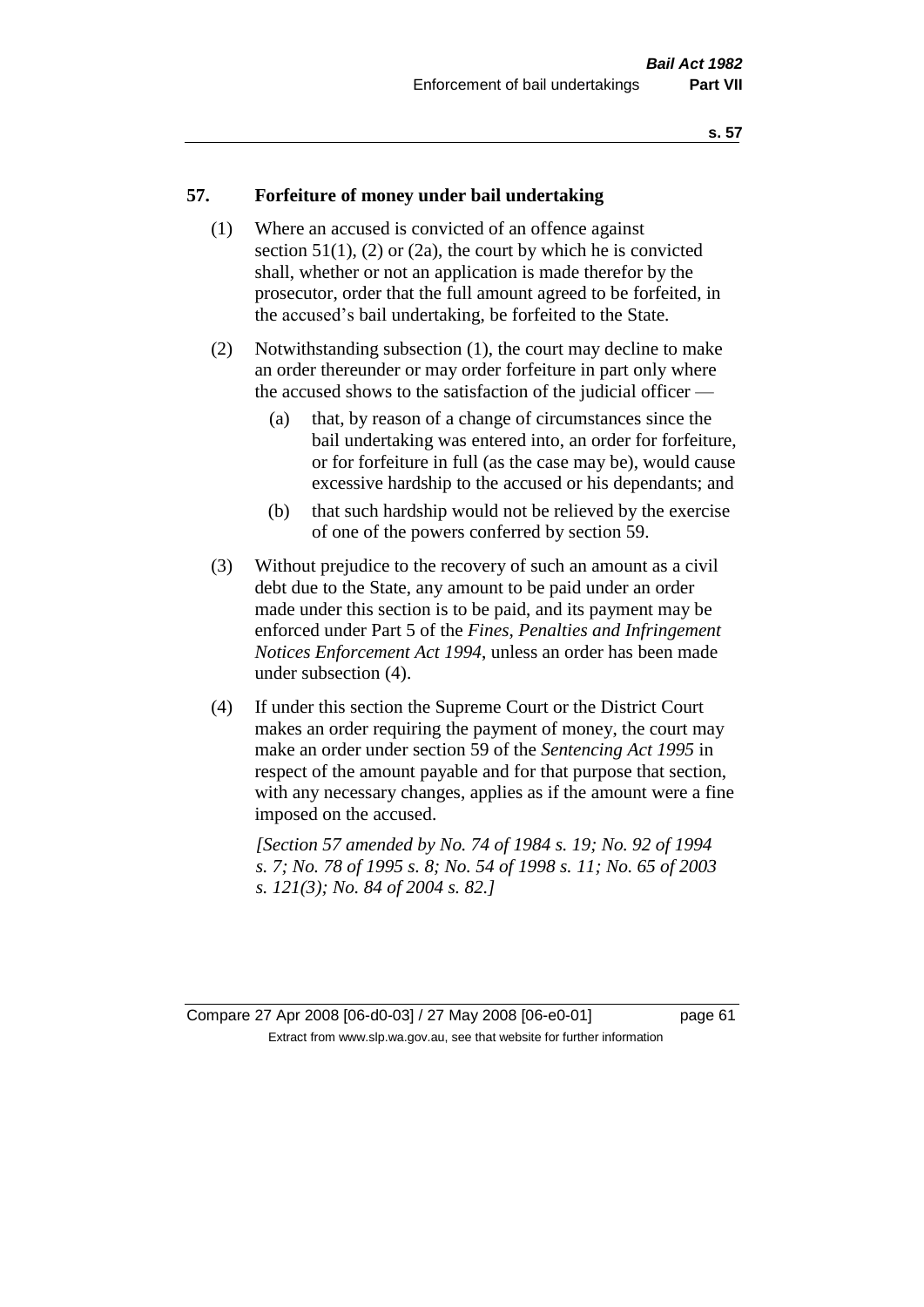# **58. Automatic forfeiture on expiration of one year after absconding**

- (1) If after the expiration of one year from the day on which the accused is required to appear in court in accordance with the requirement of his bail undertaking mentioned in section  $28(2)(a)$  he has not —
	- (a) been arrested under section 56; or
	- (b) appeared in court in accordance with the requirement of his bail undertaking mentioned in section 28(2)(b)(ii); or
	- (c) otherwise surrendered himself or been taken into custody to be dealt with on the charge or charges for which the bail undertaking was entered into,

the full amount specified in the bail undertaking shall, on the expiration of the said period, be forfeited to the State by virtue of this section without any order of the court or other formality.

(2) Upon the occurrence of a forfeiture under subsection (1) any security given by the accused may be resorted to by the State as if an order of forfeiture had been made under section 57(1).

*[Section 58 amended by No. 65 of 2003 s. 121(3); No. 84 of 2004 s. 82.]*

page 62 Compare 27 Apr 2008 [06-d0-03] / 27 May 2008 [06-e0-01] Extract from www.slp.wa.gov.au, see that website for further information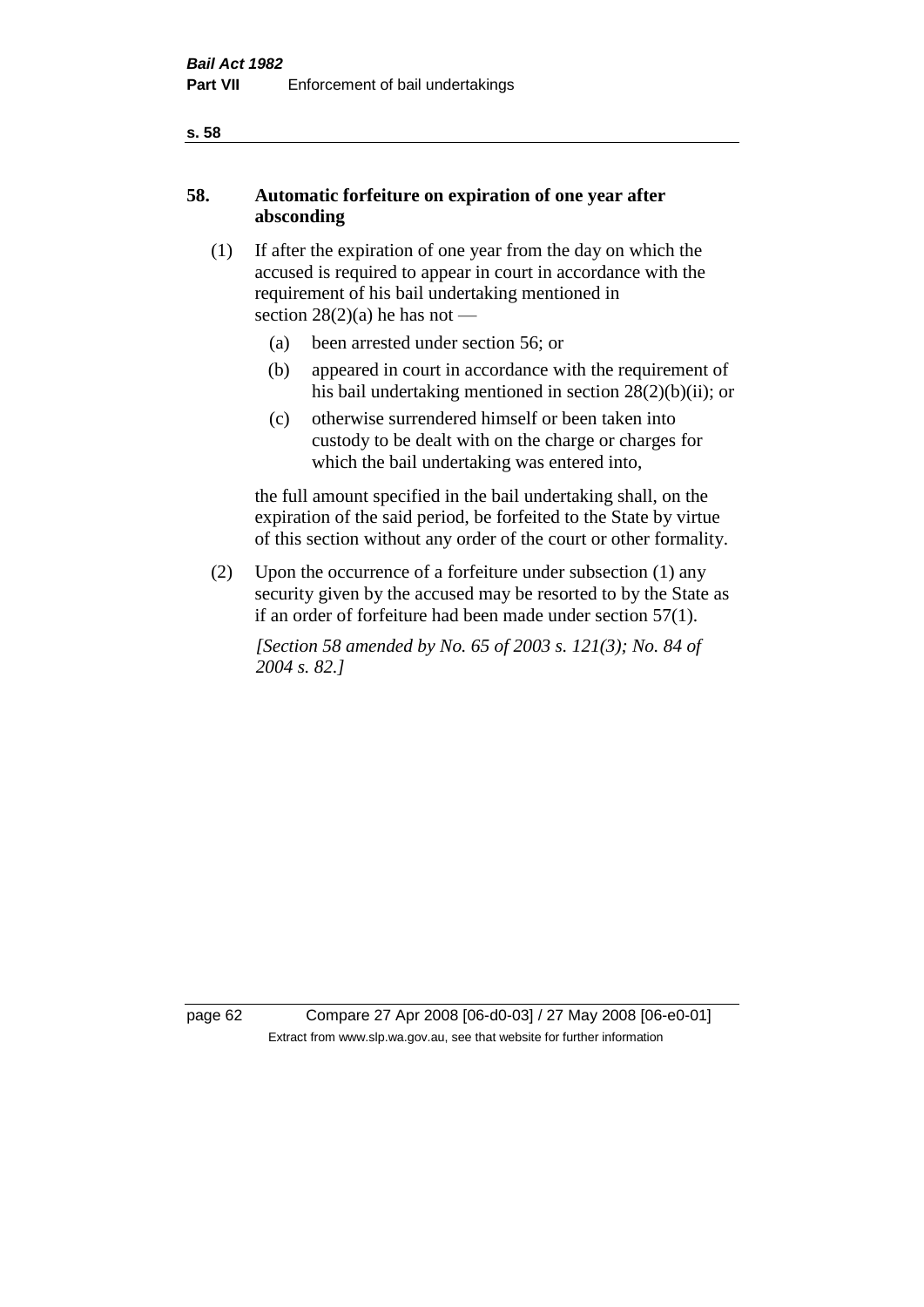# **Part VIII — Miscellaneous**

# **59. Further power of judicial officer in relation to enforcement of undertakings**

A court or an appropriate judicial officer who makes an order for forfeiture under section 49 or 57 may, when doing so, or at any time thereafter, further order —

- (a) that payment of any sum be made by specified instalments or be postponed to a specified date;
- (b) that any security given be applied in or towards payment of the sum forfeited; or
- (c) that the accused or the surety, as the case may be, do all such things and execute all such documents as may be necessary, or as may be specified in the order, for the purpose of vesting any security in the State or enabling the State to realize the same or to resort thereto to recover the sum forfeited,

and the court or an appropriate judicial officer may at any time vary or revoke an order made under paragraph (a), (b), or (c).

*[Section 59 amended by No. 65 of 2003 s. 121(3); No. 84 of 2004 s. 82.]*

# **60. Accused and surety to notify any change of address**

Where —

- (a) an accused who has been released on bail; or
- (b) a surety,

changes his place of residence, employment, or business from that appearing on his bail undertaking or surety undertaking he shall forthwith, in writing, notify details of the change to the registrar of the court before which, at the time when the change occurs, the accused is required to appear, and if without reasonable cause he fails to do so he commits an offence.

Penalty: \$1 000.

*[Section 60 amended by No. 50 of 2003 s. 37(5); No. 59 of 2004* 

Compare 27 Apr 2008 [06-d0-03] / 27 May 2008 [06-e0-01] page 63 Extract from www.slp.wa.gov.au, see that website for further information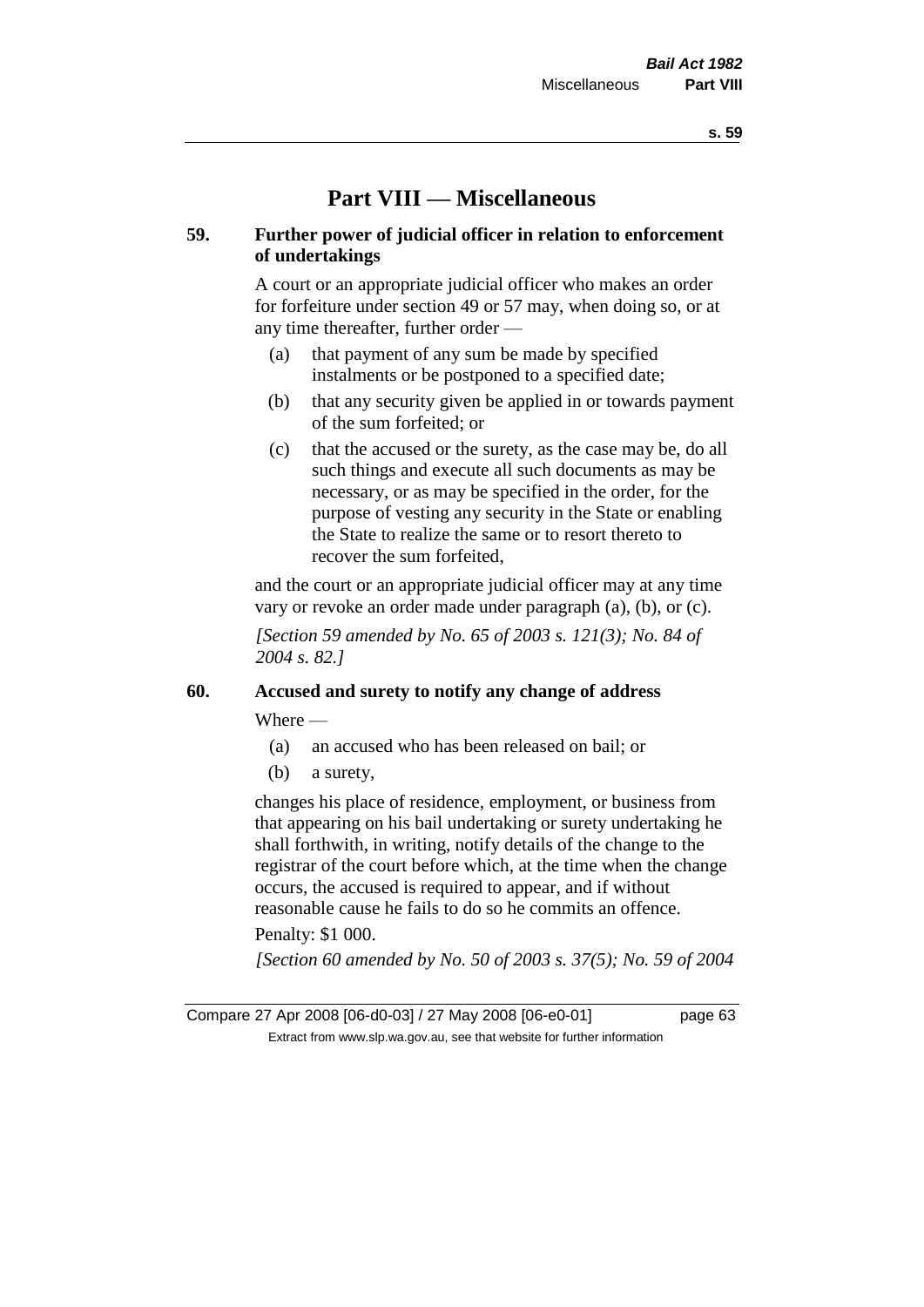*s. 141; No. 84 of 2004 s. 82.]*

# **61. Offence of failing to bring arrested person before court or person able to grant bail**

- (1) A person to whom this section applies commits an offence if, having arrested another for an offence, he wilfully and without reasonable excuse fails to take that other person, or cause him to be taken, as soon as is practicable —
	- (a) before an authorised officer or judicial officer empowered by this Act to grant bail for that offence; or
	- (b) before a court.

Penalty: \$1 000 or imprisonment for 12 months or both.

- (2) This section applies to a person who
	- (a) is not empowered by this Act to grant bail for the offence or by reason of section 16; or
	- (b) being so empowered, elects to act under section 6(7).

*[Section 61 amended by No. 15 of 1988 s. 17; No. 59 of 2006 s. 4(4).]* 

# **62. Offence to give false information for bail purposes**

A person who for the purpose of obtaining —

- (a) a grant of bail for himself or a variation of the terms and conditions thereof; or
- (b) approval of himself as a surety,

makes any statement which he knows is false in a material particular, or recklessly makes any statement which is false in a material particular, commits an offence.

Penalty: \$1 000 or imprisonment for 12 months or both.

# **63. Protection of persons carrying out this Act**

A person shall not be liable in civil proceedings on account of anything done, or omitted to be done, by him in good faith in

page 64 Compare 27 Apr 2008 [06-d0-03] / 27 May 2008 [06-e0-01] Extract from www.slp.wa.gov.au, see that website for further information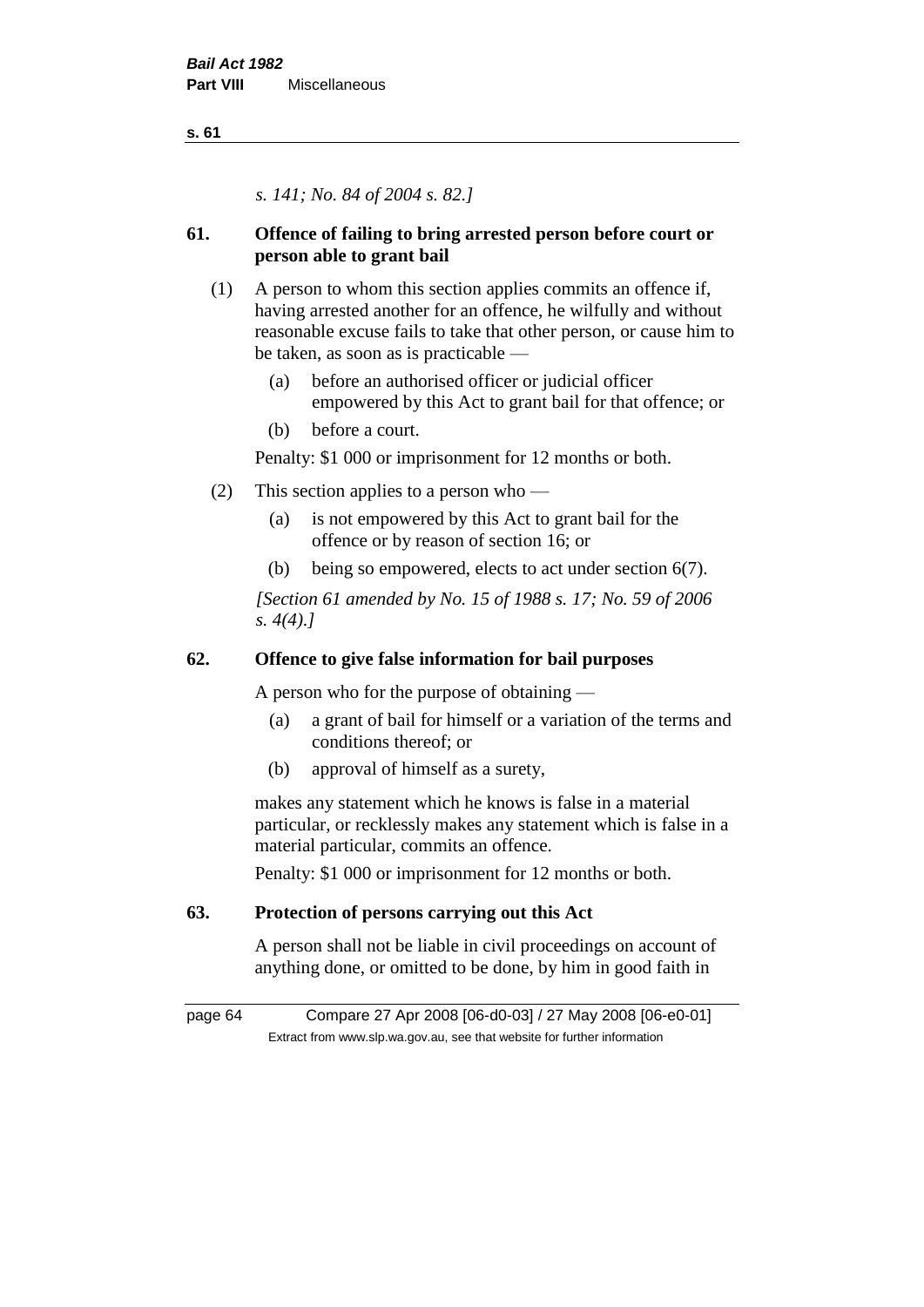the course of carrying out any provision of this Act, or purporting to be so done or omitted; but the liability (if any) of any other person (including the State or the Commonwealth) as his employer is not affected by this section and shall be determined as if it had not been passed.

*[Section 63 amended by No. 65 of 2003 s. 121(4).]*

# **64. Evidence of non-appearance etc. by an accused**

Where it is required for the purposes of this Act to prove —

- (a) that an accused did not appear before a particular court, at a particular place, on a particular day, at a particular time or during a particular period; or
- (b) the day, time or period when or during which an accused did appear before a particular court at a particular place,

a certificate as to any such matter, purporting to be signed by a judicial officer or registrar of the court before which the accused was required to appear, shall be evidence of the matter so certified.

*[Section 64 amended by No. 59 of 2004 s. 141; No. 84 of 2004 s. 82.]* 

# **65. Bail undertakings by minors**

A bail undertaking entered into by a person who is under the age of 18 years shall bind him as if he were of full age.

# **66. Abolition of other powers to grant bail**

- (1) Any power or duty that, at the commencement of this Act, exists apart from statute to grant bail to an accused awaiting an appearance in court for an offence, is abolished.
- (2) Subsection (1) has effect notwithstanding anything in section 16 of the *Supreme Court Act 1935*.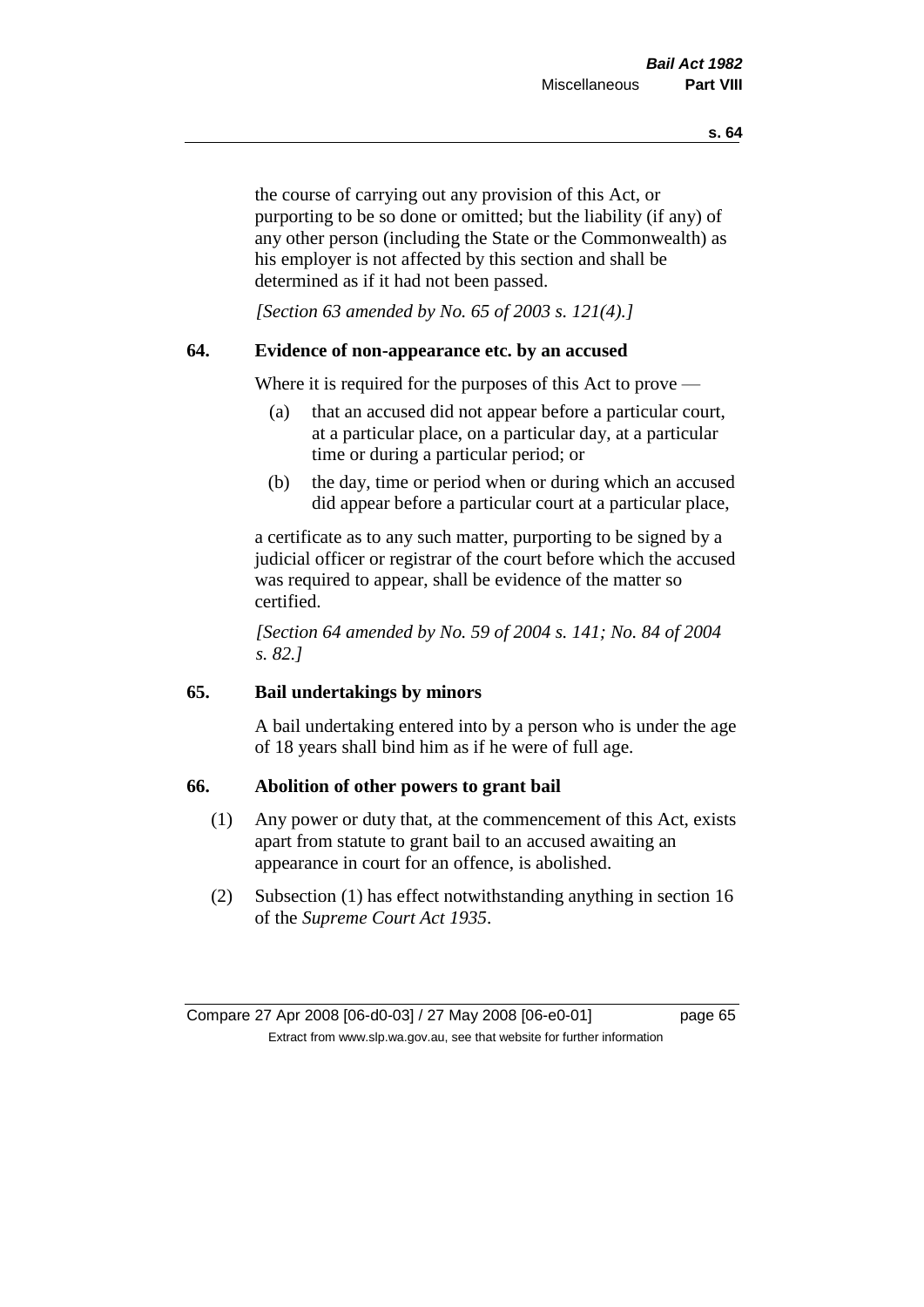#### **s. 66A**

(3) In subsection (1) **"statute"** means an Act of the Parliament of Western Australia, other than the *Supreme Court Act 1935*.

*[Section 66 amended by No. 84 of 2004 s. 82.]*

# **66A. Delegation by registrar**

- (1) The registrar of a court may, either generally or as otherwise provided by the instrument of delegation, by instrument signed by him, delegate to an officer of that court any function conferred on him by or under this Act other than —
	- (a) this power of delegation; or
	- (b) any function that a judicial officer has required him to perform personally.
- (2) The superintendent of a detention centre under the *Young Offenders Act 1994* may, either generally or as otherwise provided by the instrument of delegation, by instrument signed by him, delegate to an officer of the Public Sector agency principally assisting the Minister administering that Act in its administration any function conferred on him by or under this Act, other than this power of delegation.

*[Section 66A inserted by No. 15 of 1988 s. 18; amended by No. 49 of 1988 s. 89; No. 31 of 1993 s. 8; No. 59 of 2004 s. 141; No. 65 of 2006 s. 52.]* 

# **67. Regulations**

- (1) The Governor may make regulations, not inconsistent with this Act, prescribing such things as are required or permitted by this Act to be prescribed or as it is necessary or expedient to prescribe for the purposes thereof.
- (2) Without limiting the generality of subsection (1) regulations  $may$ —
	- (a) make provision for or with respect to the making of applications —
		- (i) for or in relation to bail;

page 66 Compare 27 Apr 2008 [06-d0-03] / 27 May 2008 [06-e0-01] Extract from www.slp.wa.gov.au, see that website for further information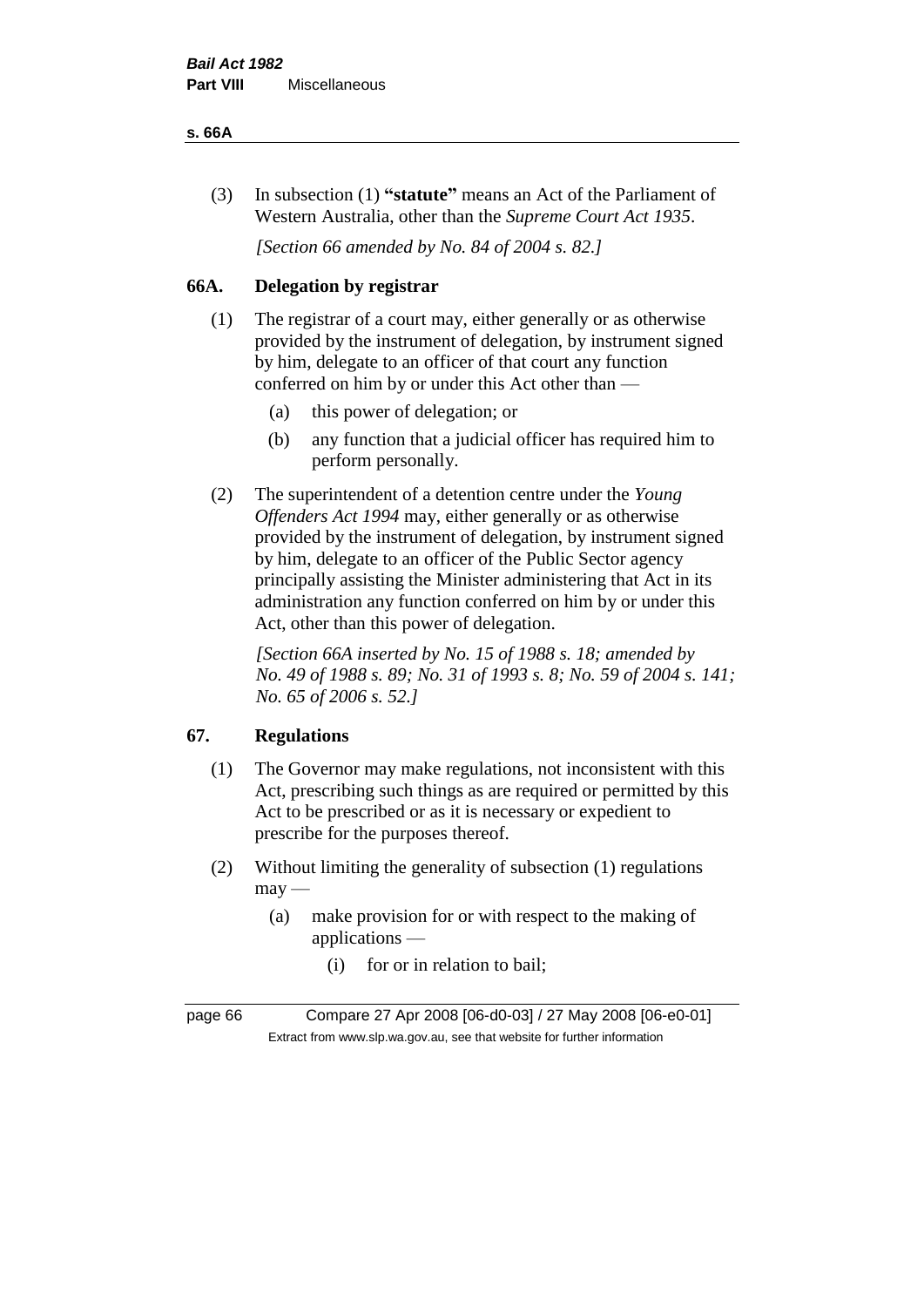- (ii) for the approval of sureties;
- (iii) for the approval of security to be given by accused persons and sureties;
- (iv) for the cancellation of a surety undertaking,

and for the manner in which such applications are to be made and the procedure to be followed on such applications;

- (b) for the purposes of clause 5 of Part A of Schedule 1, prescribe the officer or officers who may grant bail for any prescribed appearance or class of appearance in court by an accused who is in custody;
- (c) make provision for, or with respect to the management, control, supervision and good order of premises established for the accommodation of persons to whom bail has been granted.
- (3) Regulations made under this section may provide that a contravention or failure to comply with a regulation constitutes an offence and may provide for penalties not exceeding a fine of \$500 for offences against the regulations.

*[Section 67 amended by No. 45 of 1993 s. 12; No. 84 of 2004 s. 83(3); No. 2 of 2008 s. 56(6).]* 

*[68. Omitted under the Reprints Act 1984 s. 7(4)(g).]*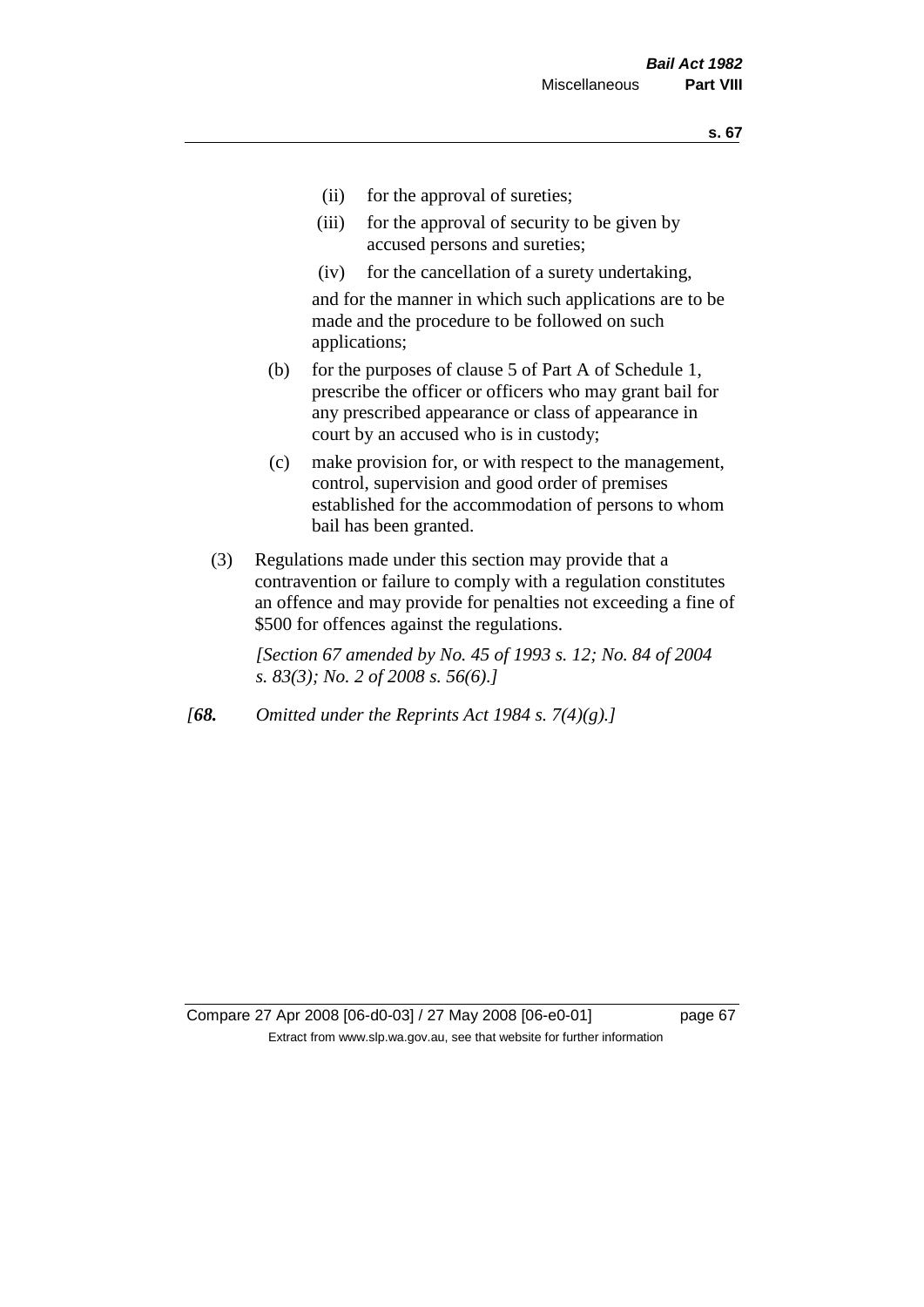# **Schedule 1**

*[Heading amended by No. 45 of 1993 s. 10(1).]*

[Sections 13 and 17]

# **Part A — Jurisdiction to grant bail**

| <b>First Column</b>           | <b>Second Column</b> |  |
|-------------------------------|----------------------|--|
| Appearances in court referred | By whom bail may be  |  |
| to in section 13              | granted              |  |

# **1. Initial appearance**

| (1)        | The initial appearance in a<br>court of summary<br>jurisdiction or the Children's<br>Court by an accused in, or in<br>connection with,<br>proceedings for an offence. | In any case $-$<br>a justice; or<br>(a)<br>an authorised police<br>(b)<br>officer; and<br>in addition, in the case of a child,<br>an authorised community<br>services officer. |
|------------|-----------------------------------------------------------------------------------------------------------------------------------------------------------------------|--------------------------------------------------------------------------------------------------------------------------------------------------------------------------------|
| $\sqrt{2}$ |                                                                                                                                                                       |                                                                                                                                                                                |

(2) The initial appearance in the A judge of the District Court or a District Court or the Supreme Court, not being the initial appearance to which clause 3 applies.

judge of the Supreme Court, as the case requires.

*[Clause 1 amended by No. 15 of 1988 s. 19; No. 49 of 1988 s. 90(a)(i); No. 59 of 2004 s. 141; No. 84 of 2004 s. 10(1) and 82.]*

**2. Appearance after adjournment**

Appearance in any court or before The judicial officer who orders a judicial officer by an accused after any adjournment of proceedings for an offence, not being a committal under clause 3. the adjournment.

*[Clause 2 amended by No. 84 of 2004 s. 82.]*

page 68 Compare 27 Apr 2008 [06-d0-03] / 27 May 2008 [06-e0-01] Extract from www.slp.wa.gov.au, see that website for further information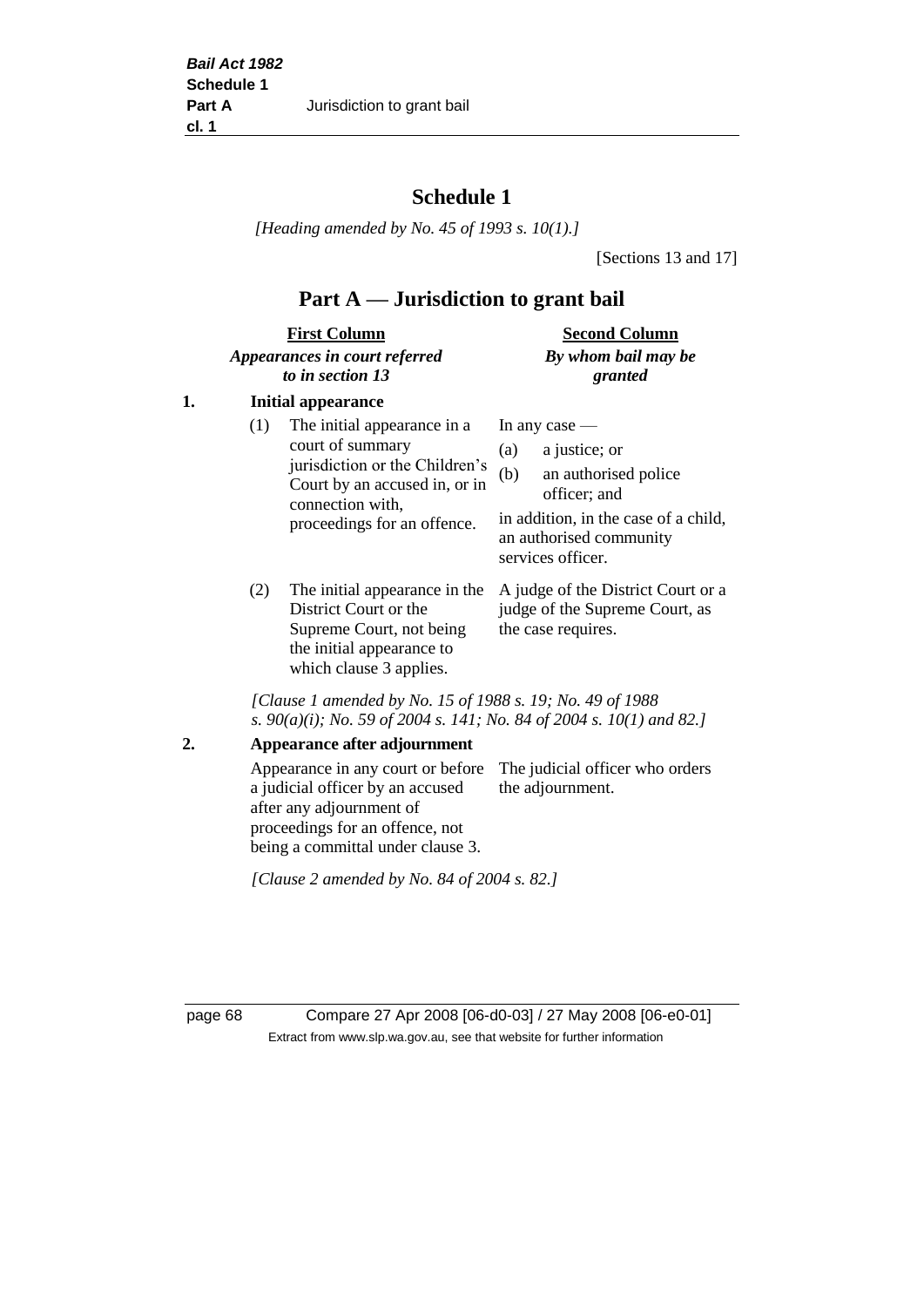# **First Column** *Appearances in court referred to in section 13*

# **Second Column** *By whom bail may be granted*

# **3. Appearance on committal to Supreme Court or District Court**

The initial appearance by an accused in the Supreme Court or District Court after he has been committed thereto under any Act to be tried or sentenced or otherwise dealt with.

The judicial officer who orders the committal.

*[Clause 3 amended by No. 84 of 2004 s. 82.]*

### **4. Appearance in connection with appeal etc.**

| (1) | Appearance in connection<br>with an application or appeal<br>made under the <i>Criminal</i><br><i>Appeals Act 2004</i> or with<br>any order made in<br>determining the application<br>or appeal. | If the appeal is being determined<br>by a single judge of the Supreme<br>Court, a single judge of the<br>Supreme Court;<br>If the appeal is being determined<br>by the Court of Appeal, the Court<br>of Appeal or a single judge of<br>appeal. |
|-----|--------------------------------------------------------------------------------------------------------------------------------------------------------------------------------------------------|------------------------------------------------------------------------------------------------------------------------------------------------------------------------------------------------------------------------------------------------|
| (2) | Appearance in connection<br>with a rehearing of<br>proceedings ordered under<br>section 28 of the <i>Children's</i><br>Court of Western Australia<br>Act 1988.                                   | The Children's Court.                                                                                                                                                                                                                          |
| (3) | Appearance in connection<br>with the reconsideration of<br>an order under section 40 of<br>the Children's Court of<br>Western Australia Act 1988.                                                | The Children's Court constituted<br>by the President.                                                                                                                                                                                          |

*[Clause 4 inserted by No. 84 of 2004 s. 10(2).]*

Compare 27 Apr 2008 [06-d0-03] / 27 May 2008 [06-e0-01] page 69 Extract from www.slp.wa.gov.au, see that website for further information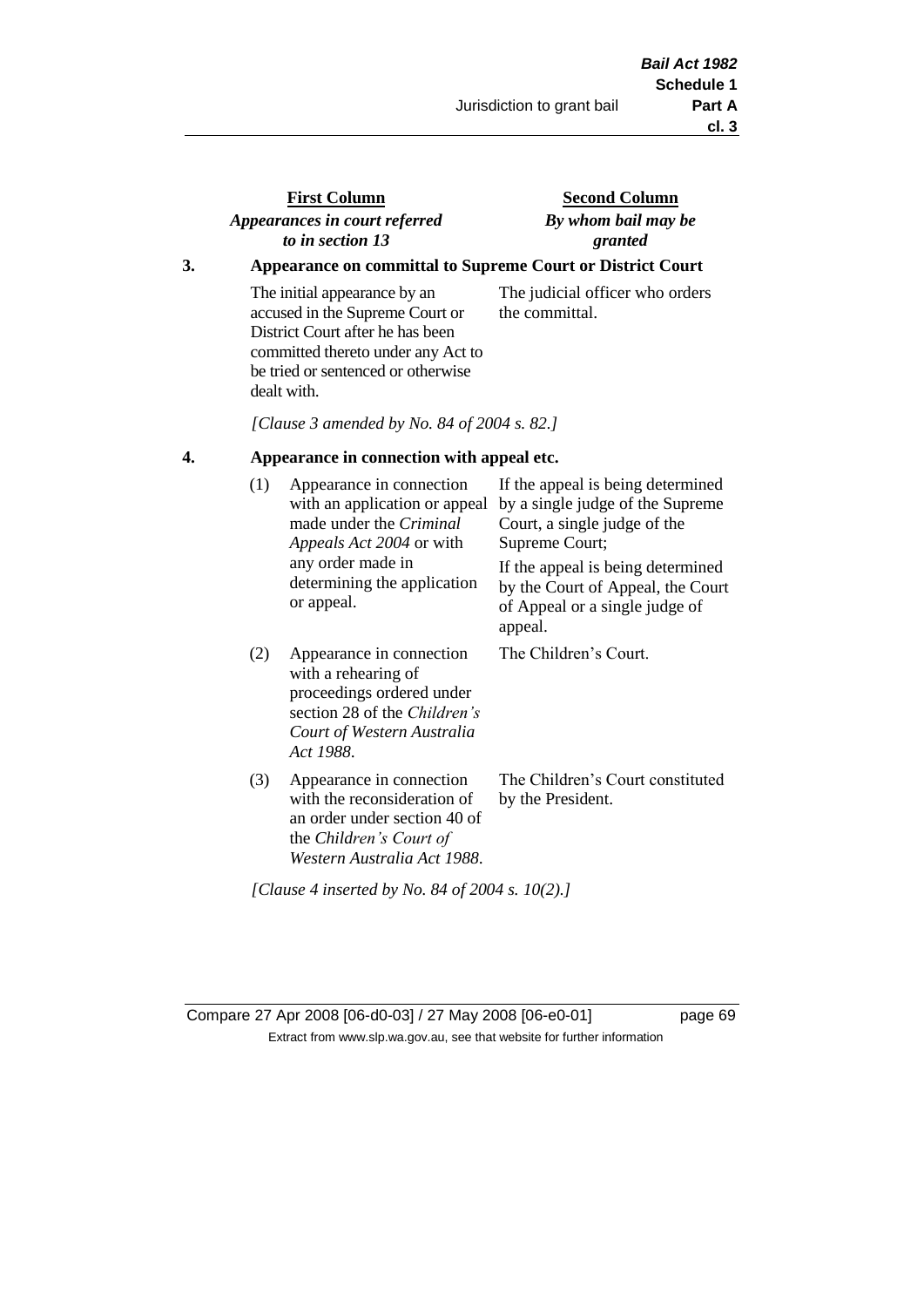|    | <b>First Column</b><br>Appearances in court referred<br>to in section 13                                                         | <b>Second Column</b><br>By whom bail may be<br>granted              |  |
|----|----------------------------------------------------------------------------------------------------------------------------------|---------------------------------------------------------------------|--|
| 5. | Appearance prescribed by regulation                                                                                              |                                                                     |  |
|    | Appearance in a court for any<br>other purpose or following any<br>other occurrence prescribed by<br>regulations under this Act. | The judicial or other officer<br>prescribed by such regulations.    |  |
| 6. | Appearances not otherwise provided for                                                                                           |                                                                     |  |
|    | Any appearance in a court not<br>otherwise provided for in this<br>Part or by regulations under this<br>Act.                     | The judicial officer who, or court<br>which, orders the appearance. |  |
| 7. | Term used in this Part                                                                                                           |                                                                     |  |
|    | In this Part, unless the contrary intention appears —                                                                            |                                                                     |  |
|    |                                                                                                                                  |                                                                     |  |

#### **"proceedings for an offence"** in clause 2 (but not in clause 1) includes any of the following proceedings relating to that offence —

- (a) appeal proceedings;
- (b) proceedings on a writ of *habeas corpus*; and
- (c) proceedings on the re-appearance of an offender under section 50 of the *Sentencing Act 1995*.

*[Clause 7 inserted by No. 84 of 2004 s. 10(3).]*

# **Part B — Cessation of power to grant bail**

### **1. Upon decision by judge, power of other officers ceases**

After a judge of the Supreme Court has granted or refused bail for an appearance by an accused the power to grant bail for that appearance ceases to be vested in any judicial officer whose jurisdiction is inferior to that of such judge or in any authorised officer.

*[Clause 1 amended by No. 84 of 2004 s. 82.]*

page 70 Compare 27 Apr 2008 [06-d0-03] / 27 May 2008 [06-e0-01] Extract from www.slp.wa.gov.au, see that website for further information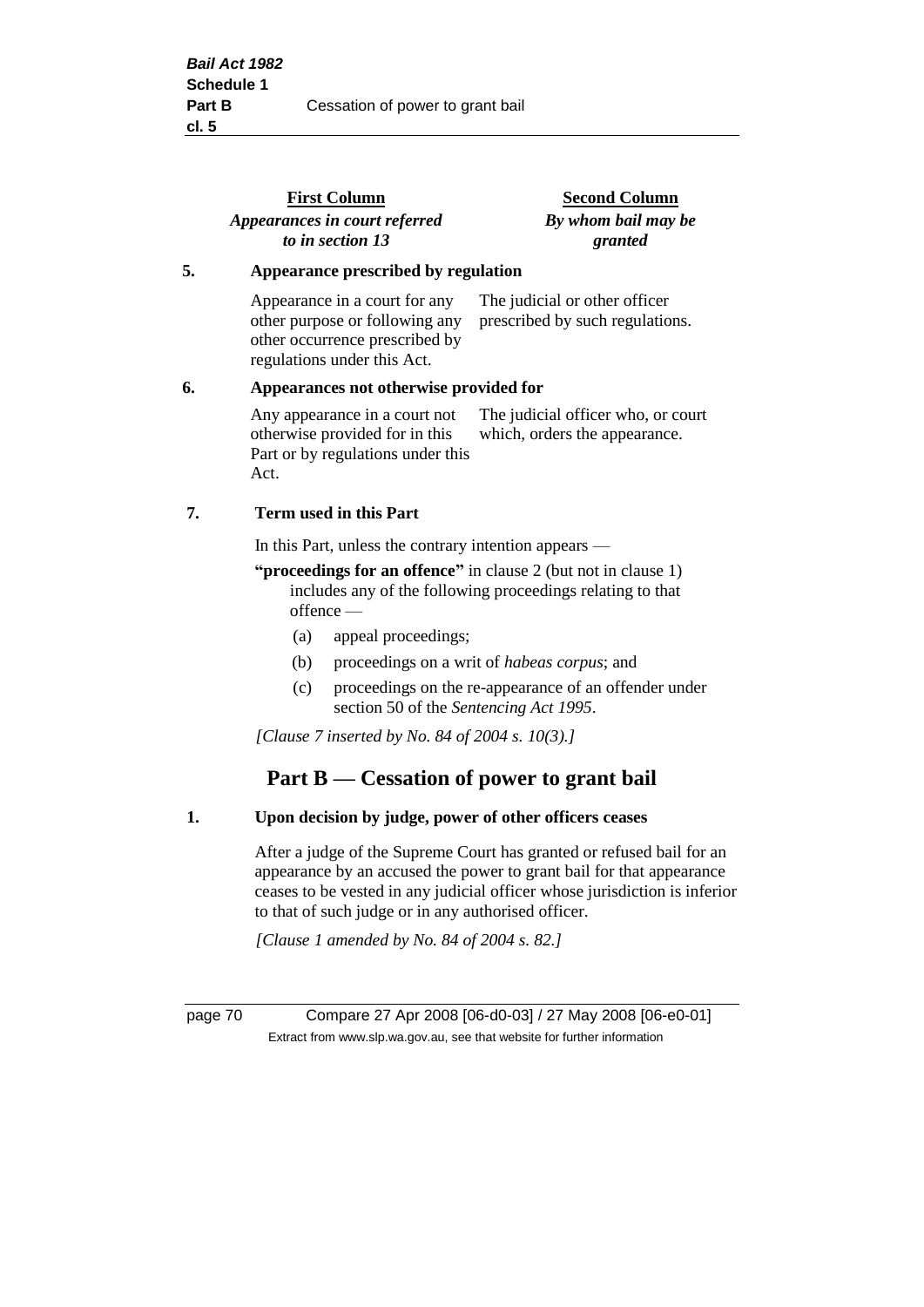# **2. Upon decision by judicial officer, his power and that of his peers ceases**

Except where clause 4 applies, the power to grant bail for an appearance by an accused ceases to be vested in any judicial officer (including a judge of the Supreme Court) after he, or another judicial officer whose jurisdiction is co-extensive with his, has granted or refused bail for that appearance.

*[Clause 2 amended by No. 84 of 2004 s. 82.]*

# **3. Upon refusal by justice power of authorised officer or justice ceases**

After a justice has refused bail for an initial appearance by an accused, the power to grant bail for that appearance ceases to be vested in an authorised officer or another justice, but an authorised officer or a justice may grant bail for an initial appearance notwithstanding that one or more other authorised officers have previously refused bail for that appearance.

*[Clause 3 amended by No. 34 of 1988 s. 90(b); No. 59 of 2004 s. 141; No. 84 of 2004 s. 82.]*

## **4. Judicial officer's powers where accused proves new facts or changed circumstances**

Notwithstanding clause 2, where an accused has been refused bail for an appearance or has been granted bail therefor on terms or conditions with which he is unable or unwilling to comply, the judicial officer who granted or refused bail or another judicial officer whose jurisdiction is co-extensive with his has power to grant bail for that appearance or to vary the terms or conditions of bail previously granted therefor if the accused makes application and satisfies him  $that -$ 

- (a) new facts have been discovered, new circumstances have arisen or the circumstances have changed since bail was previously granted or refused for that appearance;
- (b) he failed to adequately present his case for bail on the previous occasion when it was considered; or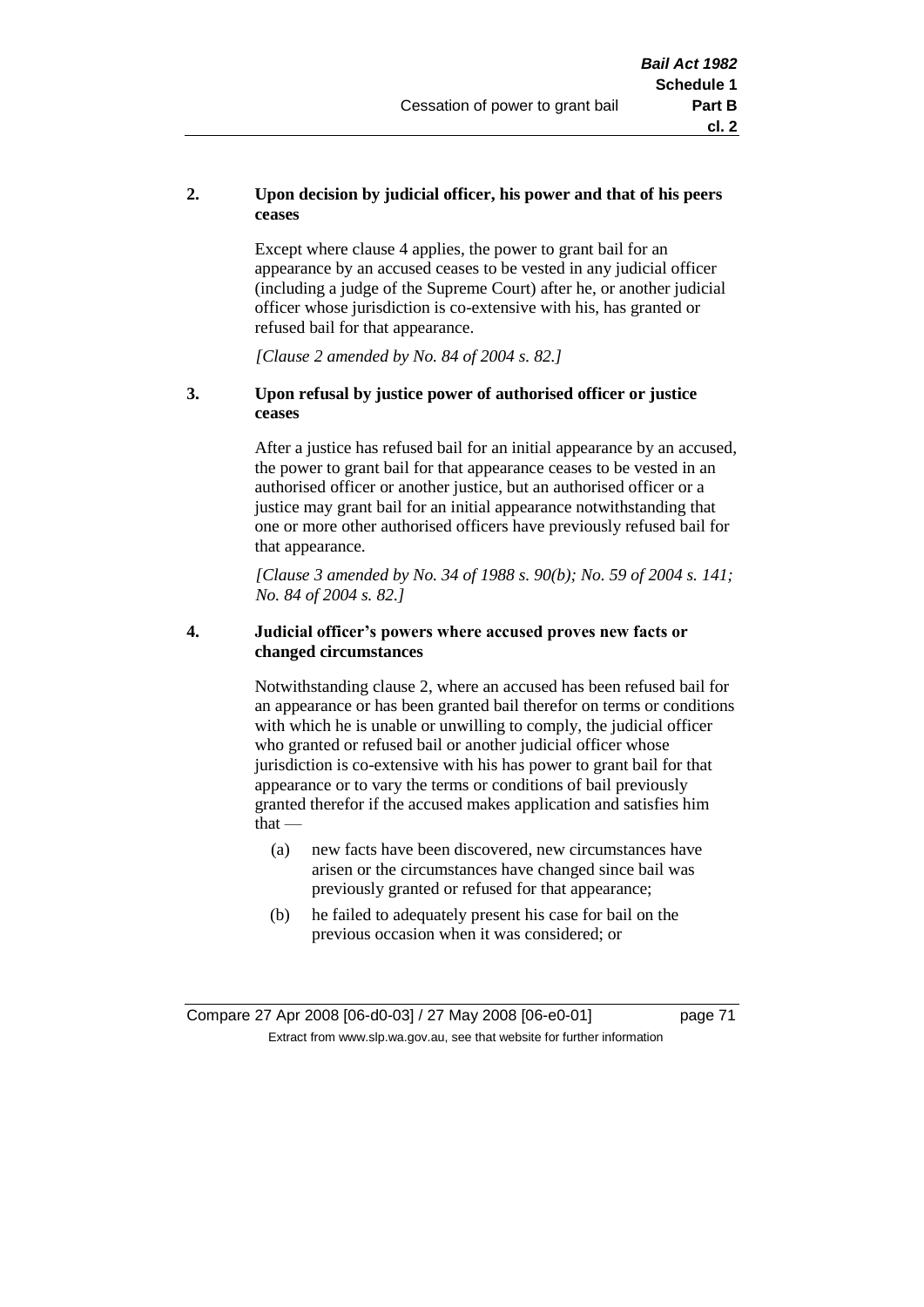(c) where bail was granted subject to a home detention condition, he has, since the previous occasion when his case for bail was considered, complied with the home detention condition for a period of one month or more.

*[Clause 4 amended by No. 61 of 1990 s. 14; No. 84 of 2004 s. 82.]*

# **Part C — Manner in which jurisdiction to be exercised**

Principles governing grant or refusal of bail

# **1. Bail before conviction to be at discretion of bail authority, except for a child**

Subject to clause 3A, the grant or refusal of bail to an accused, other than a child, who is in custody awaiting an appearance in court before conviction for an offence shall be at the discretion of the judicial officer or authorised officer in whom jurisdiction is vested, and that discretion shall be exercised having regard to the following questions as well as to any others which he considers relevant —

- (a) whether, if the accused is not kept in custody, he may
	- (i) fail to appear in court in accordance with his bail undertaking;
	- (ii) commit an offence;
	- (iii) endanger the safety, welfare, or property of any person; or
	- (iv) interfere with witnesses or otherwise obstruct the course of justice, whether in relation to himself or any other person;
- (b) whether the accused needs to be held in custody for his own protection;
- (c) whether the prosecutor has put forward grounds for opposing the grant of bail;
- (d) whether, as regards the period when the accused is on trial, there are grounds for believing that, if he is not kept in custody, the proper conduct of the trial may be prejudiced;
- (e) whether there is any condition which could reasonably be imposed under Part D which would —

page 72 Compare 27 Apr 2008 [06-d0-03] / 27 May 2008 [06-e0-01] Extract from www.slp.wa.gov.au, see that website for further information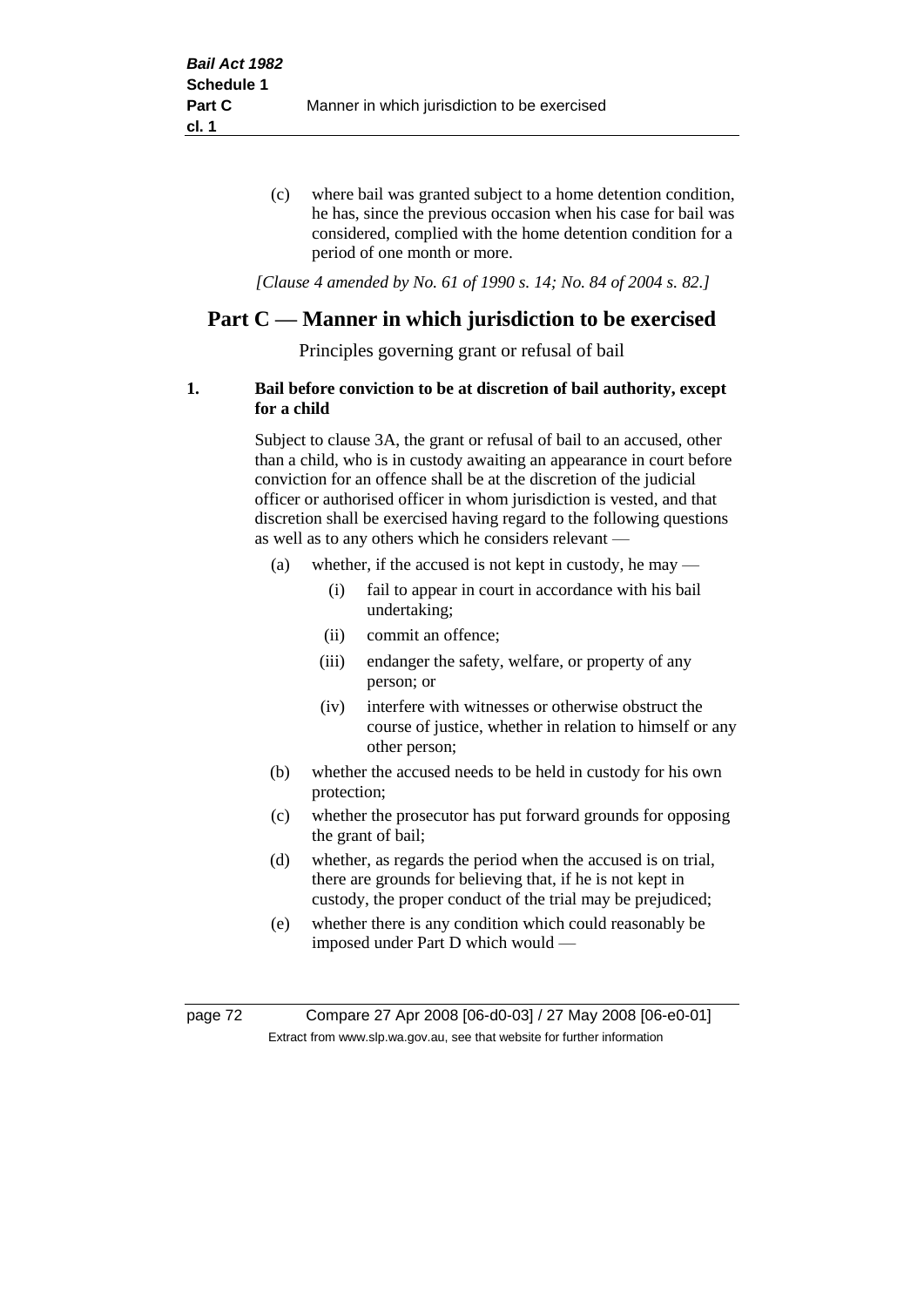- (i) sufficiently remove the possibility referred to in paragraphs (a) and (d);
- (ii) obviate the need referred to in paragraph (b); or
- (iii) remove the grounds for opposition referred to in paragraph (c);
- (f) where the accused is charged with an offence that is alleged to have been committed in respect of a child, whether a condition should be imposed under Part D requiring the accused to reside at a place other than the place where the child resides;
- (g) whether the alleged circumstances of the offence or offences amount to wrongdoing of such a serious nature as to make a grant of bail inappropriate.

*[Clause 1 amended by No. 14 of 1992 s. 11; No. 45 of 1993 s. 10(2)(a); No. 54 of 1998 s. 8(a) and (b); No. 84 of 2004 s. 82.]*

# **2. Child to have qualified right to bail**

- $(1)$  In this clause
	- **"responsible person"** means a parent, relative, employer or other person who, in the opinion of the judicial officer or authorised officer, is in a position to both influence the conduct of the child and provide the child with support and direction.
- (2) Subject to subclause (3), a child accused who is in custody awaiting an appearance in court before conviction for an offence has a right to be granted bail unless —
	- (a) in the opinion of the judicial officer or authorised officer in whom jurisdiction is vested —
		- (i) one or more of the questions set out in clause  $1(a)$ , (b), (d) and (g) must be answered in the affirmative; and
		- (ii) there is no condition which he could reasonably impose under Part D which would satisfy the relevant provision of clause 1(e);
		- or
	- (b) there is no responsible person willing to enter into an undertaking of the kind described in subclause  $(3)(c)$ ,

Compare 27 Apr 2008 [06-d0-03] / 27 May 2008 [06-e0-01] page 73 Extract from www.slp.wa.gov.au, see that website for further information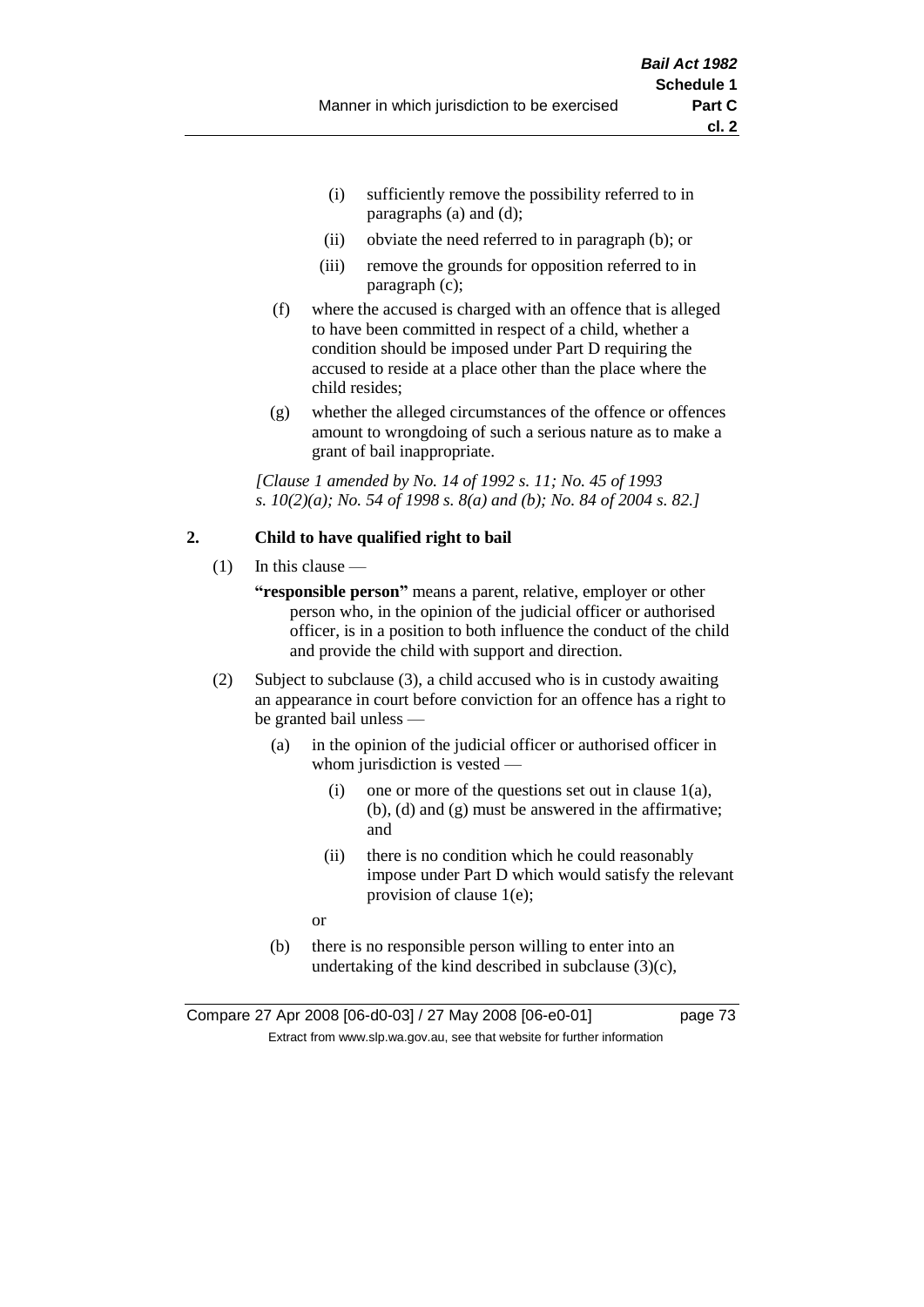and if the child is refused bail he shall be dealt with in accordance with section 19(2) of the *Young Offenders Act 1994*.

- (3) The right of a child accused under subclause (2) is subject to  $-$ 
	- (a) clause 3A; and
	- *[(b) deleted]*
	- (c) there being imposed as a condition on the grant of bail a requirement that before the release of the child on bail a responsible person undertakes in writing in the prescribed form to ensure that the child complies with any requirement of his bail undertaking mentioned in section 28(2)(a), (b), (c) and (d).
- (4) Subclauses (2)(b) and (3)(c) do not apply to a child accused if it appears to the judicial officer or authorised officer that the accused —
	- (a) is over the age of 17 years; and
	- (b) has sufficient maturity to live independently without the guidance or control of a parent or guardian.
- (5) For the purposes of this clause, the provisions of sections 46, 47, 48, 54, 55(2), 60 and  $67(2)(a)(iv)$  apply with all necessary changes as  $if -$ 
	- (a) references in those provisions to a surety and a surety undertaking were references to a responsible person and to an undertaking referred to in subclause (3)(c) respectively; and
	- (b) section  $54(1)(b)(i)$  read as follows
		- $\ddot{a}$
- (i) a person who has entered into an undertaking referred to in clause 2(3)(c) of Part C of Schedule 1 should no longer be regarded as a responsible person for the purposes of that clause, or is dead;

".

page 74 Compare 27 Apr 2008 [06-d0-03] / 27 May 2008 [06-e0-01] Extract from www.slp.wa.gov.au, see that website for further information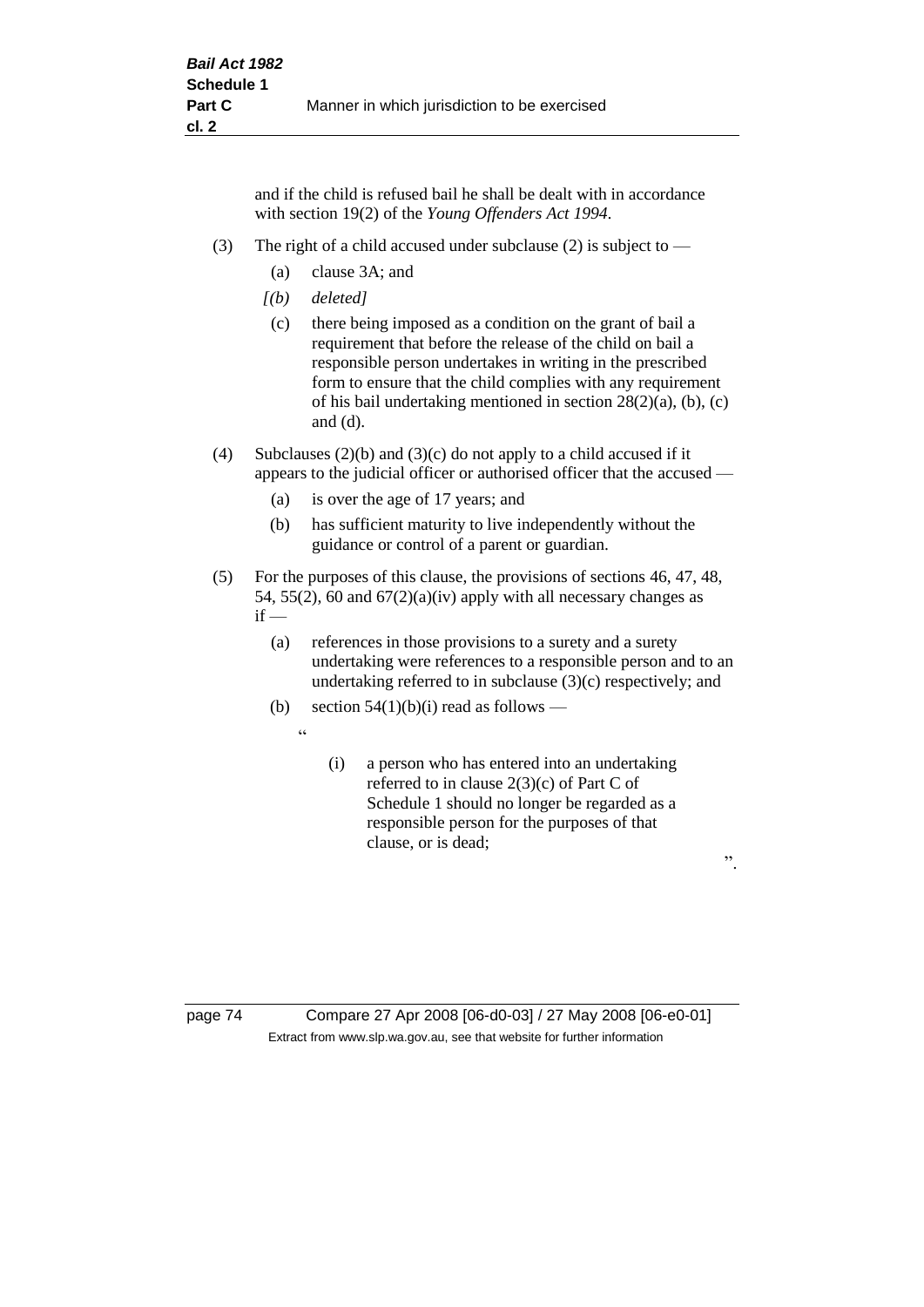(6) Where a child accused is released on bail his right to be at liberty is subject to the exercise of the powers in section 17A.

*[Clause 2 inserted by No. 45 of 1993 s. 10(2)(b); amended by No. 57 of 1997 s. 21(3)(a); No. 54 of 1998 s. 8(c); No. 34 of 2004 s. 251; No. 84 of 2004 s. 82.]*

# **3. Matters relevant to consideration of clause 1(a)**

In considering whether an accused may do any of the things mentioned in clause 1(a), the judicial officer or authorised officer shall have regard to the following matters, as well as to any others which he considers relevant —

- (a) the nature and seriousness of the offence or offences (including any other offence or offences for which he is awaiting trial) and the probable method of dealing with the accused for it or them, if he is convicted;
- (b) the character, previous convictions, antecedents, associations, home environment, background, place of residence, and financial position of the accused;
- (c) the history of any previous grants of bail to him; and
- (d) the strength of the evidence against him.

*[Clause 3 amended by No. 84 of 2004 s. 82.]*

# **3A. Bail where serious offence committed while accused on bail for another serious offence**

- (1) Notwithstanding clause 1 or 2 or any other provision of this Act, where —
	- (a) an accused is in custody awaiting an appearance in court before conviction for a serious offence; and
	- (b) the serious offence is alleged to have been committed while the accused was —
		- (i) on bail for; or
		- (ii) at liberty under an early release order made in respect of,

another serious offence,

Compare 27 Apr 2008 [06-d0-03] / 27 May 2008 [06-e0-01] page 75 Extract from www.slp.wa.gov.au, see that website for further information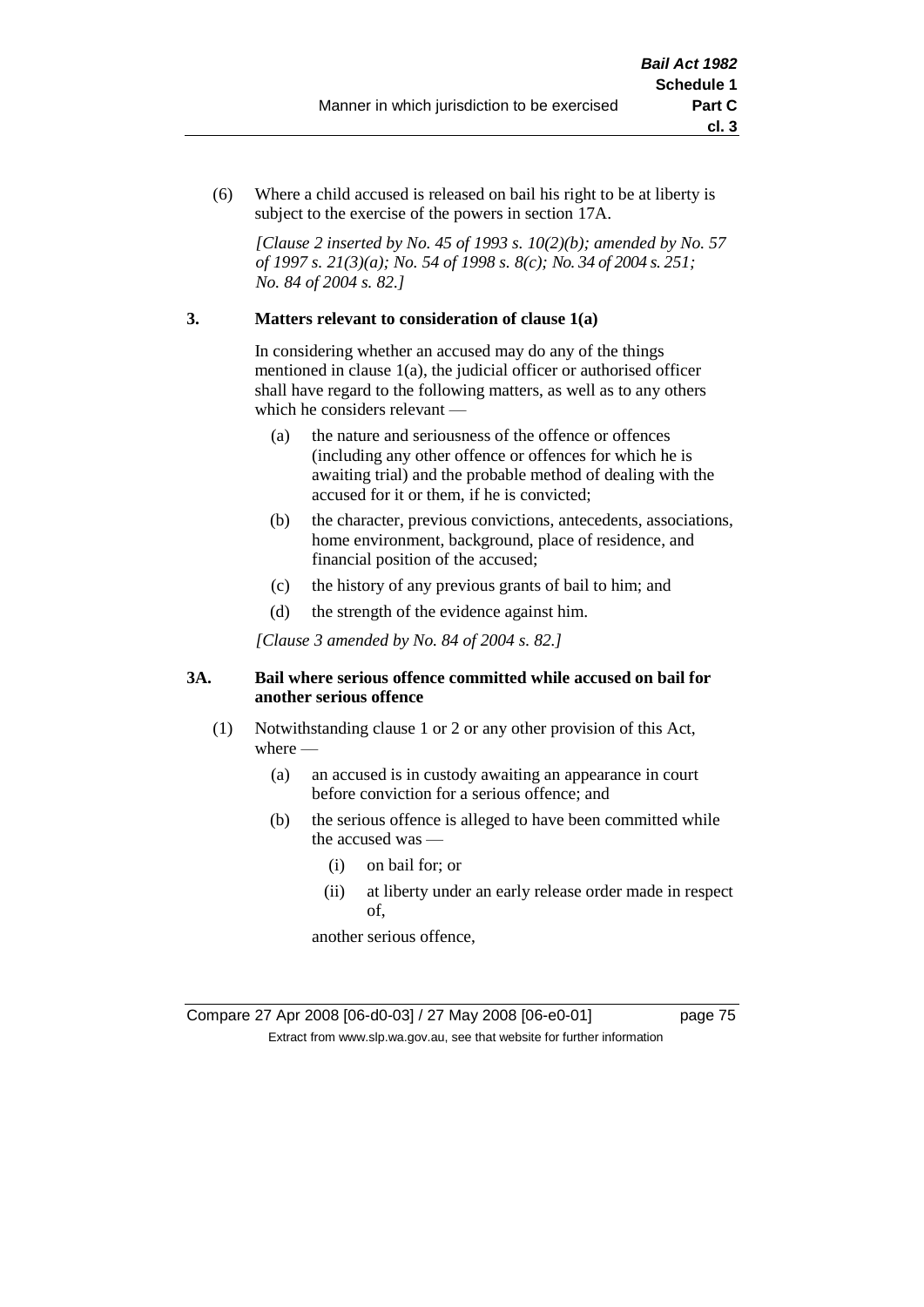the judicial officer or (if section 16A does not apply) the authorised officer in whom jurisdiction is vested shall refuse to grant bail for the serious offence referred to in paragraph (a) unless the judicial officer or authorised officer —

- (c) is satisfied that there are exceptional reasons why the accused should not be kept in custody and, if clause 3B applies, is so satisfied only after complying with that clause; and
- (d) is also satisfied that bail may properly be granted having regard to the provisions of clauses 1 and 3 or, in the case of a child accused, clauses 2 and 3.
- (2) Notwithstanding section 7(1), where an accused is refused bail under subclause (1) for an appearance for a serious offence his case for bail need not be considered again under that subsection for an appearance for that offence unless he satisfies the judicial officer who may order his detention that —
	- (a) new facts have been discovered, new circumstances have arisen or the circumstances have changed since bail was refused; or
	- (b) he failed to adequately present his case for bail on the occasion of that refusal.
- (3) Where a child accused is refused bail under subclause (1) he shall be dealt with in accordance with section 19(2) of the *Young Offenders Act 1994*.

*[Clause 3A inserted by No. 45 of 1993 s. 10(2)(c); amended by No. 57 of 1997 s. 21(3)(b); No. 54 of 1998 s. 7 and 13(1); No. 84 of 2004 s. 82.]*

# **3B. Determination of exceptional reasons under clause 3A(1)**

- (1) This clause applies where it appears to the judicial officer or (if section 16A does not apply) the authorised officer that all or any of the acts alleged to constitute a serious offence referred to in clause 3A(1)(b) would, if proved in the appropriate proceedings, amount to a breach by the accused of a protective condition or order.
- (2) The judicial officer or authorised officer shall, before making a decision that there are exceptional reasons for the purposes of

page 76 Compare 27 Apr 2008 [06-d0-03] / 27 May 2008 [06-e0-01] Extract from www.slp.wa.gov.au, see that website for further information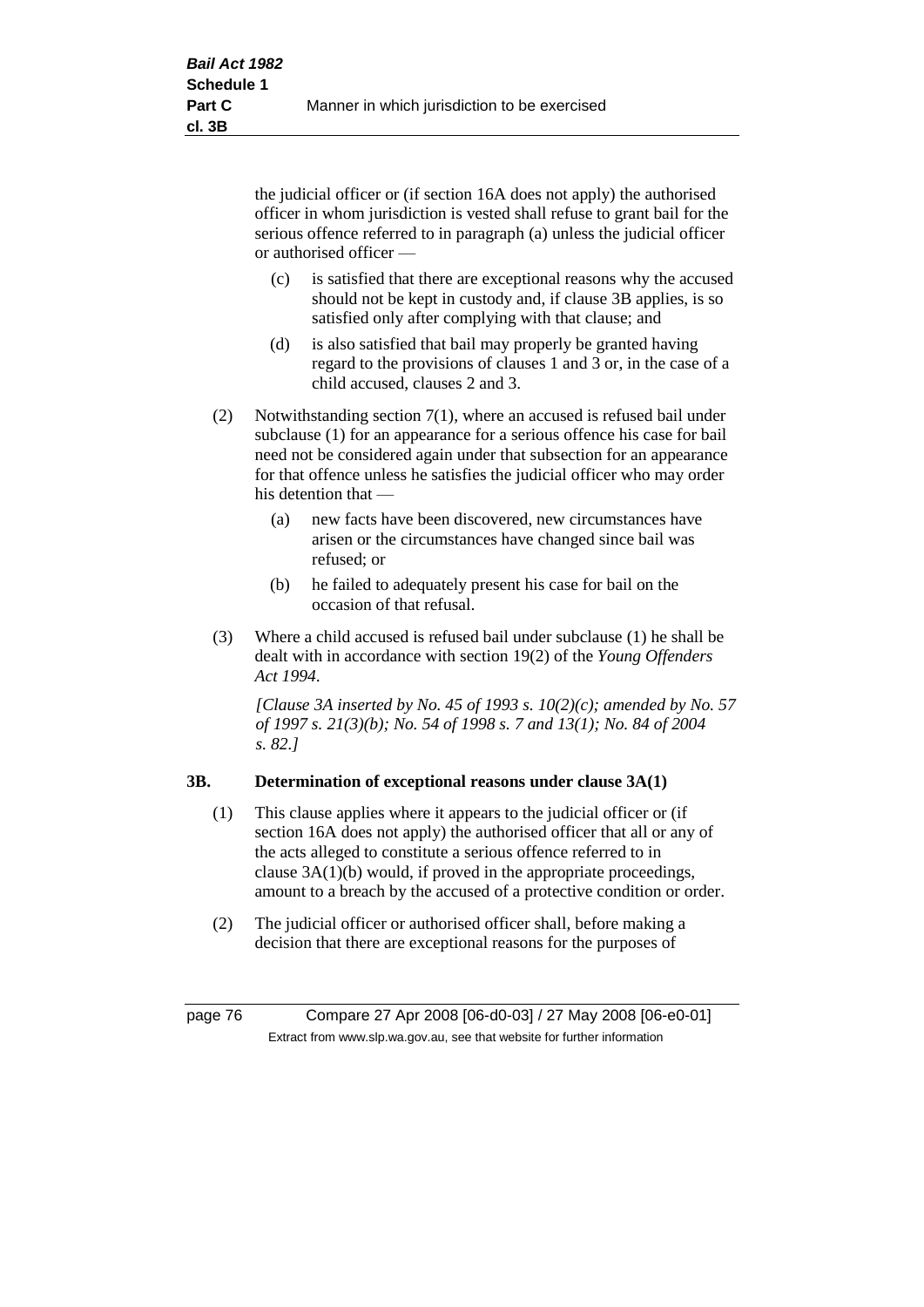clause  $3A(1)(c)$ , make enquiry, or cause enquiry to be made, whether there has already been —

- (a) any breach by the accused of the protective condition or order that has been proved in proceedings;
- (b) any alleged breach by the accused of the protective condition or order that has not been so proved, including an allegation that has not been the subject of a prosecution or any other communication to any relevant official; or
- (c) any alleged breach by the accused of any other protective condition or order that has been the subject of a prosecution.
- (3) On becoming aware of any such alleged breach, the judicial officer or authorised officer shall give each person for whose protection a protective condition or order referred to in subclause (2) was imposed or made (a **"relevant person"**) a reasonable opportunity to give evidence by affidavit on matters relating to that protective condition or order.
- (4) The judicial officer or authorised officer shall in making any decision for the purposes of clause  $3A(1)(c)$  —
	- (a) give due weight to  $-$ 
		- (i) any evidence given under subclause (3);
		- (ii) any adverse effect that a grant of bail to the accused would have on a relevant person; and
		- (iii) any difficulty that a relevant person might have in proving any future breach of a protective condition or order;
	- (b) consider whether it would be appropriate to refuse bail and make a hospital order under section 5 of the *Criminal Law (Mentally Impaired Accused) Act 1996*;
	- (c) in the case of a condition imposed for a purpose mentioned in clause 2(2)(c) or (d) of Part D, treat any alleged breach of the condition as a serious matter even if the conduct alleged to amount to the breach in itself appears to be trivial; and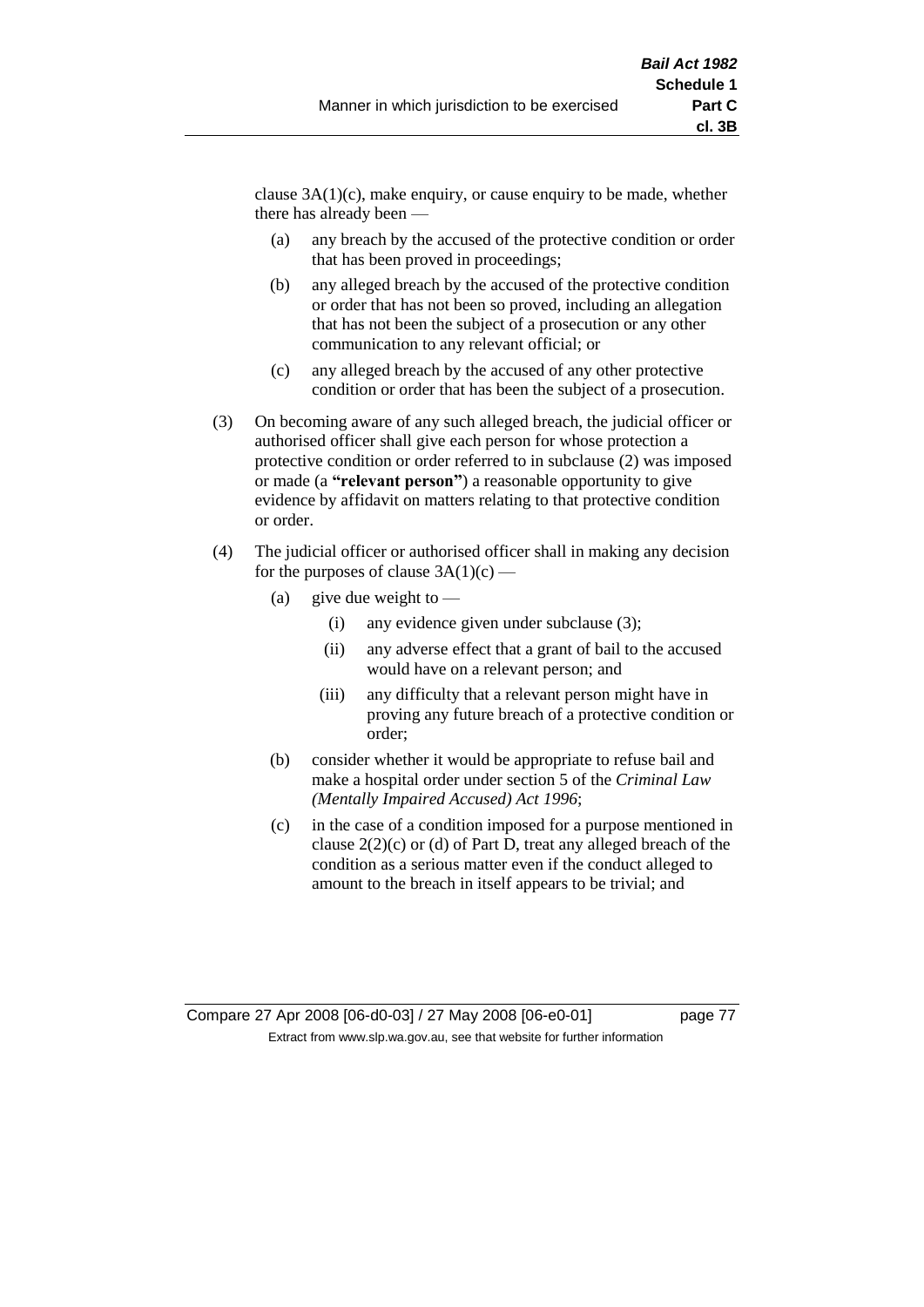- (d) consider whether any alleged breach of a protective condition or order that has occurred shows that the purpose of the condition or order has not been achieved and that the accused should be kept in custody.
- (5) The provisions of this clause do not limit the matters that the judicial officer or authorised officer may take into account for the purposes of clause  $3A(1)(c)$ .
- (6) In this clause —

# **"protective condition or order"** means —

- (a) a condition imposed for a purpose mentioned in clause  $2(2)(c)$  or (d) of Part D;
- (b) a violence restraining order or a police order under the *Restraining Orders Act 1997*; or
- (c) a Part VII order under the *Justices Act*  $1902^2$ 
	- (i) that under section 86 of the *Restraining Orders Act 1997* is taken to be a misconduct restraining order under that Act; and
	- (ii) that shows on the face of the order that the causing or threatening of personal injury by the accused was a ground for the making of the order.

*[Clause 3B inserted by No. 54 of 1998 s. 13(2); amended by No. 38 of 2004 s. 60; No. 59 of 2004 s. 141; No. 84 of 2004 s. 11 and 82.]*

# **4. When bail to be granted after conviction**

In deciding whether or not to grant bail to an accused who is in custody waiting to be sentenced or otherwise dealt with for an offence of which he has been convicted or awaiting the disposal of appeal proceedings, the judicial officer shall, subject to clauses 5 and 6, consider whether -

- (a) in the case of an accused waiting to be sentenced, there is a strong likelihood that he will impose a non-custodial sentence; or
- (b) in either case, there are exceptional reasons why the accused should not be kept in custody,

page 78 Compare 27 Apr 2008 [06-d0-03] / 27 May 2008 [06-e0-01] Extract from www.slp.wa.gov.au, see that website for further information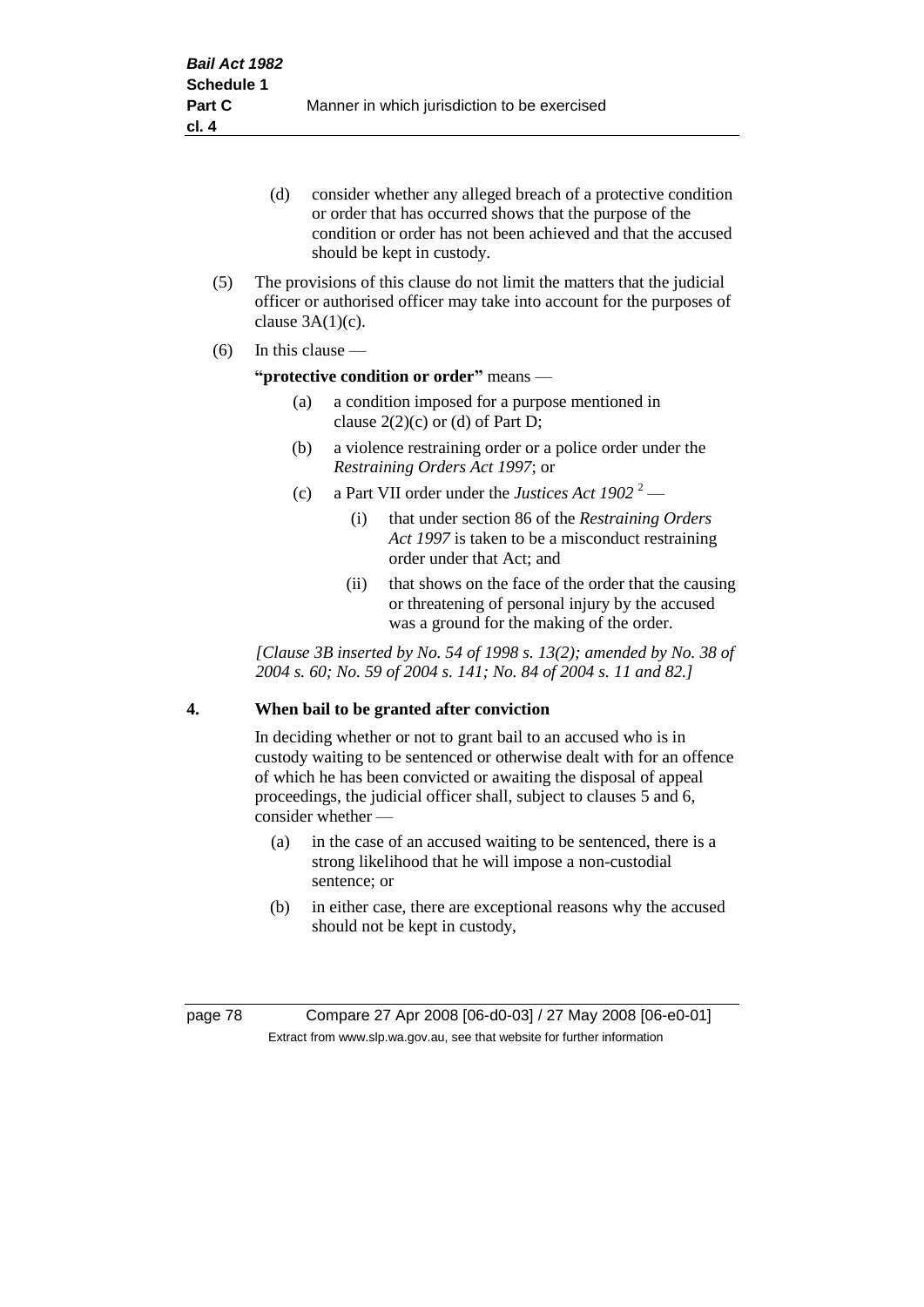and shall only grant bail to him if he is satisfied that —

- (c) in the case of an accused waiting to be sentenced, at least one of those reasons exists and, in the case of an appellant, the reason mentioned in paragraph (b) exists; and
- (d) he may properly do so having regard to the provisions of clauses 1 and 3 or, in the case of a child, clauses 2 and 3.

*[Clause 4 amended by No. 84 of 2004 s. 82.]*

## **5. Exception for bail for an appeal under the** *Criminal Appeals Act 2004* **Part 2**

Clause 4 does not apply to the bail of a person who is awaiting the disposal of appeal proceedings under Part 2 of the *Criminal Appeals Act 2004*; such a person shall be deemed for the purposes of this Part to be awaiting an appearance in court before conviction for an offence.

*[Clause 5 inserted by No. 33 of 1989 s. 18; amended by No. 59 of 2004 s. 141; No. 84 of 2004 s. 11.]*

# **6. Bail of people on community orders etc.**

For the purpose of determining whether clause 4 applies, a person in custody —

- (a) under section 50, 79, 84E, 128, 129 or 132 of the *Sentencing Act 1995* in connection with a possible breach of a conditional release order, a sentence of suspended imprisonment or conditional suspended imprisonment or a community order imposed under that Act; or
- (b) under section 43 of the *Young Offenders Act 1994* in respect of an alleged breach of a youth community based order, an intensive youth supervision order or a conditional release order made under that Act,

is to be taken as not having been convicted of the offence for which the sentence was imposed.

*[Clause 6 inserted by No. 78 of 1995 s. 8; amended by No. 27 of 2004 s. 13(3).]*

Compare 27 Apr 2008 [06-d0-03] / 27 May 2008 [06-e0-01] page 79 Extract from www.slp.wa.gov.au, see that website for further information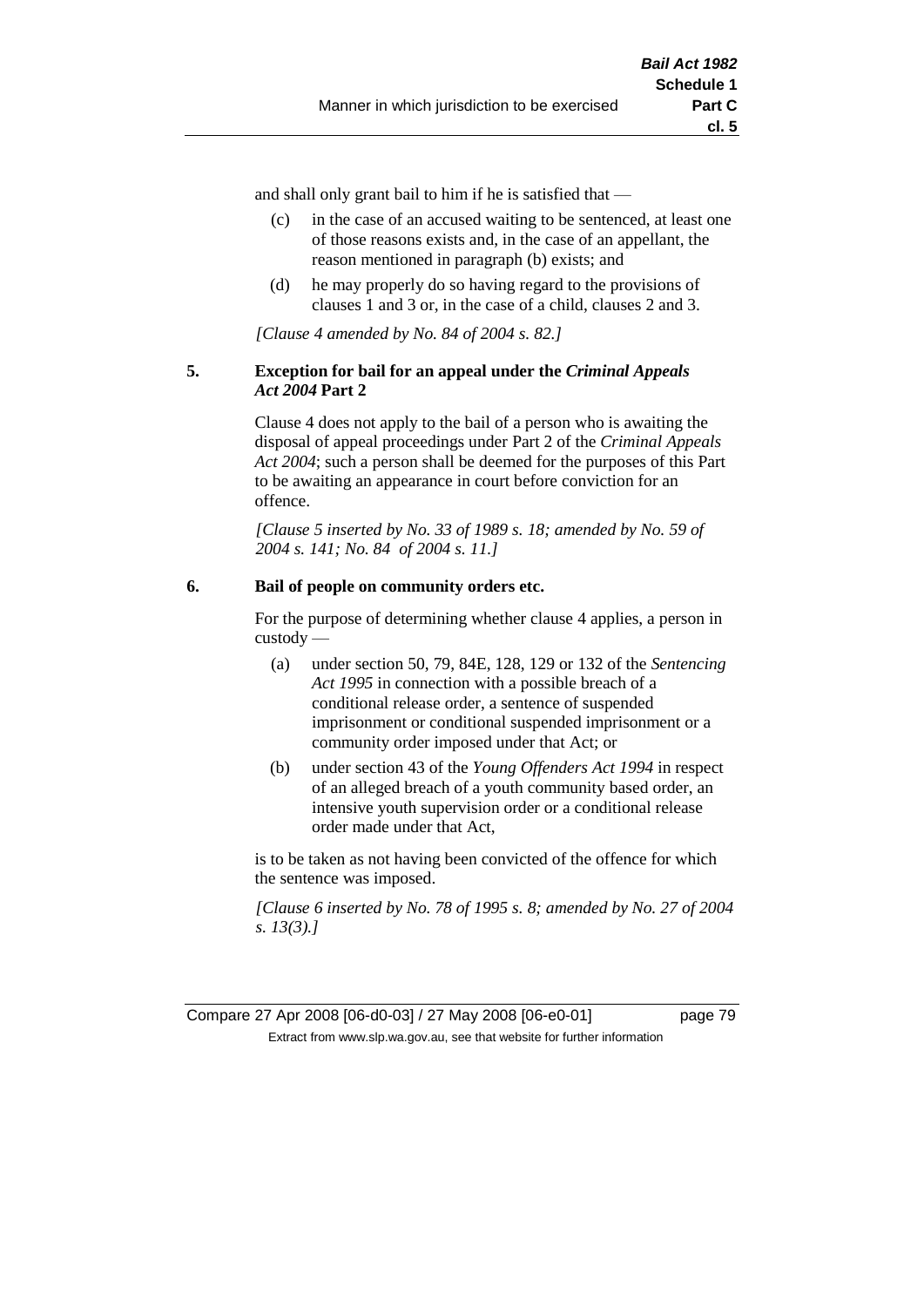Limitation on period of bail

# **7. Bail for initial appearance to be for not more than 7 days**

In fixing the terms of bail of an accused for his initial appearance in court for an offence, a justice or an authorised officer shall require him to make the appearance within the period of 7 days commencing on and including the day on which the accused was arrested for the offence.

*[Clause 7 amended by No. 84 of 2004 s. 82.]*

# **8. Bail on adjournment in court of summary jurisdiction to be for not more than 30 days except by consent**

In fixing the terms of bail of an accused for an appearance in court after an adjournment of proceedings for an offence, a judicial officer sitting as a court of summary jurisdiction shall require him to make the appearance within the period of 30 days commencing on and including the day on which the proceedings are adjourned, unless the accused consents to appear on a later day.

*[Clause 8 amended by No. 49 of 1988 s. 90(c); No. 59 of 2004 s. 141; No. 84 of 2004 s. 82.]*

# **9. Provision as to calculation of time**

The periods specified in clauses 7 and 8 shall be calculated to include any Sunday or public holiday.

# **Part D — Conditions which may be imposed on a grant of bail**

# **1. Conditions as to forfeiture and giving security may be imposed on the accused and sureties**

- (1) A judicial officer or authorised officer, on a grant of bail, may impose conditions under this clause if he considers that it is desirable to do so to ensure the performance of the accused's bail undertaking.
- (2) If a judicial officer or authorised officer considers that it is desirable as mentioned in subclause (1), he may in addition to releasing the

page 80 Compare 27 Apr 2008 [06-d0-03] / 27 May 2008 [06-e0-01] Extract from www.slp.wa.gov.au, see that website for further information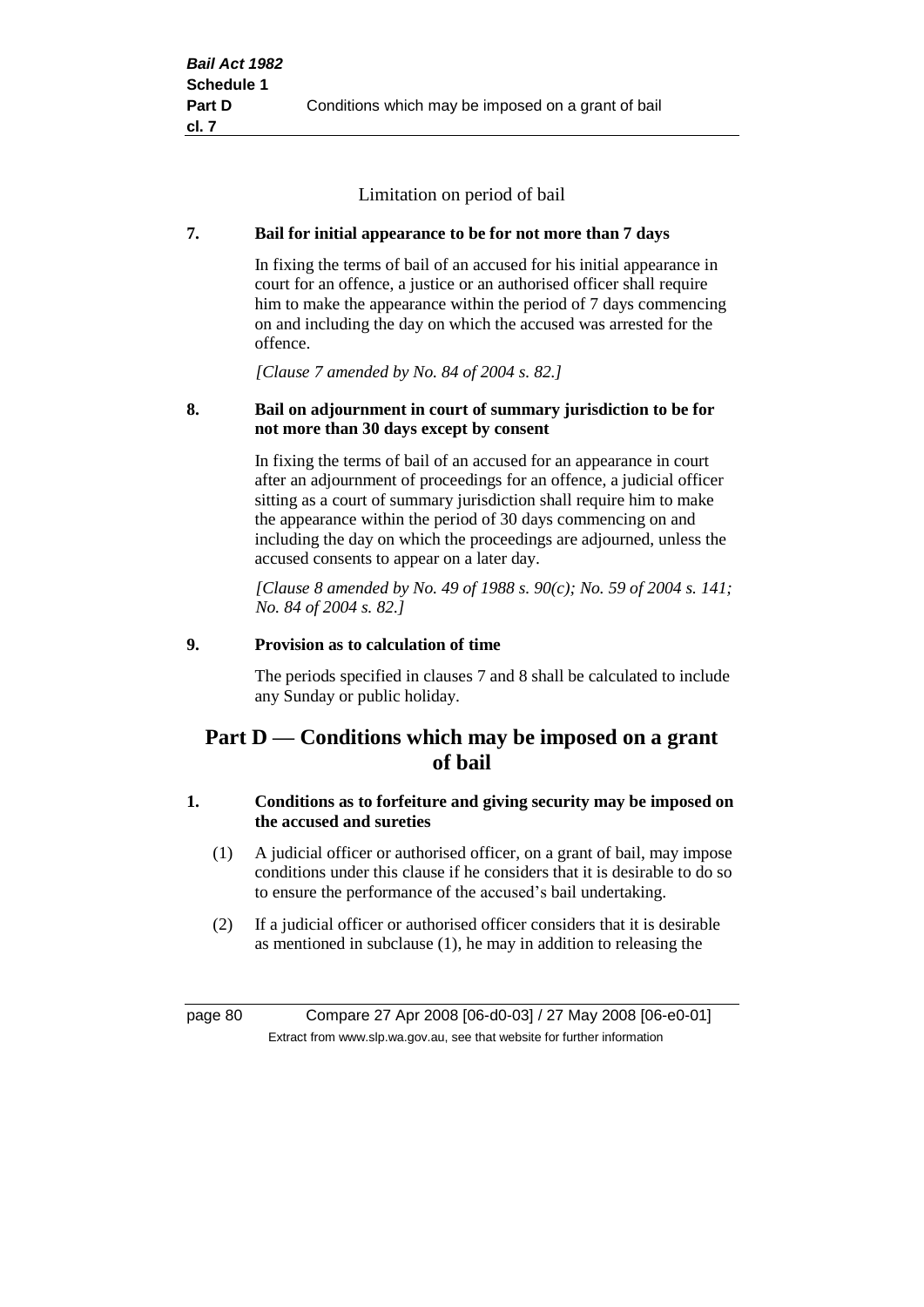accused on his bail undertaking impose any one or more of the following conditions —

- (a) that the accused in his bail undertaking agree to forfeit a specified amount of money if he fails to comply with any requirement of his bail undertaking mentioned in section  $28(2)(a)$  or  $(b)(ii)$ ;
- (b) that a surety or a specified number of sureties enter into a surety undertaking or surety undertakings whereby he or they agree to forfeit a specified amount or specified amounts of money if the accused fails to comply with any requirement of his bail undertaking mentioned in section  $28(2)(a)$  or (b)(ii);
- (c) that any of them the accused and the surety or sureties give security of a specified value, including the deposit of a specified amount of cash, for the performance of their respective obligations;
- (d) that any of them the accused and the surety or sureties deposit with a specified officer any specified passbook or document relating to the title to, or ownership of, any account or other asset offered as security for the performance of their respective obligations; or
- (e) that any of them the accused and the surety or sureties, at his or their own expense or otherwise, enter into such mortgage, charge, assignment or other transaction, or take such other step, as may be required, including completion of the necessary documents, to render any security effective and enforceable by the State.
- (3) The nature and sufficiency of any security, and the documentation therefor, required under subclause (2) shall be determined by the judicial officer or authorised officer who imposed the condition or, if no determination is so made —
	- (a) by the person before whom the bail undertaking is entered into, where the security is to be given by the accused; and
	- (b) where the security is to be given by a surety, by any person authorised under section 36 to approve the surety or before whom the surety undertaking is entered into.
- (4) When a bail undertaking ceases to have effect as provided in section 34(a) to (d), or upon an accused being acquitted of a charge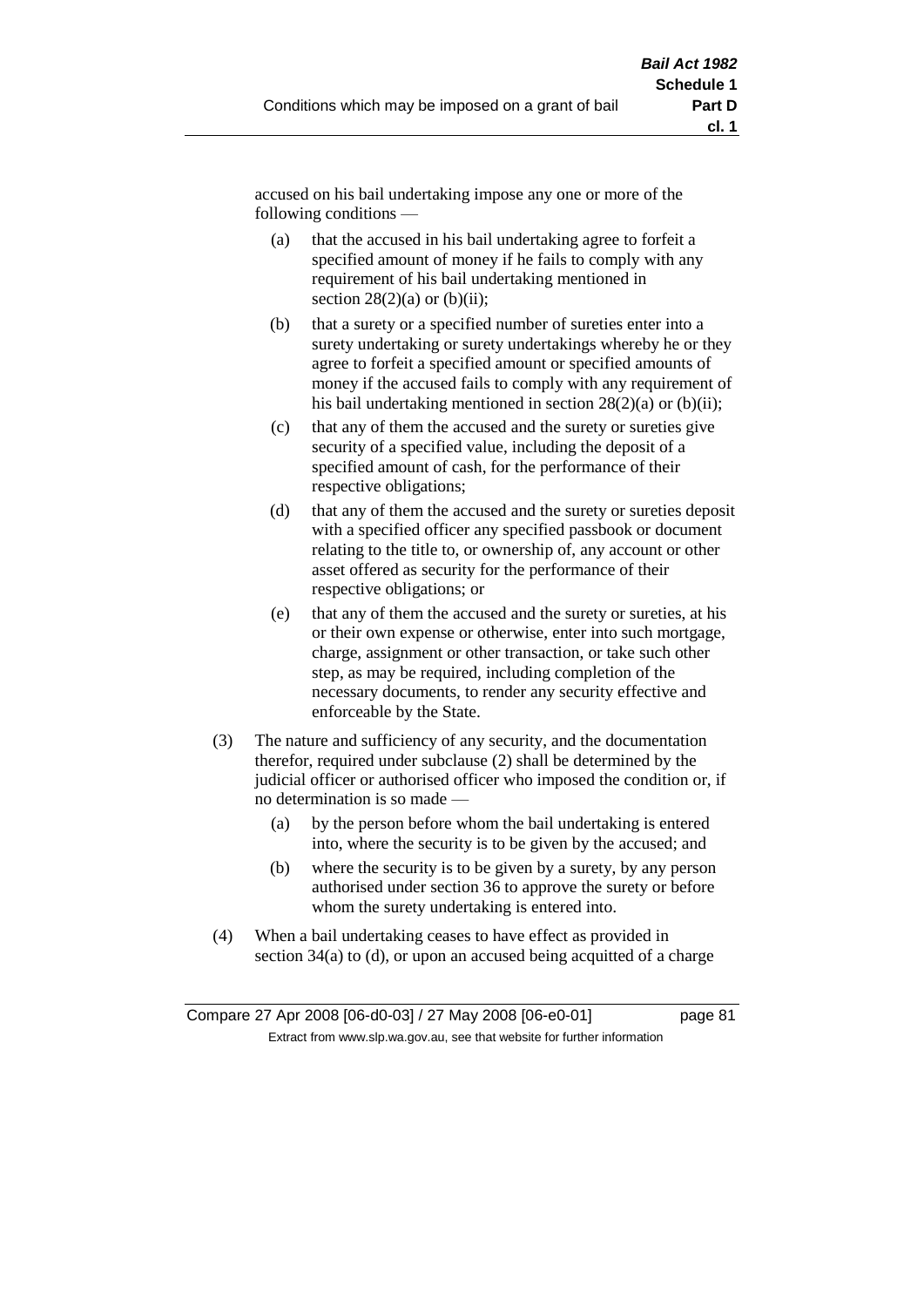under section 51(1) or (2) or discharged from further proceedings therefor, each of them the accused, or where section 34(b) applies his personal representative, and any surety is entitled to have returned to him any security given under subclause (2).

(5) When a surety undertaking ceases to have effect as provided in section 47(a) to (f), a surety is entitled to have returned to him any security given under subclause (2).

*[Clause 1 amended by No. 65 of 2003 s. 121(3); No. 84 of 2004 s. 82.]*

# **2. Other conditions which may be imposed**

- (1) A judicial officer or authorised officer, on a grant of bail, may impose conditions —
	- (a) to be complied with before the accused is released on bail or while the accused is on bail;
	- (b) as to the accused's conduct while on bail; or
	- (c) as to where the accused shall reside while on bail,

if he considers that it is desirable for any purpose mentioned in subclause (2), (2b), (3) or (4).

- (1a) Without limiting subclause (1), a judicial officer or authorised officer shall, on a grant of bail to a child accused, consider whether it is desirable for any purpose mentioned in subclause (2) to impose a condition as to —
	- (a) any period in each day during which the child is to remain at a particular place;
	- (b) any person with whom the child is not to associate or communicate;
	- (c) any place that the child is not to frequent;
	- (d) the attendance by the child at a school or other educational institution; or
	- (e) any other matter,

and the judicial officer or authorised officer may impose any such condition.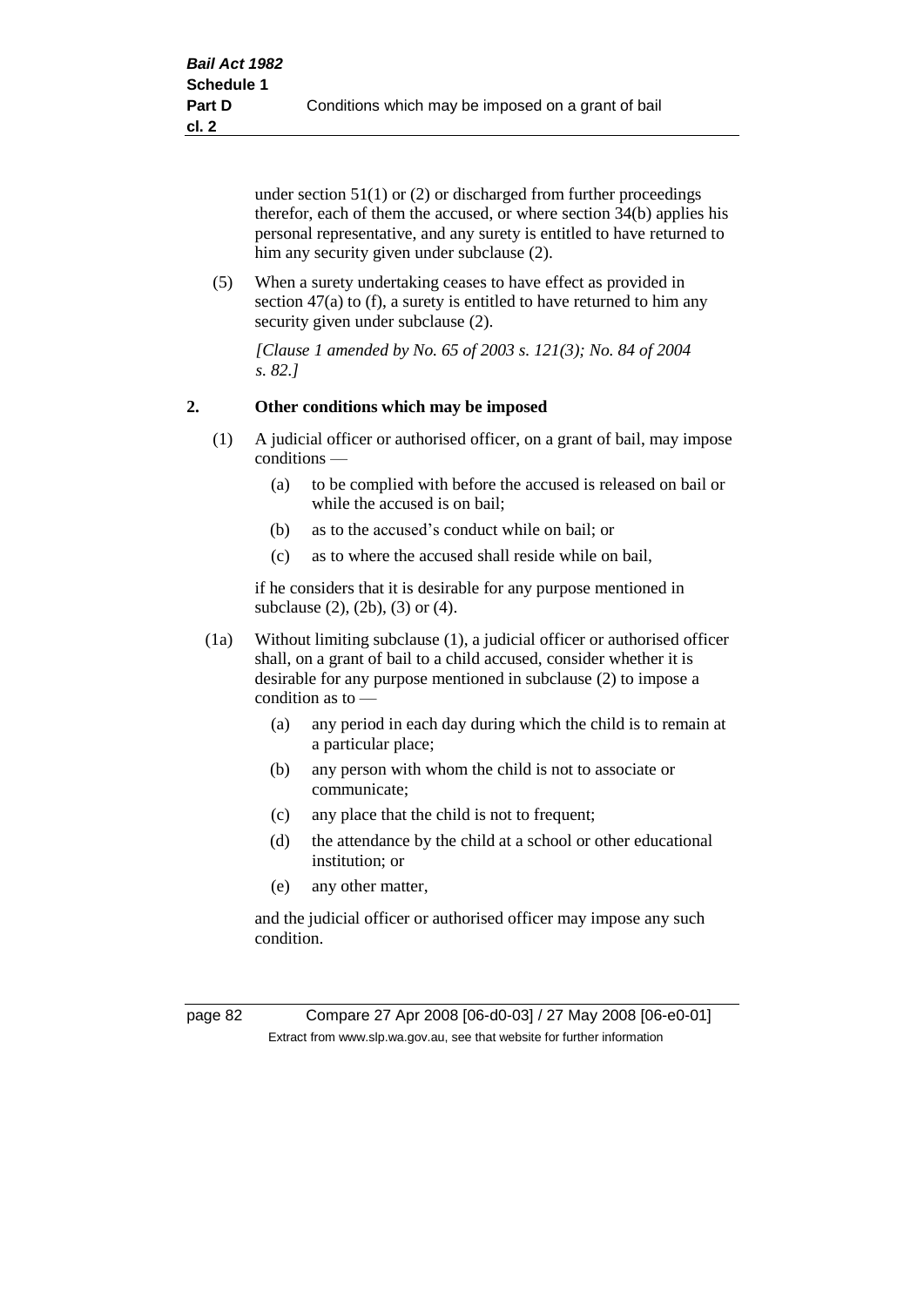- (2) Any condition may be imposed under subclause (1) or (1a) to ensure that an accused —
	- (a) appears in court in accordance with his bail undertaking;
	- (b) does not while on bail commit an offence;
	- (c) does not endanger the safety, welfare or property of any person;
	- (d) does not interfere with witnesses or otherwise obstruct the course of justice, whether in relation to himself or any other person; or
	- (e) as regards the period when the accused is on trial, does not prejudice the proper conduct of the trial.
- (2a) Before imposing a condition on a grant of bail for a purpose mentioned in subclause (2)(c) or (d) a judicial officer or authorised officer is to consider whether that purpose would be better served, or could be better assisted, by a restraining order made under the *Restraining Orders Act 1997* and whether, in the case of a judicial officer, to exercise the power in section 63 of that Act or, in the case of an authorised officer, to make a telephone application under that Act.
- (2b) Where a judicial officer is of the opinion that the accused should while on bail -
	- (a) be counselled for a behavioural problem; or
	- (b) attend a course or programme that may assist with such a problem,

the judicial officer may under subclause (1) impose a condition for that purpose that requires the accused to —

- (c) attend a prescribed person to be counselled; or
- (d) attend a prescribed course or programme,

that is specified by the judicial officer in the condition.

(3) Where a judicial officer who grants bail to an accused is of the opinion that the accused's physical condition ought to be examined the officer may, under subclause (1), impose any condition which the officer considers desirable for the purpose of ensuring that the accused is examined by a medical practitioner.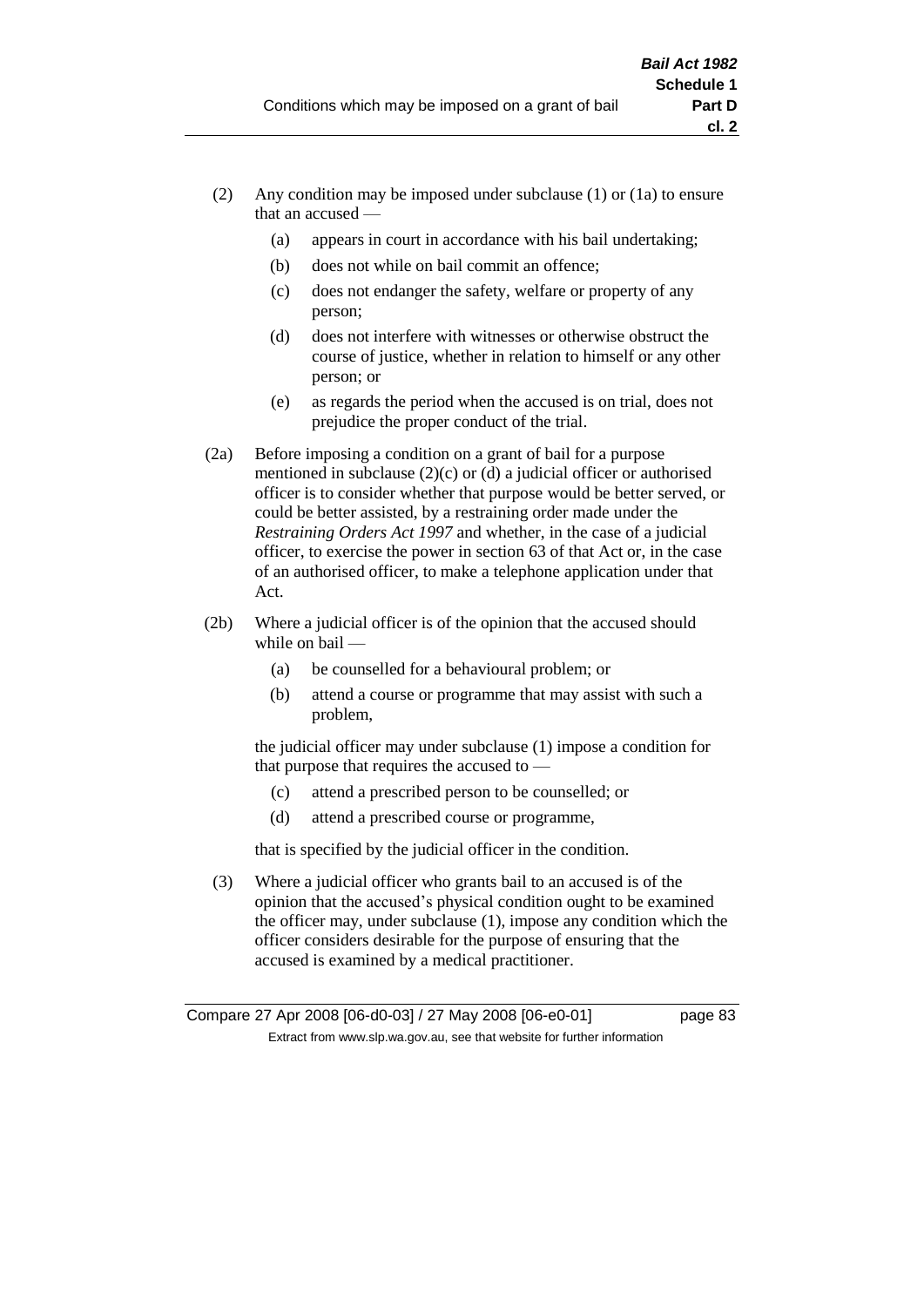- (3a) Where a judicial officer who grants bail to an accused is of the opinion that the accused's mental condition ought to be examined the officer may, under subclause (1), impose any condition which the officer considers desirable for the purpose of ensuring that the accused's mental condition is examined including a condition —
	- (a) that the accused be examined by a medical practitioner or an authorised mental health practitioner (as defined in the *Mental Health Act 1996*) for the purpose of deciding whether to make a referral under section 29 of that Act;
	- (b) that the accused be admitted to an authorised hospital (as defined in the *Mental Health Act 1996*);
	- (c) that the accused be examined by a psychiatrist.
- (4) Where a judicial officer is of the opinion that an accused is suffering from alcohol or drug abuse and is in need of care or treatment either on that account, or to enable him to be prepared for his trial, the judicial officer may, under subclause (1), impose any condition which he considers desirable for the purpose of ensuring that the accused receives such care or treatment, including that he lives in, or from time to time attends at, a specified institution or place in order to receive such care or treatment.
- (5) Where a judicial officer imposes a condition for a purpose mentioned in subclause (2b), (3), (3a) or (4), the judicial officer shall cause to be sent to the person who is to counsel or examine the accused, or the place at which the accused is to attend, a statement of the reasons for imposing the condition.
- (6) Where a condition is imposed under this clause that an accused shall reside in premises established for the accommodation of persons to whom bail has been granted, that condition shall be deemed to include a further condition that the accused shall comply with such rules as are for the time being laid down for the maintenance of the good order of those premises, whether such rules are made under section 67 or by the authority responsible for the good order of the premises.
- (7) In this clause —

**"medical practitioner"** means a medical practitioner within the meaning of the *Medical Act 1894*; and

page 84 Compare 27 Apr 2008 [06-d0-03] / 27 May 2008 [06-e0-01] Extract from www.slp.wa.gov.au, see that website for further information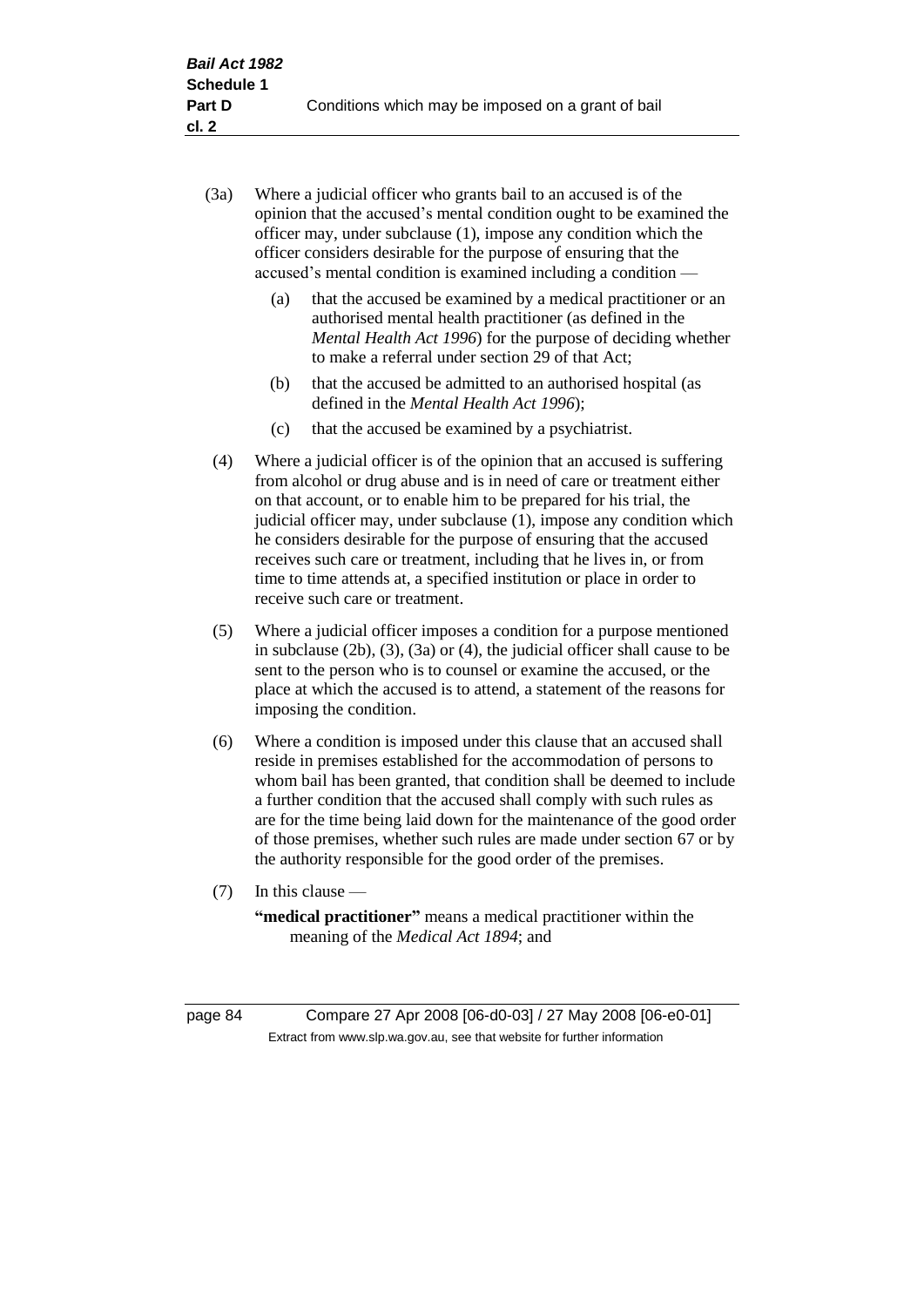**"psychiatrist"** has the same meaning as it has in the *Mental Health Act 1996*.

*[Clause 2 amended by No. 45 of 1993 s. 10(3); No. 69 of 1996 s. 3; No. 54 of 1998 s. 12; No. 84 of 2004 s. 82.]*

## **3. Home detention condition may be imposed**

- (1) A judicial officer may, subject to this clause, impose a home detention condition as a condition on a grant of bail.
- (2) A home detention condition shall not be imposed unless the accused is over the age of 17 years and the judicial officer is satisfied —
	- (a) after considering a report from a community corrections officer about the accused and his circumstances, that the accused is suitable to be subject to a home detention condition;
	- (b) that the place where it is proposed the accused will remain while subject to the home detention condition is a suitable place; and
	- (c) that unless a home detention condition is imposed, the accused will not be released on bail.
- (3) A home detention condition is a condition that while the accused is on bail the accused shall —
	- (a) remain at and not leave the place specified in the bail record form and in the bail undertaking (or in a notice under section 50E) until the time specified, or deemed by section 31(3) to be specified, in the bail undertaking except —
		- (i) to work in gainful employment approved by a community corrections officer;
		- (ii) with the approval of a community corrections officer, to seek gainful employment;
		- (iii) to obtain urgent medical or dental treatment for the accused;
		- (iv) for the purpose of averting or minimizing a serious risk of death or injury to the accused or to another person;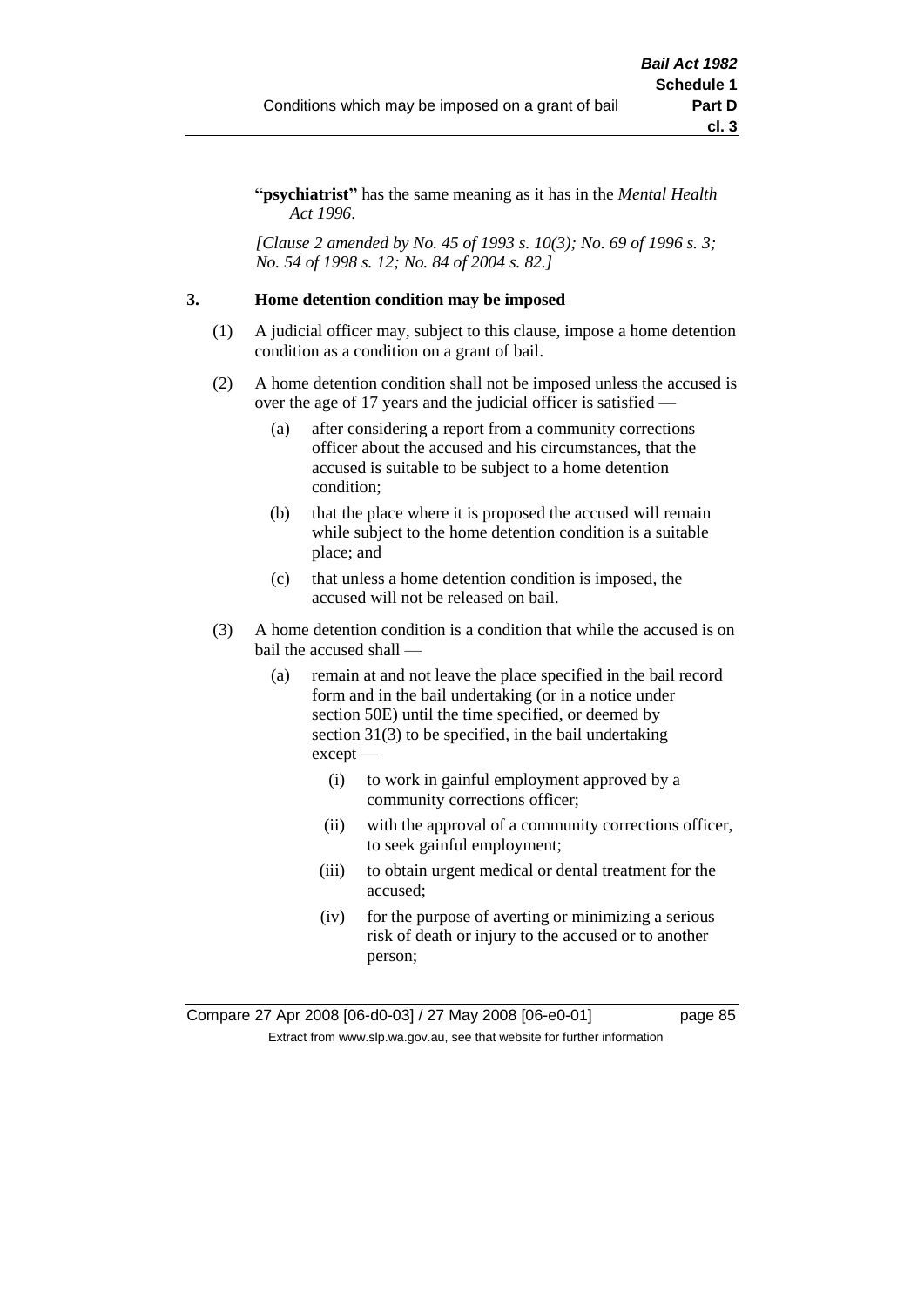|     | (v)                                                                                                                                                            | to obey an order issued under a written law (such as a<br>summons) requiring the accused's presence<br>elsewhere;                                                                                                     |  |
|-----|----------------------------------------------------------------------------------------------------------------------------------------------------------------|-----------------------------------------------------------------------------------------------------------------------------------------------------------------------------------------------------------------------|--|
|     | (vi)                                                                                                                                                           | for a purpose approved of by a community<br>corrections officer; or                                                                                                                                                   |  |
|     | (vii)                                                                                                                                                          | on the direction of a community corrections officer;                                                                                                                                                                  |  |
| (b) |                                                                                                                                                                | not leave the State;                                                                                                                                                                                                  |  |
| (c) | comply with every reasonable direction of a community<br>corrections officer;                                                                                  |                                                                                                                                                                                                                       |  |
| (d) | comply with such of the conditions specified in the list<br>provided under section $24A(4)$ as may be specified in a notice<br>given under section 50E(b); and |                                                                                                                                                                                                                       |  |
| (e) |                                                                                                                                                                | when requested to do so, produce a copy of his bail<br>undertaking and any notice by the CEO (corrections) under<br>section 50E for inspection by a community corrections officer<br>or a member of the Police Force. |  |
|     |                                                                                                                                                                | [Clause 3 inserted by No. 61 of 1990 s. 15; amended by No. 31 of<br>1993 s. 9; No. 84 of 2004 s. 82; No. 65 of 2006 s. 53.]                                                                                           |  |

page 86 Compare 27 Apr 2008 [06-d0-03] / 27 May 2008 [06-e0-01] Extract from www.slp.wa.gov.au, see that website for further information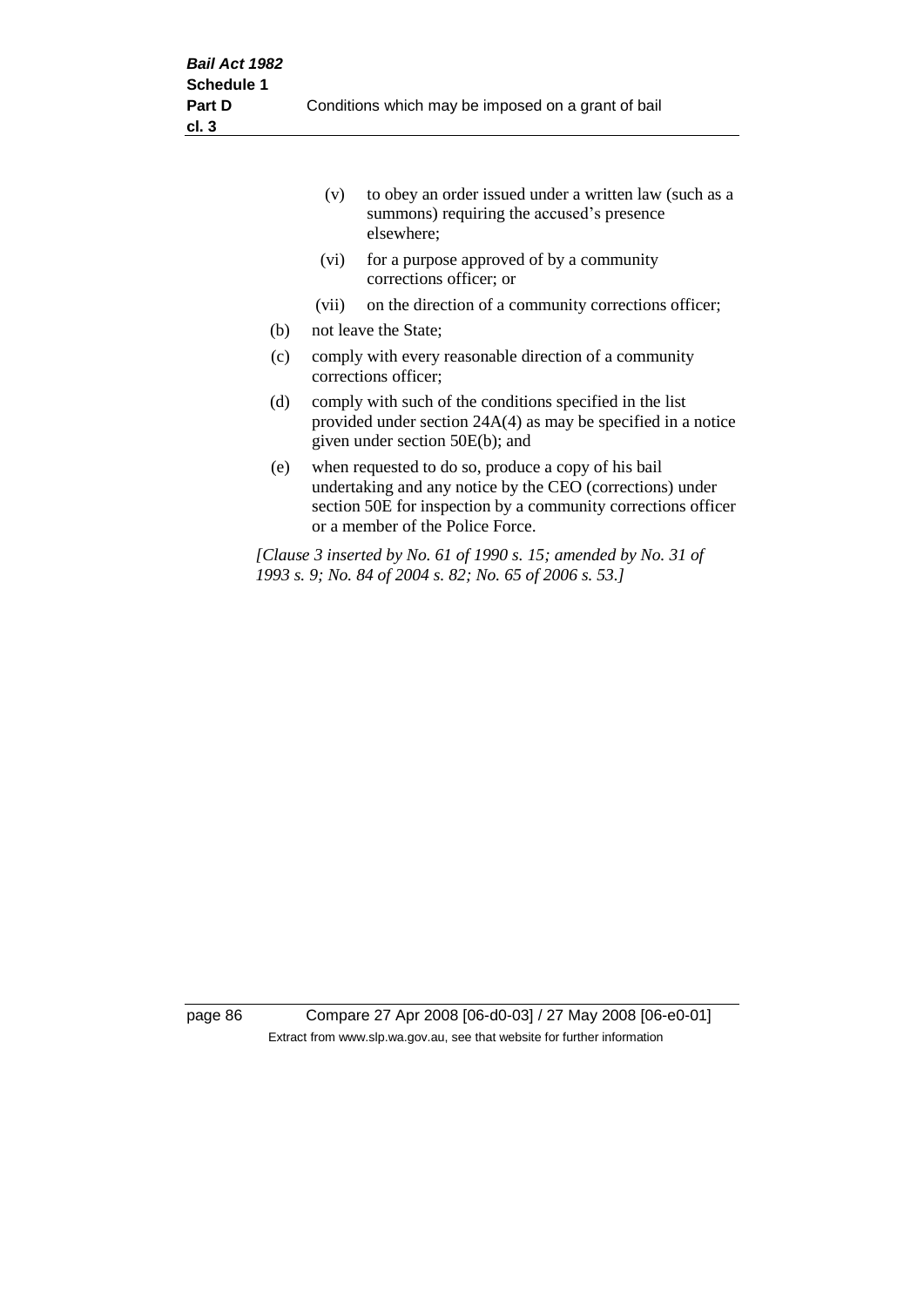**cl. 1**

# **Schedule 2**

*[Heading inserted by No. 45 of 1993 s. 11.]*

[Section 3(1)]

# **Serious offences**

|    | <b>Enactment</b>             | <b>Description of offence</b>                                                    |
|----|------------------------------|----------------------------------------------------------------------------------|
| 1. | <b>The Criminal Code</b>     |                                                                                  |
|    | s. 278 (as read with s. 282) | Wilful murder                                                                    |
|    | s. 279 (as read with s. 282) | Murder                                                                           |
|    | s. 280 (as read with s. 287) | Manslaughter                                                                     |
|    | s. 292                       | Disabling in order to commit<br>indictable offence                               |
|    | s. 294                       | Acts intended to cause grievous<br>bodily harm or to resist or prevent<br>arrest |
|    | s. 297                       | Grievous bodily harm                                                             |
|    | s. 301                       | Wounding and similar acts                                                        |
|    | s. $304(2)$                  | Acts or omissions, with intent to<br>harm, causing bodily harm or<br>danger      |
|    | s. 317                       | Assault occasioning bodily harm                                                  |
|    | s. $317A(a)$                 | Assault with intent to commit or<br>facilitate a crime                           |
|    | s. $317A(b)$                 | Assault with intent to do grievous<br>bodily harm                                |
|    | s. 318                       | Serious assaults                                                                 |
|    | s. 323                       | Indecent assault                                                                 |
|    | s. 324                       | Aggravated indecent assault                                                      |
|    | s. 325                       | Sexual penetration without consent                                               |
|    |                              |                                                                                  |

Compare 27 Apr 2008 [06-d0-03] / 27 May 2008 [06-e0-01] page 87 Extract from www.slp.wa.gov.au, see that website for further information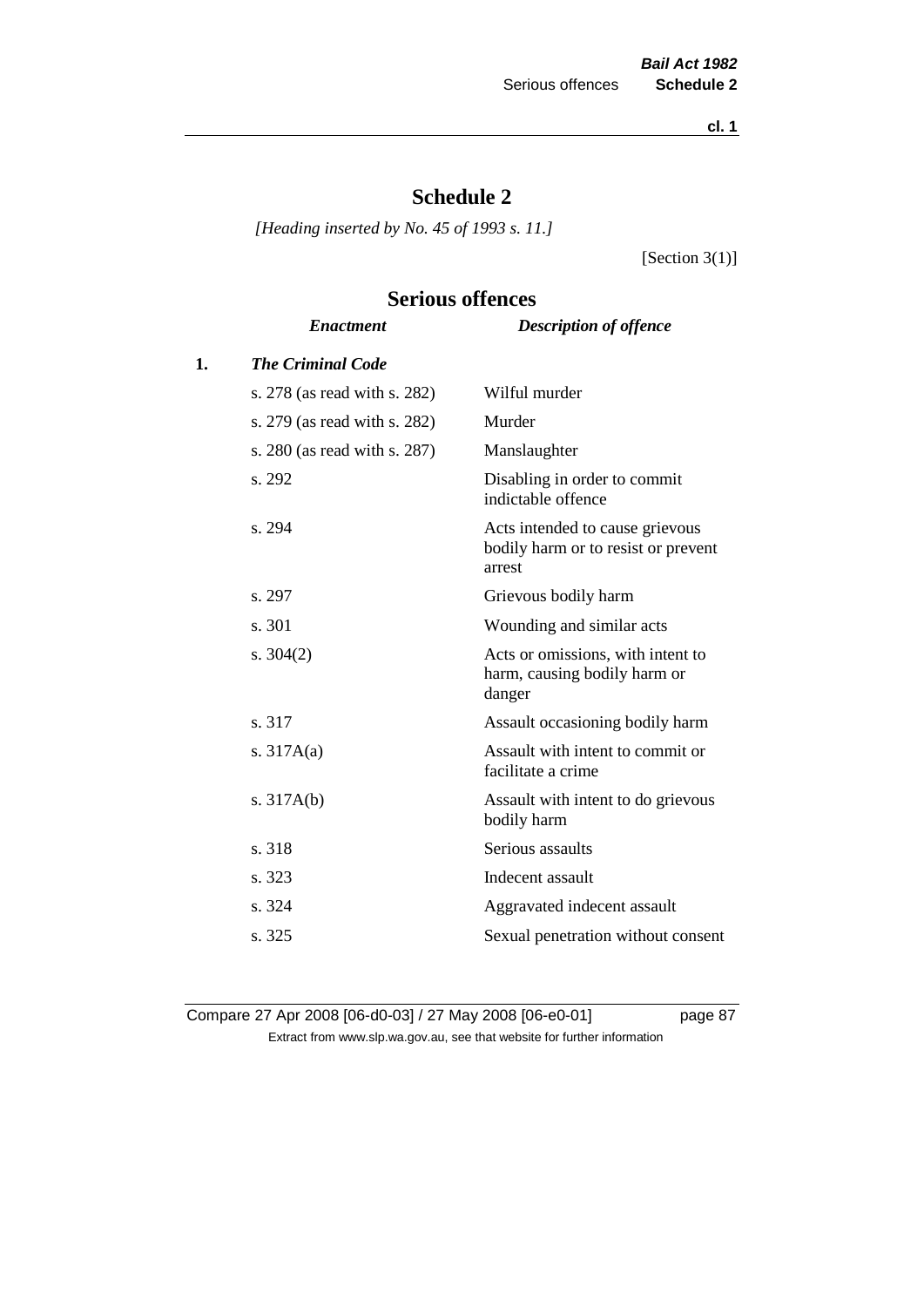**cl. 2**

|     | <b>Enactment</b>                | <b>Description of offence</b>                                                                                                                      |
|-----|---------------------------------|----------------------------------------------------------------------------------------------------------------------------------------------------|
|     | s. 326                          | Aggravated sexual penetration<br>without consent                                                                                                   |
|     | s. 331B                         | Sexual servitude                                                                                                                                   |
|     | s. 331C                         | Conducting business involving<br>sexual servitude                                                                                                  |
|     | s.331D                          | Deceptive recruiting for<br>commercial sexual services                                                                                             |
|     | s. 332                          | Kidnapping                                                                                                                                         |
|     | s. 333                          | Deprivation of liberty                                                                                                                             |
|     | s. 338E                         | Stalking                                                                                                                                           |
|     | s. 378                          | Stealing a motor vehicle                                                                                                                           |
|     | s. 392                          | Robbery                                                                                                                                            |
|     | s. 393                          | Assault with intent to rob                                                                                                                         |
|     | s. 401                          | <b>Burglary</b>                                                                                                                                    |
|     | s. 444                          | Criminal damage, if the property is<br>destroyed or damaged by fire                                                                                |
| 2.  | <b>Bush Fires Act 1954</b>      |                                                                                                                                                    |
|     | s. 32                           | Wilfully lighting a fire or causing a<br>fire to be lit under such<br>circumstances as to be likely to<br>injure or damage a person or<br>property |
| 2a. | <b>Misuse of Drugs Act 1981</b> |                                                                                                                                                    |
|     | s. $6(1)$                       | Offences concerned with<br>prohibited drugs generally                                                                                              |
|     | s. $7(1)$                       | Offences concerned with<br>prohibited plants generally                                                                                             |
|     | s. $33(1)(a)$                   | Attempting to commit an offence<br>under section $6(1)$ or $7(1)$                                                                                  |

# page 88 Compare 27 Apr 2008 [06-d0-03] / 27 May 2008 [06-e0-01] Extract from www.slp.wa.gov.au, see that website for further information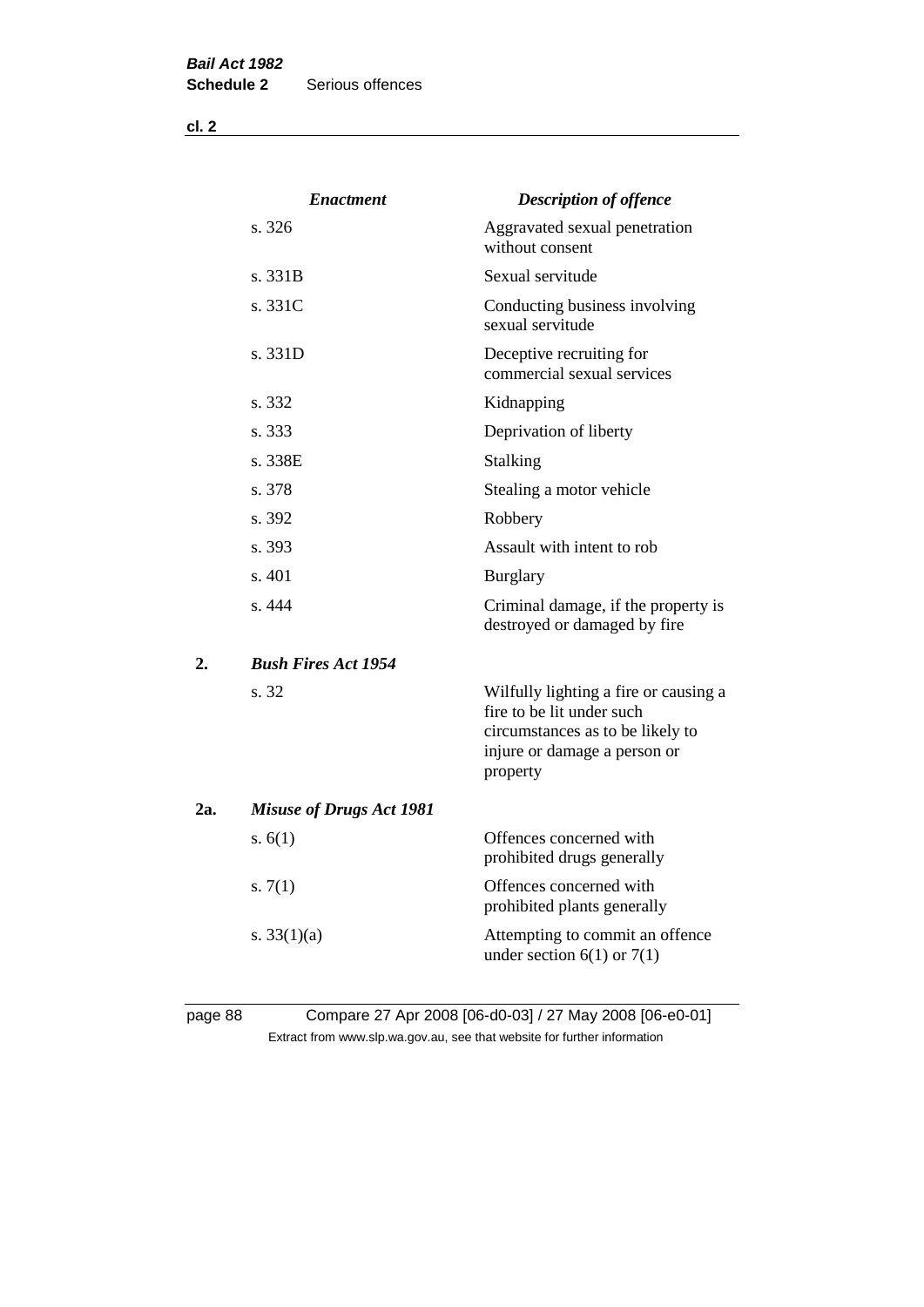#### **cl. 2b**

|     | <b>Enactment</b>                                                      |       | <b>Description of offence</b>                                                                                                                                  |
|-----|-----------------------------------------------------------------------|-------|----------------------------------------------------------------------------------------------------------------------------------------------------------------|
|     | s. $33(2)(a)$                                                         |       | Conspiracy to commit an offence<br>under s. $6(1)$ or $7(1)$                                                                                                   |
| 2b. | <b>Restraining Orders Act 1997</b>                                    |       |                                                                                                                                                                |
|     | s. $61(1)$                                                            | order | Breach of a violence restraining                                                                                                                               |
|     | s. $61(2a)$                                                           |       | Breach of a police order                                                                                                                                       |
|     | s. $86(2)$                                                            |       | Breach of a Part VII order under<br>the Justices Act 1902 <sup>2</sup> —                                                                                       |
|     |                                                                       | (a)   | that under section 86 of the<br><b>Restraining Orders Act 1997</b><br>is taken to be a misconduct<br>restraining order under that<br>Act; and                  |
|     |                                                                       | (b)   | that shows on the face of the<br>order that the causing or<br>threatening of personal<br>injury by the accused was a<br>ground for the making of the<br>order. |
| 3.  | <b>Road Traffic Act 1974</b>                                          |       |                                                                                                                                                                |
|     | s. 59                                                                 |       | Dangerous driving causing death,<br>injury, etc.                                                                                                               |
|     | s. 59A                                                                | harm  | Dangerous driving causing bodily                                                                                                                               |
|     | $I$ Schodule 2 inserted by No. 45 of 1002 s. 11; amended by No. 82 of |       |                                                                                                                                                                |

*[Schedule 2 inserted by No. 45 of 1993 s. 11; amended by No. 82 of 1994 s. 13; No. 38 of 1998 s. 4(2); No. 54 of 1998 s. 15; No. 23 of 2001 s. 10(1); No. 4 of 2004 s. 24 and 26; No. 38 of 2004 s. 61; No. 62 of 2004 s. 9(1); No. 84 of 2004 s. 82.]* 

| Compare 27 Apr 2008 [06-d0-03] / 27 May 2008 [06-e0-01]                  |
|--------------------------------------------------------------------------|
| Extract from www.slp.wa.gov.au, see that website for further information |

page 89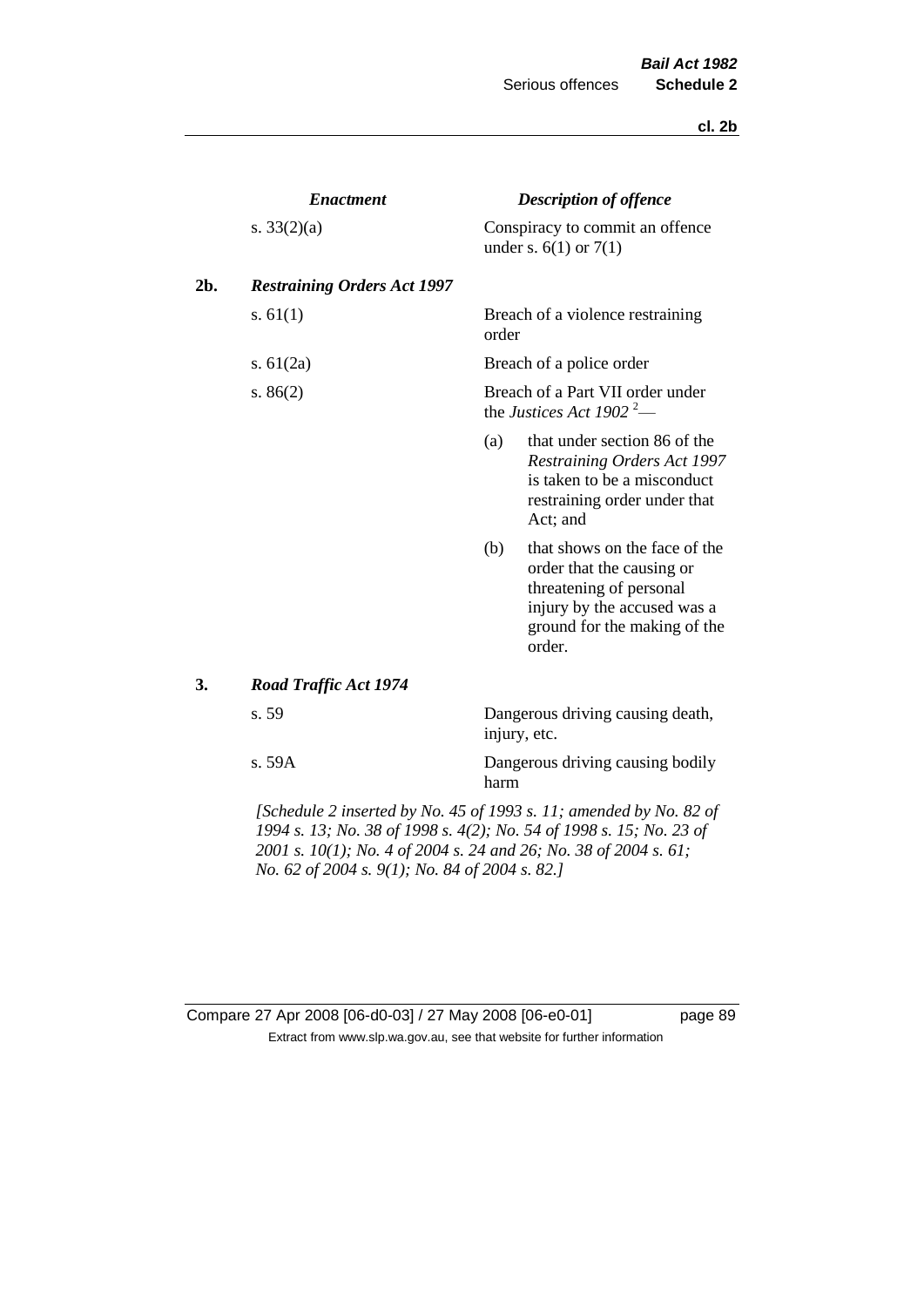# **Notes**

<sup>1</sup> This is a compilation of the *Bail Act 1982* and includes the amendments made by the other written laws referred to in the following table  $\frac{1}{a}$ , The table also contains information about any reprint.

# **Compilation table**

| <b>Short title</b>                                                                                                                                   | <b>Number</b><br>and year | Assent     | <b>Commencement</b>                                                        |
|------------------------------------------------------------------------------------------------------------------------------------------------------|---------------------------|------------|----------------------------------------------------------------------------|
| Bail Act 1982                                                                                                                                        | 86 of 1982                |            | 18 Nov 1982 6 Feb 1989 (see s. 2 and<br><i>Gazette</i> 27 Jan 1989 p. 263) |
| Acts Amendment<br>(Abolition of Capital)<br>Punishment) Act 1984<br>Pt. III                                                                          | 52 of 1984                | 5 Sep 1984 | 3 Oct 1984                                                                 |
| <b>Bail Amendment</b><br>Act 1984 <sup>4</sup>                                                                                                       | 74 of 1984                |            | 29 Nov 1984 6 Feb 1989 (see s. 2 and<br><i>Gazette</i> 27 Jan 1989 p. 263) |
| <b>Bail Amendment</b><br>Act 1988                                                                                                                    | 15 of 1988                | 6 Sep 1988 | 6 Feb 1989 (see s. 2 and<br><i>Gazette</i> 27 Jan 1989 p. 263)             |
| Reprint of the Bail Act 1982 under the Reprints Act 1984 and s. 21 of the Bail<br>Amendment Act 1988 <sup>5</sup> (includes amendments listed above) |                           |            |                                                                            |
| Criminal Law<br>Amendment Act 1988                                                                                                                   | 70 of 1988                |            | 15 Dec 1988 6 Feb 1989 (see s. 2(2)(b) and<br>Gazette 27 Jan 1989 p. 263). |

| Amendment Act 1988<br>Pt.4                                                        |            | 10.0001700  | $\sigma$ 1 co 1,000 (500 $\sigma$ = $(2/10)$ and<br>Gazette 27 Jan 1989 p. 263) |
|-----------------------------------------------------------------------------------|------------|-------------|---------------------------------------------------------------------------------|
| Acts Amendment<br>(Children's Court)<br>Act 1988 Pt. 13                           | 49 of 1988 | 22 Dec 1988 | 1 Dec 1989 (see s. 2 and<br>Gazette 24 Nov 1989 p. 4327)                        |
| Justices Amendment<br>Act 1989 s. 18                                              | 33 of 1989 |             | 22 Dec 1989 1 Jun 1991 (see s. 2 and<br><i>Gazette</i> 17 May 1991 p. 2455)     |
| <b>Community Corrections</b><br><b>Legislation Amendment</b><br>Act 1990 Pt. 2    | 61 of 1990 | 17 Dec 1990 | 3 Apr 1991 (see s. 2 and<br>Gazette 22 Mar 1991 p. 1209)                        |
| Child Welfare<br>Amendment Act<br>$(No. 2)$ 1990 s. 15                            | 83 of 1990 | 22 Dec 1990 | 1 Aug 1991 (see s. 2 and<br>Gazette 1 Aug 1991 p. 3983)                         |
| Children's Court of<br>Western Australia<br>Amendment Act<br>$(No. 2)$ 1991 s. 21 | 15 of 1991 | 21 Jun 1991 | 9 Aug 1991 (see s. 2(2) and<br>Gazette 9 Aug 1991 p. 4101)                      |

**Reprint of the** *Bail Act 1982* **as at 17 Oct 1991** (includes amendments listed above)

page 90 Compare 27 Apr 2008 [06-d0-03] / 27 May 2008 [06-e0-01] Extract from www.slp.wa.gov.au, see that website for further information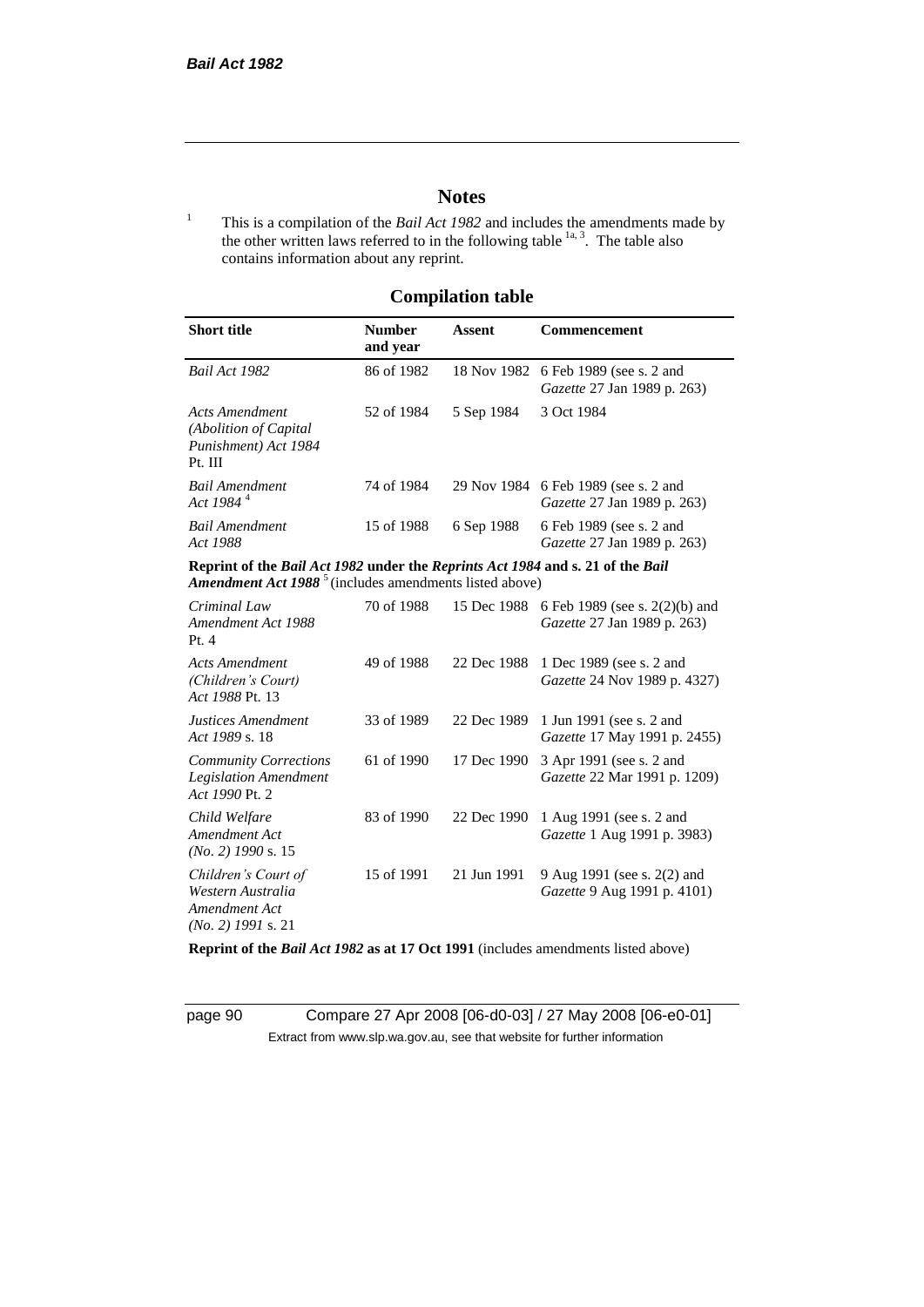| <b>Short title</b>                                                                         | <b>Number</b><br>and year | <b>Assent</b> | Commencement                                                                                                                                                            |
|--------------------------------------------------------------------------------------------|---------------------------|---------------|-------------------------------------------------------------------------------------------------------------------------------------------------------------------------|
| <b>Acts Amendment (Sexual</b><br>Offences) Act 1992 Pt. 3                                  | 14 of 1992                | 17 Jun 1992   | 1 Aug 1992 (see s. 2 and<br>Gazette 28 Jul 1992 p. 3671)                                                                                                                |
| <b>Acts Amendment</b><br>(Ministry of Justice)<br>Act 1993 Pt. 3 <sup>6</sup>              | 31 of 1993                | 15 Dec 1993   | 1 Jul 1993 (see s. 2)                                                                                                                                                   |
| Criminal Procedure<br>Amendment Act 1993<br>Pt. $2^7$                                      | 45 of 1993                | 20 Dec 1993   | Act other than s. 7-9 and<br>10(2)(b): 17 Jan 1994 (see<br>s. $2(1)$ ;<br>s. 7-9 and $10(2)(b)$ : 4 Mar 1994<br>(see s. $2(2)$ and <i>Gazette</i><br>4 Mar 1994 p. 915) |
| Criminal Law<br>Amendment Act 1994<br>s. $13(1)$ and $(2)$                                 | 82 of 1994                | 23 Dec 1994   | 20 Jan 1995 (see s. 2(2))                                                                                                                                               |
| Acts Amendment (Fines,<br>Penalties and<br><b>Infringement Notices</b> )<br>Act 1994 Pt. 3 | 92 of 1994                | 23 Dec 1994   | 1 Jan 1995 (see s. 2(1) and<br>Gazette 30 Dec 1994 p. 7211)                                                                                                             |
| Sentencing<br>(Consequential<br>Provisions) Act 1995 Pt. 5                                 | 78 of 1995                | 16 Jan 1996   | 4 Nov 1996 (see s. 2 and<br>Gazette 25 Oct 1996 p. 5632)                                                                                                                |
| Coroners Act 1996 s. 61                                                                    | 2 of 1996                 |               | 24 May 1996 7 Apr 1997 (see s. 2 and<br>Gazette 18 Mar 1997 p. 1529)                                                                                                    |
| <b>Mental Health</b><br>(Consequential<br>Provisions) Act 1996 Pt. 2                       | 69 of 1996                |               | 13 Nov 1996 13 Nov 1997 (see s. 2)                                                                                                                                      |

**Reprint of the** *Bail Act 1982* **as at 13 Mar 1997** (includes amendments listed above except those in the *Coroners Act 1996* and the *Mental Health (Consequential Provisions) Act 1996*) (corrections in *Gazette* 25 Jul 1997 p. 3909 and 14 Nov 1997 p. 6426)

*Statutes (Repeals and Minor Amendments) Act 1997* s. 21 57 of 1997 15 Dec 1997 15 Dec 1997 (see s. 2(1)) *Criminal Law Amendment Act (No. 1) 1998* s. 4(2) 38 of 1998 25 Sep 1998 23 Oct 1998

Compare 27 Apr 2008 [06-d0-03] / 27 May 2008 [06-e0-01] page 91 Extract from www.slp.wa.gov.au, see that website for further information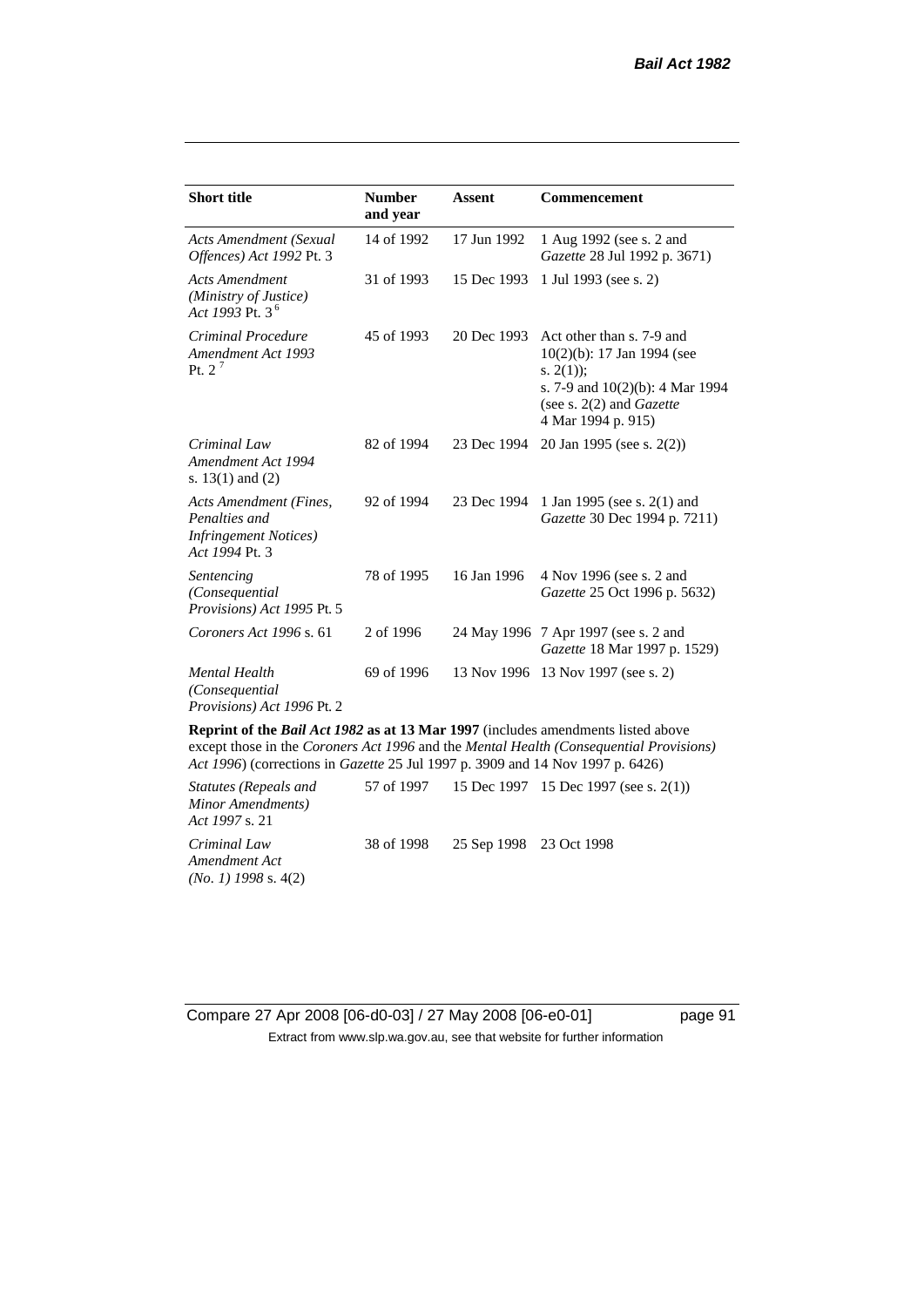| <b>Short title</b>                                                                                                                                        | <b>Number</b> | Assent      | Commencement                                                                                                                                                                                                                                                                                                                                   |
|-----------------------------------------------------------------------------------------------------------------------------------------------------------|---------------|-------------|------------------------------------------------------------------------------------------------------------------------------------------------------------------------------------------------------------------------------------------------------------------------------------------------------------------------------------------------|
|                                                                                                                                                           | and year      |             |                                                                                                                                                                                                                                                                                                                                                |
| <b>Bail Amendment</b><br>Act 1998 <sup>8</sup>                                                                                                            | 54 of 1998    | 11 Jan 1999 | s. 1 and 2: 11 Jan 1999;<br>Pt. 4 and 7: 15 May 1999<br>(see s. 2 and Gazette<br>11 May 1999 p. 1905);<br>Pt. 2, 3 and 5 (other than s. 12):<br>8 Mar 2000 (see s. 2 and<br>Gazette 7 Mar 2000 p. 1039);<br>s. 12: 1 Sep 2000 (see s. 2 and<br>Gazette 29 Aug 2000 p. 4985);<br>Pt. 6: 4 Dec 2000 (see s. 2 and<br>Gazette 4 Dec 2000 p. 6799) |
| Reprint of the Bail Act 1982 as at 27 Aug 1999 (includes amendments listed above<br>except those in the <i>Bail Amendment Act 1998</i> Pt. 2, 3, 5 and 6) |               |             |                                                                                                                                                                                                                                                                                                                                                |
| Court Security and<br><b>Custodial Services</b><br>(Consequential<br>Provisions) Act 1999 Pt. 3                                                           | 47 of 1999    | 8 Dec 1999  | 18 Dec 1999 (see s. 2 and<br>Gazette 17 Dec 1999 p. 6175-6)                                                                                                                                                                                                                                                                                    |
| Criminal Law Amendment<br>Act 2001 s. $10(1)$                                                                                                             | 23 of 2001    | 26 Nov 2001 | 24 Dec 2001                                                                                                                                                                                                                                                                                                                                    |
| Criminal Investigation<br>(Identifying People)<br>Act 2002 s. 96                                                                                          | 6 of 2002     | 4 Jun 2002  | 20 Nov 2002 (see s. 2 and<br>Gazette 19 Nov 2002 p. 5505)                                                                                                                                                                                                                                                                                      |
| Criminal Law (Procedure)<br>Amendment Act 2002 Pt. 4<br>Div. 1                                                                                            | 27 of 2002    | 25 Sep 2002 | 27 Sep 2002 (see s. 2 and<br>Gazette 27 Sep 2002 p. 4875)                                                                                                                                                                                                                                                                                      |
| Sentencing Legislation<br>Amendment and Repeal<br>Act 2003 s. 29(3) and 37                                                                                | 50 of 2003    | 9 Jul 2003  | s. 29(3): 31 Aug 2003 (see s. 2<br>and Gazette 29 Aug 2003<br>p. 3833);<br>s. 37: 15 May 2004 (see s. 2 and<br>Gazette 14 May 2004 p. 1445)                                                                                                                                                                                                    |
| Acts Amendment and<br>Repeal (Courts and Legal<br>Practice) Act 2003 s. 88<br>and 121 $9$                                                                 | 65 of 2003    | 4 Dec 2003  | 1 Jan 2004 (see s. 2 and <i>Gazette</i><br>30 Dec 2003 p. 5722)                                                                                                                                                                                                                                                                                |
| Statutes (Repeals and<br>Minor Amendments)<br>Act 2003 s. 29                                                                                              | 74 of 2003    | 15 Dec 2003 | 15 Dec 2003 (see s. 2)                                                                                                                                                                                                                                                                                                                         |
| Criminal Code Amendment<br>Act 2004 s. 24, 26 and 58                                                                                                      | 4 of 2004     | 23 Apr 2004 | 21 May 2004 (see s. 2)                                                                                                                                                                                                                                                                                                                         |

page 92 Compare 27 Apr 2008 [06-d0-03] / 27 May 2008 [06-e0-01] Extract from www.slp.wa.gov.au, see that website for further information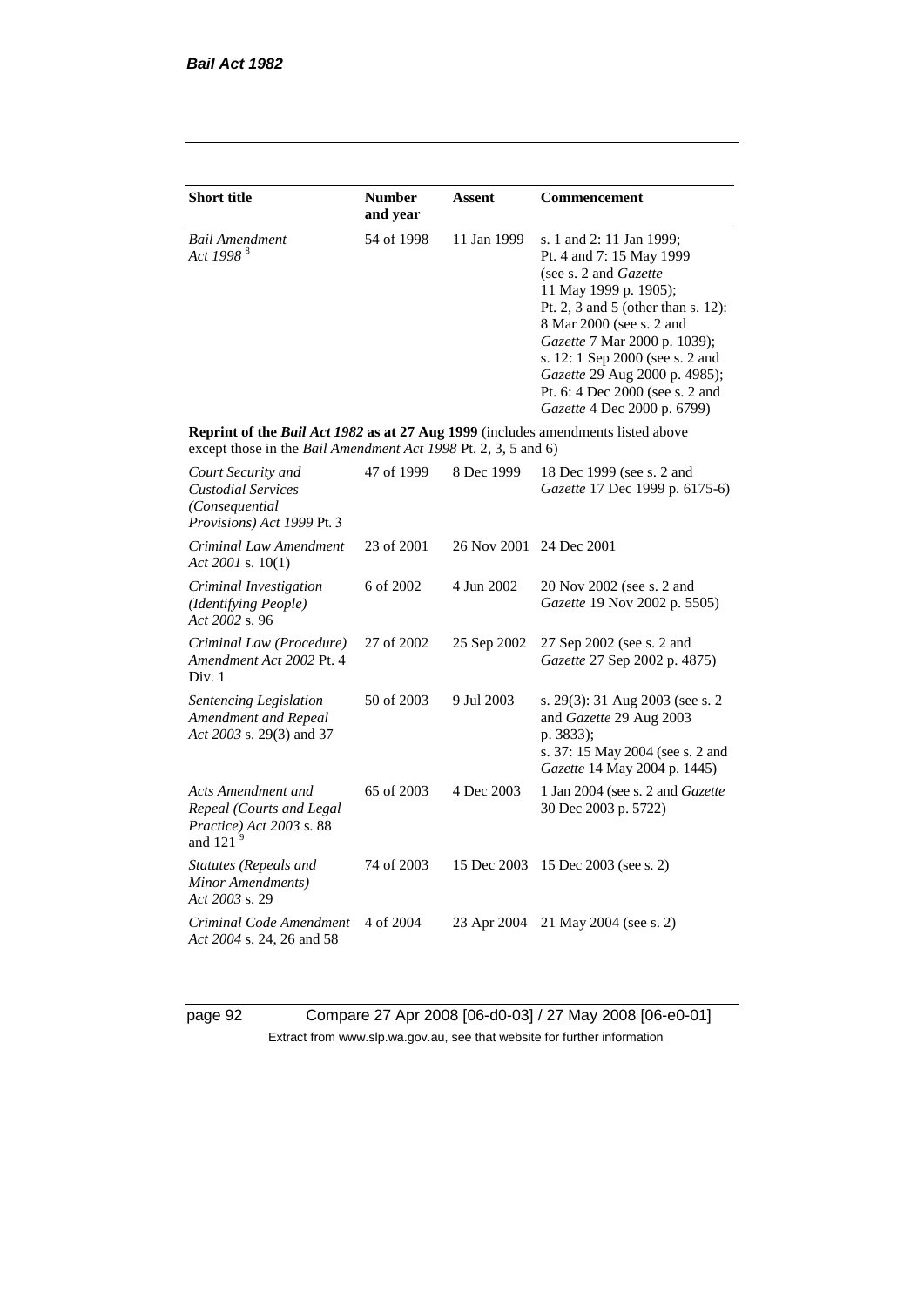| <b>Short title</b>                                                                                           | <b>Number</b> | <b>Assent</b> | <b>Commencement</b>                                                                                                                                                                                                                                                                                                                                          |
|--------------------------------------------------------------------------------------------------------------|---------------|---------------|--------------------------------------------------------------------------------------------------------------------------------------------------------------------------------------------------------------------------------------------------------------------------------------------------------------------------------------------------------------|
|                                                                                                              | and year      |               |                                                                                                                                                                                                                                                                                                                                                              |
| Sentencing Legislation<br>Amendment Act 2004 s. 13                                                           | 27 of 2004    | 14 Oct 2004   | 31 May 2006 (see s. 2 and<br>Gazette 30 May 2006 p. 1965)                                                                                                                                                                                                                                                                                                    |
| Children and Community<br><i>Services Act 2004 s. 251</i>                                                    | 34 of 2004    | 20 Oct 2004   | 1 Mar 2006 (see s. 2 and<br>Gazette 14 Feb 2006 p. 695)                                                                                                                                                                                                                                                                                                      |
| <b>Acts Amendment (Family</b><br>and Domestic Violence)<br>Act 2004 Pt. 3                                    | 38 of 2004    | 9 Nov 2004    | 1 Dec 2004 (see s. 2 and<br>Gazette 26 Nov 2004 p. 5309)                                                                                                                                                                                                                                                                                                     |
| Acts Amendment (Court of<br>Appeal) Act 2004 s. 28                                                           | 45 of 2004    | 9 Nov 2004    | s. $28(1)$ , (2) and (4) (other than<br>the amendment to s. $7A(1)$ :<br>1 Feb 2005 (see. s. 2 and<br>Gazette 14 Jan 2005 p. 163);<br>s. $28(3)$ and $(4)$ (the<br>amendment to s. $7A(1)$ :<br>2 May 2005 (see, s. 2 and<br>Gazette 14 Jan 2005 p. 163)                                                                                                     |
| Courts Legislation<br>Amendment and Repeal<br>Act 2004 s. 141 <sup>10</sup>                                  | 59 of 2004    | 23 Nov 2004   | 1 May 2005 (see s. 2 and<br>Gazette 31 Dec 2004 p. 7128)                                                                                                                                                                                                                                                                                                     |
| Misuse of Drugs<br>Amendment Act 2004 s. 9(1)                                                                | 62 of 2004    | 24 Nov 2004   | 1 Jan 2005 (see s. 2 and <i>Gazette</i><br>10 Dec 2004 p. 5965)                                                                                                                                                                                                                                                                                              |
| Criminal Procedure and<br>Appeals (Consequential and<br>Other Provisions) Act 2004<br>Pt. 3 and s. 82 and 83 | 84 of 2004    | 16 Dec 2004   | 2 May 2005 (see s. 2 and<br>Gazette 31 Dec 2004 p. 7129<br>(correction in Gazette<br>7 Jan 2005 p. 53))                                                                                                                                                                                                                                                      |
| Appeal) Act 2004 s. 28(3) and (4) (the amendment to s. 7A(1)), the Children and                              |               |               | Reprint 5: The Bail Act 1982 as at 1 Apr 2005 (includes amendments listed above except<br>those in the Sentencing Legislation Amendment Act 2004, the Acts Amendment (Court of<br>Community Services Act 2004, the Courts Legislation Amendment and Repeal Act 2004<br>and the Criminal Procedure and Appeals (Consequential and Other Provisions) Act 2004) |

*Planning and Development (Consequential and Transitional Provisions) Act 2005* s. 15 12 Dec 2005 9 Apr 2006 (see s. 2 and *Gazette* 21 Mar 2006 p. 1078) *Criminal Investigation (Consequential Provisions) Act 2006* Pt. 2 59 of 2006 16 Nov 2006 1 Jul 2007 (see s. 2 and *Gazette* 22 Jun 2007 p. 2838) *Prisons and Sentencing Legislation Amendment Act 2006* Pt. 5 65 of 2006 8 Dec 2006 4 Apr 2007 (see s. 2 and *Gazette* 3 Apr 2007 p. 1491)

**Reprint 6: The** *Bail Act 1982* **as at 14 Sep 2007** (includes amendments listed above)

Compare 27 Apr 2008 [06-d0-03] / 27 May 2008 [06-e0-01] page 93 Extract from www.slp.wa.gov.au, see that website for further information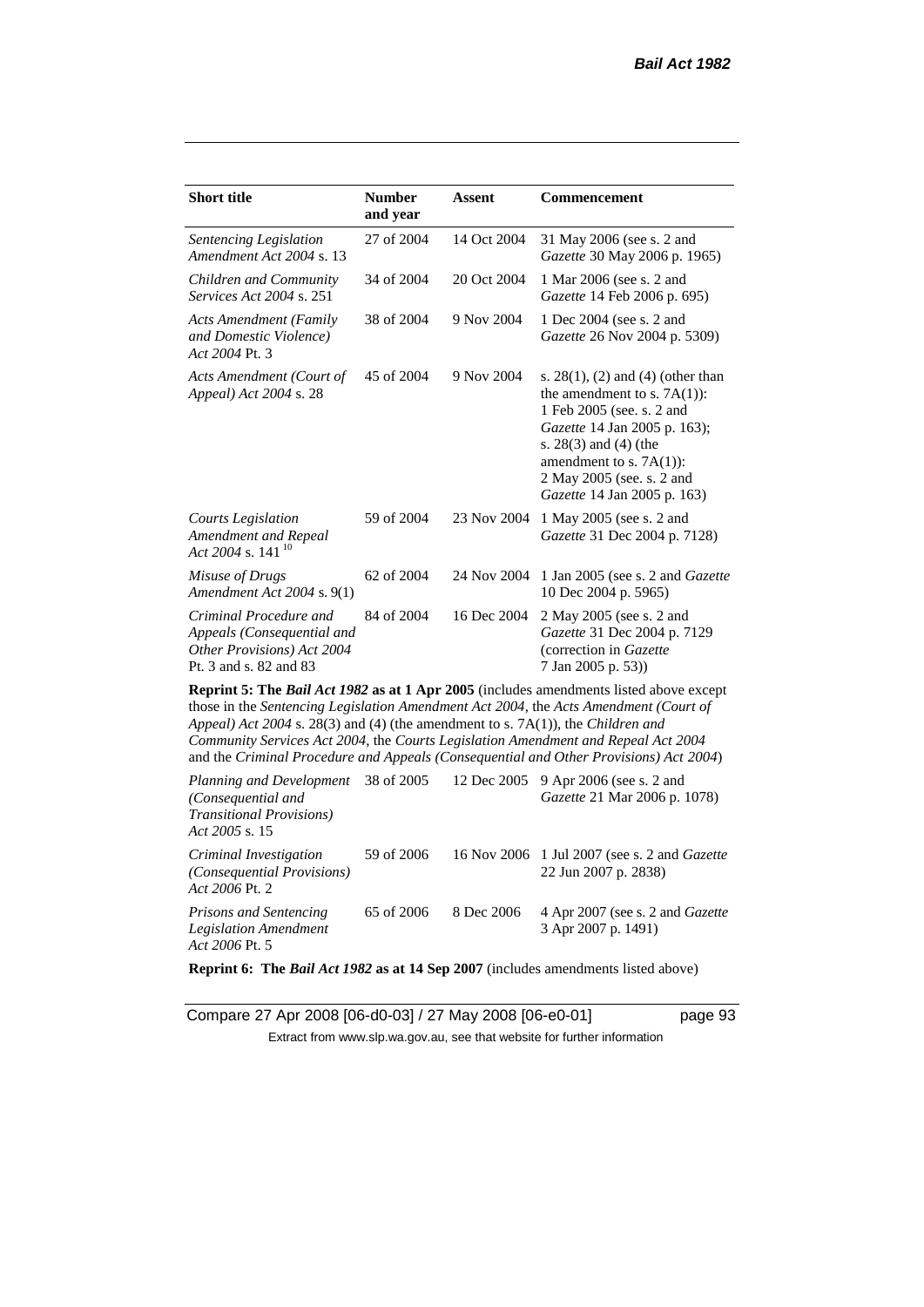| <b>Short title</b>                                    | <b>Number</b><br>and year | Assent | <b>Commencement</b>                                                          |
|-------------------------------------------------------|---------------------------|--------|------------------------------------------------------------------------------|
| Criminal Law and Evidence<br>Amendment Act 2008 s. 56 | 2 of 2008                 |        | 12 Mar 2008 27 Apr 2008 (see s. 2 and<br><i>Gazette</i> 24 Apr 2008 p. 1559) |

<sup>1a</sup> On the date as at which this compilation was prepared, provisions referred to in the following table had not come into operation and were therefore not included in this compilation. For the text of the provisions see the endnotes referred to in the table.

|  | Provisions that have not come into operation |
|--|----------------------------------------------|
|--|----------------------------------------------|

| <b>Short title</b>                                                                              | Number<br>and year | Assent      | <b>Commencement</b>                     |
|-------------------------------------------------------------------------------------------------|--------------------|-------------|-----------------------------------------|
| <b>Machinery of Government</b><br>(Miscellaneous<br>Amendments) Act 2006<br>Pt. 3 Div. $1^{11}$ | 28 of 2006         | 26 Jun 2006 | To be proclaimed (see s. 2)             |
| <b>Bail Amendment Act 2008</b><br>Pt. $2^{14}$                                                  | 6 of 2008          |             | 31 Mar 2008 To be proclaimed (see s. 2) |
| <b>Medical Practitioners</b><br>Act 2008 s. $162^{15}$                                          | 22 of 2008         |             | 27 May 2008 To be proclaimed (see s. 2) |

<sup>2</sup> The short title of the *Justices Act 1902* was changed to the *Criminal Procedure (Summary) Act 1902* by the *Courts Legislation Amendment and Repeal Act 2004*  s. 25. The Act was then repealed by the *Criminal Procedure and Appeal (Consequential and Other Provisions) Act 2004.*

- <sup>3</sup> The amendment in the *Sentencing Legislation Amendment and Repeal Act 1999* s. 26 had not come into operation when it was repealed by the *Sentencing Legislation Amendment and Repeal Act 2003* s. 31.
- <sup>4</sup> The *Bail Amendment Act 1984* s. 10 and 11 were repealed by the *Bail Amendment Act 1988* s. 20.
- <sup>5</sup> The *Bail Act 1982* was not in operation at the time when the reprint was compiled, but the reprinting was authorised by s. 21 of the *Bail Amendment Act 1988*.
- <sup>6</sup> The *Acts Amendment (Ministry of Justice) Act 1993* Pt. 19 is a transitional provision that is of no further effect.

page 94 Compare 27 Apr 2008 [06-d0-03] / 27 May 2008 [06-e0-01] Extract from www.slp.wa.gov.au, see that website for further information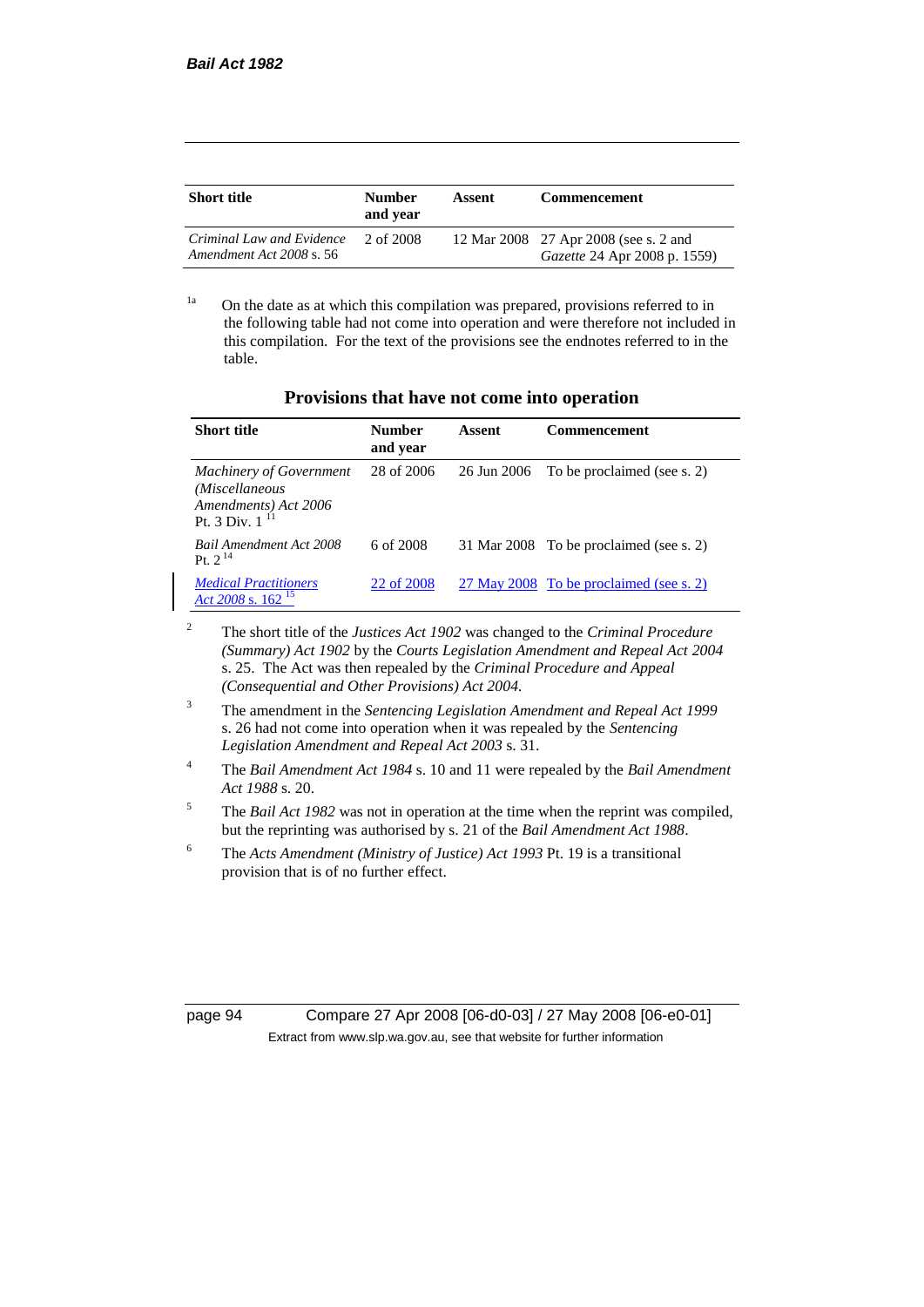<sup>7</sup> The *Criminal Procedure Amendment Act 1993* s. 13 reads as follows:

#### **13. Transitional**

- (1) The amendments to the principal Act effected by a provision of this Part apply in relation to —
	- (a) a child arrested for any offence; and
	- (b) a person, other than a child, arrested for a serious offence,

on or after the day on which that provision comes into operation.

- (2) In subsection (1) **"child"** and **"serious offence"** have the same meanings as in the principal Act.
- <sup>8</sup> The *Bail Amendment Act 1998* s. 6(2) is a transitional provision that is of no further effect.
- <sup>9</sup> The *Acts Amendment and Repeal (Courts and Legal Practice) Act 2003* s. 97 reads as follows:

 $\epsilon$ 

 $\alpha$ 

#### **97. References to Crown Solicitor**

If in a written law or other document or instrument there is a reference to the Crown Solicitor that reference may, where the context so requires, be read as if it had been amended to be a reference to the State Solicitor.

".

".

- <sup>10</sup> The amendment in the *Courts Legislation Amendment and Repeal Act 2004* s. 141 (amending Sch. 1 Pt. A cl. 4) is not included because the clause it sought to amend had been amended by the *Acts Amendment (Court of Appeal) Act 2004* s. 28(4) before the amendment purported to come into operation.
- <sup>11</sup> On the date as at which this compilation was prepared, the *Machinery of Government (Miscellaneous Amendments) Act 2006* Pt. 3 Div. 1 had not come into operation. It reads as follows:

#### $\alpha$

# **Part 3 — Attorney General, and Justice**

### **Division 1 —** *Bail Act 1982*

### **30. The Act amended**

The amendments in this Division are to the *Bail Act 1982*.

Compare 27 Apr 2008 [06-d0-03] / 27 May 2008 [06-e0-01] page 95 Extract from www.slp.wa.gov.au, see that website for further information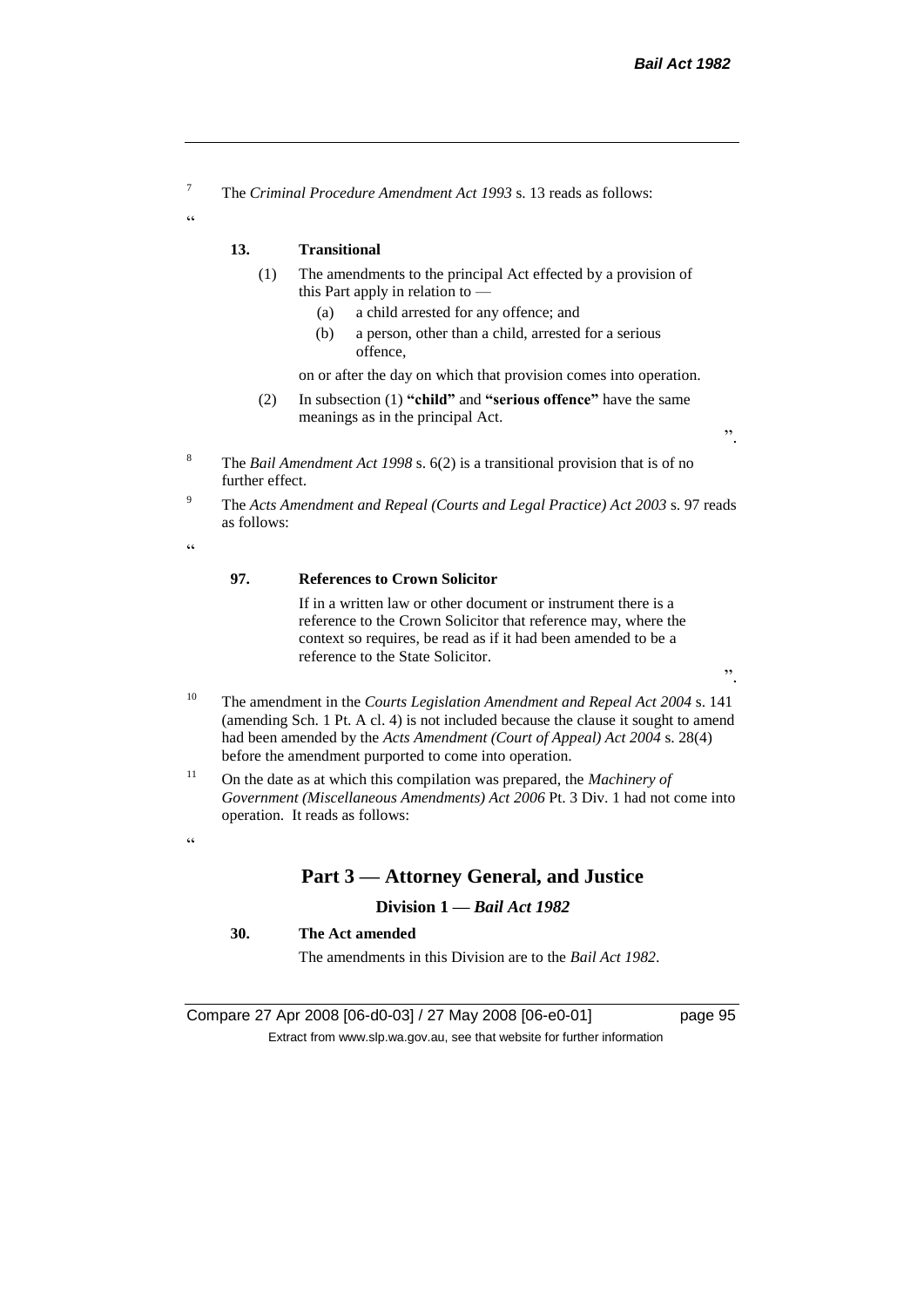#### **31. Section 3 amended**

- (1) Section 3(1) is amended as follows:
	- (a) by inserting the following definitions in the appropriate alphabetical positions —
- $\epsilon$

**"CEO"** means the chief executive officer of the Department; **"Department"** means the department of the Public Service principally assisting in the administration of this Act;

";

".

- (b) in the definition of "authorised community services officer" in paragraph (a) by deleting "(Justice)" in both places where it occurs <sup>12</sup>;
- (c) by deleting the definition of "CEO (Justice)"  $^{12}$ .
- (2) Section  $3(5)$  is amended by deleting "department of which he is the chief executive officer" and inserting instead —
	- " Department ".

# **32. Section 66A amended** <sup>12</sup>

Section 66A(2) is amended by deleting "department of which the CEO (Justice) is the chief executive officer" and inserting instead —

" Department ".

"  $CEO$  "

## **33. Various references to CEO (Justice) changed to CEO** <sup>12</sup>

Each provision listed in the Table to this section is amended by deleting "CEO (Justice)" in each place where it occurs and inserting instead —

| <b>Table</b><br>s. 50E<br>s. $3(5)$                                                                      |  |
|----------------------------------------------------------------------------------------------------------|--|
|                                                                                                          |  |
|                                                                                                          |  |
| s. $24A(4)$<br>s. $50F(1)$ , (3), (4) and (5)                                                            |  |
| s. 27A<br>s. 50H                                                                                         |  |
| s.50A<br>s. 50J                                                                                          |  |
| s. $50C(4)(a)$ and (b)<br>s. $50L(1)$                                                                    |  |
| s. $50D(1)(a)$<br>Sch. 1 Part D cl. 3(3)(e)                                                              |  |
| The headings to sections 27A, 50A, 50E, 50F and 50J will be altered by<br>Note:<br>deleting "(Justice)". |  |

<sup>12</sup> The amendments to the *Bail Act 1982* in the *Machinery of Government (Miscellaneous Amendments) Act 2006* Pt. 3 Div. 1 cl. 31(1)(b) and (c), cl. 32

page 96 Compare 27 Apr 2008 [06-d0-03] / 27 May 2008 [06-e0-01] Extract from www.slp.wa.gov.au, see that website for further information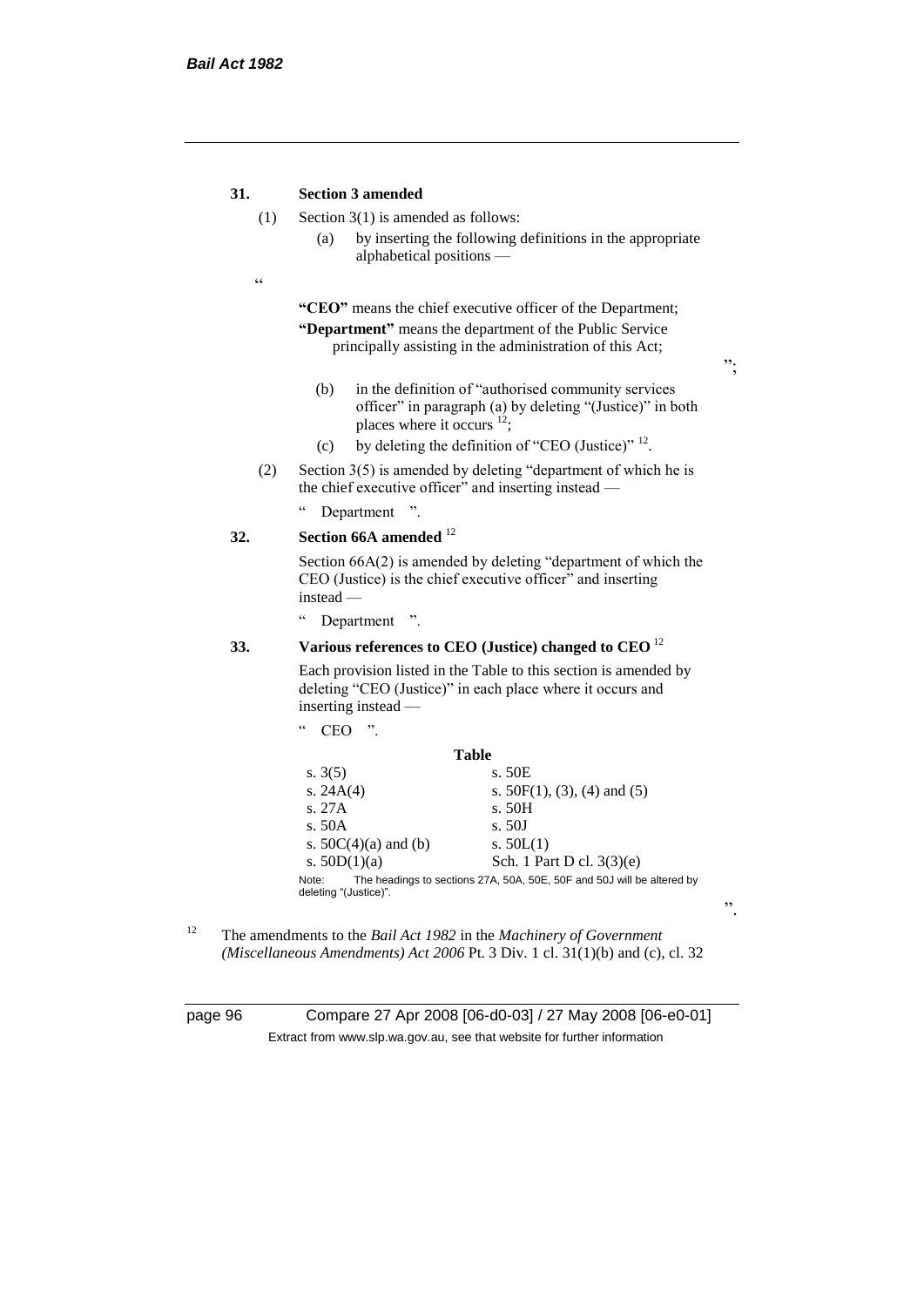and 33 would conflict with amendments by the *Prisons and Sentencing Legislation Amendment Act 2006* Pt. 5.

<sup>13</sup> Footnote no longer applicable.

<sup>14</sup> On the date as at which this compilation was prepared, the *Bail Amendment Act 2008* Pt. 2 had not come into operation. It reads as follows:

.<br>.<br>.

# **Part 2 —** *Bail Act 1982* **amended**

#### **3. The Act amended in this Part**

The amendments in this Part are to the *Bail Act 1982*.

#### **4. Section 3 amended**

Section 3(1) is amended as follows:

(a) by deleting the definition of "appropriate judicial officer" and inserting instead —

 $\epsilon$ 

**"appropriate judicial officer"** means —

- (a) subject to paragraphs (b), (c) and (d), a judicial officer who is empowered to exercise jurisdiction in the court before which the accused is required to appear pursuant to his bail undertaking; or
- (b) if the court is the Court of Appeal, a judge of appeal; or
- (c) except in section 49, a Judge of the Supreme Court or of the Children's Court, as the case may require, in any case where —
	- (i) under section 15 only a Judge of the Supreme Court or of the Children's Court has power to grant bail; or
	- (ii) a judicial officer has exercised the power contained in section 31(2)(d),

for the appearance in question; or

(d) except in section 49, a Judge of the Supreme Court, of the District Court, or of the Children's Court, as the case may require, in any case where such a Judge has granted bail under section 14 for the appearance in question;

";

(b) in the definition of "court" by deleting paragraph (c) and inserting instead —

Compare 27 Apr 2008 [06-d0-03] / 27 May 2008 [06-e0-01] page 97 Extract from www.slp.wa.gov.au, see that website for further information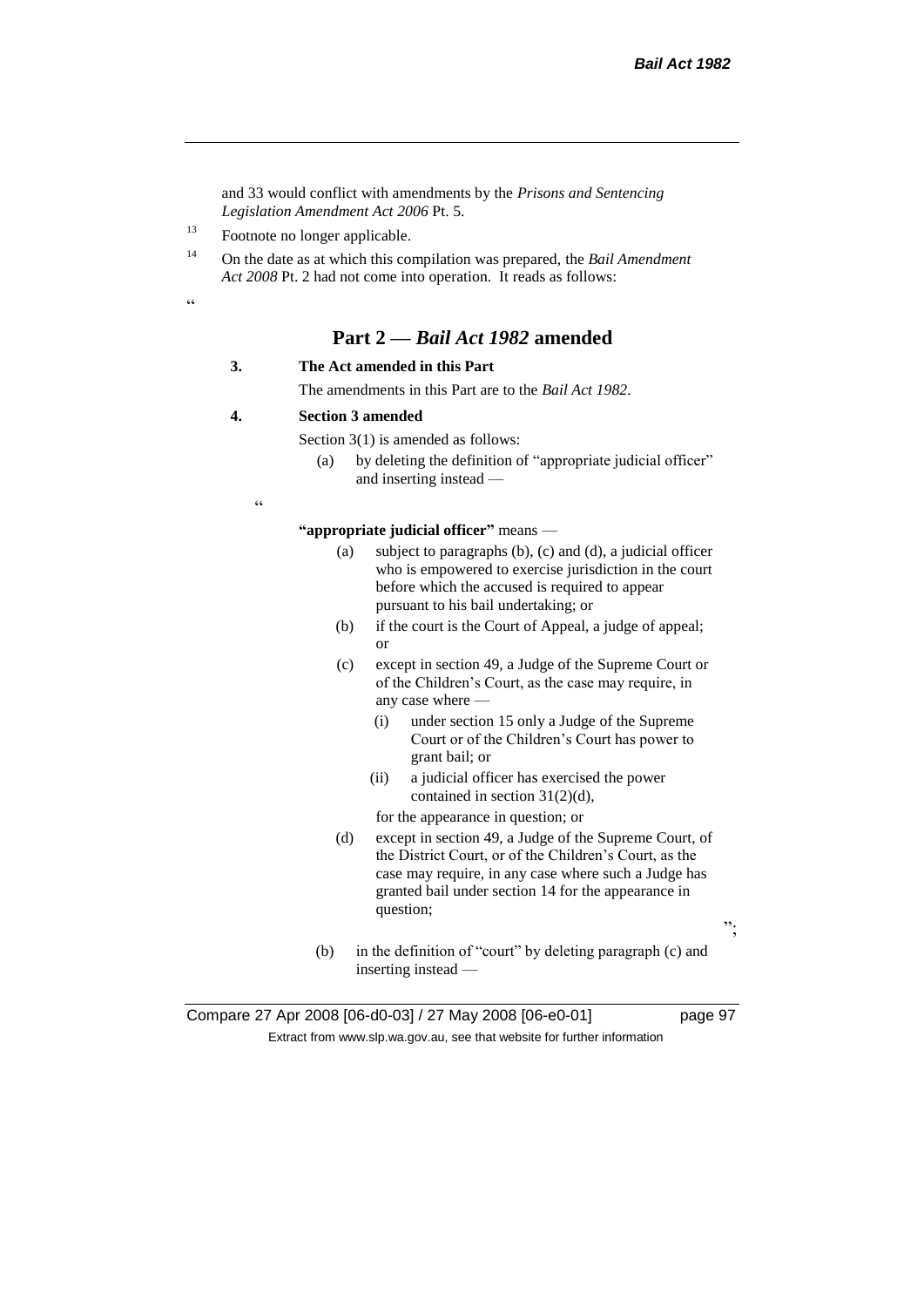$\epsilon\epsilon$ 

| (c)        | the Coroner's Court of Western Australia;                                                                                                                                                                                                                                                                              | ". |
|------------|------------------------------------------------------------------------------------------------------------------------------------------------------------------------------------------------------------------------------------------------------------------------------------------------------------------------|----|
| (c)        | in the definition of "judicial officer" by inserting after<br>"justice"-                                                                                                                                                                                                                                               |    |
| $\epsilon$ |                                                                                                                                                                                                                                                                                                                        |    |
|            | and, where the context so requires, the Court of Appeal<br>exercising jurisdiction under this Act                                                                                                                                                                                                                      | ". |
| (d)        | by inserting in the appropriate alphabetical positions —                                                                                                                                                                                                                                                               |    |
|            | "approved", in relation to a form, means approved by the chief<br>executive officer of the department of the Public Service<br>principally assisting in the administration of this Act;<br>"Chief Judge" means the Chief Judge of the District Court;<br>"Chief Justice" means the Chief Justice of Western Australia; |    |
|            | "court custody centre" has the meaning given in the Court                                                                                                                                                                                                                                                              |    |
|            | Security and Custodial Services Act 1999 section 3;                                                                                                                                                                                                                                                                    |    |
|            | "Director of Public Prosecutions" means -                                                                                                                                                                                                                                                                              |    |
| (a)        | the Director of Public Prosecutions for the State; or                                                                                                                                                                                                                                                                  |    |
| (b)        | the officer in charge in the State of the<br>Commonwealth Office of the Director of Public<br>Prosecutions.                                                                                                                                                                                                            |    |
|            | as the case requires;                                                                                                                                                                                                                                                                                                  |    |
|            | "electronic address" means a facsimile number, email address or<br>other electronic address, as the case requires;                                                                                                                                                                                                     |    |
|            | "electronic communication" means facsimile transmission, email<br>or other form of electronic communication as defined in the<br>Electronic Transactions Act 2003 section 5;                                                                                                                                           |    |
|            | "judge of appeal" has the meaning given in the Supreme Court<br>Act 1935 section 4(1);                                                                                                                                                                                                                                 |    |
|            | "registrar" of a court means -                                                                                                                                                                                                                                                                                         |    |
| (a)        | for a court other than the Coroner's Court of Western<br>Australia, the principal registrar, a registrar or a<br>deputy registrar of the court; or                                                                                                                                                                     |    |
|            | for the Coroner's Court of Western Australia, a                                                                                                                                                                                                                                                                        |    |

page 98 Compare 27 Apr 2008 [06-d0-03] / 27 May 2008 [06-e0-01] Extract from www.slp.wa.gov.au, see that website for further information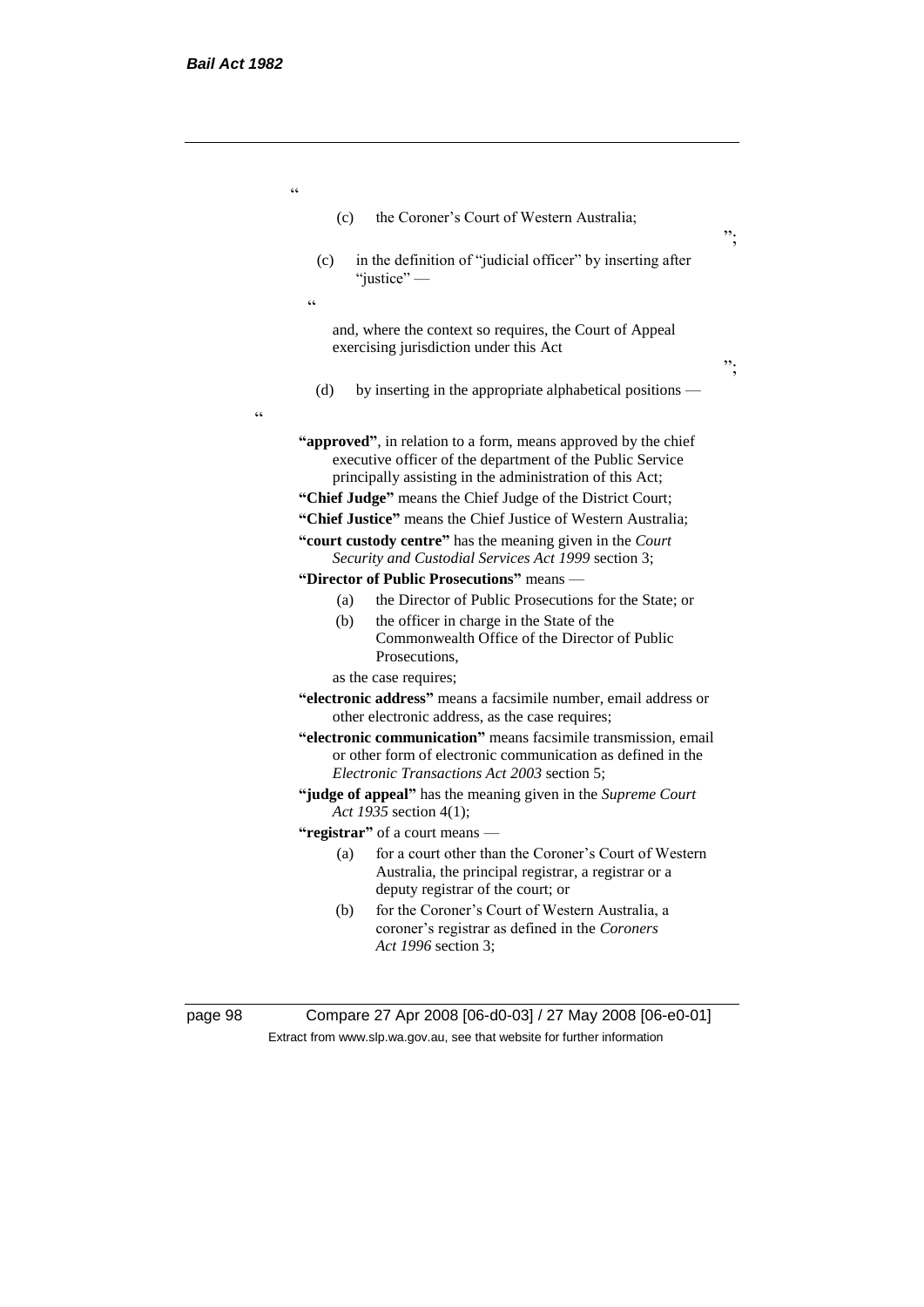#### **5. Section 3A inserted**

After section 3 the following section is inserted —

## <u>،</u>

 $\epsilon$ 

#### **3A. Sending notices by electronic communication**

- (1) A reference in this Act, however expressed, to a notice being sent to a person (the **"addressee"**) by electronic communication is a reference to the notice being sent by electronic communication —
	- (a) to an electronic address provided by the addressee for the purpose of being served with the notice; and
	- (b) in an electronic format that enables it to be printed or otherwise generated by the addressee.
- (2) If a notice is sent in accordance with subsection (1), the notice is to be presumed, unless the contrary is shown, to have been received at the time when, in the ordinary course of events, the electronic communication would have entered the information system, as defined in the *Electronic Transactions Act 2003* section 5, of the addressee.

".

#### **6. Section 4A inserted and transitional provision**

(1) After section 4 the following section is inserted in Part I —

#### **4A. Detention and bail where accused appears in response to summons or court hearing notice**

- $(1)$  Where
	- (a) an accused has appeared in court for an offence pursuant to a summons or court hearing notice issued under the *Criminal Procedure Act 2004*; and
	- (b) a judicial officer adjourns the proceedings,

the accused is not to be detained in custody to further appear before the court for that offence unless the judicial officer so orders.

- (2) If an order is made under subsection (1), the duty described in section 7(1) applies.
- (3) On any appearance in court by the accused a judicial officer to whom section 7(1) applies may revoke an order made under subsection  $(1)$ .

".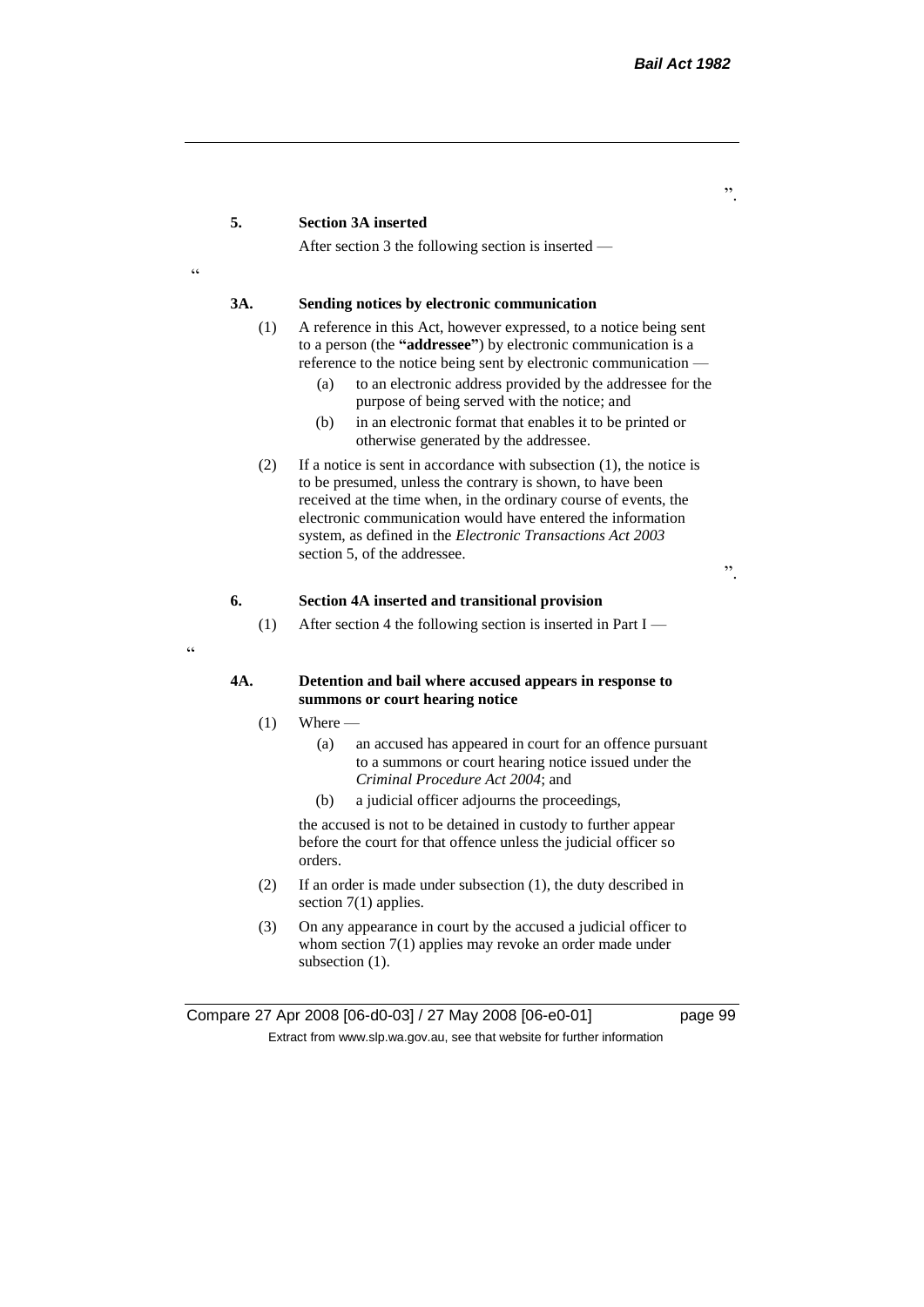(2) The *Bail Act 1982* section 4A as inserted by subsection (1) applies to appearances in court referred to in subsection  $(1)(a)$  of that section that occur after the commencement of this section.

#### **7. Section 5 amended**

Section  $5(2)$  is amended by deleting "7(3)" and inserting instead —

" 7B, 7C, 7E ".

#### **8. Section 7 amended**

- (1) Section 7(1) is amended as follows:
	- (a) by deleting "(including detention during the period of his trial)";
	- (b) by deleting "subsection (2)" and inserting instead " section 7B, 7C or 7E ".
- (2) Section  $7(2)$ , (3) and (4) are repealed.
- (3) Section 7(5) is amended by deleting "power conferred by section 9" and inserting instead —
	- " powers conferred by sections 7A and 9 ".

#### **9. Section 7A replaced by sections 7A to 7F, related amendments to sections 8 and 21 and transitional provisions**

(1) Section 7A is repealed and the following sections are inserted instead —

## **7A. Bail may be dispensed with by court**

- (1) A judicial officer referred to in section 7(1) may, instead of discharging the duty imposed by that subsection, dispense with the requirement for bail for an appearance in court for an offence by an accused if the judicial officer —
	- (a) has jurisdiction to do so under section 13A(1); and
	- (b) may properly do so under section 13A(2).
- (2) Where the requirement for bail is dispensed with under this section, the accused has a right to be at liberty until the accused is required to appear before a court for the offence, but subject to —
	- (a) section 59A; and
	- (b) any requirement that the accused be in custody for some other offence or reason.

"

page 100 Compare 27 Apr 2008 [06-d0-03] / 27 May 2008 [06-e0-01] Extract from www.slp.wa.gov.au, see that website for further information

".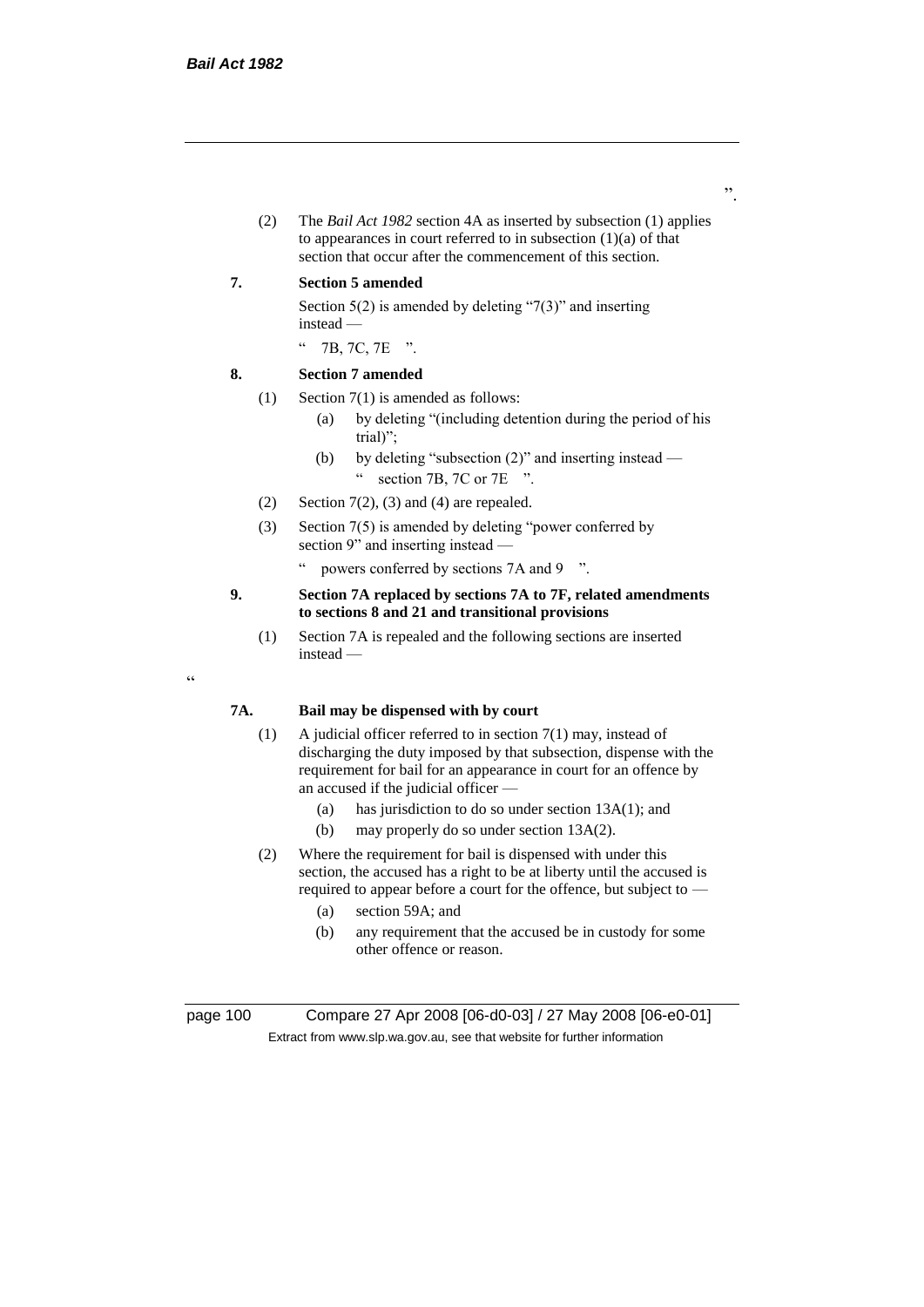#### **7B. Special provision for adult accused in murder cases**

#### (1) In this section —

**"Judge"** means a Judge of the Supreme Court.

- (2) This section applies where
	- (a) an accused is in custody for an offence of wilful murder or murder so that under section 15 only a Judge has power to grant bail; and
	- (b) the accused is not a child.
- (3) Where this section applies the accused, or a person on the accused's behalf, may make an application to a Judge for bail at any time before conviction for the offence.
- (4) Upon an accused's initial appearance in court for an offence of wilful murder or murder, the judicial officer who may order the accused's detention in custody is under a duty to inform the accused of the right conferred by subsection (3).
- $(5)$  Where
	- (a) an accused's case for bail has been considered by a Judge on an application under subsection (3); and
	- (b) bail has been refused,

the accused's case for bail shall not be considered on any subsequent occasion in the same case when the accused's continued detention may be ordered unless subsection (6) applies.

- (6) The accused's case for bail shall again be considered by a Judge if the accused, or a person on the accused's behalf, applies to a Judge and satisfies the Judge that —
	- (a) new facts have been discovered, new circumstances have arisen or the circumstances have changed since bail was refused; or
	- (b) the accused failed to adequately present the accused's case for bail on the previous occasion.
- $(7)$  Where  $-$ 
	- (a) an accused's case for bail has been considered by a Judge on an application under subsection (3); and
	- (b) bail has been granted,

on any subsequent appearance in the same case a judicial officer may order, notwithstanding section 15, that bail is to continue on the same terms and conditions.

(8) The accused is to be taken before a Judge for the purposes of an application under this section only if the Judge so orders.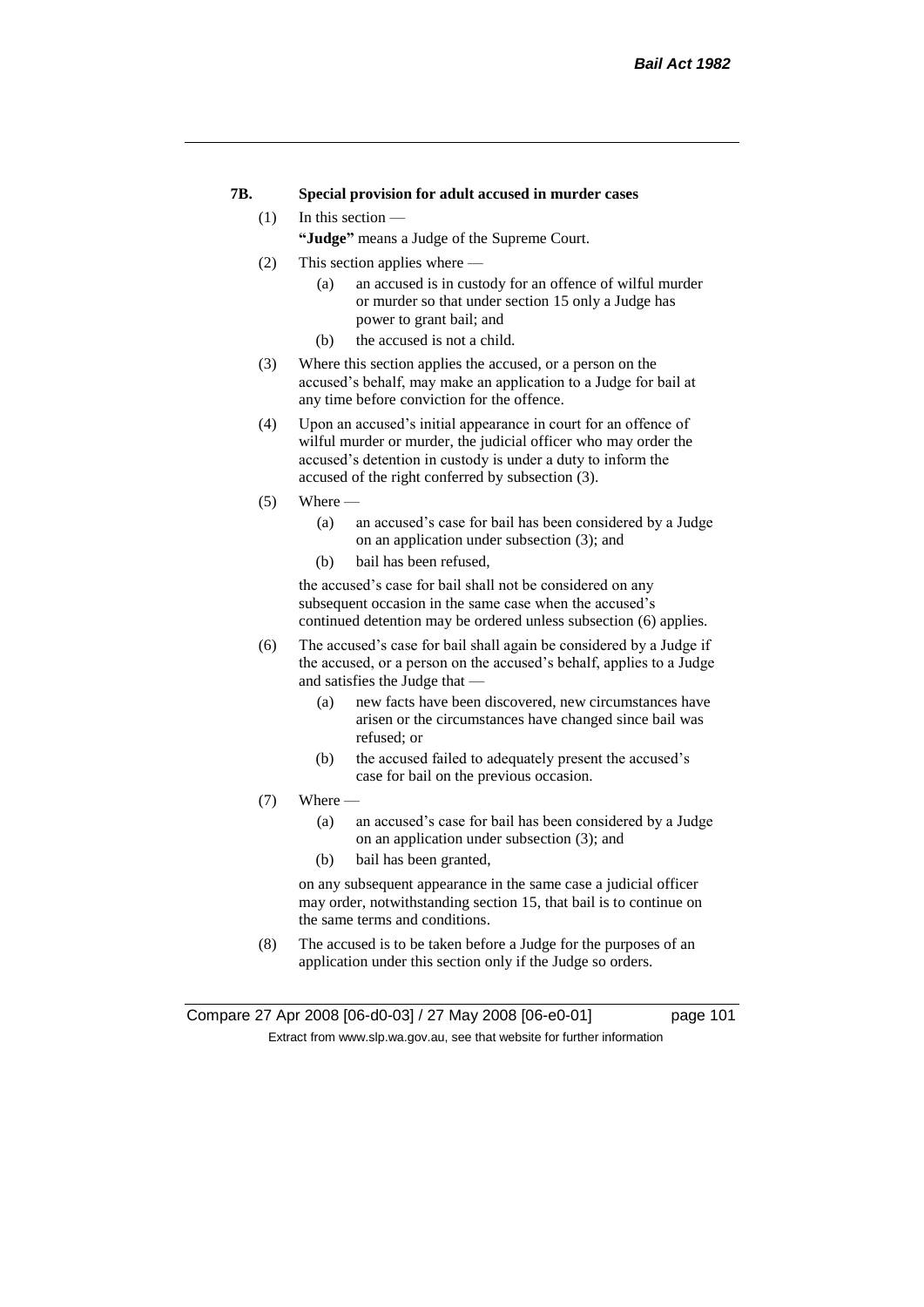#### **7C. Special provision for child accused in murder cases**

- (1) This section applies where a child accused is in custody for an offence of wilful murder or murder so that under section 15 only a Judge of the Children's Court has power to grant bail.
- (2) Where this section applies, the judicial officer referred to in section 7(1) other than a Judge of the Children's Court, shall, whether or not an application for bail is made by the accused or on the accused's behalf, cause the accused to be taken as soon as is practicable before a Judge of the Children's Court for the purpose of having the accused's case for bail considered by the Judge.
- (3) Notwithstanding subsection (2), where
	- (a) the duty described in that subsection has been discharged once in relation to a child accused's case for bail; and
	- (b) bail has on that occasion been refused by a Judge of the Children's Court,

the accused's case for bail need not be considered on any subsequent occasion in the same case when the accused's continued detention may be ordered unless subsection (4) applies.

- (4) On a subsequent occasion the accused may apply to the judicial officer who may order the accused's continued detention for a reconsideration of the accused's case for bail on the ground that —
	- (a) new facts have been discovered, new circumstances have arisen or the circumstances have changed since bail was refused on the occasion mentioned in subsection (3); or
	- (b) the accused failed to adequately present the accused's case for bail on that occasion.
- (5) If the judicial officer is satisfied as to one or more of those grounds the judicial officer shall cause the accused to be taken as soon as is practicable before a Judge of the Children's Court for the purpose of having the accused's case for bail considered by the Judge.

#### **7D. Previous decision may be adopted**

- (1) Notwithstanding section 7(1), after  $-$ 
	- (a) the duty described in that subsection has been discharged once in relation to an accused's case for bail; or
	- (b) a Judge of the Children's Court has considered the case under section 15,

it is sufficient on any subsequent consideration of bail in the same case for a judicial officer, including a Judge of the Children's

page 102 Compare 27 Apr 2008 [06-d0-03] / 27 May 2008 [06-e0-01] Extract from www.slp.wa.gov.au, see that website for further information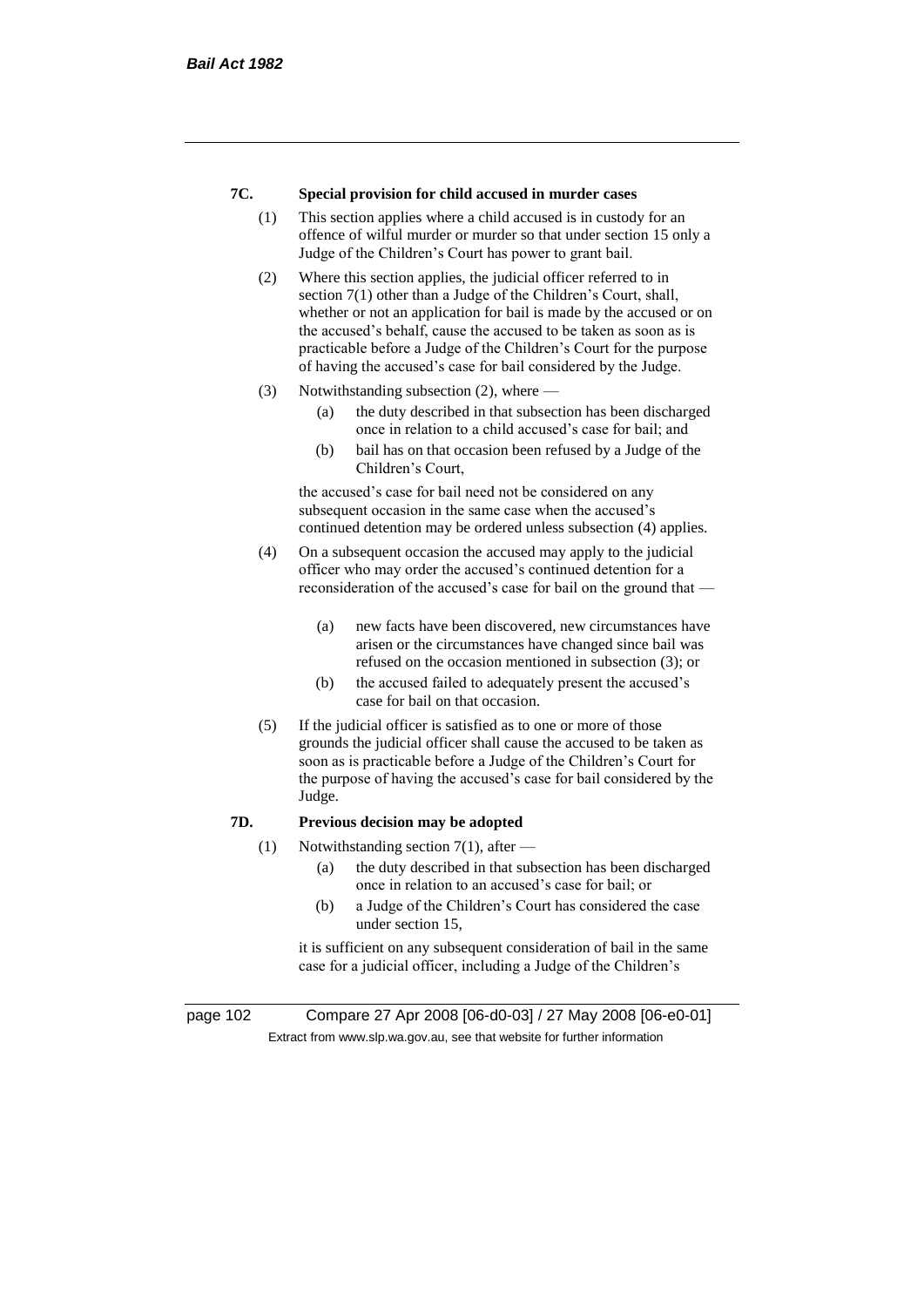Court acting under section 15, to make inquiry of the accused in terms of subsection (2).

- (2) The inquiry to be so made is  $-$ 
	- (a) whether any new fact has been discovered or new circumstance has arisen, or whether the circumstances have changed, since bail was previously granted or refused; and
	- (b) whether the accused considers that the accused failed to adequately present the accused's case for bail on a previous occasion.
- (3) Unless the judicial officer is satisfied that there is any reason of the kind mentioned in subsection (2) for not doing so, the judicial officer may adopt the decision previously made in the case, but with power to make such variations of the terms and conditions of bail as the judicial officer thinks fit.

#### **7E. Bail during trial**

- $(1)$  Where
	- (a) an accused has been refused bail for the accused's appearance for trial for an offence; and
	- (b) the trial extends beyond one day,

a judicial officer referred to in section 7(1) need not comply with that subsection unless the accused, or a person on the accused's behalf, applies for bail.

(2) In subsection  $(1)$  —

**"trial"** means that part of proceedings for an offence when evidence is being received by the court in respect of the offence and also extends to any time when —

- (a) legal argument is being heard; or
- (b) a judicial officer or a jury is deliberating.

#### **7F. Bail for appeal from courts of summary jurisdiction**

- (1) If a person is in custody and an appeal has been commenced under the *Criminal Appeals Act 2004* Part 2 in connection with the decision by virtue of which the person is in custody, the person may apply for bail —
	- (a) if the appeal is to be heard and determined by the Court of Appeal or if an application has been made to the Court of Appeal for leave to appeal to the Court of Appeal to a judge of appeal; or
	- (b) in any other case to a Judge of the Supreme Court.

Compare 27 Apr 2008 [06-d0-03] / 27 May 2008 [06-e0-01] page 103 Extract from www.slp.wa.gov.au, see that website for further information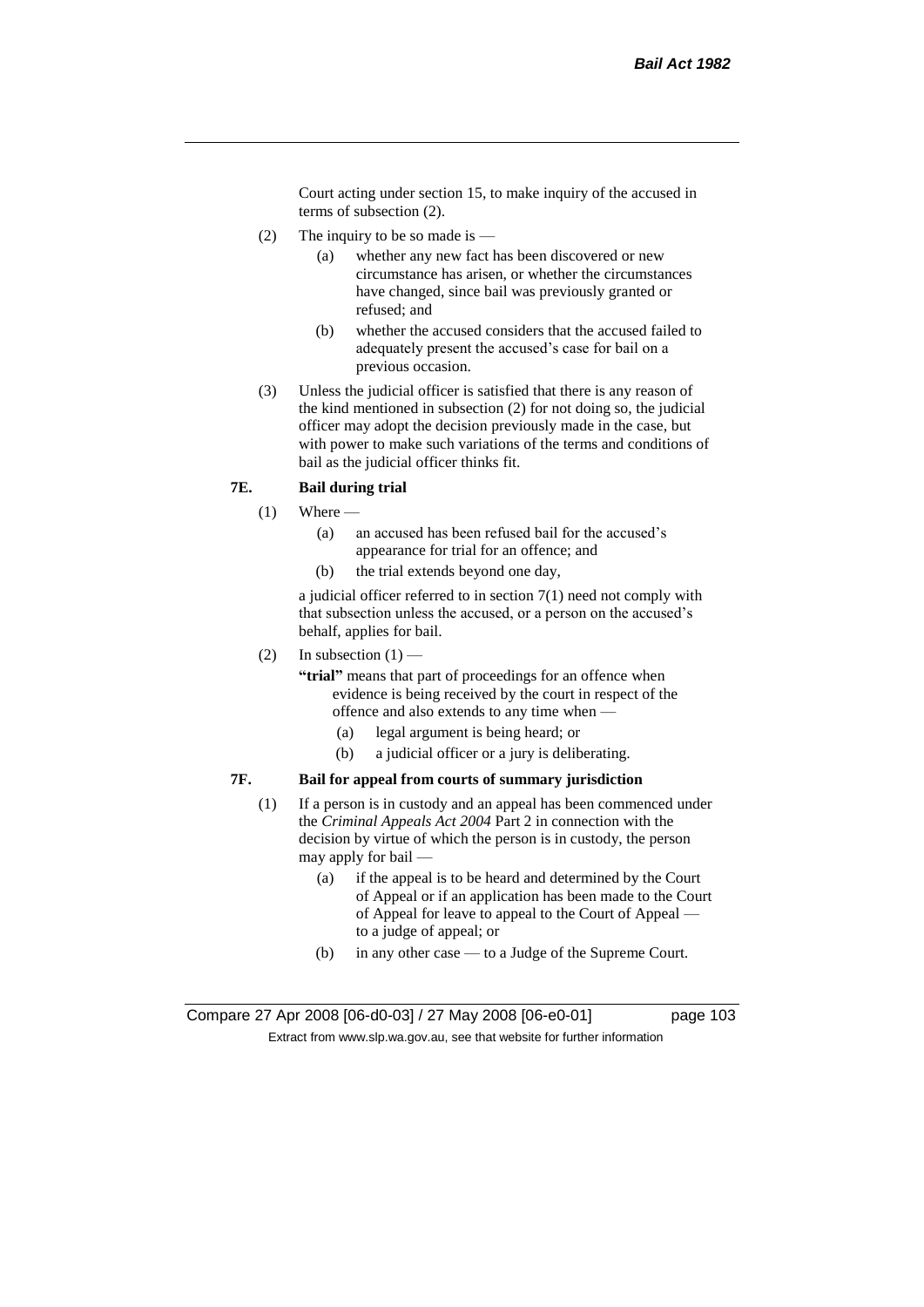|          | (2) | Bail shall not be granted to an applicant for bail under<br>subsection $(1)$ unless —<br>the applicant has given notice of the application for bail<br>(a)<br>$to -$                                                                                                                                                                                                                  |    |
|----------|-----|---------------------------------------------------------------------------------------------------------------------------------------------------------------------------------------------------------------------------------------------------------------------------------------------------------------------------------------------------------------------------------------|----|
|          |     | the Director of Public Prosecutions; or<br>(i)<br>(ii)<br>the State Solicitor,                                                                                                                                                                                                                                                                                                        |    |
|          |     | as the case may require; and<br>(b)<br>that official has been given an opportunity to be heard on<br>the application.                                                                                                                                                                                                                                                                 | ,, |
|          | (2) | Section $8(5)$ is amended by deleting "7A(1)" and inserting<br>$instead -$                                                                                                                                                                                                                                                                                                            |    |
|          |     | $\zeta$ $\zeta$<br>$7F(1)$ ".                                                                                                                                                                                                                                                                                                                                                         |    |
|          | (3) | Section $21(2)$ is amended as follows:<br>after paragraph (a) by inserting —<br>(a)<br>$\epsilon\, \epsilon$<br>or $\dddot{ }$                                                                                                                                                                                                                                                        |    |
|          |     | by deleting paragraph (b) and "or" after it and inserting<br>(b)<br>$instead -$                                                                                                                                                                                                                                                                                                       |    |
|          |     | $\epsilon$                                                                                                                                                                                                                                                                                                                                                                            |    |
|          |     | the Director of Public Prosecutions or the State Solicitor<br>(b)<br>to receive notice and be heard under section $7F(2)$ ; or                                                                                                                                                                                                                                                        | ,, |
|          | (4) | The Bail Act 1982 section 7A as inserted by subsection (1) applies<br>in relation to appearances in court coming within the Bail<br>Act 1982 section 7(1) that occur after the commencement of this<br>section.                                                                                                                                                                       |    |
|          | (5) | The <i>Bail Act 1982</i> section $7B(3)$ as inserted by subsection $(1)$<br>applies so as to enable an accused who is detained in custody after<br>the commencement of this section to make an application allowed<br>for by that subsection.                                                                                                                                         |    |
|          | (6) | The <i>Bail Act 1982</i> section $7B(4)$ as inserted by subsection $(1)$<br>applies in relation to appearances in court coming within that<br>subsection that occur after the commencement of this section.                                                                                                                                                                           |    |
|          | (7) | The Bail Act 1982 section 7B(5) as inserted by subsection (1)<br>applies in relation to an accused who is in custody on the<br>commencement of this section as if the reference in<br>section $7B(5)(a)$ to an application under subsection (3) included a<br>reference to an application under the Bail Act 1982 as in force<br>immediately before the commencement of this section. |    |
| page 104 |     | Compare 27 Apr 2008 [06-d0-03] / 27 May 2008 [06-e0-01]                                                                                                                                                                                                                                                                                                                               |    |

Extract from www.slp.wa.gov.au, see that website for further information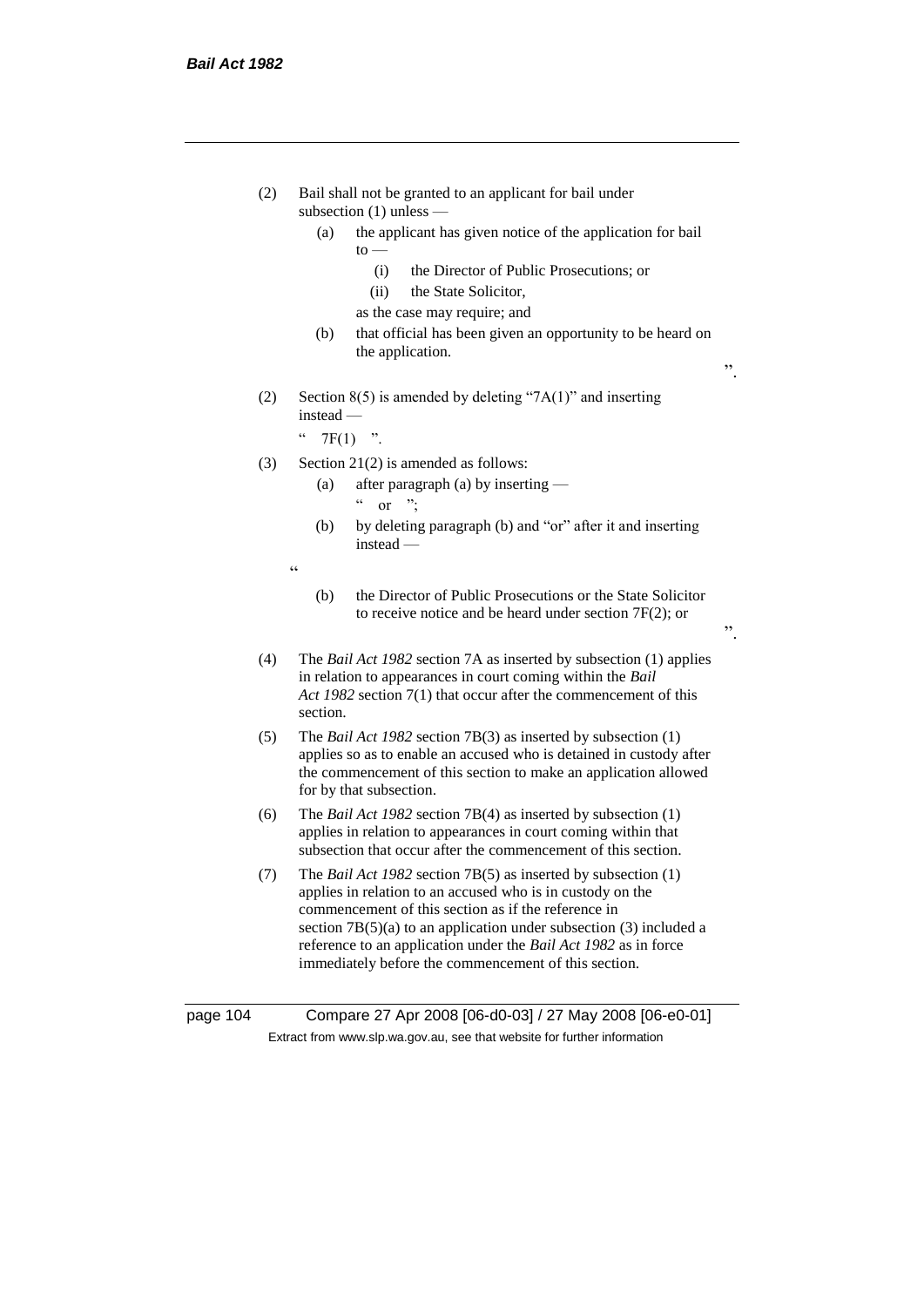- (8) The *Bail Act 1982* section 7C(2) as inserted by subsection (1) applies in relation to appearances in court coming within that subsection that occur after the commencement of this section.
- (9) The *Bail Act 1982* section 7D as inserted by subsection (1) applies to any subsequent consideration of bail referred to in section 7D(1) that occurs after the commencement of this section.
- (10) The *Bail Act 1982* section 7E as inserted by subsection (1) applies to any trial as defined in section 7E(2), or part of a trial, that takes place after the commencement of this section.
- (11) The *Bail Act 1982* section 7F(2) as inserted by subsection (1) applies in relation to a pending application for bail under the *Bail Act 1982* section 7A(1), as in force immediately before the commencement of this section, as if it were an application for bail under the *Bail Act 1982* section 7F(1) as inserted by subsection  $(1)$ .

#### **10. Section 9 amended and transitional provision**

- (1) Section 9(1)(b) is amended by inserting after "24(1)" " or  $24A(1)$  or  $(2)$  ".
- (2) The *Bail Act 1982* section 9(1)(b) as amended by subsection (1) applies to any consideration of a case for bail that occurs after the commencement of this section.

#### **11. Section 11 amended and transitional provision**

- (1) Section 11(1)(e) is amended by inserting after "46," 50F, ".
- (2) Section 11(2) and (3) are repealed and the following subsections are inserted instead —

 $\alpha$ 

- (2) Where the accused is in custody in a lock-up, court custody centre or prison, the right conferred by subsection (1) is also subject to the person in charge of the lock-up, court custody centre or prison either —
	- (a) signing a certificate under subsection (3); or
	- (b) receiving notice that a certificate has been signed by another person under that subsection.
- (3) After an accused becomes entitled to be at liberty as provided in subsection (1), a person referred to in section 29 may sign a certificate to that effect in the prescribed form.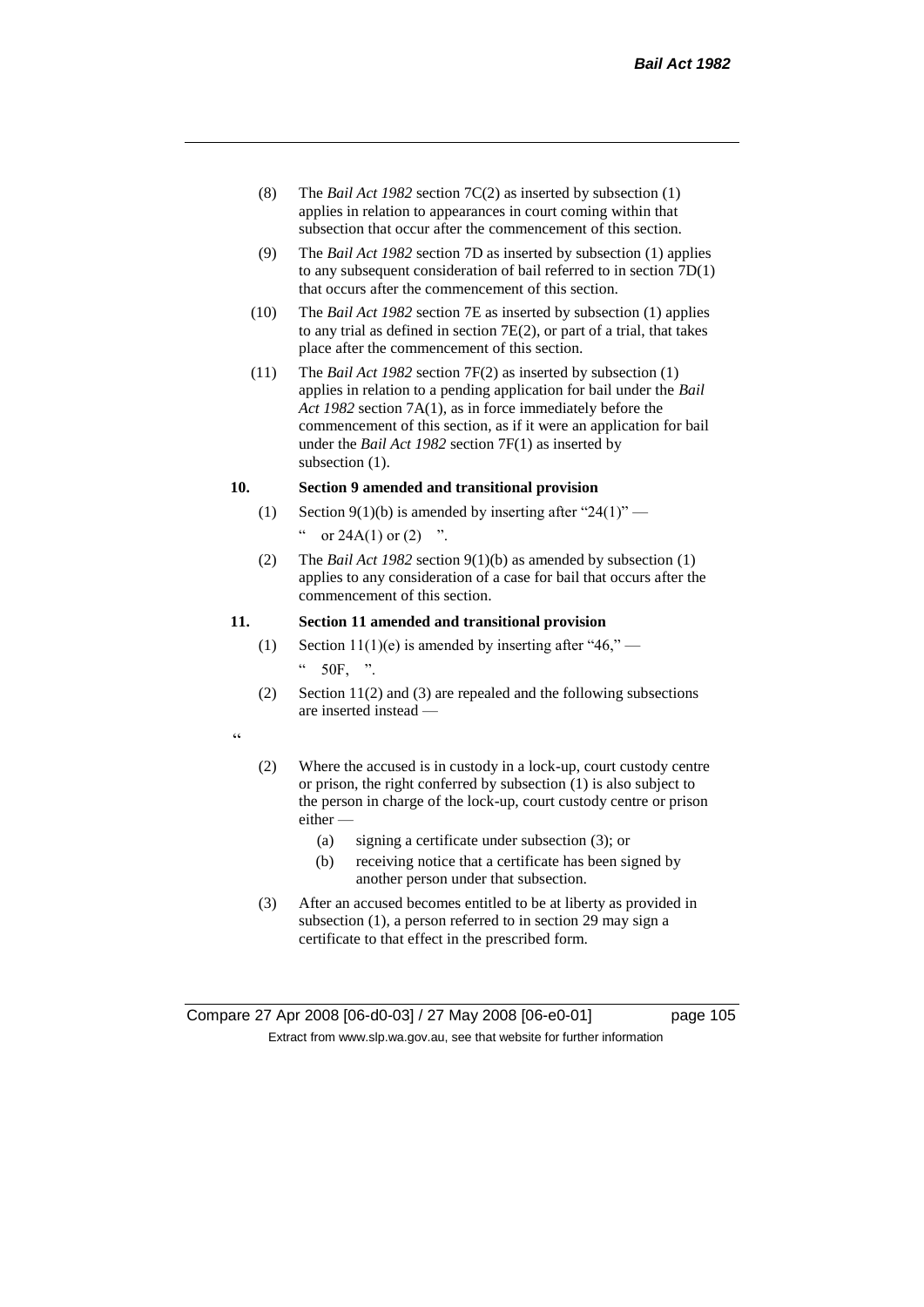$\epsilon$ 

"

- (4) The person in charge of a lock-up, court custody centre or prison in which the accused is in custody shall release the accused from custody as soon as is practicable after —
	- (a) the person in charge signs the certificate; or
	- (b) if the certificate is signed by a person other than the person in charge, the person in charge receives notice as described in subsection (2)(b).
- (3) A certificate under the *Bail Act 1982* section 11(2) as in force immediately before the commencement of this section that has not been fully acted upon is to be treated after that commencement as a certificate under the *Bail Act 1982* section 11(3) as inserted by subsection  $(2)$ .

#### **12. Section 12 amended**

Section 12 is amended by deleting "section 11(1)" and inserting instead —

sections  $7A(2)$  and  $11(1)$  ".

# **13. Heading to Part III replaced**

The heading to Part III is deleted and the following heading is inserted instead —

# **Part III — Jurisdiction relating to bail**

".

".

#### **14. Sections 13A and 13B inserted**

After section 13 the following sections are inserted —

#### **13A. Jurisdiction to dispense with bail and how jurisdiction to be exercised**

- (1) Jurisdiction to dispense with the requirement for bail under section 7A for any appearance described in the first column of Schedule 1 Part A clause 2 or 3 is vested, subject to Schedule 1 Part B, in the judicial officer specified in the second column of that clause opposite that description, but Schedule 1 Part A clause 7 does not apply for the purposes of this subsection.
- (2) The jurisdiction referred to in subsection (1) is exercisable only —

page 106 Compare 27 Apr 2008 [06-d0-03] / 27 May 2008 [06-e0-01] Extract from www.slp.wa.gov.au, see that website for further information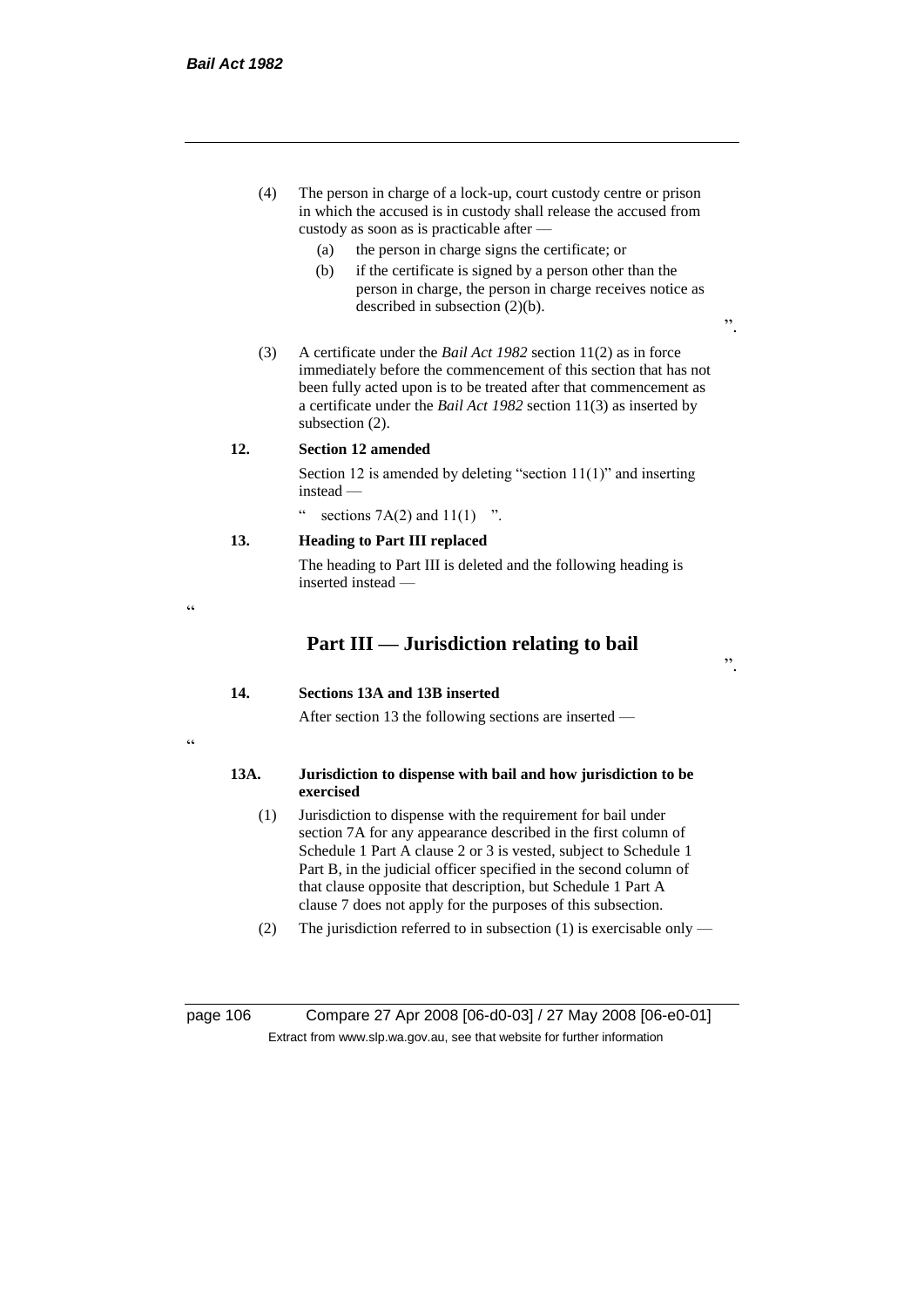- (a) in respect of an appearance in court before conviction for an offence; and
- (b) if it appears to the judicial officer that bail would be granted in accordance with Schedule 1 Part C clause 1 or 2 but that in the circumstances the completion of bail papers is an unnecessary imposition.
- (3) Where a judicial officer dispenses with the requirement for bail for an appearance by an accused the registrar of the court shall, in accordance with section 13B, give written notice to the accused of the time and place for the appearance.

# **13B. Giving and proof of notices under section 13A(3)**

- (1) A written notice to an accused under section  $13A(3)$  shall be
	- (a) given to the accused personally; or
	- (b) sent to the accused
		- (i) by post to the accused's address appearing in the records of the court; or
		- (ii) in urgent cases or with the accused's consent, by electronic communication.
- (2) A person who gives or sends a notice in accordance with subsection (1) shall endorse on a file copy of the notice a certificate showing —
	- (a) that the person has done so; and
	- (b) the time of doing so.
- (3) If a notice is sent by post under subsection  $(1)(b)(i)$ , the notice is to be presumed, unless the contrary is shown, to have been received at the time when, in the ordinary course of events, it would have been delivered.
- (4) In any proceedings
	- (a) a document purporting to be a copy of a notice referred to in subsection (1) is evidence of the terms of the notice; and
	- (b) an endorsement on a copy of a notice referred to in subsection (2) purporting to be a certificate referred to in that subsection is evidence of the matters appearing in the certificate without proof of the signature of the person who made the endorsement.

".

#### **15. Section 14 amended and transitional provisions**

(1) Section 14(1) is amended as follows:

Compare 27 Apr 2008 [06-d0-03] / 27 May 2008 [06-e0-01] page 107 Extract from www.slp.wa.gov.au, see that website for further information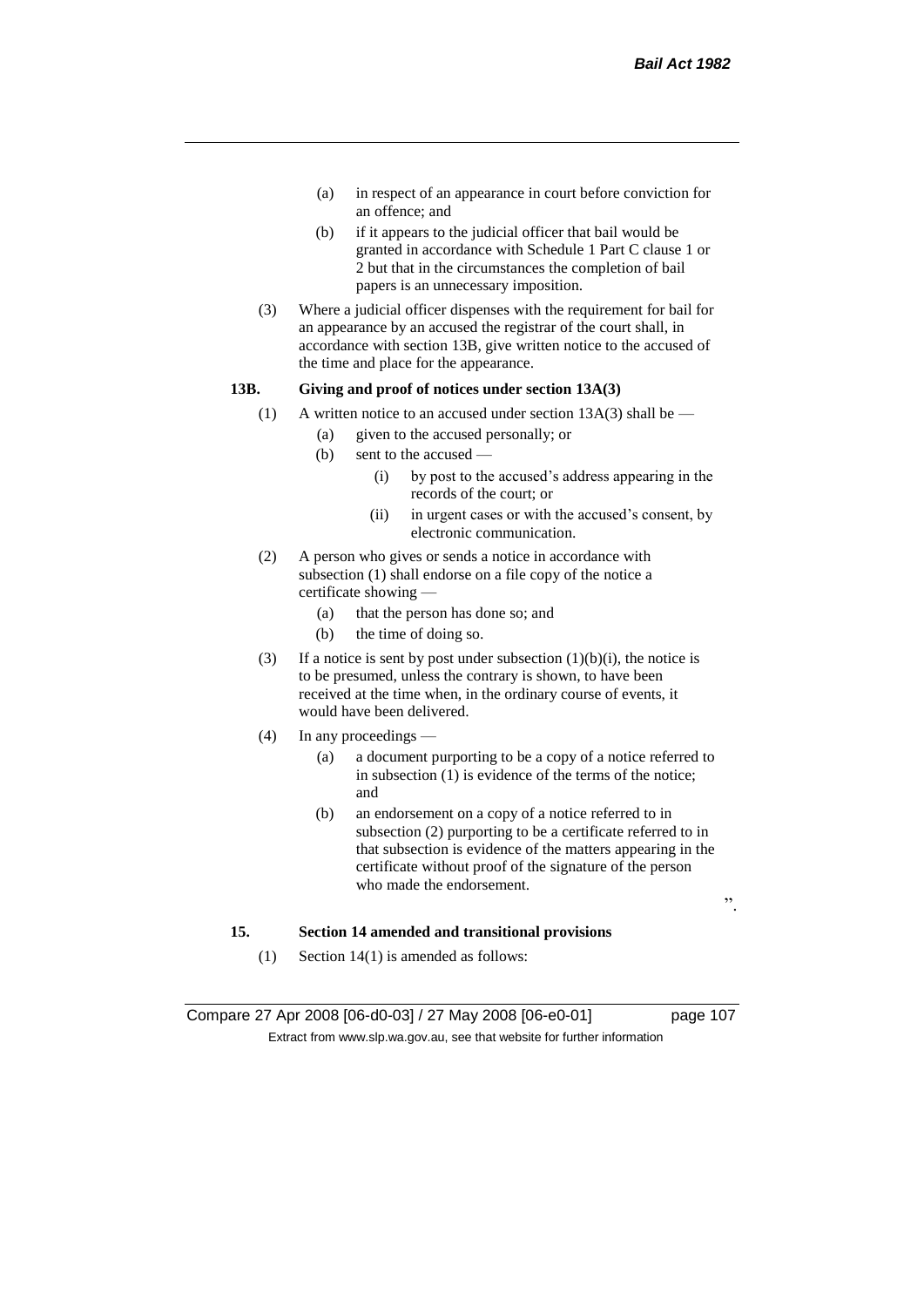- (a) by deleting "of the Supreme Court";
- (b) after paragraph (b) by deleting the full stop and inserting instead —
- $\epsilon$

; and

(c) under section 7A dispense with the requirement for bail or revoke an existing dispensation.

".

- (2) Section 14(2) is amended as follows:
	- (a) by deleting "of the Supreme Court";
	- (b) in paragraph (a) by deleting "or refused" and inserting instead —
		- " , refused or dispensed with ".
- (3) Section 14(2a) and (3) are each amended by deleting "of the Supreme Court".
- (4) Section 14(4) and (5) are repealed and the following subsection is inserted instead —

"

- (4) In this section
	- (a) references to a Judge are references
		- (i) in the case of a child charged with an offence before the Children's Court, to a Judge of that Court; and
		- (ii) in the case of an accused committed for trial or sentence to the District Court, to a Judge of that Court; and
		- (iii) in any other case, to a Judge of the Supreme Court;
		- and
	- (b) references to any other judicial officer
		- (i) in relation to the exercise of powers under this section by a Judge, are references to any judicial officer whose jurisdiction is inferior to that of the Judge; but
		- (ii) in relation to the exercise of powers under this section by a Judge of the Supreme Court, do not include a Judge of the Children's Court or a Judge of the District Court.

page 108 Compare 27 Apr 2008 [06-d0-03] / 27 May 2008 [06-e0-01] Extract from www.slp.wa.gov.au, see that website for further information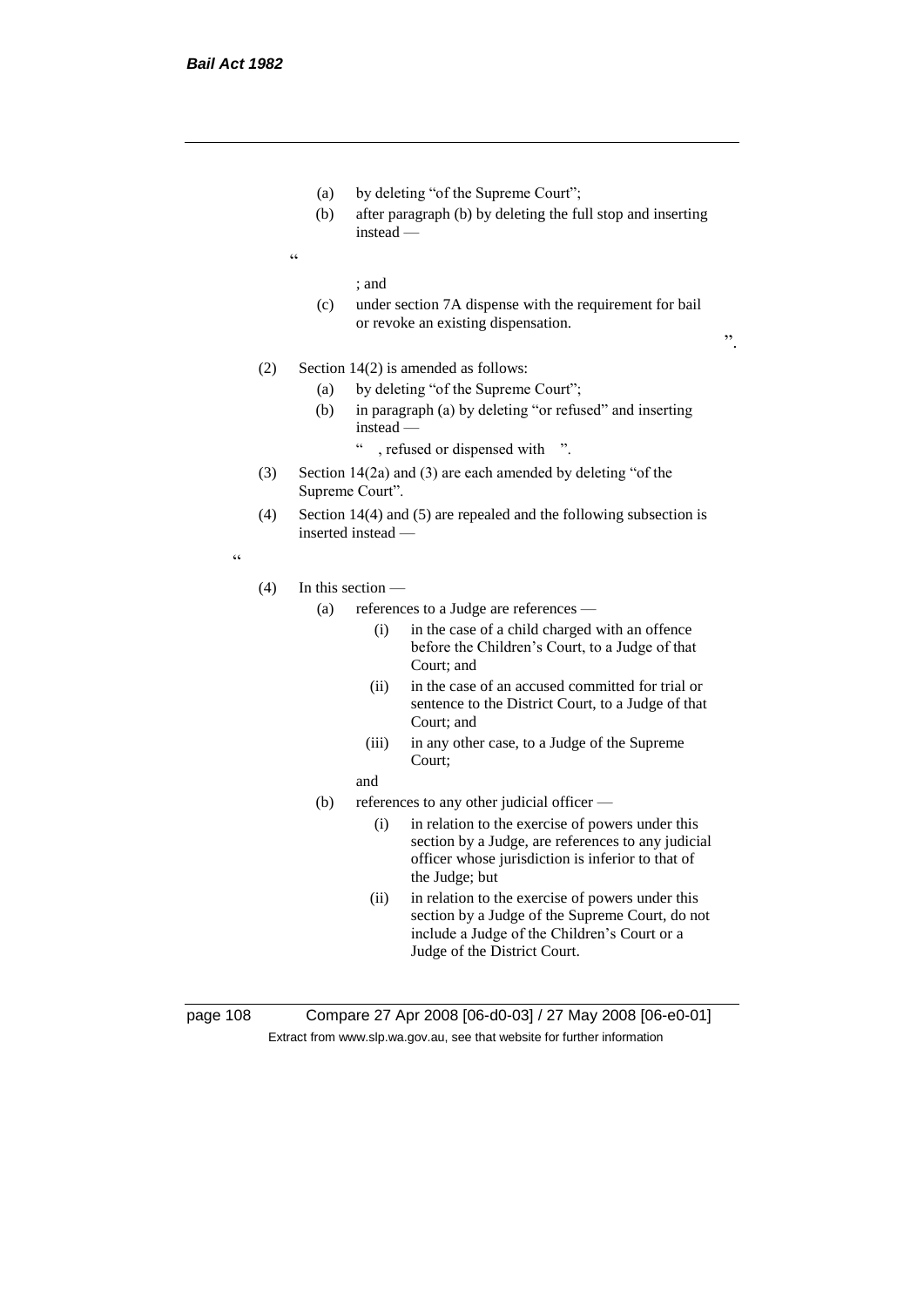- (5) The *Bail Act 1982* section 14(4)(a)(i) as inserted by subsection (4) applies in respect of a child charged with an offence on or after the commencement.
- (6) The *Bail Act 1982* section 14(4)(a)(ii) as inserted by subsection (4) applies in respect of an accused committed to the District Court on or after the commencement for trial or sentence.
- (7) The *Bail Act 1982* section 14(4)(b) as inserted by subsection (4) applies in respect of any power referred to in the *Bail Act 1982* section 14(1) that is exercised, or could be exercised, on or after the commencement by any other judicial officer as defined in that paragraph.
- (8) In subsections (5), (6) and (7) **"commencement"** means the commencement of subsection (4). Note: The heading to section 14 is to read "**Extent of Judge's jurisdiction**".

# **16. Sections 15A and 15B inserted and transitional provision**

(1) After section 15 the following sections are inserted —

"

## **15A. Appeal from decision of Judge**

(1) In this section —

- **"bail decision"** means a decision
	- (a) to grant or refuse bail; or
	- (b) to vary or revoke bail; or
	- (c) to dispense with the requirement for bail; or
	- (d) to impose any condition on a grant of bail,
	- and includes a decision under section 55 or 59A(4).
- (2) The prosecutor or the accused may appeal to the Court of Appeal against a bail decision of —
	- (a) a Judge of the Children's Court; or
	- (b) a Judge of the District Court; or
	- (c) a Judge of the Supreme Court.
- (3) The leave of the Court of Appeal is required for each ground of appeal in an appeal under this section.
- (4) The *Criminal Appeals Act 2004* section 27(2), (3) and (4) apply, with necessary modifications, as if an appeal under this section were an appeal under Part 3 of that Act.

".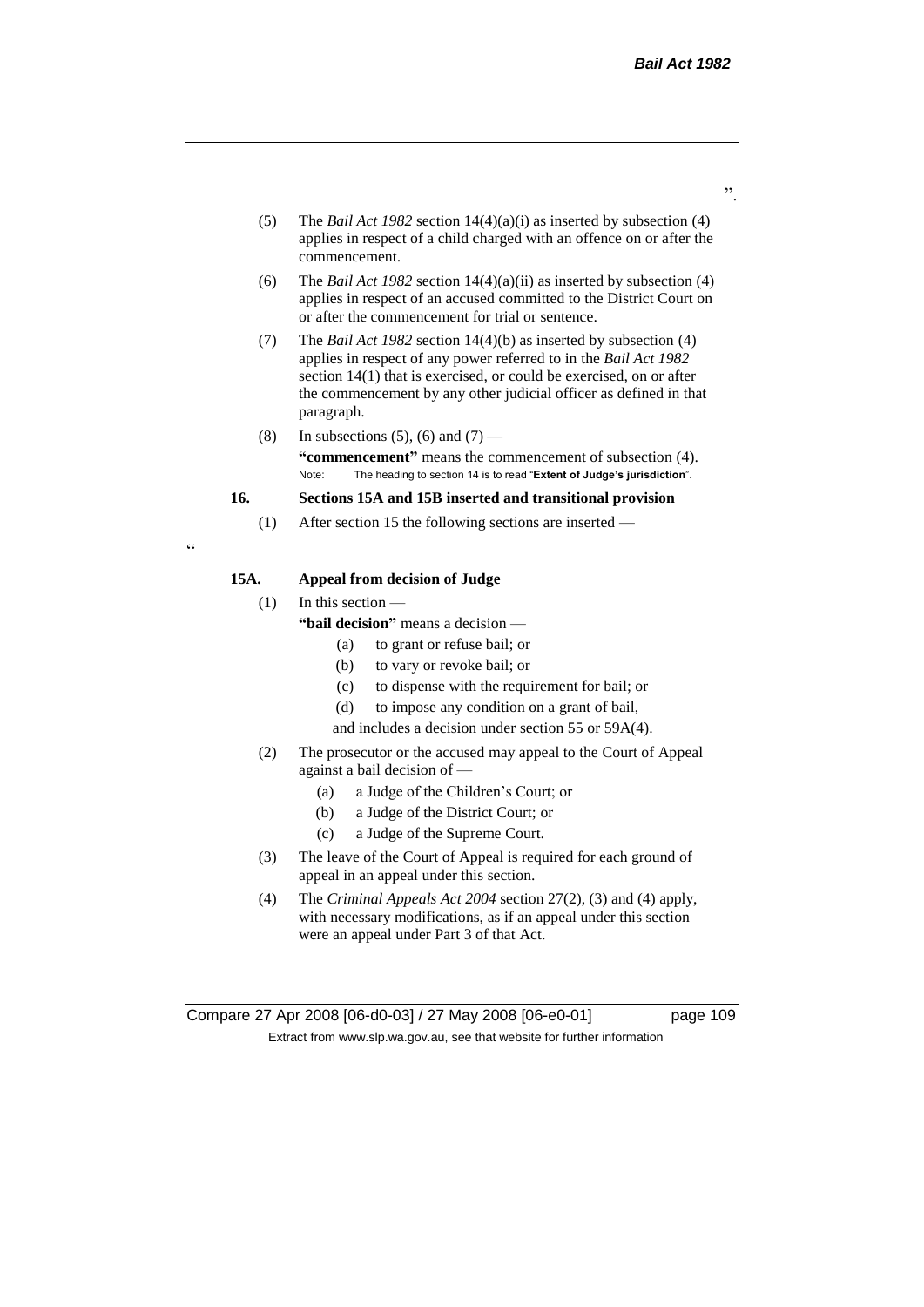- (5) An appeal under this section shall be commenced and conducted in accordance with this section, section 15B and rules of court made by the Supreme Court.
- (6) An appeal under this section shall be commenced by lodging with the Court of Appeal an application for leave to appeal that sets out the grounds of the appeal.
- (7) An appeal under this section cannot be commenced later than 21 days after the date of the bail decision unless the Court of Appeal orders otherwise.
- (8) An accused who is a party to an appeal under this section and who is in custody is entitled to be present at the hearing of the appeal if the accused so requests, and any official responsible for that custody who is informed of such a request shall do what is necessary to give effect to it.
- (9) For the purposes of giving effect to a request referred to in subsection (8), arrangements may be made for the accused to appear before the Court of Appeal by means of a video link or an audio link in accordance with section 66B, unless the Court of Appeal has ordered that the accused appear before it in person.

#### **15B. Determination of appeal under section 15A and related provisions**

- (1) The Court of Appeal has jurisdiction to hear and determine an appeal under section 15A.
- (2) The Court of Appeal shall determine an appeal on the material and evidence that was before the Judge whose decision is the subject of the appeal.
- (3) Any decision of the Court of Appeal in relation to bail shall be made in accordance with the relevant provisions of sections 13A and 17 and Schedule 1.
- (4) Where in determining an appeal the Court of Appeal revokes the bail of an accused who is at liberty, it may order that the accused be returned to custody to await the appearance for which the bail was granted.
- (5) Where in determining an appeal the Court of Appeal varies the bail of an accused who is at liberty, it may order that the accused be returned to custody until the accused becomes entitled to be again at liberty pursuant to section 11.
- (6) A judge of appeal may issue any warrant that may be necessary to carry into effect an order under subsection (4) or (5).

".

page 110 Compare 27 Apr 2008 [06-d0-03] / 27 May 2008 [06-e0-01] Extract from www.slp.wa.gov.au, see that website for further information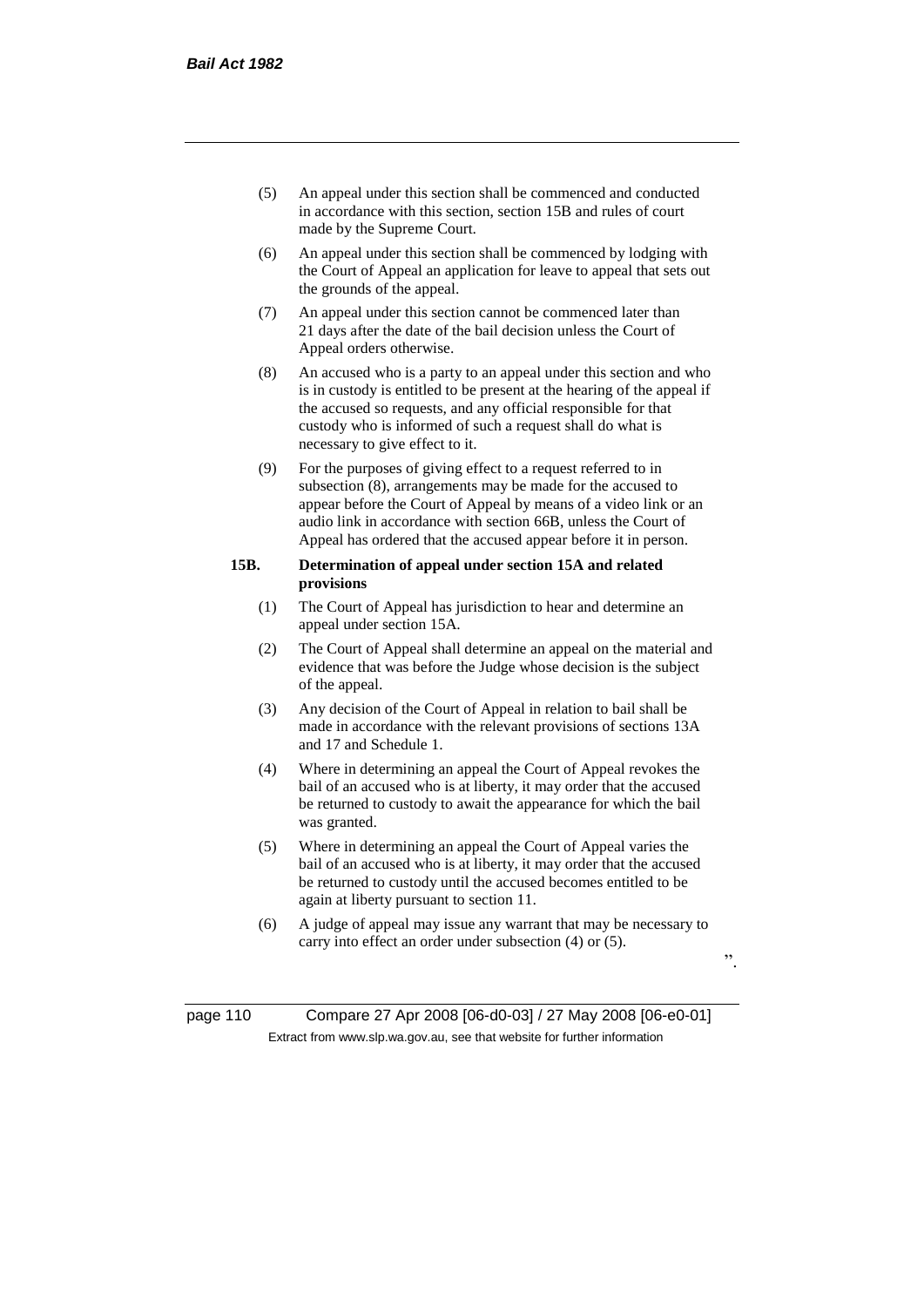|     | (2) |                             | The Bail Act 1982 sections 15A and 15B as inserted by<br>subsection (1) apply to a bail decision, as defined in<br>section 15A(1), made after the commencement of this section by a<br>judge referred to in section 15A(2). |    |
|-----|-----|-----------------------------|-----------------------------------------------------------------------------------------------------------------------------------------------------------------------------------------------------------------------------|----|
| 17. |     |                             | <b>Section 26 amended</b>                                                                                                                                                                                                   |    |
|     | (1) |                             | Section $26(1)$ is amended as follows:                                                                                                                                                                                      |    |
|     |     | (a)                         | after paragraph (a) by inserting —<br>$\epsilon$<br>"<br><sub>or</sub>                                                                                                                                                      |    |
|     |     | (b)                         | before paragraph (c) by inserting —                                                                                                                                                                                         |    |
|     |     | C                           |                                                                                                                                                                                                                             |    |
|     |     | (ba)                        | grants bail to an accused for a serious offence to which<br>Schedule 1 Part C clause 3A applies; or                                                                                                                         | ,, |
|     | (2) | $\epsilon$                  | Section 26(2) is amended before paragraph (b) by inserting $-$                                                                                                                                                              |    |
|     |     | (aa)                        | grants bail to an accused for a serious offence to which<br>Schedule 1 Part C clause 3A applies; or                                                                                                                         | ,, |
|     |     |                             |                                                                                                                                                                                                                             |    |
| 18. |     |                             | Section 28 amended, related amendments to sections 35, 49, 51<br>and 58 and Schedule 1 and transitional provisions                                                                                                          |    |
|     | (1) |                             | Section 28(2) is amended as follows:                                                                                                                                                                                        |    |
|     |     | (a)                         | by deleting paragraph (b) and inserting instead -                                                                                                                                                                           |    |
|     |     | $\pmb{\zeta}$ $\pmb{\zeta}$ |                                                                                                                                                                                                                             |    |
|     |     | (b)                         | that if the accused fails to appear at that time and place<br>the accused will, as soon as is practicable, appear at the<br>court at which the accused was required to appear, when<br>that court is sitting; and           | ". |
|     |     | (b)                         | after each of paragraphs (a) and (c) by inserting -<br>$\boldsymbol{\varsigma}$ $\boldsymbol{\varsigma}$<br>and                                                                                                             |    |
|     | (2) |                             | Section 49(1) is amended after "or (b)" by deleting "(ii)".                                                                                                                                                                 |    |
|     | (3) |                             | Each provision in the Table to this section is amended by deleting<br>"(ii)" in each place where it occurs.                                                                                                                 |    |
|     |     | s. $35(1)$                  | Table<br>s. $58(1)(b)$                                                                                                                                                                                                      |    |

Compare 27 Apr 2008 [06-d0-03] / 27 May 2008 [06-e0-01] page 111 Extract from www.slp.wa.gov.au, see that website for further information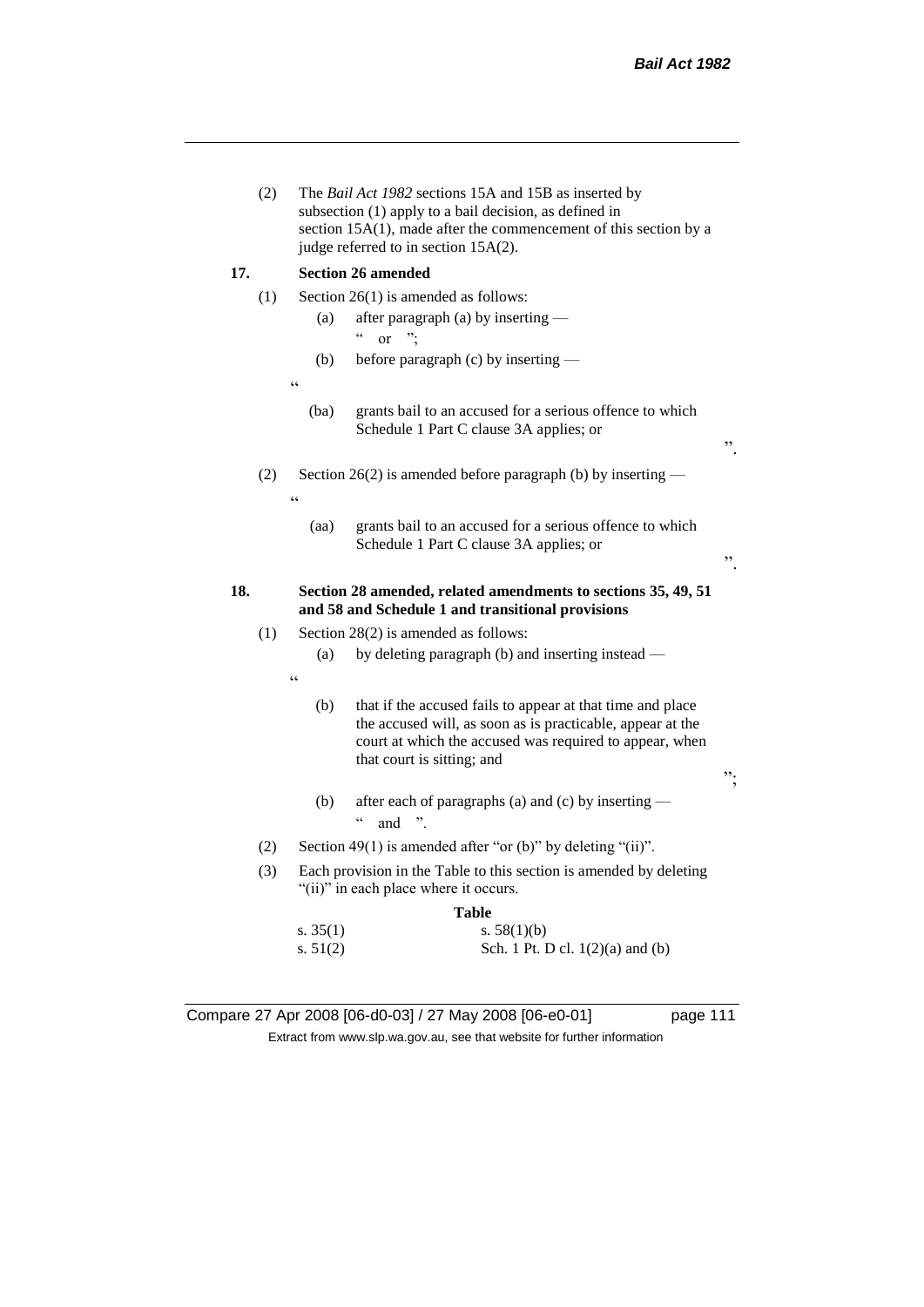- (4) A bail undertaking that has effect under the *Bail Act 1982* immediately before the commencement of this section continues to have effect, on and after that commencement, as if it were a bail undertaking described in the *Bail Act 1982* section 28(2) as amended by subsection (1).
- (5) A surety undertaking that has effect under the *Bail Act 1982* immediately before the commencement of this section continues to have effect, on and after that commencement, as if it were a surety undertaking within the meaning of the *Bail Act 1982* section 35(1) as amended by subsection (3).

# **19. Section 29 amended**

"

Section 29(b) to (i) are deleted and the following paragraphs are inserted instead —

- (b) a registrar of a court, other than a deputy registrar of the Magistrates Court or the Children's Court;
- (c) an authorised police officer;
- (d) an associate of a Judge of the Supreme Court, the District Court or the Children's Court;
- (e) where the accused is in a lock-up or prison, any person for the time being in charge of the lock-up or prison;
- (f) where the accused is in a court custody centre, any person for the time being in charge of the centre who is approved for the purposes of this paragraph by the chief executive officer of the department of the Public Service principally assisting in the administration of the *Court Security and Custodial Services Act 1999*;
- (g) where the accused is a child, any authorised community services officer.

## **20. Section 30 amended**

Section 30(1)(a) is deleted and the following paragraph is inserted instead —

"

# $(a)$  either —

- (i) read it to the accused; or
- (ii) be informed by the accused that the accused has read it; or

".

(iii) if necessary, have it translated to the accused;

page 112 Compare 27 Apr 2008 [06-d0-03] / 27 May 2008 [06-e0-01] Extract from www.slp.wa.gov.au, see that website for further information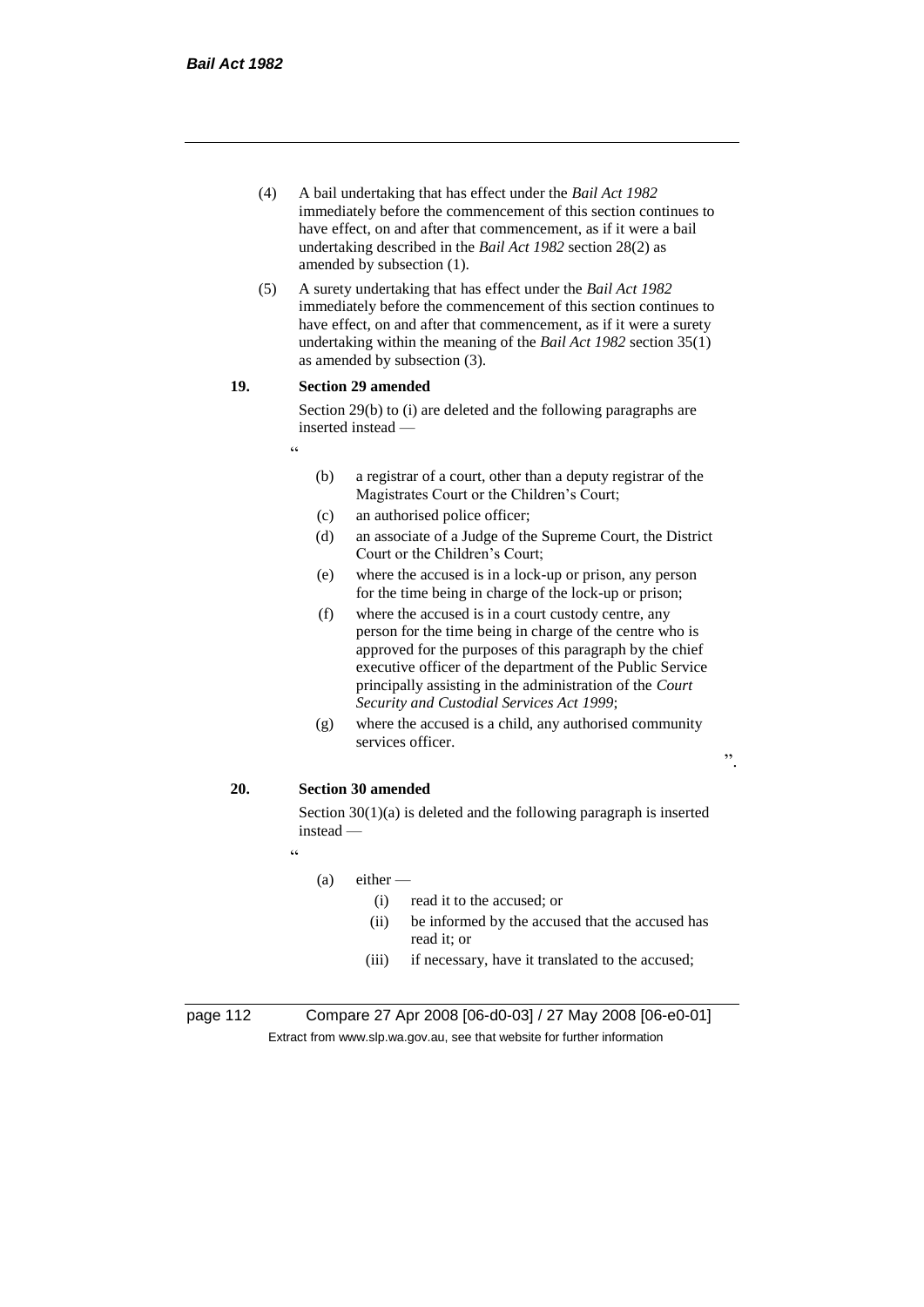|     |     |                 |                                                                                                                                                                                                                                                                     | ,, |
|-----|-----|-----------------|---------------------------------------------------------------------------------------------------------------------------------------------------------------------------------------------------------------------------------------------------------------------|----|
| 21. |     |                 | Section 31 amended and transitional provision                                                                                                                                                                                                                       |    |
|     | (1) |                 | Section $31(2)$ is amended as follows:                                                                                                                                                                                                                              |    |
|     |     | (a)             | in paragraph (b) by deleting "give written notice<br>thereof" and inserting instead -                                                                                                                                                                               |    |
|     |     | $\zeta$ $\zeta$ |                                                                                                                                                                                                                                                                     |    |
|     |     |                 | cause written notice of the time and place to be given                                                                                                                                                                                                              | ". |
|     |     | (b)             | in paragraph (c) by inserting after "a Judge of the<br>Supreme Court" in the second place where it occurs —                                                                                                                                                         |    |
|     |     | $\epsilon$      |                                                                                                                                                                                                                                                                     |    |
|     |     |                 | or a Judge of the Children's Court, as the case may<br>require,                                                                                                                                                                                                     | ". |
|     |     | (c)             | in paragraphs (c) and (d) by deleting "give written<br>notice" and inserting instead -                                                                                                                                                                              |    |
|     |     | (d)             | $\epsilon$<br>cause written notice to be given<br>in paragraph (e) by deleting "give written notice thereof"<br>and inserting instead -                                                                                                                             |    |
|     |     |                 | cause written notice of the day to be given ";                                                                                                                                                                                                                      |    |
|     |     | (e)             | in paragraph (f) by inserting after "of the court" —<br>, or a person authorised under subsection $(5)$ , ";                                                                                                                                                        |    |
|     |     | (f)             | in paragraph (f) by deleting "giving written notice<br>thereof" and inserting instead —                                                                                                                                                                             |    |
|     |     |                 | causing written notice of the time to be given                                                                                                                                                                                                                      |    |
| cc  | (2) |                 | After section 31(4) the following subsection is inserted $-$                                                                                                                                                                                                        |    |
|     | (5) |                 | The Chief Justice, in respect of committals to the Supreme Court,<br>and the Chief Judge, in respect of committals to the District Court,<br>may authorise a person or persons, by name or office, to perform<br>the functions referred to in subsection $(2)(f)$ . | ,, |
|     | (3) |                 | The Bail Act 1982 section 31 as amended by this section applies in<br>relation to any adjournment or committal to which it refers that<br>occurs after the commencement of this section.                                                                            |    |
| 22. |     |                 | Section 31A inserted and transitional provision                                                                                                                                                                                                                     |    |
|     | (1) |                 | After section 31 the following section is inserted —                                                                                                                                                                                                                |    |
|     |     |                 |                                                                                                                                                                                                                                                                     |    |

Compare 27 Apr 2008 [06-d0-03] / 27 May 2008 [06-e0-01] page 113 Extract from www.slp.wa.gov.au, see that website for further information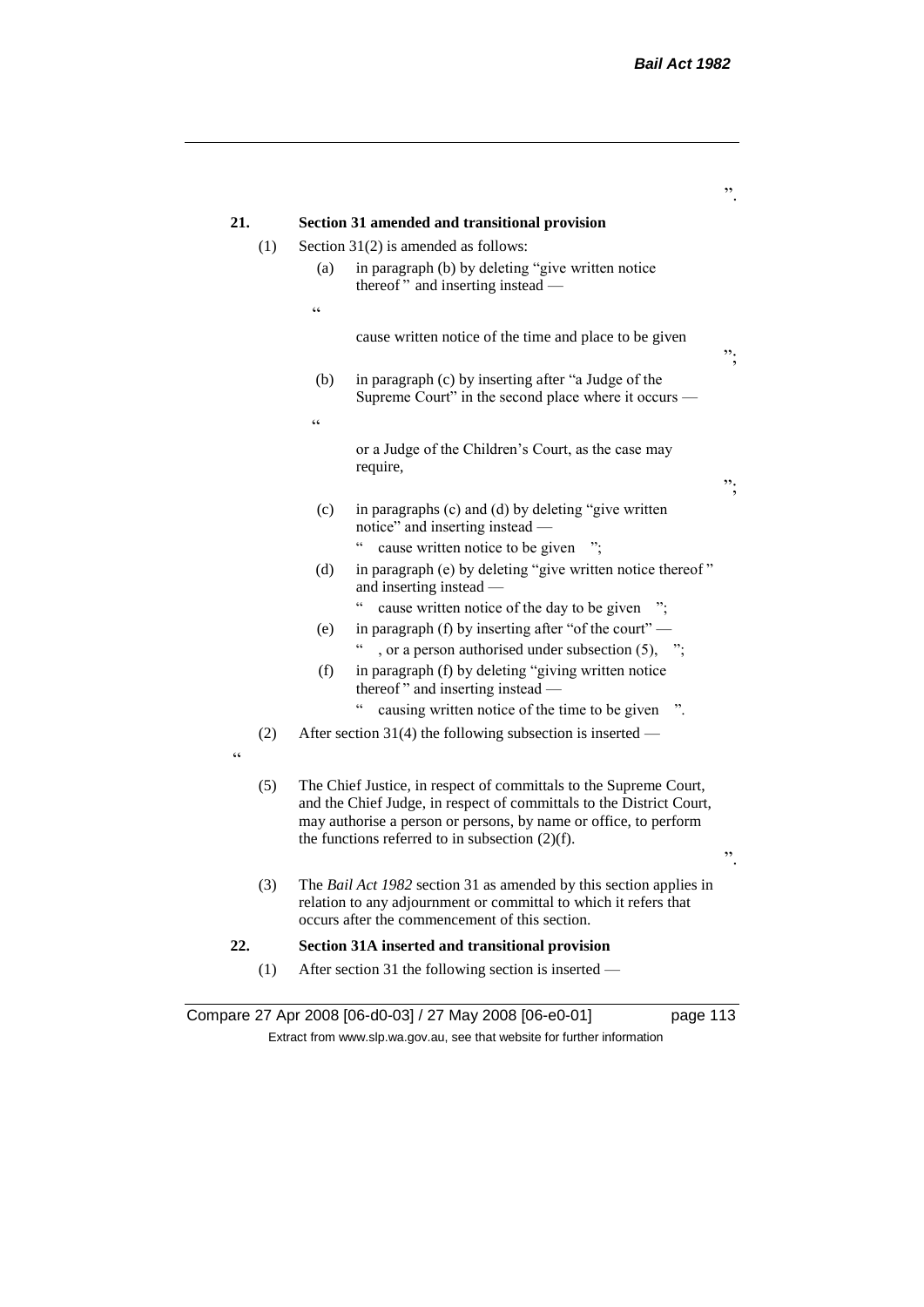$\epsilon$ 

# **31A. Amendment of conditions during trial**

- (1) In this section
	- **"amendment"** means an addition, variation or cancellation under subsection (2);
	- **"trial"** means that part of proceedings for an offence when evidence is being received by the court in respect of the offence and also extends to any time when —
		- (a) legal argument is being heard; or
		- (b) a judicial officer or a jury is deliberating.
- $(2)$  Where
	- (a) an accused has been granted bail for the accused's appearance for trial for an offence; and
	- (b) the trial extends beyond one day,

a judicial officer who grants bail for the next appearance by exercising the power in section  $31(2)(a)$  may also do one or more of the following —

- (c) add any condition to the extent that is authorised by clause 2 or 3 of Part D of Schedule 1;
- (d) vary a condition to that extent;
- (e) cancel a condition.
- (3) A judicial officer who adds, varies or cancels a condition under subsection (2) shall cause an officer of the court —
	- (a) to endorse the amendment on the accused's copy of the bail undertaking or, if that copy is not available for endorsement, to give written notice of the amendment to the accused; and
	- (b) to endorse on a file copy of the undertaking a certificate as to the amendment and the action taken under paragraph (a).
- (4) If the judicial officer considers that the amendment is of a minor nature, the judicial officer may, for the purposes of section 44(4), cause the officer of the court to include a statement to that effect in the endorsement or notice under subsection (3)(a) and the certificate under subsection (3)(b).
- (5) When action is taken under subsection  $(3)(a)$ 
	- (a) the bail undertaking is to be regarded as having been amended as provided in the endorsement or notice, as the case requires; and

page 114 Compare 27 Apr 2008 [06-d0-03] / 27 May 2008 [06-e0-01] Extract from www.slp.wa.gov.au, see that website for further information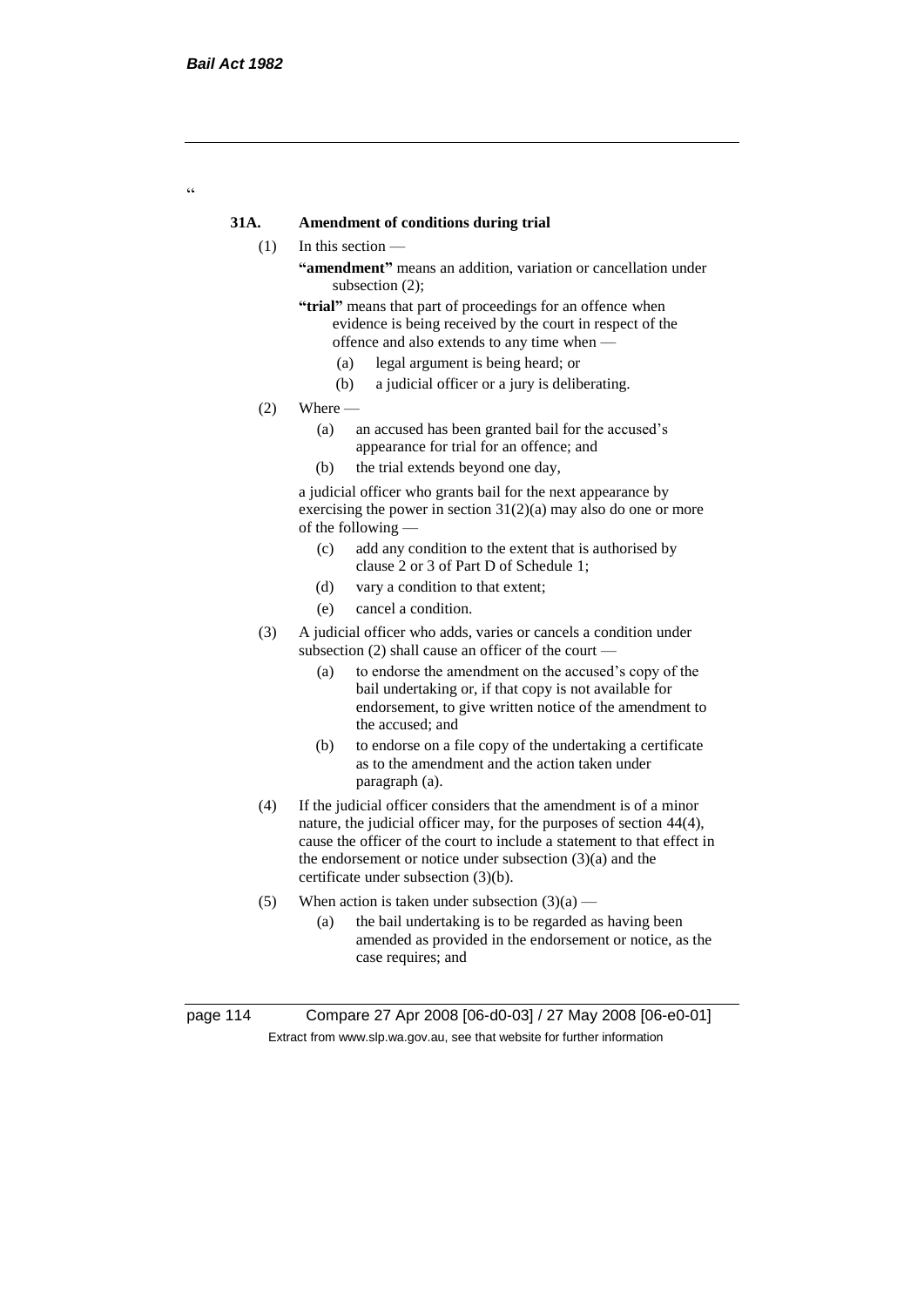- (b) the terms and conditions of the bail undertaking continue to apply as so amended as if the accused had entered into the bail undertaking in that form.
- (6) In any proceedings an endorsement on a copy of a bail undertaking referred to in subsection (3)(b) purporting to be a certificate referred to in that paragraph is evidence of the matters appearing in it without proof of the signature of the person who made the endorsement.
- $\cdot$ ,
- (2) The *Bail Act 1982* section 31A as inserted by subsection (1) applies to any trial as defined in section 31A(1), or part of a trial, that takes place after the commencement of this section.

#### **23. Section 32 amended and transitional provision**

(1) Section 32(1), (2) and (3) are repealed and the following subsections are inserted instead —

 $\epsilon$ 

- (1) A written notice to an accused under section  $31(2)$ 
	- (a) shall be given to the accused personally; or
	- (b) shall be sent to the accused by post to the accused's address appearing in the records of the court; or
	- (c) in urgent cases or with the accused's consent, shall be sent to the accused by electronic communication.
- (2) A person who gives or sends a notice in accordance with subsection (1) shall endorse on a file copy of the notice a certificate showing —
	- (a) that the person has done so; and
	- (b) the time of doing so.
- (3) If a notice is sent by post under subsection  $(1)(b)$ , the notice is to be presumed, unless the contrary is shown, to have been received at the time when, in the ordinary course of events, it would have been delivered.
- (2) Section 32(4) is amended as follows:
	- (a) by deleting "endorse" and inserting instead " cause to be endorsed ";
	- (b) by deleting "he notified the accused thereof." and inserting instead
		- the accused has been notified of them. ".

Compare 27 Apr 2008 [06-d0-03] / 27 May 2008 [06-e0-01] page 115 Extract from www.slp.wa.gov.au, see that website for further information

".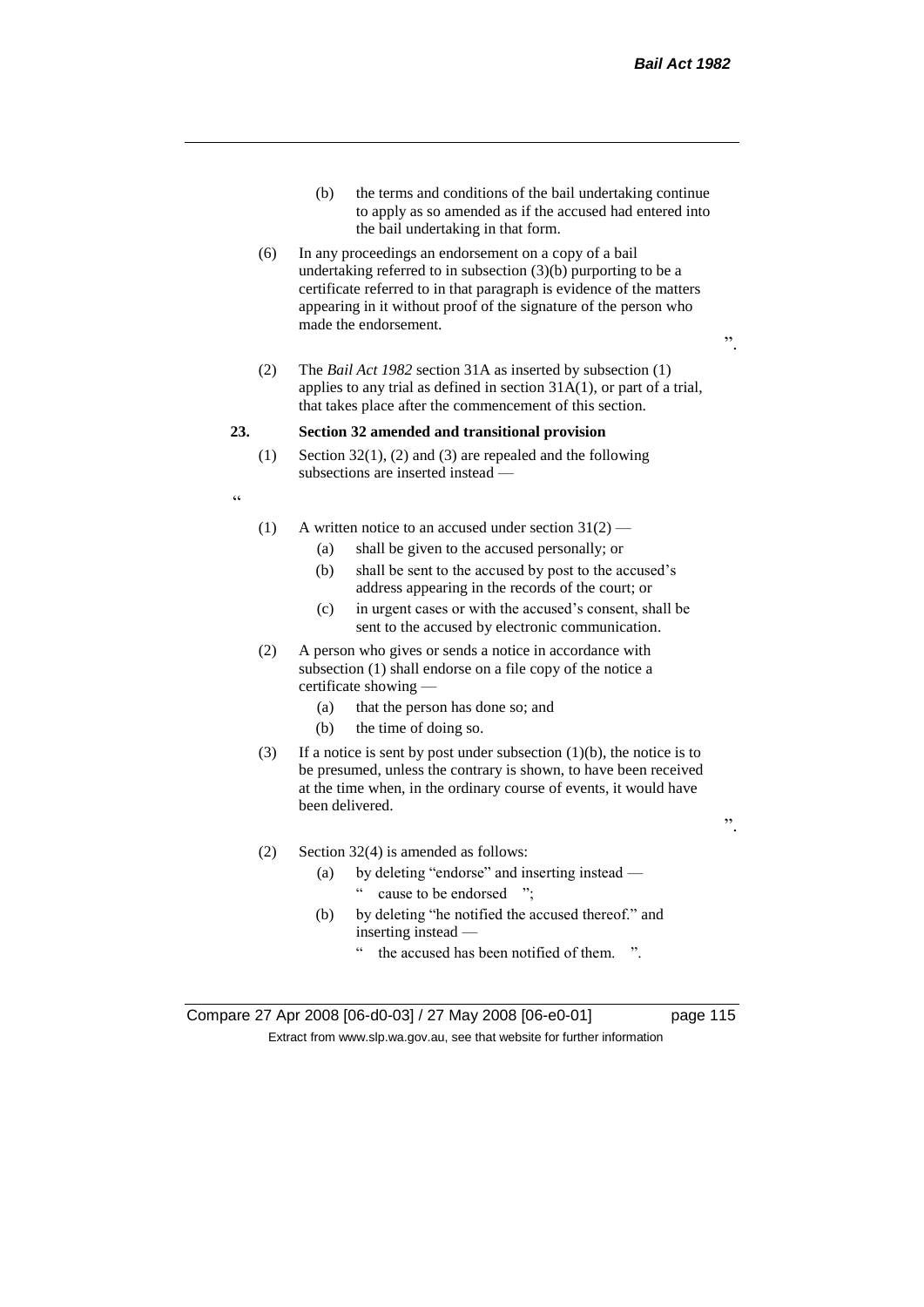- (3) Section 32(5) is amended as follows:
	- (a) after paragraph (a) by inserting
		- $"$  and ":
	- (b) by deleting paragraph (b) and inserting instead —
	- "
		- (b) an endorsement
			- (i) on a copy of a notice referred to in subsection (2); or
			- (ii) on a bail undertaking,

purporting to be a certificate referred to in subsection (2) or (4) is evidence of the matters appearing in it without proof of the signature of the person who made the endorsement.

".

(4) The *Bail Act 1982* section 32 as amended by this section applies in relation to oral notifications given, and written notices given or sent, after the commencement of this section.

#### **24. Section 36 replaced, related amendments to sections 3, 37, 39, 40, 41 and 42 and transitional provisions**

(1) Section 36 is repealed and the following section is inserted instead —

 $\epsilon$ 

#### **36. Authority to approve sureties**

- (1) The decision whether an applicant should be approved as a surety in any case is to be made —
	- (a) by a person referred to in section 29(a) to (d); or
	- (b) where the accused to whom bail has been granted is in prison, by a person for the time being in charge of the prison; or
	- (c) where the accused to whom bail has been granted is a child, by an authorised community services officer.
- (2) A judicial officer when granting bail to an accused subject to a requirement for a surety or sureties may make an order as to —
	- (a) the giving of notice to the prosecutor of an application for approval of any surety; or
	- (b) the person or persons who are to, or may, approve any surety,

and subsection (1) has effect subject to any such order.

page 116 Compare 27 Apr 2008 [06-d0-03] / 27 May 2008 [06-e0-01] Extract from www.slp.wa.gov.au, see that website for further information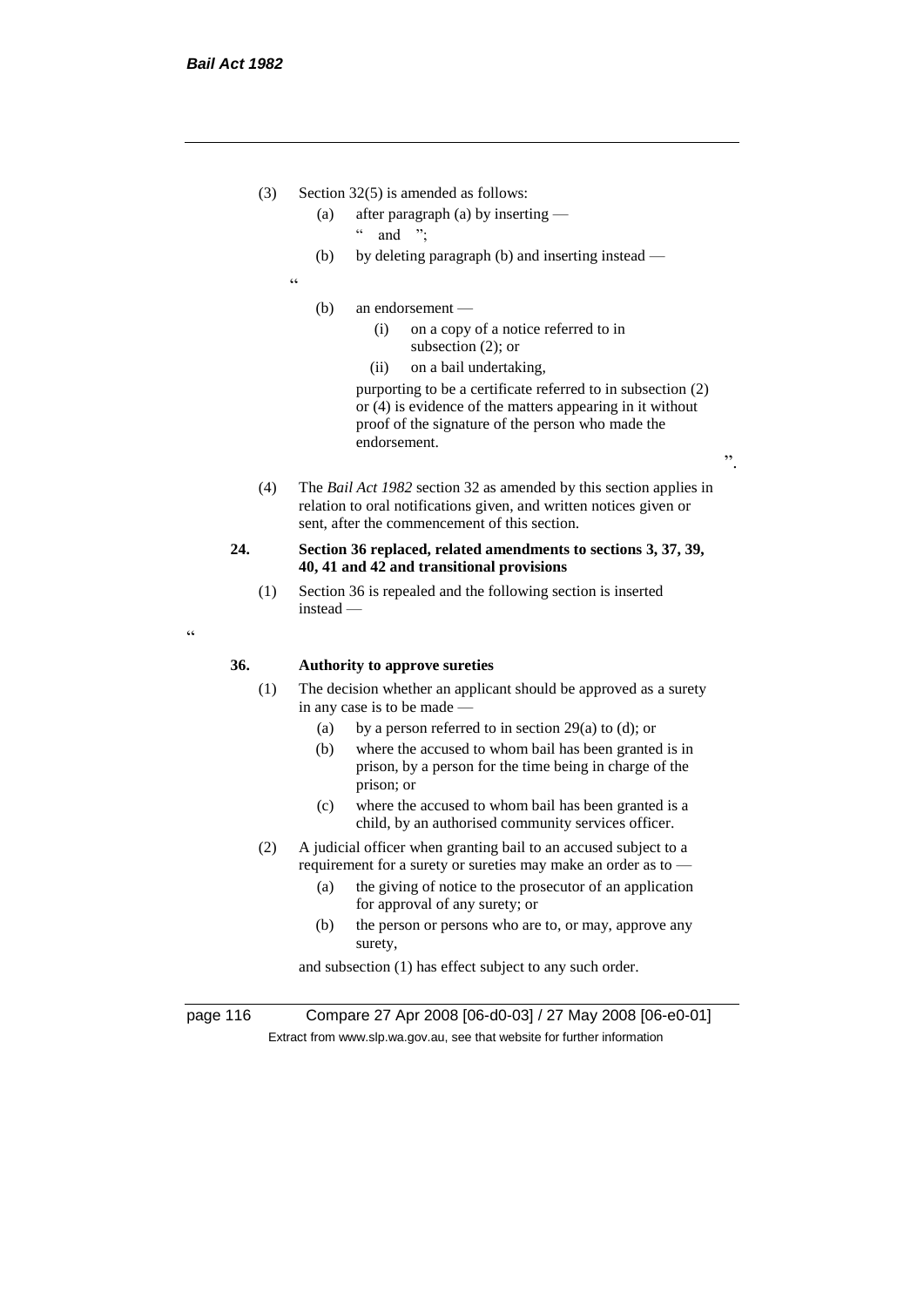- (2) Section 3(1) is amended by inserting in the appropriate alphabetical position —
	- **"surety approval officer"** means a person who is authorised by section 36 to decide whether an applicant should be approved as a surety;

".

".

# (3) Section 41(2) is amended as follows:

 $\epsilon$ 

- (a) by inserting before "officer" in the first place where it occurs —
	- " surety approval ";
- (b) by deleting "he" in the first place where it occurs and inserting instead —
	- " that officer ":
- (c) by deleting "officer acting in his position" and inserting instead —
	- " surety approval officer ".
- (4) Each provision in the Table to this subsection is amended by deleting "an officer referred to in section 36(1)" and inserting instead —
	- " a surety approval officer ".

**Table**

s.  $37(1)$  s.  $41(1)$ s. 39

(5) Each provision in the Table to this subsection is amended by inserting before "officer" —

**Table**

surety approval ".

|                         | Table |
|-------------------------|-------|
| s. $37(1)(c)$ and $(2)$ | s. 42 |
| s. $40(1)$ and $(2)$    |       |

- (6) The *Bail Act 1982* section 36(1) as inserted by subsection (1) applies to any decision as to whether a person should be approved as a surety that has to be made after the commencement of this section.
- (7) The *Bail Act 1982* section 36(2) as inserted by subsection (1) applies to any grant of bail that occurs after the commencement of this section.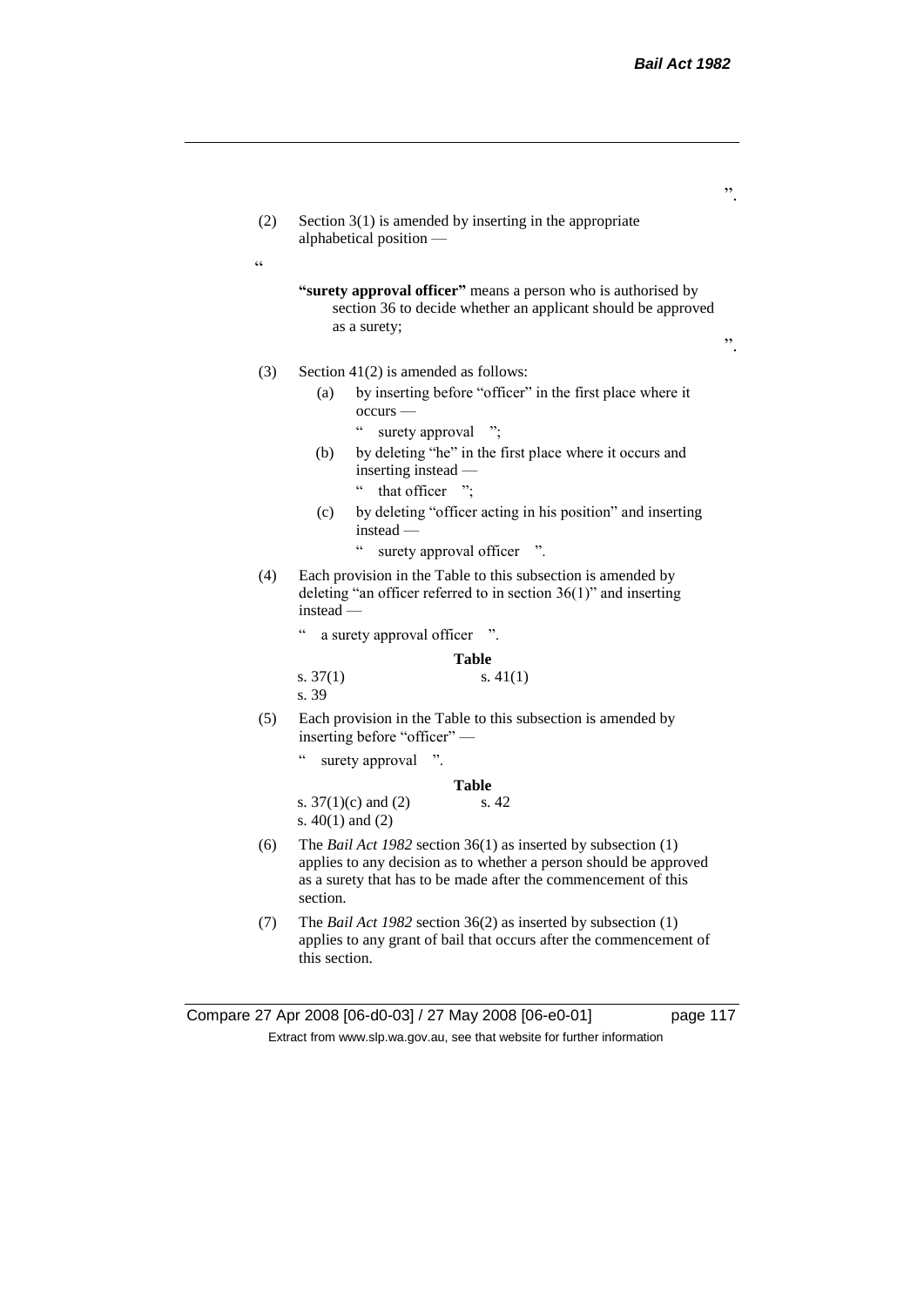$\epsilon$ 

# **25. Section 37 amended**

After section 37(2) the following subsection is inserted —

(3) For the purposes of this section it is sufficient if —

(a) the notice, information and declaration referred to in subsection (1) are sent by electronic communication to an electronic address provided by the applicant; and

".

(b) the declaration referred to in subsection  $(1)(c)$  duly completed is sent by electronic communication to an electronic address provided by the surety approval officer.

**26. Section 43A inserted**

After section 43 the following section is inserted —

#### **43A. Use of video link and electronic communication where proposed surety is interstate**

- $(1)$  In this section
	- **"proposed surety"** means a person who is to enter into a surety undertaking;
	- **"relevant official"** means the person before whom the surety undertaking is to be entered into or was entered into, as the case requires;
	- **"video link"** means facilities (including closed circuit television) that enable, at the same time —
		- (a) the relevant official to see and hear the proposed surety; and
		- (b) the proposed surety to see and hear the relevant official.
- (2) This section applies if a proposed surety is in another State or a Territory.
- (3) The relevant official may comply with section 43(a) and (b) by means of a video link.
- (4) The relevant official may send the surety undertaking to the proposed surety by electronic communication for completion.
- (5) The proposed surety may enter into the surety undertaking by sending the completed surety undertaking to the relevant official by electronic communication.

page 118 Compare 27 Apr 2008 [06-d0-03] / 27 May 2008 [06-e0-01] Extract from www.slp.wa.gov.au, see that website for further information

.<br>C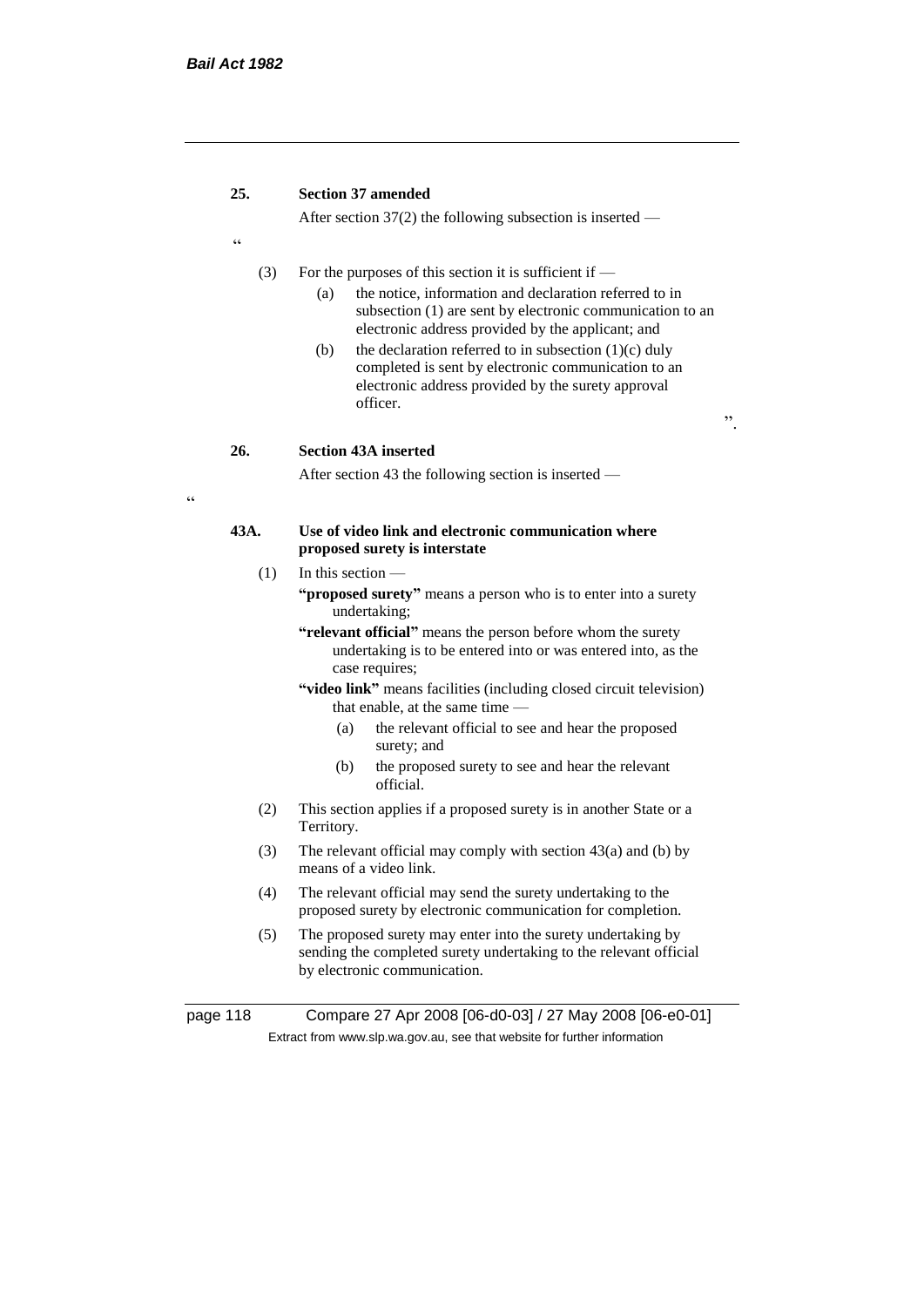".

- (6) If the surety undertaking is sent by electronic communication under subsection (4) or (5), any requirement for the proposed surety or the relevant official to sign it is to be taken to have been complied with if the full name of the proposed surety or the relevant official, as the case requires, appears in the appropriate place in the undertaking.
- (7) The relevant official may comply with section 43(c) by sending a copy of the surety undertaking as duly completed to the surety by electronic communication.
- (8) A surety undertaking that is entered into in accordance with this section is to be taken to have been entered into before the relevant official.
- (9) In any proceedings a document purporting to be a copy of a surety undertaking and purporting to be certified by the relevant official to be a copy of a surety undertaking entered into in accordance with this section is evidence of the surety undertaking without proof of the signature of the relevant official.
- (10) A reference in this section to sending a surety undertaking or copy of a surety undertaking to a person by electronic communication is a reference to sending the undertaking or copy by electronic communication to an electronic address provided by the person.

# **27. Section 44 replaced and transitional provisions**

(1) Section 44 is repealed and the following section is inserted instead —

# "

## **44. When surety undertaking extends to different time or different time and place substituted under section 31**

- (1) A surety undertaking does not extend to the failure by the accused to appear at a different time or a different time and place substituted pursuant to section 31 unless —
	- (a) the surety undertaking contains a provision stating that it does so extend and, where applicable under subsection (5), the surety has received notice as mentioned in that subsection; or
	- (b) subsection (2) applies.
- (2) A surety undertaking extends to the failure by the accused to appear at a different time substituted pursuant to section 31 during a trial if, at the option of the surety, the undertaking contains a provision stating —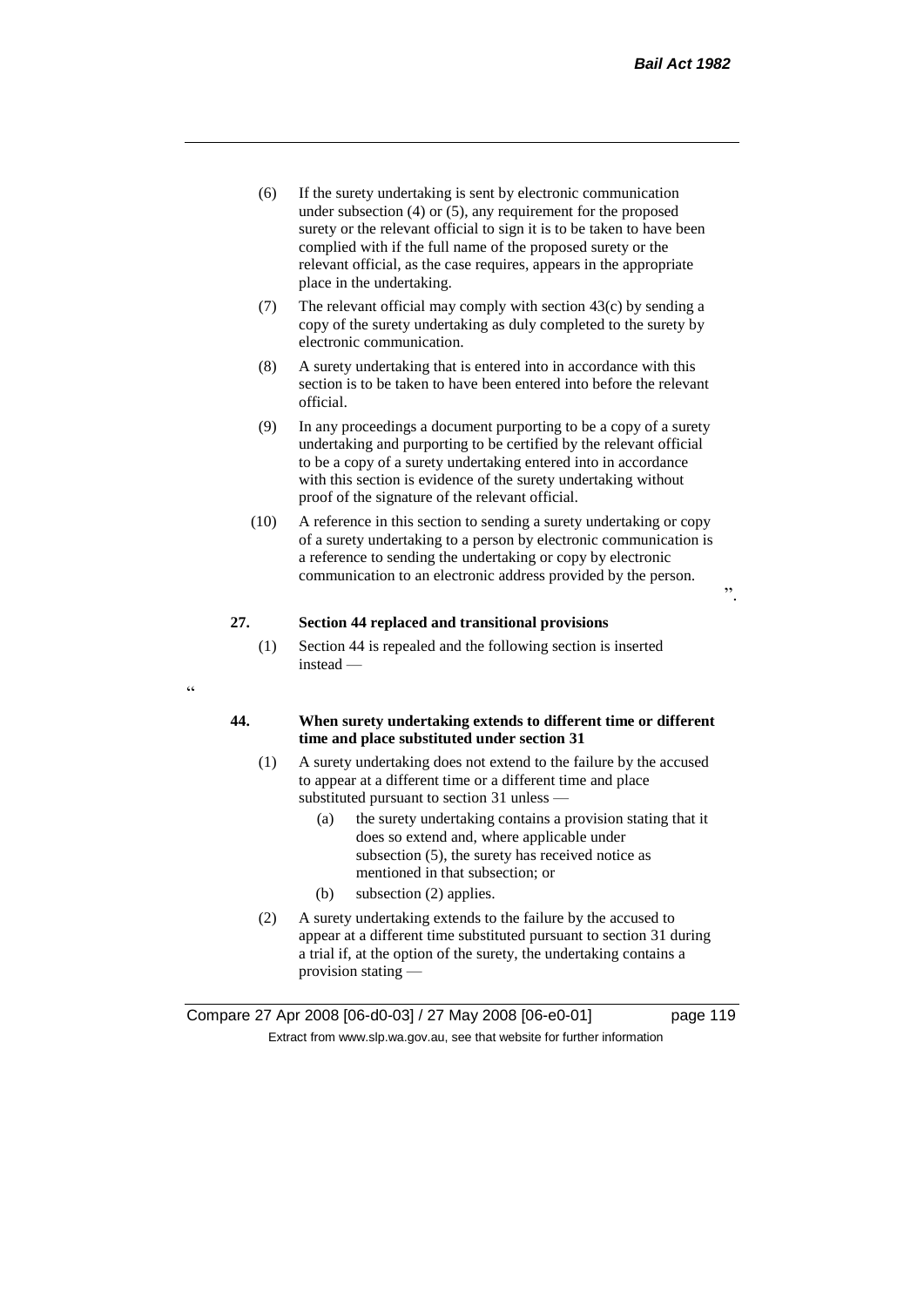- (a) that it does so extend; and
- (b) the effect of subsection (4).
- $(3)$  In subsection  $(2)$ 
	- **"trial"** means that part of proceedings for an offence when evidence is being received by the court in respect of the offence and also extends to any time when —
		- (a) legal argument is being heard; or
		- (b) a judicial officer or a jury is deliberating.
- (4) Subsection (2) applies despite any amendment as defined in section 31A(1) if the endorsement or notice under section 31A(3)(a) in respect of the amendment includes a statement referred to in section 31A(4).
- (5) A surety undertaking may, at the option of the surety, also contain a provision stating that where —
	- (a) a different time or a different time and place for the accused's appearance is substituted pursuant to section 31; and
	- (b) subsection (2) does not apply,

the surety's liability only arises if the surety is given notice, as soon as is practicable, of the different time or the different time and place.

- (6) Where, by operation of this section, a surety undertaking would extend to the failure by the accused to appear at a different time or a different time and place substituted pursuant to section 31, that extension is not affected by a reduction in the number of offences to which the accused's bail undertaking relates.
- (2) The *Bail Act 1982* section 44 as inserted by subsection (1) applies to a surety undertaking whether entered into before or after the commencement of this section.

".

(3) For the purposes of subsection (2), if a surety undertaking entered into before the commencement of this section contains a provision of the kind referred to in the *Bail Act 1982* section 44(2) as in force before that commencement, the provision is to be taken to be a provision of the kind referred to in the *Bail Act 1982*  section 44(5) as inserted by subsection (1).

#### **28. Section 45 amended and transitional provision**

- (1) Section 45(1) is amended as follows:
	- (a) by deleting "44(2)" and inserting instead —

page 120 Compare 27 Apr 2008 [06-d0-03] / 27 May 2008 [06-e0-01] Extract from www.slp.wa.gov.au, see that website for further information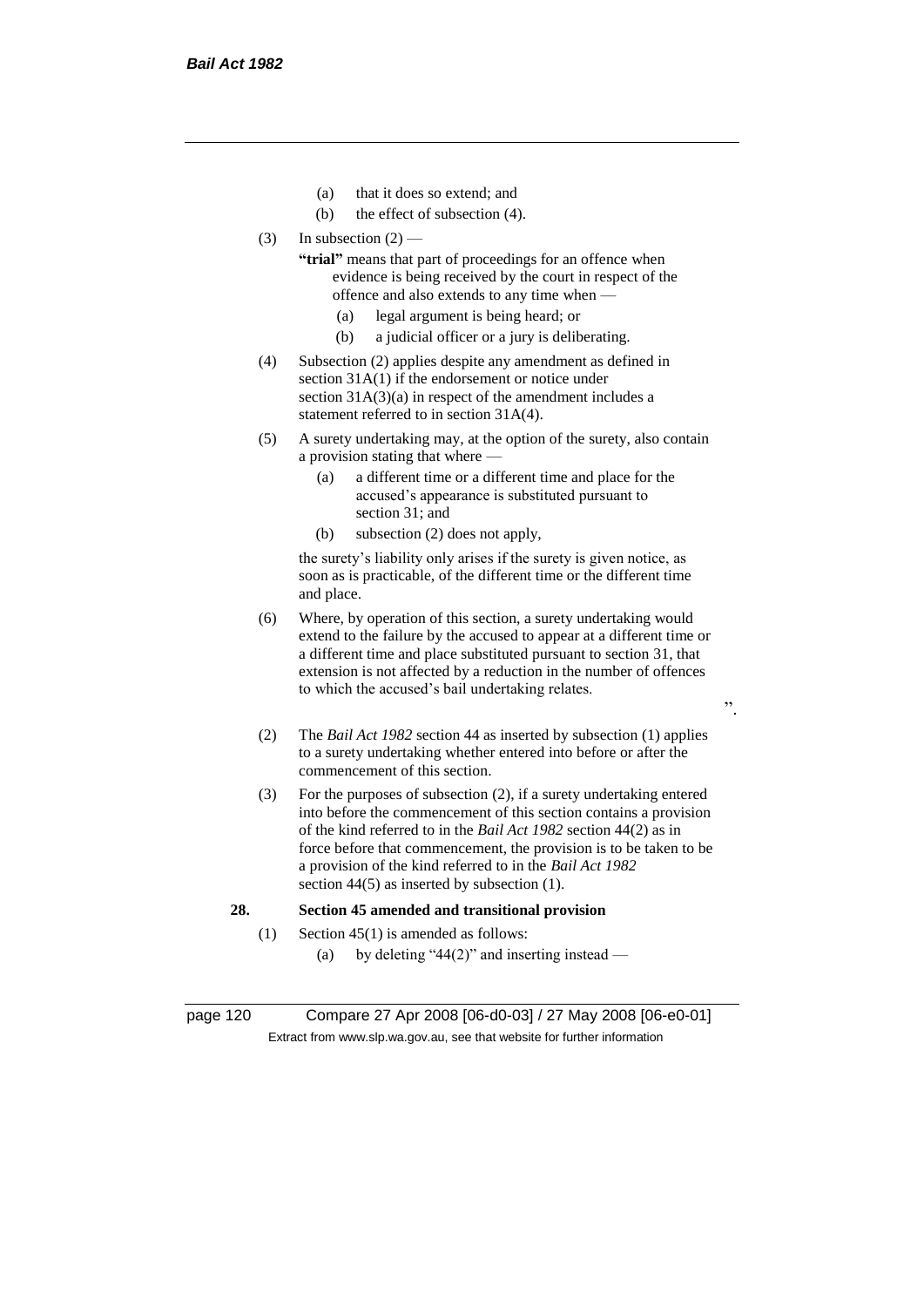- $44(5)$  ";
- (b) after paragraph (a) by inserting  $\alpha$  or ";
- (c) in paragraph (b) by deleting "prescribed" and inserting instead —

" approved ";

(d) by deleting paragraph (c) and inserting instead —

 $\epsilon$ 

"

- (c) by a person authorised under subsection (5) sending or causing to be sent the approved form to the surety —
	- (i) by post to the surety's address appearing in the records of the court; or
	- (ii) in urgent cases or with the surety's consent, by electronic communication.
- (2) Section 45(2) is repealed and the following subsections are inserted instead —
- (2) A person who gives a notice in accordance with subsection (1)(b) or (c) shall endorse on a file copy of the notice a certificate showing —
	- (a) that the person has done so; and
	- (b) the time of doing so.
- (2a) If a notice is sent by post under subsection  $(1)(c)$ , the notice is to be presumed, unless the contrary is shown, to have been received at the time when, in the ordinary course of events, it would have been delivered.

".

".

- (3) Section 45(3) is amended as follows:
	- (a) by deleting "endorse on" and inserting instead
		- " cause to be endorsed on a file copy of ";
	- (b) by deleting "he notified the surety thereof." and inserting instead —
		- " the surety has been notified of them. ".
- (4) Section 45(4) is amended as follows:
	- (a) in paragraph (a) by deleting "44(2)" and inserting instead —  $44(5)$  ";

Compare 27 Apr 2008 [06-d0-03] / 27 May 2008 [06-e0-01] page 121 Extract from www.slp.wa.gov.au, see that website for further information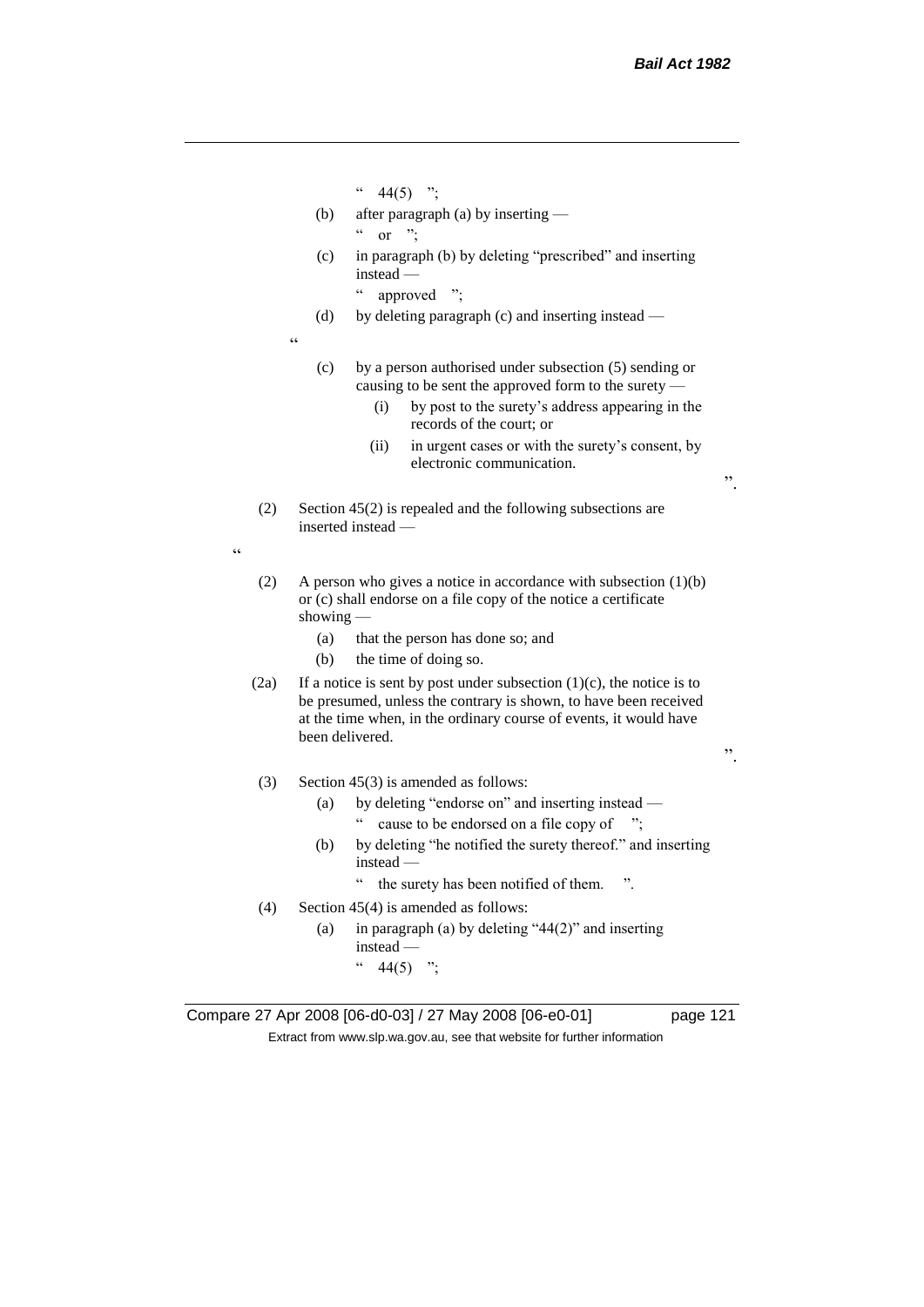- (b) by deleting paragraph (b) and inserting instead —
- "
- (b) an endorsement
	- (i) on a file copy of a notice given under subsection  $(1)(b)$  or  $(c)$  purporting to be a certificate referred to in subsection (2); or
	- (ii) on a file copy of a surety undertaking purporting to be a certificate referred to in subsection (3), is evidence of the matters appearing in the certificate

";

".

without proof of the signature of the person who made the endorsement.

(c) after paragraph (a) by inserting —  $\cdot$  and "

(5) After section 45(4) the following subsection is inserted —

- "
- (5) A registrar of the court, other than a deputy registrar of the Magistrates Court or the Children's Court, is an authorised person for the purposes of subsection  $(1)(c)$  and in addition —
	- (a) in respect of committals to the Supreme Court, the Chief Justice; and
	- (b) in respect of committals to the District Court, the Chief Judge,

may authorise a person or persons, by name or office, to perform the function referred to in subsection  $(1)(c)$ .

(6) The *Bail Act 1982* section 45 as amended by subsection (1) applies to notices given for the purposes of the *Bail Act 1982* section 44(5) after the commencement of this section.

#### **29. Section 48 amended**

Section 48(5) is amended as follows:

- (a) in paragraph (a) by deleting "regulations made under the *Criminal Procedure Act 2004*;" and inserting instead — " the regulations; ";
- (b) in paragraph (b) by deleting "made under the *Criminal Procedure Act 2004*".

page 122 Compare 27 Apr 2008 [06-d0-03] / 27 May 2008 [06-e0-01] Extract from www.slp.wa.gov.au, see that website for further information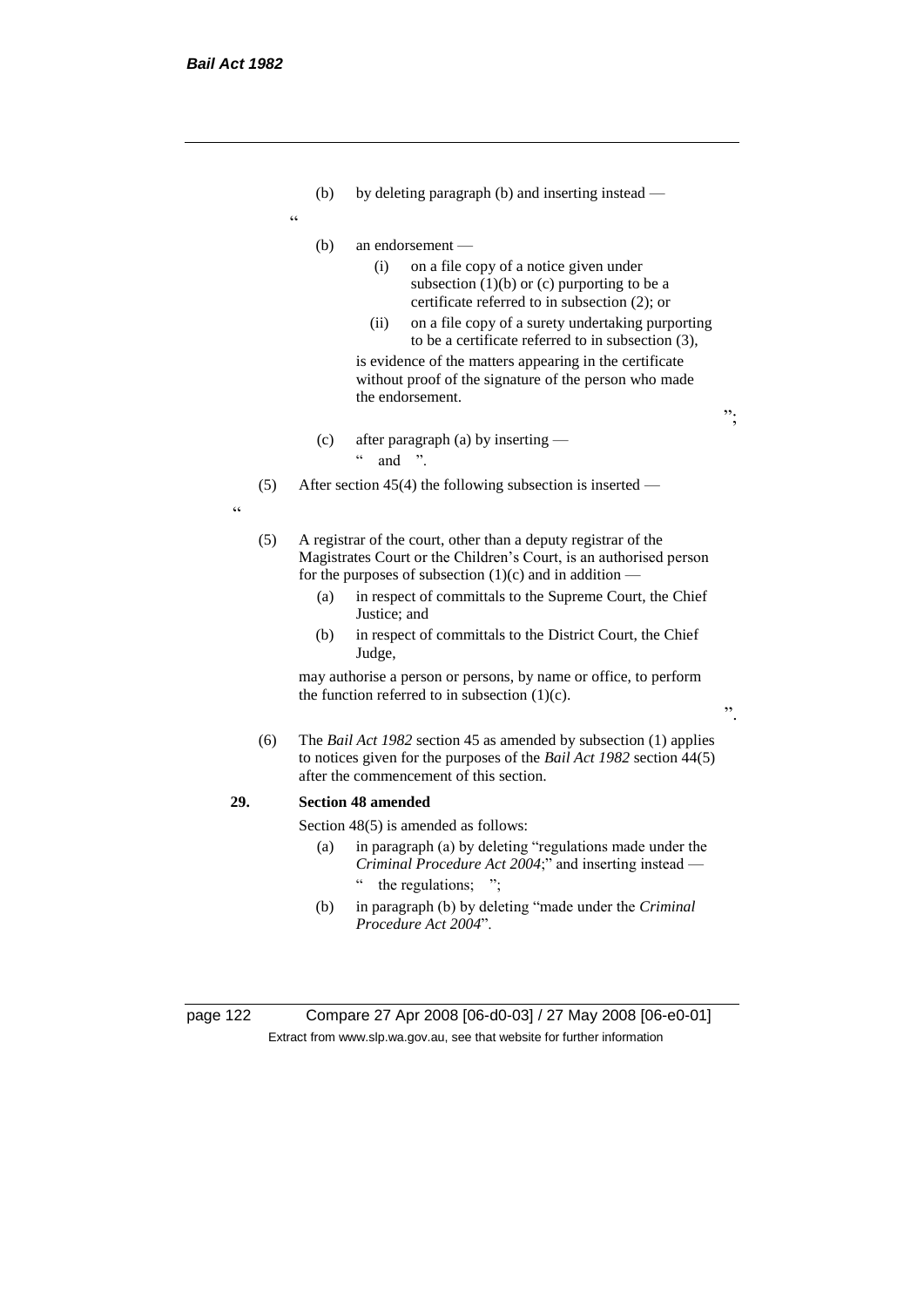#### **30. Section 49 amended, related amendment to section 67 and transitional provisions**

- (1) Section 49(1) is amended as follows:
	- (a) by deleting paragraph (a) and inserting instead —
	- "
- (a) an application for an order that the sum be paid may be made to an appropriate judicial officer —
	- (i) by the Director of Public Prosecutions where the court before which the accused failed to appear was —
		- (I) the District Court, the Supreme Court or the Court of Appeal; or
		- (II) another court, if the Director of Public Prosecutions is the prosecutor in that court of the case against the accused;
		- or
	- (ii) in other cases, by the State Solicitor or the registrar of the court before which the accused failed to appear;
- (b) by deleting paragraph (b).
- (2) Section 49(2) is amended as follows:
	- (a) in paragraph (a) by deleting "regulations made under the *Criminal Procedure Act 2004*;" and inserting instead
		- the regulations;  $"$ ;
	- (b) in paragraph (b) by deleting "made under the *Criminal Procedure Act 2004*".
- (3) Section  $67(2)(a)$  is amended as follows:
	- (a) by deleting the comma at the end of subparagraph (iv) and inserting a semicolon instead;
	- (b) after subparagraph (iv) by inserting
		- $\ddot{\epsilon}$
- (v) for an order under section 49,
- (4) Subject to subsection (5), the *Bail Act 1982* section 49 as amended by this section applies in relation to a failure by an accused to

Compare 27 Apr 2008 [06-d0-03] / 27 May 2008 [06-e0-01] page 123 Extract from www.slp.wa.gov.au, see that website for further information

".

";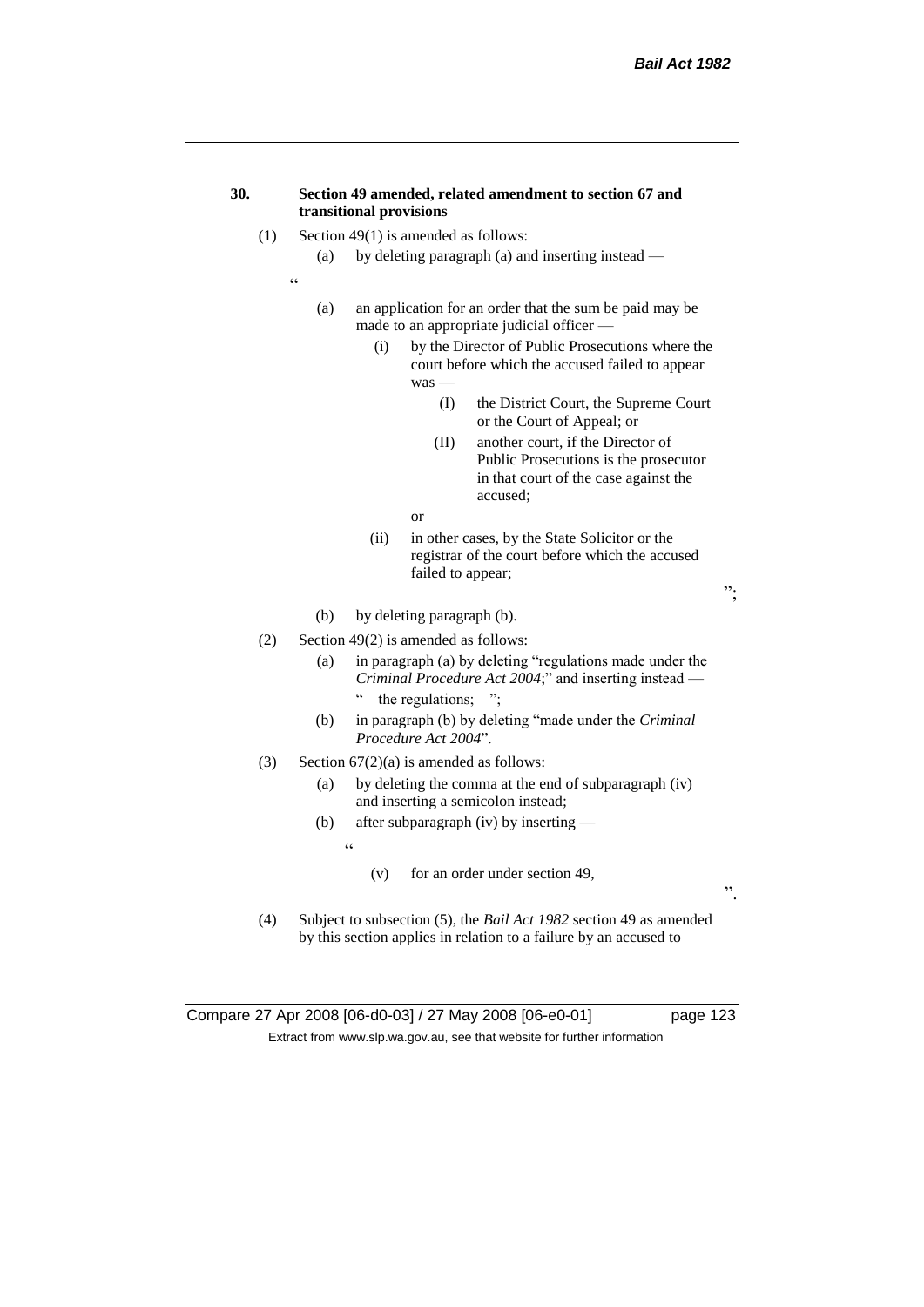comply with any requirement of the accused's bail undertaking irrespective of when the failure occurred.

(5) Any proceedings under the *Bail Act 1982* section 49 in progress immediately before the commencement of this section may be continued after that commencement as if this section had not come into operation.

#### **31. Section 51A inserted and transitional provisions**

- (1) After section 51 the following section is inserted —
- $\epsilon$

#### **51A. Proceedings before courts of summary jurisdiction for an offence under section 51**

- (1) This section applies for the purpose of prosecuting an offence against section  $51(1)$ , (2) or (2a) where the court before which the accused is bound to appear at the time when the accused fails to comply with the accused's bail undertaking is a court of summary jurisdiction.
- (2) Where this section applies, the prosecution shall be commenced and conducted by the person who was conducting the proceedings in which the accused failed to comply with the accused's bail undertaking or by a police officer.
- (3) Where this section applies, the registrar of the court before which the accused was bound to appear shall cause to be issued to the Commissioner of Police a certificate under section 64 as to the accused's failure to appear.
- ".
- (2) Subject to subsection (3), the *Bail Act 1982* section 51A as inserted by this section applies for the purpose of prosecuting an offence described in subsection (1) of that section irrespective of when the offence occurred.
- (3) Any prosecution for an offence referred to in subsection (2) in progress immediately before the commencement of this section may be continued after that commencement as if this section had not come into operation.

#### **32. Section 52 amended and transitional provisions**

- (1) Section 52(3) is amended by inserting after "undertaking" or by a police officer ".
- (2) After section 52(3) the following subsections are inserted —

page 124 Compare 27 Apr 2008 [06-d0-03] / 27 May 2008 [06-e0-01] Extract from www.slp.wa.gov.au, see that website for further information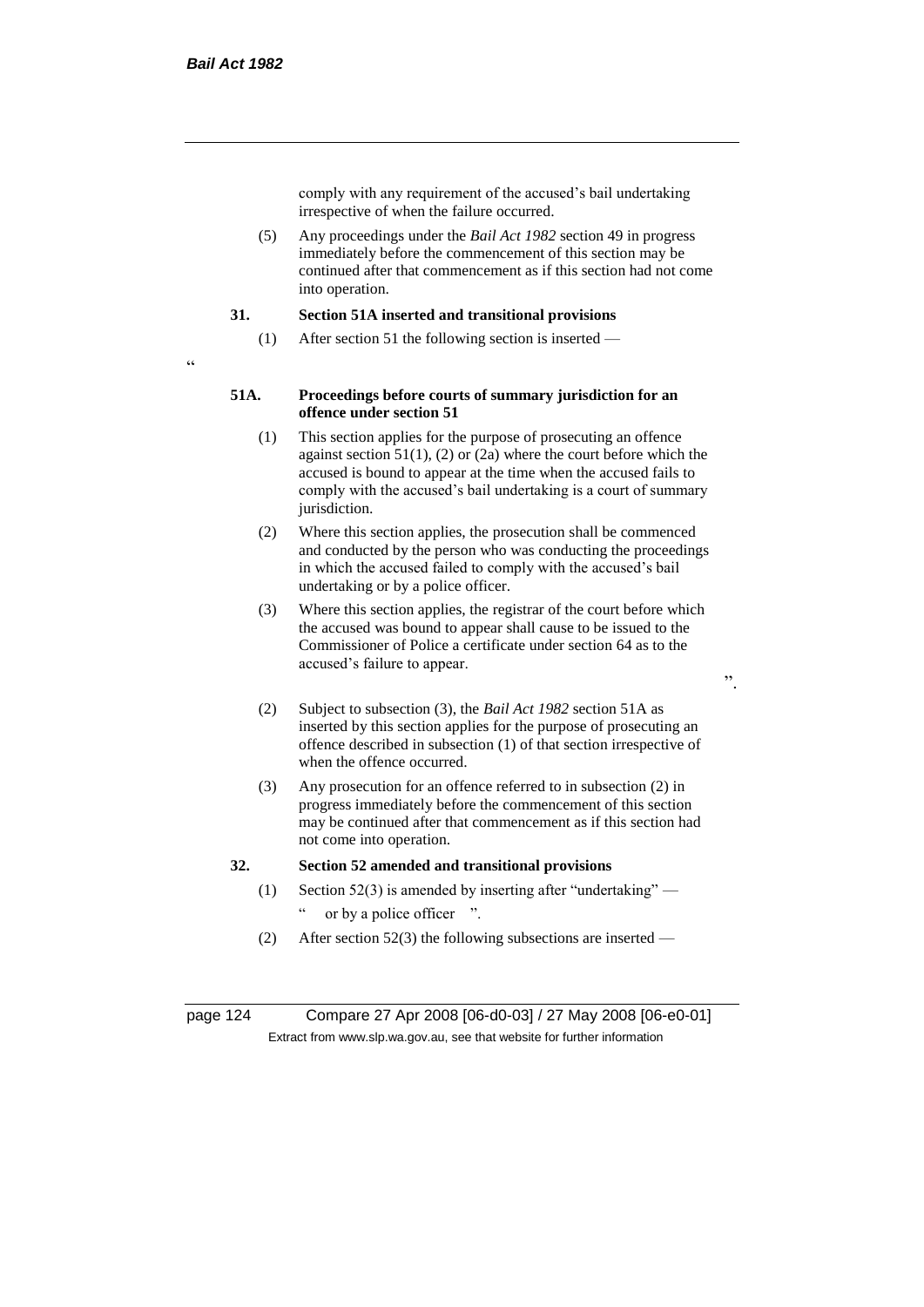".

".

- (3a) Where this section applies, a person authorised under subsection (3b) shall cause to be issued to the Commissioner of Police a certificate under section 64 as to the accused's failure to appear.
- (3b) The Chief Justice, in respect of cases where the court before which the accused was bound to appear is the Supreme Court, and the Chief Judge, in respect of cases where the court before which the accused was bound to appear is the District Court, may authorise a person or persons, by name or office, to perform the function referred to in subsection (3a).
- (3c) A prosecution that has been commenced under subsection (3) by a police officer shall be conducted by the Director of Public Prosecutions.
- (3) Subject to subsection (4), the *Bail Act 1982* section 52 as amended by this section applies for the purpose of prosecuting an offence described in subsection (1) of that section irrespective of when the offence occurred.
- (4) Any prosecution for an offence referred to in subsection (3) in progress immediately before the commencement of this section may be continued after that commencement as if this section had not come into operation.

#### **33. Section 54 amended, related amendment to section 46 and transitional provision**

- (1) Before section 54(1) the following subsection is inserted —
- "

# (1a) In this section —

# **"relevant officer"** means —

- (a) if the court before which the accused is required to appear is the District Court, the Supreme Court or the Court of Appeal — the prosecutor; or
- (b) in any other case the prosecutor or a police officer.
- (2) Section 54(1) is amended by deleting the passage beginning "A police officer" and ending "the police officer — " and inserting instead —

# Compare 27 Apr 2008 [06-d0-03] / 27 May 2008 [06-e0-01] page 125 Extract from www.slp.wa.gov.au, see that website for further information

"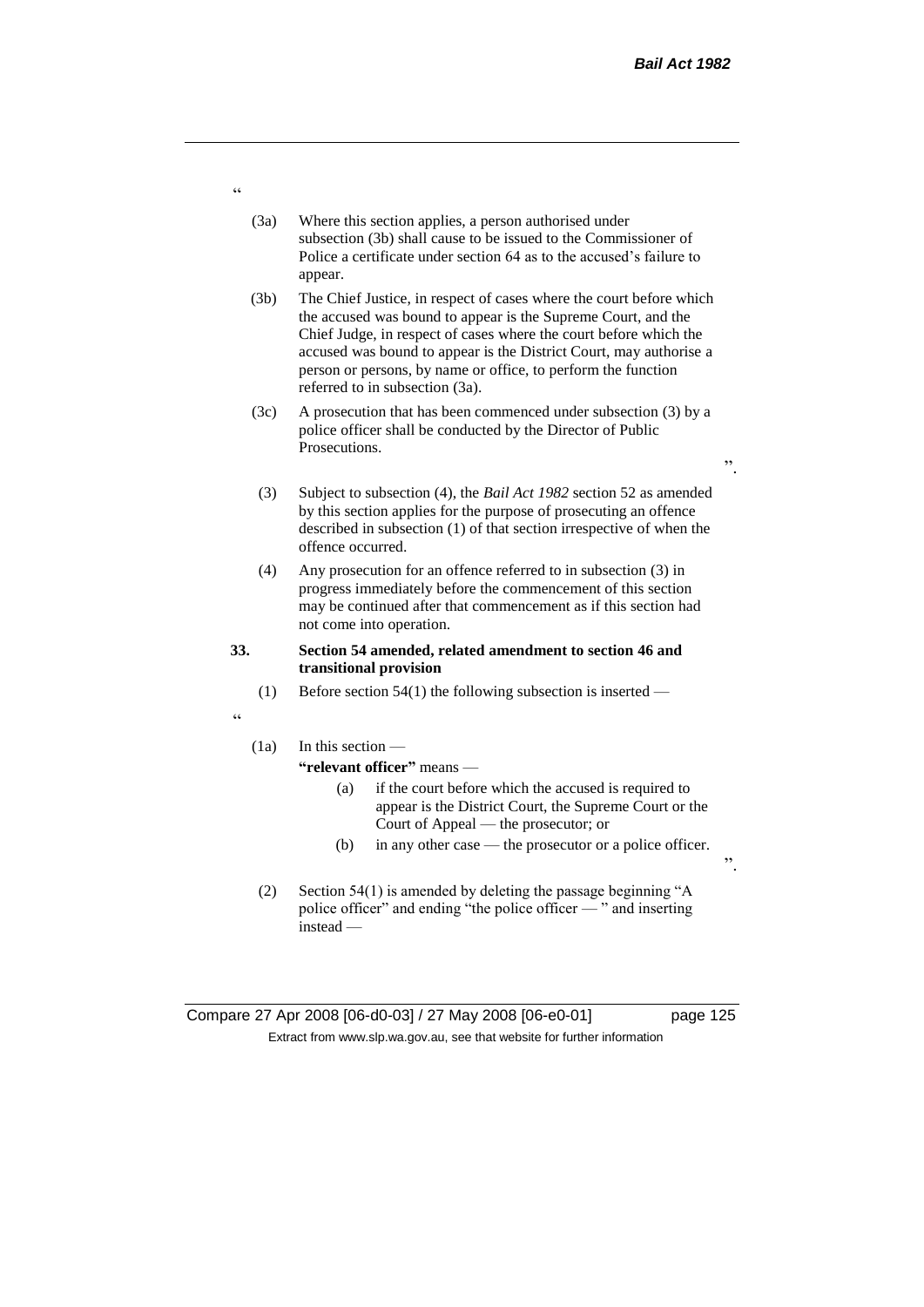$\epsilon$ 

Where an accused has been released on bail the relevant officer may cause the accused to appear before an appropriate judicial officer to show cause why the accused's bail should not be varied or revoked if the relevant officer —

".

".

".

- (3) Section 54(2) is repealed and the following subsections are inserted instead —
- $\ddot{\phantom{0}}$
- (2) For the purposes of causing an accused to appear before an appropriate judicial officer as provided in subsection  $(1)$  —
	- (a) a police officer may arrest the accused without warrant and bring the accused before an appropriate judicial officer; or
	- (b) the relevant officer may apply to an appropriate judicial officer for a summons or warrant on any ground specified in subsection (1).
- (2a) A police officer shall not exercise the power conferred by subsection (2)(a) unless the police officer is the relevant officer or is requested in writing to do so by the relevant officer.
- (4) After section 54(4) the following subsection is inserted —

"

- $(5)$  If
	- (a) the court before which the accused is required to appear is the District Court, the Supreme Court or the Court of Appeal; and
	- (b) a police officer is satisfied that because of the urgency of the case it is not practicable for the prosecutor to exercise the power conferred by subsection (1),

the police officer may exercise that power.

- (6) If a police officer, acting under subsection (5), exercises the power conferred by subsection (1), the police officer is to be regarded as the relevant officer for the purposes of this section.
- (5) Section  $46(1)(b)$  is amended by deleting "a police" and inserting instead —
	- " the relevant ".

page 126 Compare 27 Apr 2008 [06-d0-03] / 27 May 2008 [06-e0-01] Extract from www.slp.wa.gov.au, see that website for further information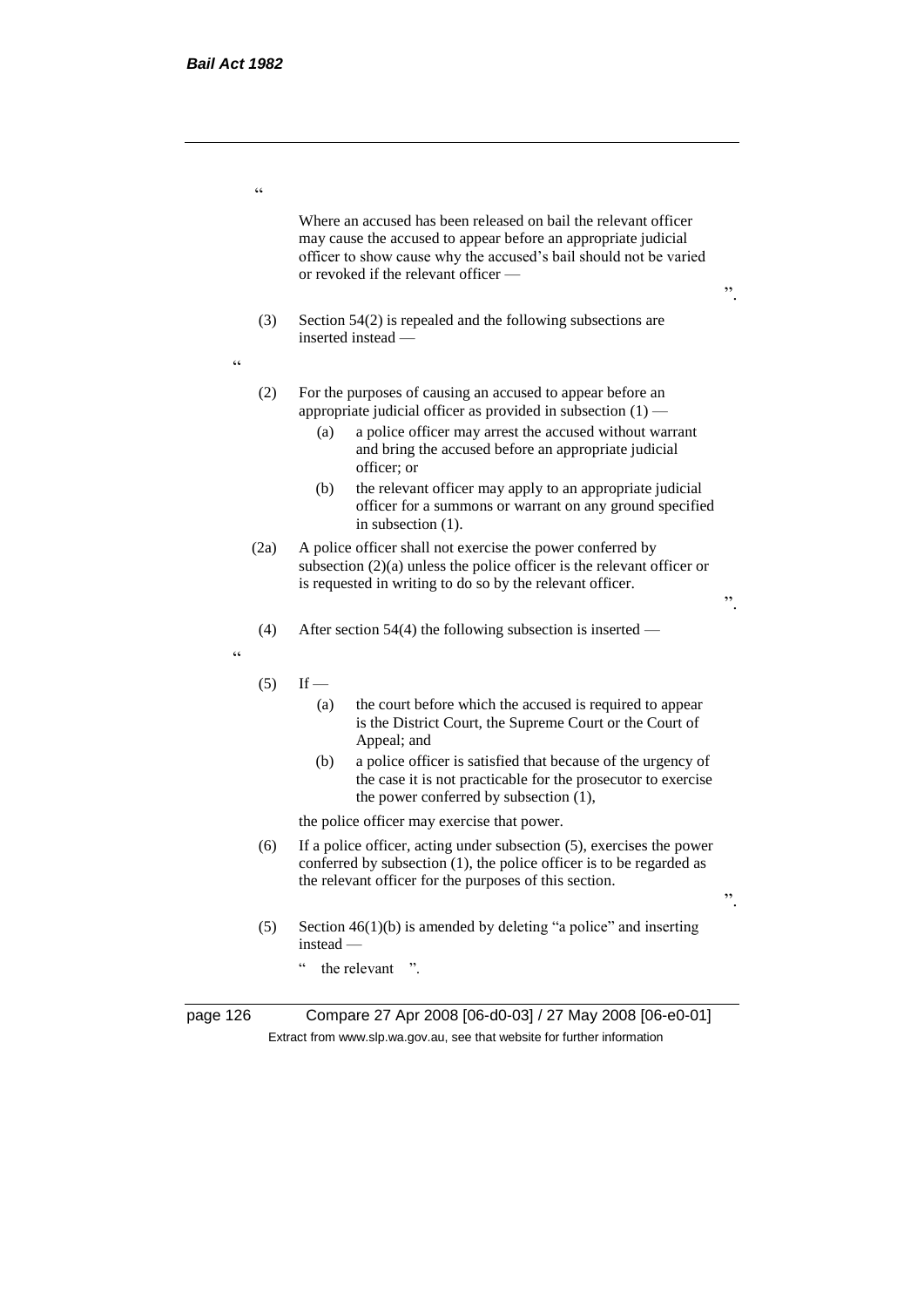- (6) Despite the amendments made by subsections (1) to (4), the *Bail Act 1982* section 54 as in force immediately before the commencement of this section continues to apply in relation to —
	- (a) an accused arrested under subsection (2)(a) of that section; and
	- (b) an application made under subsection (2)(b) of that section,

before that commencement.

#### **34. Section 54A inserted**

After section 54 the following section is inserted —

"

# **54A. Accused on committal may be taken before court by which committed**

- (1) This section applies to an accused
	- (a) who has been released on bail following the accused's committal to the District Court or the Supreme Court to be tried (otherwise than for wilful murder or murder) or sentenced or otherwise dealt with; and
	- (b) who has not made an appearance in that court on the committal; and
	- (c) who, in the opinion of the relevant officer under section 54, should be made to show cause in terms of subsection (1) of that section.
- (2) The relevant officer may, under section 54, cause an accused to whom this section applies to appear before a judicial officer who is empowered to exercise jurisdiction in the court in which the committal order was made, instead of before an appropriate judicial officer.
- (3) A judicial officer before whom an accused so appears is to be regarded as an appropriate judicial officer for the purposes of section 54(2).
- (4) A judicial officer before whom an accused so appears is not obliged to exercise any power conferred by section 55 but may refuse to do so and direct the relevant officer to cause the accused to appear before an appropriate judicial officer.
- (5) A relevant officer shall comply with a direction given to that officer under subsection (4).

".

Compare 27 Apr 2008 [06-d0-03] / 27 May 2008 [06-e0-01] page 127 Extract from www.slp.wa.gov.au, see that website for further information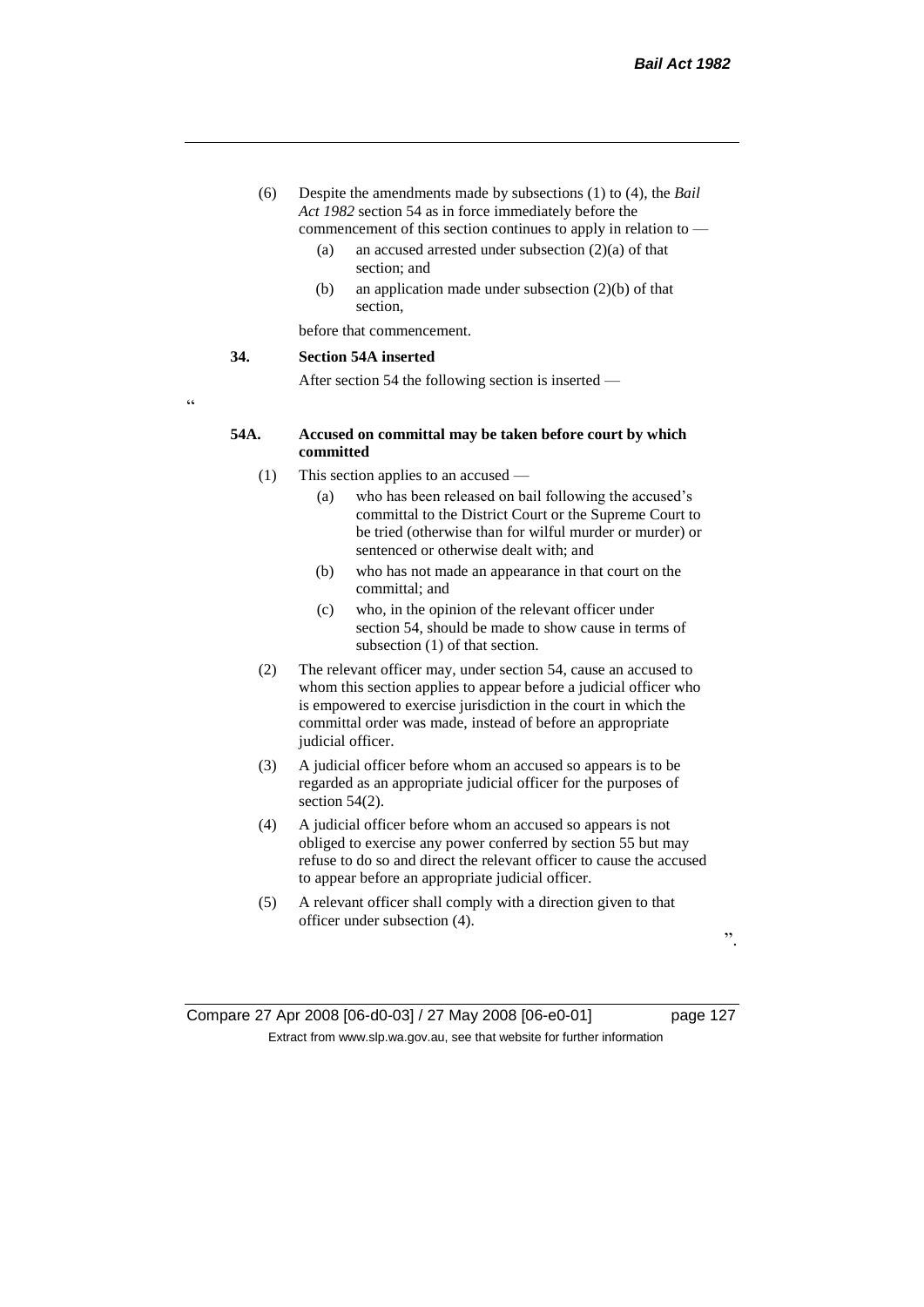$\epsilon$ 

| 35.    | <b>Section 56 repealed</b> |  |
|--------|----------------------------|--|
|        | Section 56 is repealed.    |  |
| $\sim$ | 1.50<br>$-\Delta$ $\Delta$ |  |

- **36. Sections 59A and 59B inserted and related amendments to sections 16 and 58**
	- (1) After section 59 the following sections are inserted —

# **59A. Where bail dispensed with, accused may be taken before judicial officer for reconsideration of matter**

- (1) In this section **"relevant officer"** has the meaning given in section 54(1a).
- (2) Where the requirement for bail has been dispensed with for an accused under section 7A, the relevant officer may cause the accused to appear before an appropriate judicial officer for reconsideration of the matter, if the relevant officer has reasonable grounds to believe that the accused is not likely to appear at the time and place specified in a notice under section 13A(3).
- (3) Section 54(2), (2a), (3) and (4) apply, with necessary modifications, for the purposes of subsection (2).
- (4) The judicial officer before whom an accused appears under subsection (2) shall reconsider the accused's case and may, notwithstanding section 13 —
	- (a) again dispense with the requirement for bail; or
	- (b) grant bail; or
	- (c) refuse to grant bail,
	- in accordance with this Act, for the accused's appearance in court.
- $(5)$  If
	- (a) the court before which the accused is required to appear is the District Court, the Supreme Court or the Court of Appeal; and
	- (b) a police officer is satisfied that because of the urgency of the case it is not practicable for the prosecutor to exercise the power conferred by subsection (2),

the police officer may exercise that power.

(6) If a police officer, acting under subsection (5), exercises the power conferred by subsection (2), the police officer is to be regarded as the relevant officer for the purposes of this section.

page 128 Compare 27 Apr 2008 [06-d0-03] / 27 May 2008 [06-e0-01] Extract from www.slp.wa.gov.au, see that website for further information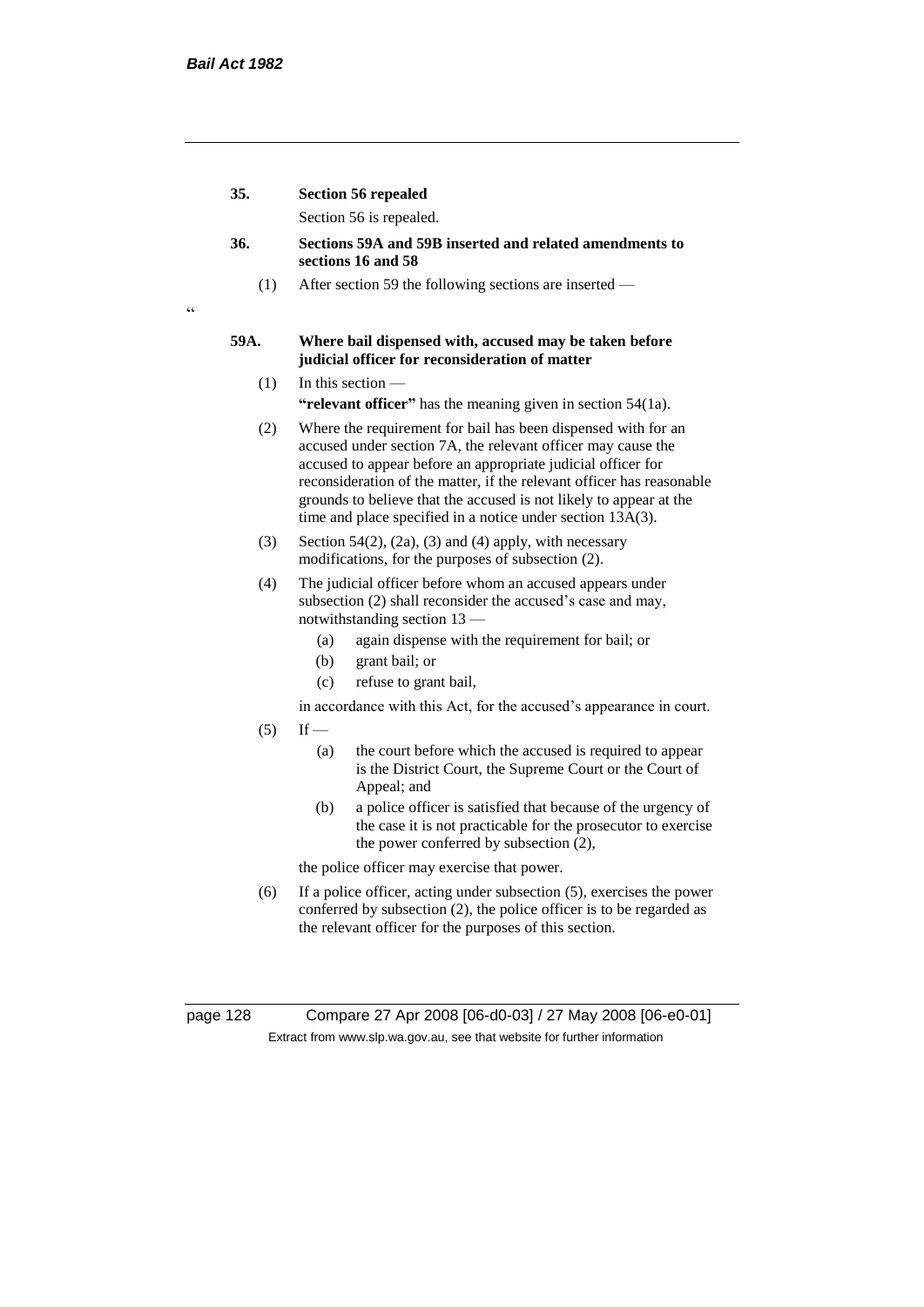# **59B. Warrant for arrest of absconding accused**

Where —

- (a) at any time after that specified in an accused's bail undertaking for an accused's appearance the accused has failed to comply with the requirements of the accused's bail undertaking mentioned in section 28(2)(a) or (b); or
- (b) an accused has failed to appear at the time and place specified in a notice under section 13A(3),

the court before which the accused was required to appear may issue a warrant to arrest the accused and bring the accused before that court or a court of like jurisdiction.

- ".
- (2) Sections  $16(2)(a)$  and  $58(1)(a)$  are amended by deleting "56" and inserting instead —

 $"$  59B ".

# **37. Section 60 amended**

Section 60 is amended as follows:

- (a) after "Where" by inserting " the residential address of ";
- (b) in paragraph (a) by inserting after "bail" —

 $\epsilon$ 

or for whom the requirement for bail has been dispensed with

 $, ,$ 

".

- (c) by deleting "his place of residence, employment or business";
- (d) by deleting "or surety undertaking" and inserting instead —

.<br>.

, surety undertaking or notice under section 13A(3), as the case may be,

**38. Section 61 amended**

Section 61(2)(a) is amended by deleting "or by reason of section 16<sup>"</sup>.

**39. Section 66A amended**

Section 66A(1) is amended by inserting before paragraph  $(b)$  —

Compare 27 Apr 2008 [06-d0-03] / 27 May 2008 [06-e0-01] page 129

Extract from www.slp.wa.gov.au, see that website for further information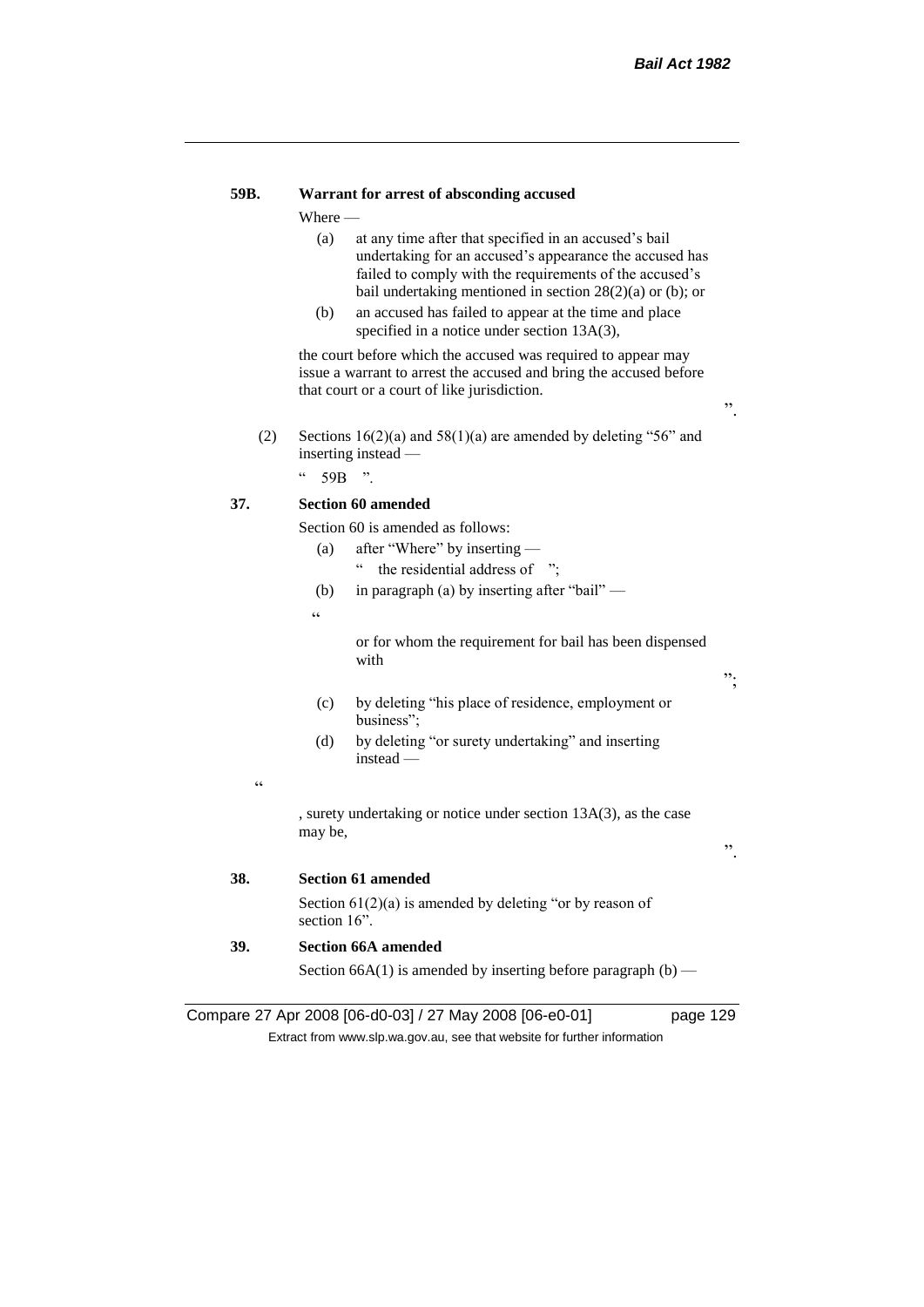.<br>"

(aa) a function conferred by section  $11(3)$  or  $36(1)(a)$ ; or

#### **40. Section 66B inserted and transitional provision**

(1) After section 66A the following section is inserted —

#### **66B. Use of video link or audio link**

(1) In this section —

 $\epsilon$ 

- **"audio link"** means facilities (including telephone) that enable, at the same time, a judicial officer or authorised officer at one place to hear the accused at another place and vice versa;
- **"bail proceedings"** means any proceedings under this Act including —
	- (a) proceedings on a case for bail;
	- (b) proceedings relating to the variation or revocation of bail;
	- (c) proceedings on an application under section 48 or 49;
	- (d) proceedings on an appeal under section 15A or 53;
- **"video link"** means facilities (including closed circuit television) that enable, at the same time, a judicial officer or authorised officer at one place to see and hear the accused at another place and vice versa.
- (2) Bail proceedings may be conducted by means of a video link or an audio link.
- (3) Without limiting subsection (2), if a provision of this Act requires or authorises an accused to be brought before, or appear before, a court, judicial officer or authorised officer, the accused may be brought before, or appear before, the court or officer by means of a video link or an audio link.
- (4) An audio link is not to be used under this section unless a video link is not available and cannot reasonably be made available.
- (5) Nothing in this section prevents a court, judicial officer or authorised officer from requiring that an accused be brought before, or appear before, the court or officer in person for the purposes of bail proceedings.
- ".

".

- (2) The *Bail Act 1982* section 66B as inserted by subsection (1) applies in relation to any bail proceedings, as defined in
- page 130 Compare 27 Apr 2008 [06-d0-03] / 27 May 2008 [06-e0-01] Extract from www.slp.wa.gov.au, see that website for further information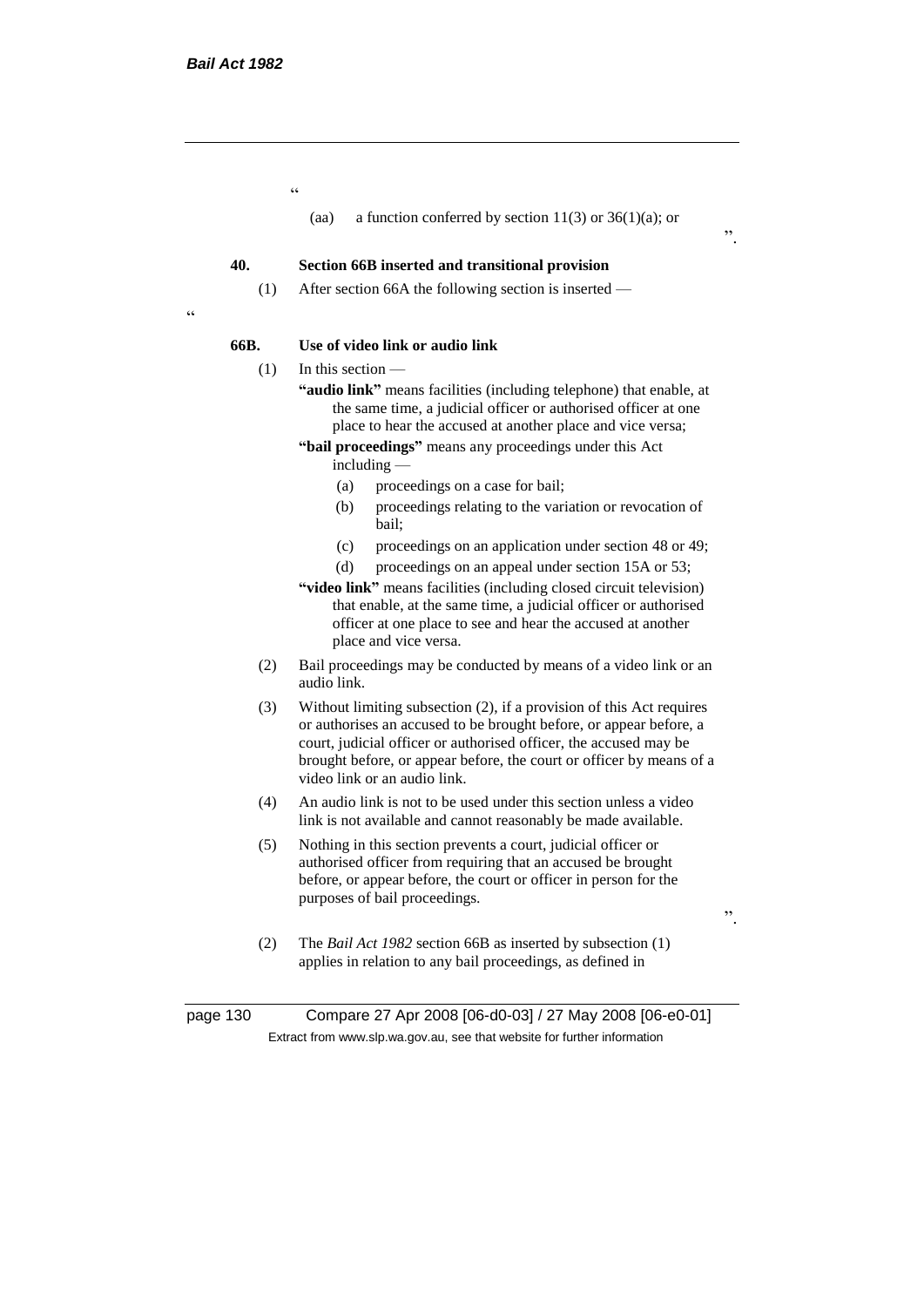|     | section 66B, conducted after the commencement of this section<br>irrespective of when those proceedings were initiated.                                                             |
|-----|-------------------------------------------------------------------------------------------------------------------------------------------------------------------------------------|
| 41. |                                                                                                                                                                                     |
| (1) | Schedule 1 amended and transitional provisions<br>Schedule 1 is amended before the heading to Part A by deleting<br>"Schedule 1" and "[Sections 13 and 17]" and inserting instead — |
|     | Schedule 1 — Jurisdiction as to bail and related matters                                                                                                                            |
|     | [s. 13, 17]                                                                                                                                                                         |
| (2) | Schedule 1 Part A is amended as follows:<br>(a)<br>by deleting the heading to that Part and inserting<br>$instead -$                                                                |
|     |                                                                                                                                                                                     |
|     | Part A — Jurisdiction relating to bail                                                                                                                                              |
|     | (b)<br>in the heading to the First Column by deleting "referred<br>to in section 13";                                                                                               |
|     | (c)<br>in the heading to the Second Column by inserting after<br>"granted" —                                                                                                        |
|     | $\zeta$ $\zeta$<br>or (where applicable) dispensed with<br>$\ddot{\phantom{1}}$                                                                                                     |
| (3) | Schedule 1 Part B is amended as follows:<br>by deleting the heading to that Part and inserting<br>(a)<br>$instead -$                                                                |
|     | Part B — Cessation of powers relating to bail                                                                                                                                       |
|     | (b)<br>by deleting clause 1 and inserting the following clauses<br>$instead -$                                                                                                      |
| 1.  | Upon decision by Judge, power of other officers ceases                                                                                                                              |
| (1) | In this clause $-$                                                                                                                                                                  |
|     | "Judge" means a Judge of the Supreme Court, the Children's<br>Court or the District Court.                                                                                          |

Compare 27 Apr 2008 [06-d0-03] / 27 May 2008 [06-e0-01] page 131 Extract from www.slp.wa.gov.au, see that website for further information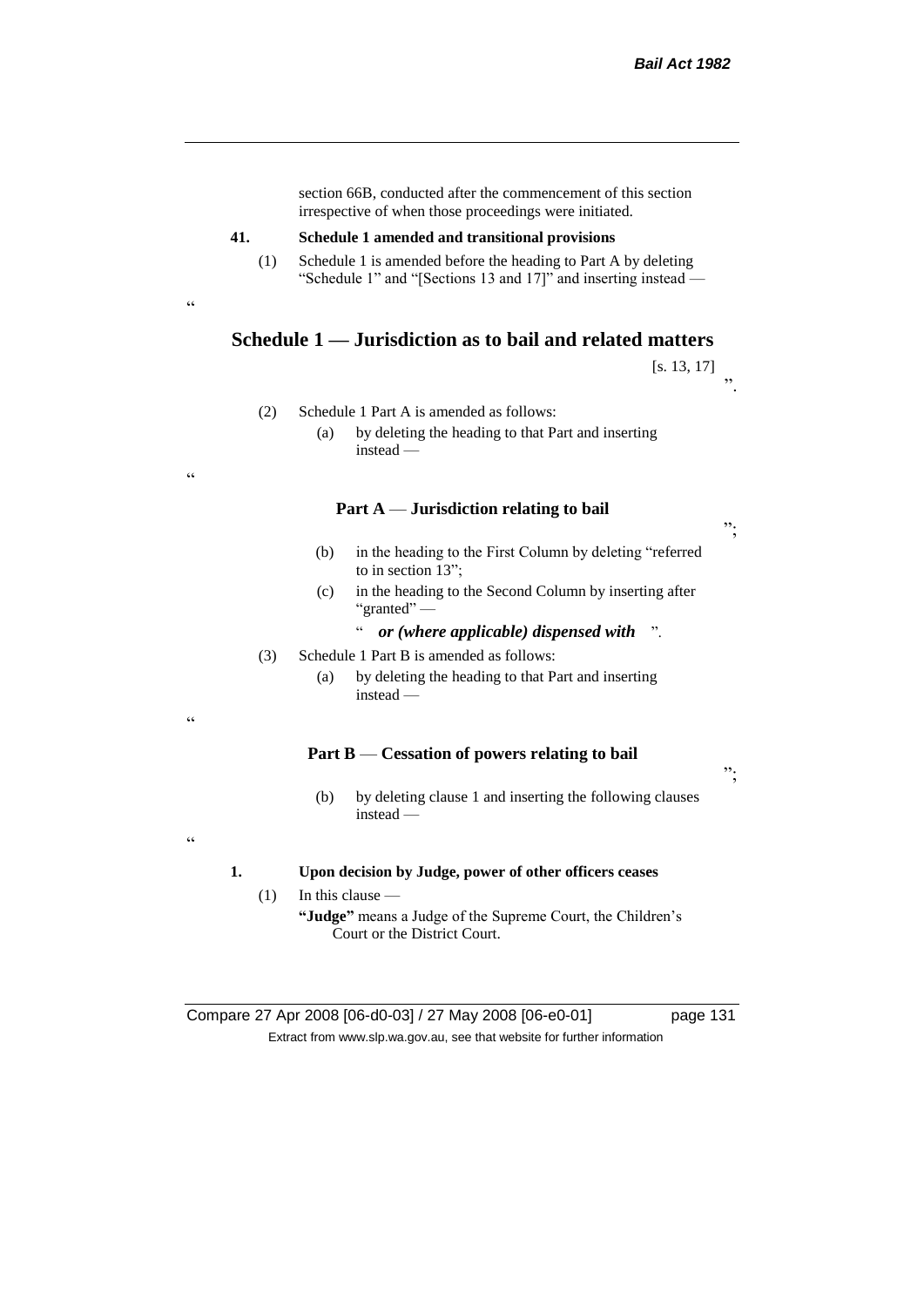- (2) After a Judge has granted or refused bail for an appearance by an accused the power to grant bail for that appearance ceases to be vested in —
	- (a) any judicial officer whose jurisdiction is inferior to that of the Judge; or
	- (b) any authorised officer.
- (3) After a Judge has dispensed with the requirement for bail for an appearance by an accused the power to grant or refuse bail for that appearance ceases to be vested in any officer referred to in subclause  $(2)(a)$  or  $(b)$ .

#### **1A. Upon decision by Court of Appeal, other powers cease**

After the Court of Appeal on an appeal under section 15A —

- (a) has granted or refused bail for an appearance by an accused, the power to grant or refuse bail for that appearance; or
- (b) has dispensed with the requirement for bail for an appearance by an accused, the power to grant or refuse bail for that appearance,

ceases to be vested in any judicial officer or in any authorised officer.

";

- (c) in clause 2 by inserting after "to grant"
	- " , refuse or dispense with ";
- (d) in clause 2 by deleting "or refused" and inserting instead —
	- , refused or dispensed with ";
- (e) by deleting clause 3 and inserting instead —

"

#### **3. Cessation of power upon refusal of bail for initial appearance**

- (1) After an authorised officer has refused bail for an initial appearance by an accused, the power to grant bail for that appearance ceases to be vested in another authorised officer, but a justice may nevertheless grant bail for that appearance.
- (2) After a justice has refused bail for an initial appearance by an accused, the power to grant bail for that appearance ceases to be vested in an authorised officer or another justice.

".

(4) Schedule 1 Part C is amended as follows:

page 132 Compare 27 Apr 2008 [06-d0-03] / 27 May 2008 [06-e0-01] Extract from www.slp.wa.gov.au, see that website for further information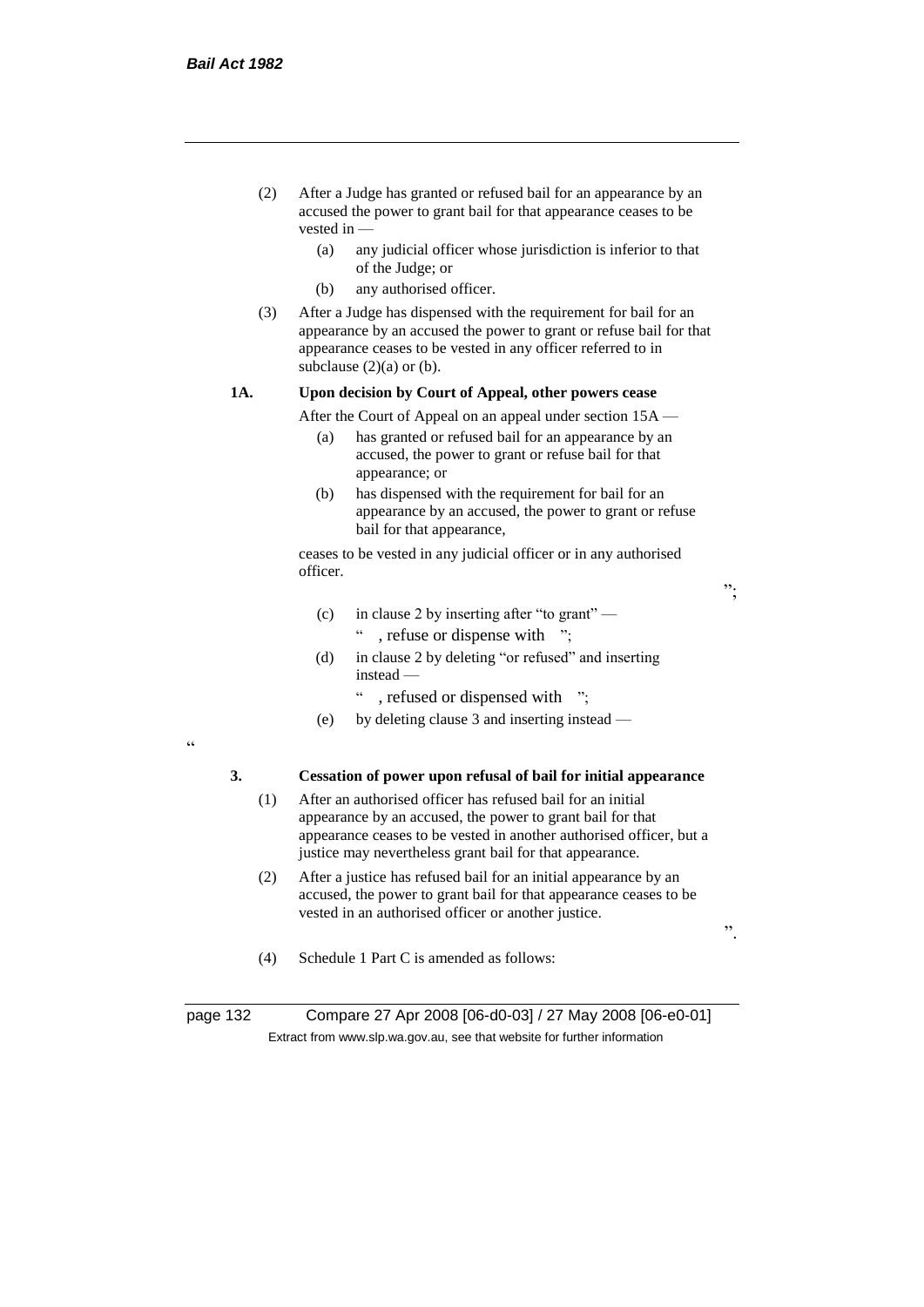- (a) before clause 1 by deleting "Principles governing grant or refusal of bail";
- (b) in clause 1 by deleting "clause 3A" and inserting instead —
	- " clauses 3A and 3C ";
- (c) in clause  $2(3)(a)$  by deleting "clause 3A" and inserting instead —
	- " clauses 3A and 3C ";
- (d) in clause  $3A(1)$ 
	- (i) by deleting "or 2" and inserting instead  $, 2 \text{ or } 4$  ";
	- (ii) by deleting paragraph (a) and "and" after it and inserting instead —

 $\epsilon$ 

- (a) an accused is in custody
	- (i) awaiting an appearance in court before conviction for a serious offence; or
	- (ii) waiting to be sentenced or otherwise dealt with for a serious offence of which the accused has been convicted;

and

(e) by inserting after clause 3B —

**3C. Bail in murder cases**

 $\epsilon$ 

Notwithstanding clause 1, 2 or 4 or any other provision of this Act, where an accused is in custody —

- (a) awaiting an appearance in court before conviction for an offence of wilful murder or murder; or
- (b) waiting to be sentenced or otherwise dealt with for an offence of wilful murder or murder of which the accused has been convicted,

the judicial officer in whom jurisdiction is vested shall refuse to grant bail for the offence unless the judicial officer is satisfied that —

(c) there are exceptional reasons why the accused should not be kept in custody; and

";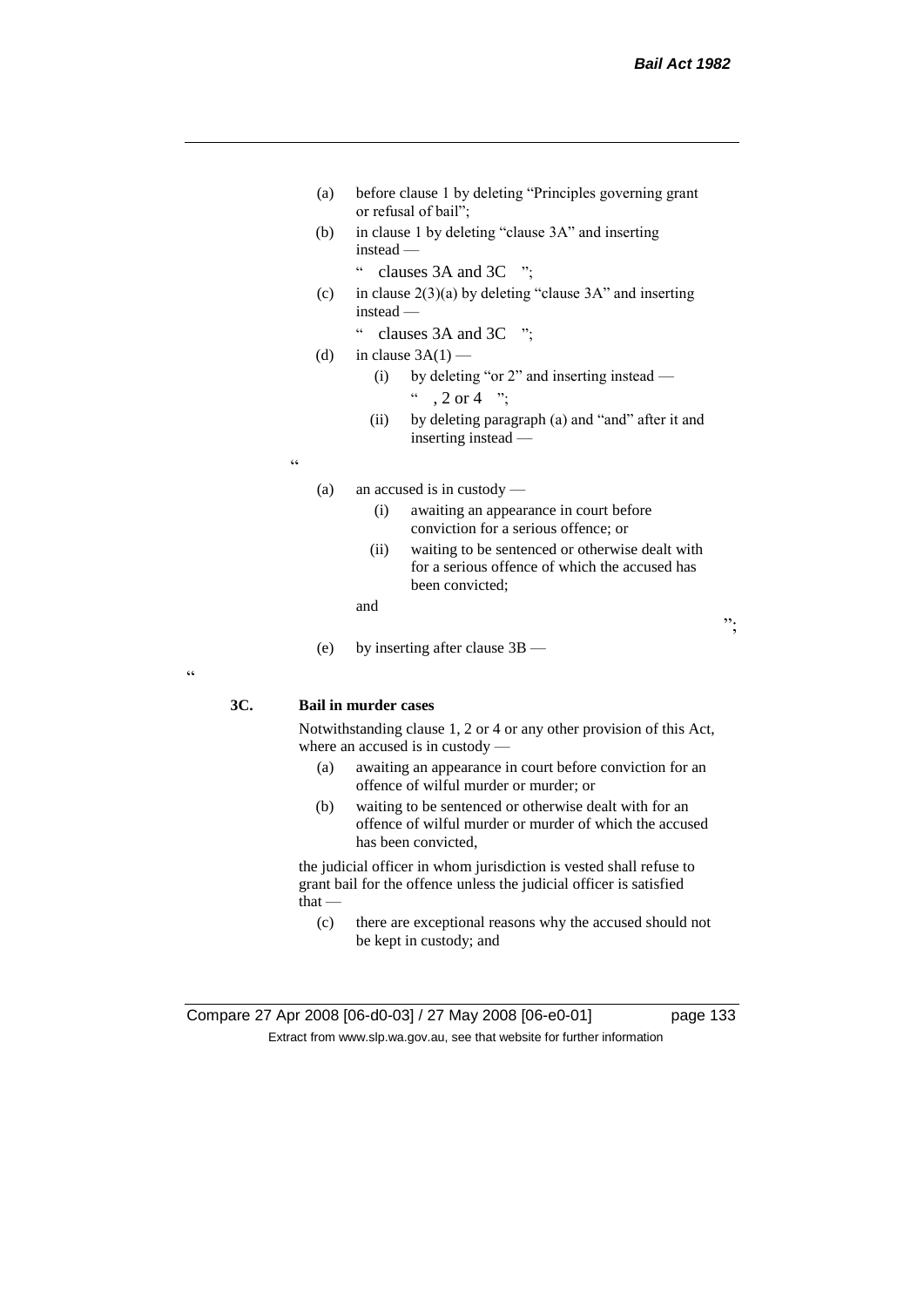.<br>cc

(d) bail may properly be granted having regard to the provisions of clauses 1 and 3 or, in the case of a child, clauses 2 and 3.

";

";

(f) by deleting clause 4 and inserting instead —

#### **4. Bail after conviction: accused awaiting sentence**

- (1) Subject to clauses 3A and 3C, the grant or refusal of bail to an accused, other than a child, who is in custody waiting to be sentenced or otherwise dealt with for an offence of which the accused has been convicted shall be at the discretion of the judicial officer in whom jurisdiction is vested, and that discretion shall be exercised having regard to the questions set out in clause 1 as well as to any others which the judicial officer considers relevant.
- (2) A child accused who is in custody waiting to be sentenced or otherwise dealt with for an offence of which the child accused has been convicted has the same right to be granted bail as a child accused referred to in clause  $2(2)$ , and the provisions of clause 2 apply accordingly.

#### **4A. Bail after conviction: accused awaiting disposal of appeal**

In deciding whether or not to grant bail to an accused who is in custody waiting for the disposal of appeal proceedings, the judicial officer shall consider whether there are exceptional reasons why the accused should not be kept in custody, and shall only grant bail to the accused if satisfied that —

- (a) exceptional reasons exist; and
- (b) it is proper to do so having regard to the provisions of clauses 1 and 3 or, in the case of a child, clauses 2 and 3.
- (g) in clause 5 by deleting "4" and inserting instead  $4A$  ":
- (h) before clause 7 by deleting "Limitation on period of bail";
- (i) in clause 7 by deleting "7" and inserting instead  $\frac{1}{20}$   $\frac{1}{20}$   $\frac{1}{20}$
- (5) The *Bail Act 1982* Schedule 1 Part B clause 1A as inserted by subsection  $(3)(b)$  applies in respect of —
	- (a) a grant or refusal of bail; or
	- (b) a dispensation from the requirement for bail,

page 134 Compare 27 Apr 2008 [06-d0-03] / 27 May 2008 [06-e0-01] Extract from www.slp.wa.gov.au, see that website for further information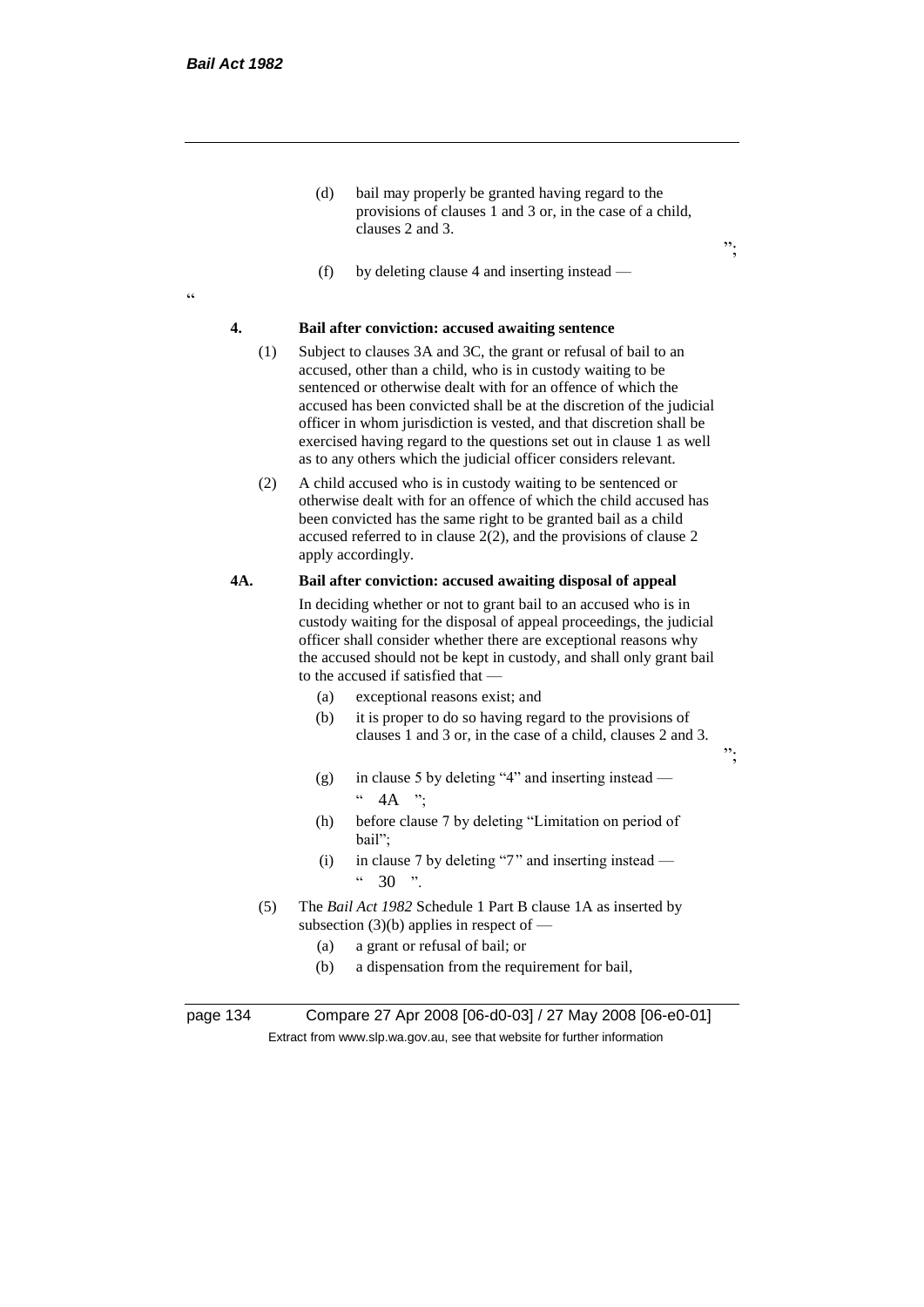coming within that clause that occurs after the commencement of subsection (3)(b).

- (6) The *Bail Act 1982* Schedule 1 Part B clause 3 as inserted by subsection (3)(e) applies in relation to a refusal of bail for an initial appearance that occurs after the commencement of subsection (3)(e).
- (7) The *Bail Act 1982* Schedule 1 Part C clause 3C as inserted by subsection (4)(e) applies to any consideration of a case for bail that occurs after the commencement of subsection (4)(e).
- (8) The *Bail Act 1982* Schedule 1 Part C clauses 4 and 4A as inserted by subsection (4)(f) apply to any consideration of a case for bail that occurs after the commencement of subsection (4)(f).
- (9) The *Bail Act 1982* Schedule 1 Part C clause 7 as amended by subsection (4)(i) applies to any grant of bail that occurs after the commencement of subsection (4)(i). Note: The heading to Schedule 1 Part C clause 7 is to be altered by deleting "7" and inserting instead "30".

#### **42. Schedule 2 amended and transitional provision**

(1) Schedule 2 is amended by deleting "Schedule 2", "[Section 3(1)]" and "Serious offences" and inserting instead —

# **Schedule 2 — Serious offences**

 $[s. 3(1)]$ ".

(2) Schedule 2 item 1 is amended by inserting after the entry relating to *The Criminal Code* section 280 —

 $\epsilon$ 

.,

s. 283 Attempt to murder

".

(3) A reference in —

- (a) the *Bail Act 1982* section 16A; or
- (b) the *Bail Act 1982* Schedule 1 Part C clause 3A or 3B,

to a serious offence includes a reference to an offence against *The Criminal Code* section 283 committed, or alleged to have been committed, before the commencement of this section.

Compare 27 Apr 2008 [06-d0-03] / 27 May 2008 [06-e0-01] page 135 Extract from www.slp.wa.gov.au, see that website for further information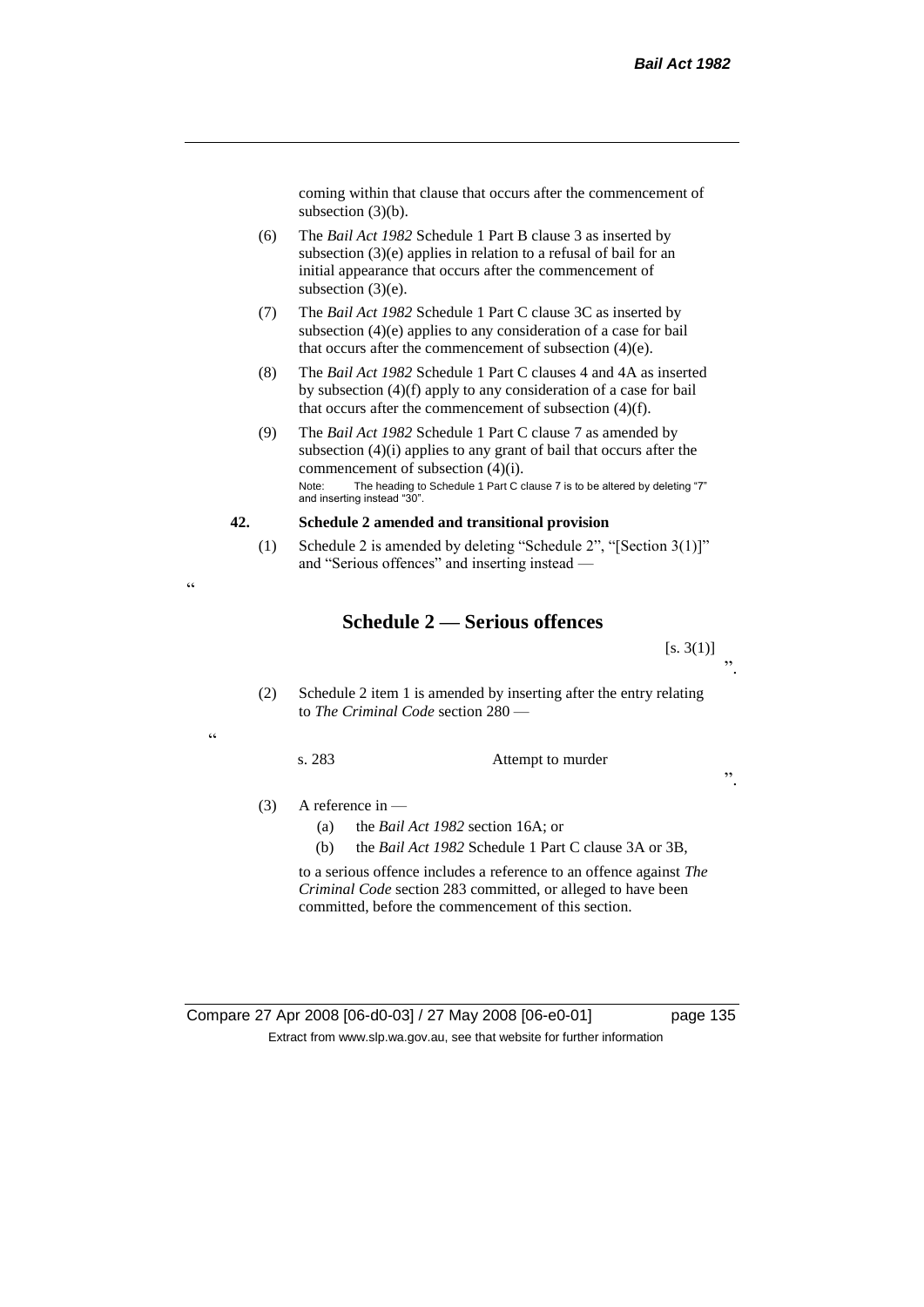## **43. Amendment of various references to prescribed forms**

(1) Sections 8(1)(b) and 26(4)(b) are each amended by deleting "a prescribed" and inserting instead —

" an approved ".

- (2) Sections 23 and 24(1)(a) are each amended by deleting "prescribed".
- (3) Section 30(2)(b) is amended by deleting "prescribed" and inserting instead —

" approved ".

(4) Schedule 1 Part C clause 2(3)(c) is amended by deleting "prescribed" and inserting instead —

" approved ".

Note: The heading to section 8 is to be altered by deleting "prescribed" and inserting instead "approved".

# **44. Transitional regulations**

- (1) If this Part does not provide sufficiently for a matter or issue of a transitional nature that arises as a result of the amendments made to the *Bail Act 1982* by this Part, the Governor may make regulations (the **"transitional regulations"**) prescribing all matters that are required, necessary or convenient to be prescribed for providing for the matter or issue.
- (2) The transitional regulations may provide that specified provisions of the *Bail Act 1982* or this Part —
	- (a) do not apply; or
	- (b) apply with specified modifications,

to or in relation to any matter.

- (3) If the transitional regulations provide that a specified state of affairs is to be taken to have existed, or not to have existed, on and from a day that is earlier than the day on which the transitional regulations are published in the *Gazette* but not earlier than the commencement of this section, the transitional regulations have effect according to their terms.
- (4) In subsections (2) and (3) **"specified"** means specified or described in the transitional regulations.
- (5) If the transitional regulations contain a provision referred to in subsection (3), the provision does not operate so as  $-$ 
	- (a) to affect in a manner prejudicial to any person (other than the State or an authority of the State), the rights of that

page 136 Compare 27 Apr 2008 [06-d0-03] / 27 May 2008 [06-e0-01] Extract from www.slp.wa.gov.au, see that website for further information